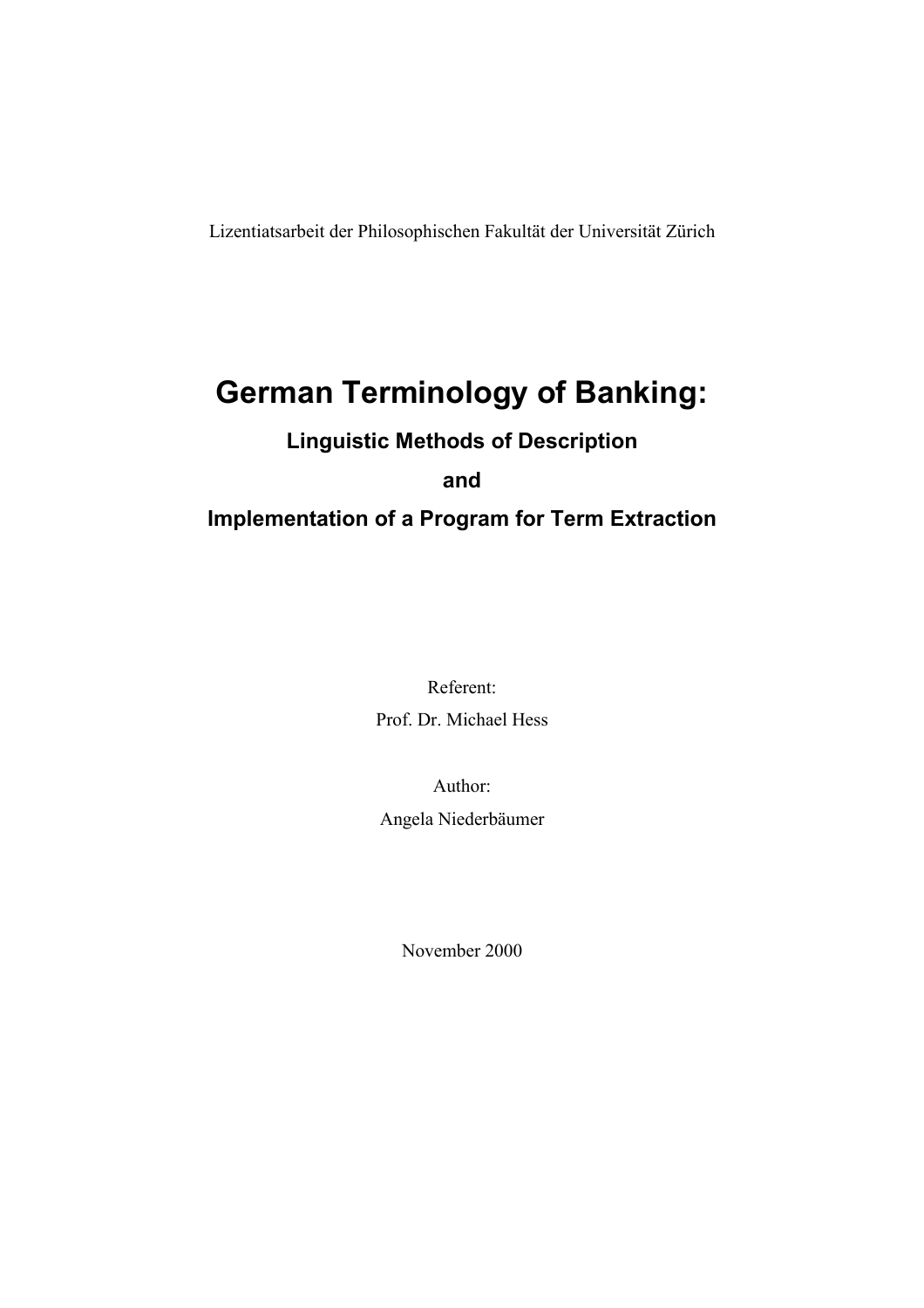# **Contents**

| $\mathbf{1}$   |     |  |  |
|----------------|-----|--|--|
|                | 1.1 |  |  |
|                | 1.2 |  |  |
|                | 1.3 |  |  |
|                | 1.4 |  |  |
| $\overline{2}$ |     |  |  |
|                | 2.1 |  |  |
|                | 2.2 |  |  |
|                |     |  |  |
|                |     |  |  |
|                |     |  |  |
|                |     |  |  |
|                | 2.3 |  |  |
|                | 2.4 |  |  |
|                |     |  |  |
|                |     |  |  |
|                |     |  |  |
|                |     |  |  |
| 3              |     |  |  |
|                | 3.1 |  |  |
|                | 3.2 |  |  |
|                |     |  |  |
|                |     |  |  |
|                |     |  |  |
|                |     |  |  |
|                | 3.3 |  |  |
|                |     |  |  |
|                |     |  |  |
|                |     |  |  |
|                |     |  |  |
|                |     |  |  |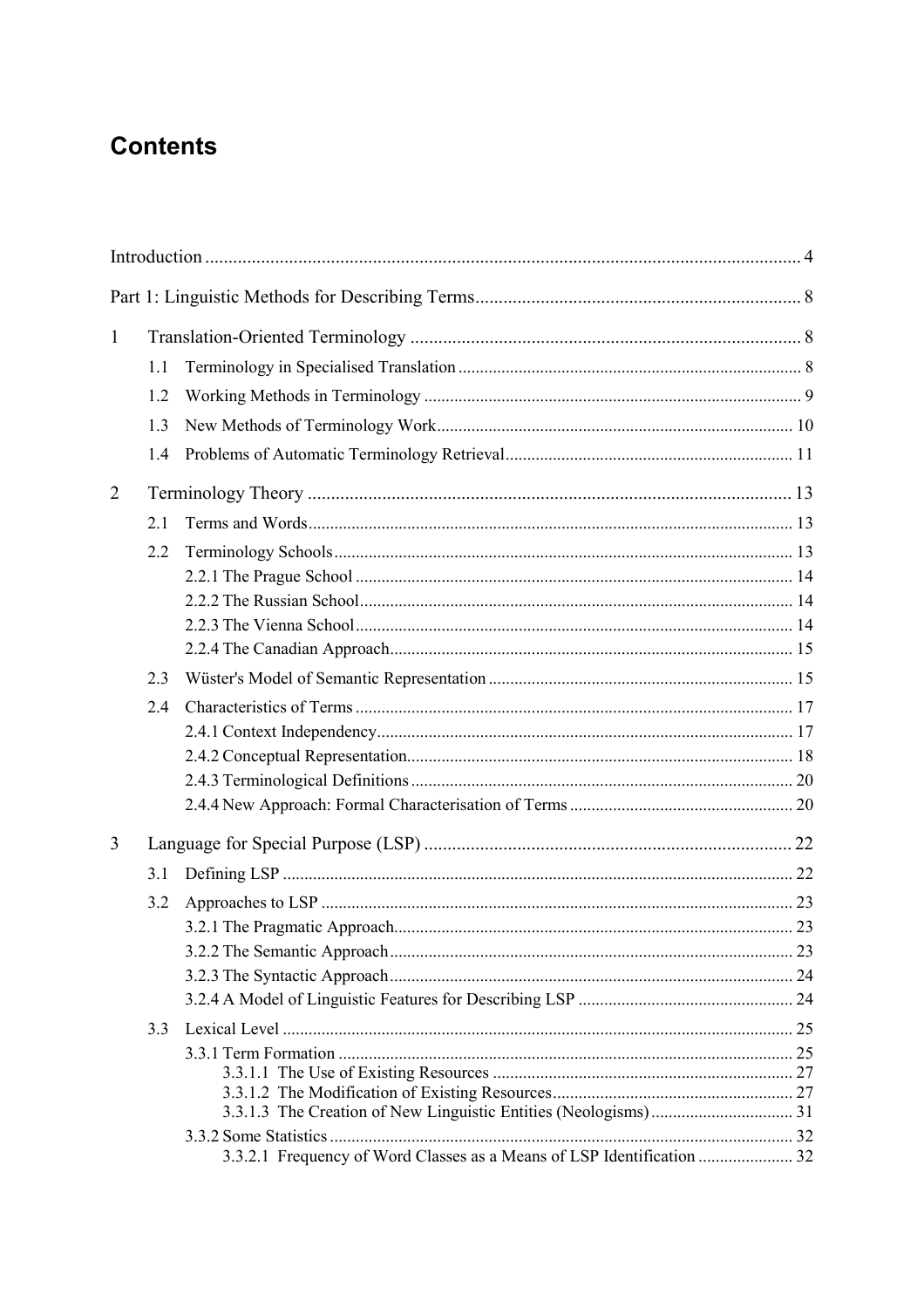|   | 3.4 |  |  |
|---|-----|--|--|
|   |     |  |  |
|   |     |  |  |
|   |     |  |  |
|   |     |  |  |
|   |     |  |  |
|   |     |  |  |
| 4 |     |  |  |
|   | 4.1 |  |  |
|   | 4.2 |  |  |
|   | 4.3 |  |  |
|   | 4.4 |  |  |
|   |     |  |  |
| 5 |     |  |  |
|   | 5.1 |  |  |
|   | 5.2 |  |  |
|   |     |  |  |
|   |     |  |  |
|   |     |  |  |
|   |     |  |  |
|   | 5.3 |  |  |
|   |     |  |  |
|   |     |  |  |
|   |     |  |  |
|   | 5.5 |  |  |
|   | 5.6 |  |  |
| 6 |     |  |  |
|   | 6.1 |  |  |
|   | 6.2 |  |  |
|   |     |  |  |
|   |     |  |  |
|   |     |  |  |
|   |     |  |  |
|   |     |  |  |
|   |     |  |  |
|   |     |  |  |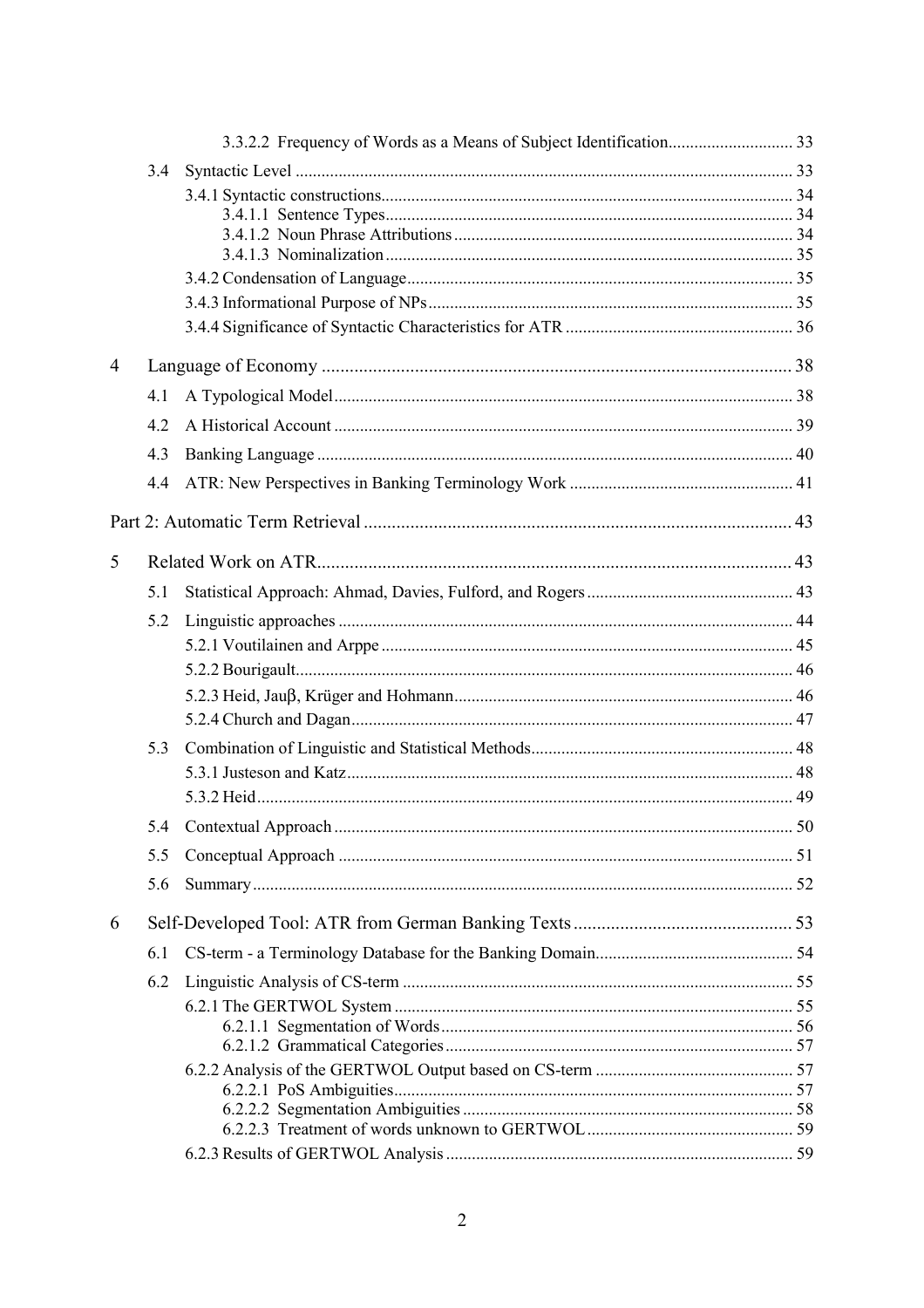|   | 6.3 |                                                                            |  |
|---|-----|----------------------------------------------------------------------------|--|
|   |     |                                                                            |  |
|   |     |                                                                            |  |
|   |     |                                                                            |  |
|   |     |                                                                            |  |
|   |     |                                                                            |  |
|   |     |                                                                            |  |
|   |     |                                                                            |  |
|   | 64  |                                                                            |  |
|   |     |                                                                            |  |
|   |     |                                                                            |  |
|   |     |                                                                            |  |
|   |     | 6.4.3.1 Recall and Precision: Two Parameters of Retrieval Effectiveness 74 |  |
|   |     |                                                                            |  |
|   |     |                                                                            |  |
| 7 |     |                                                                            |  |
| 8 |     |                                                                            |  |
|   |     |                                                                            |  |
|   |     |                                                                            |  |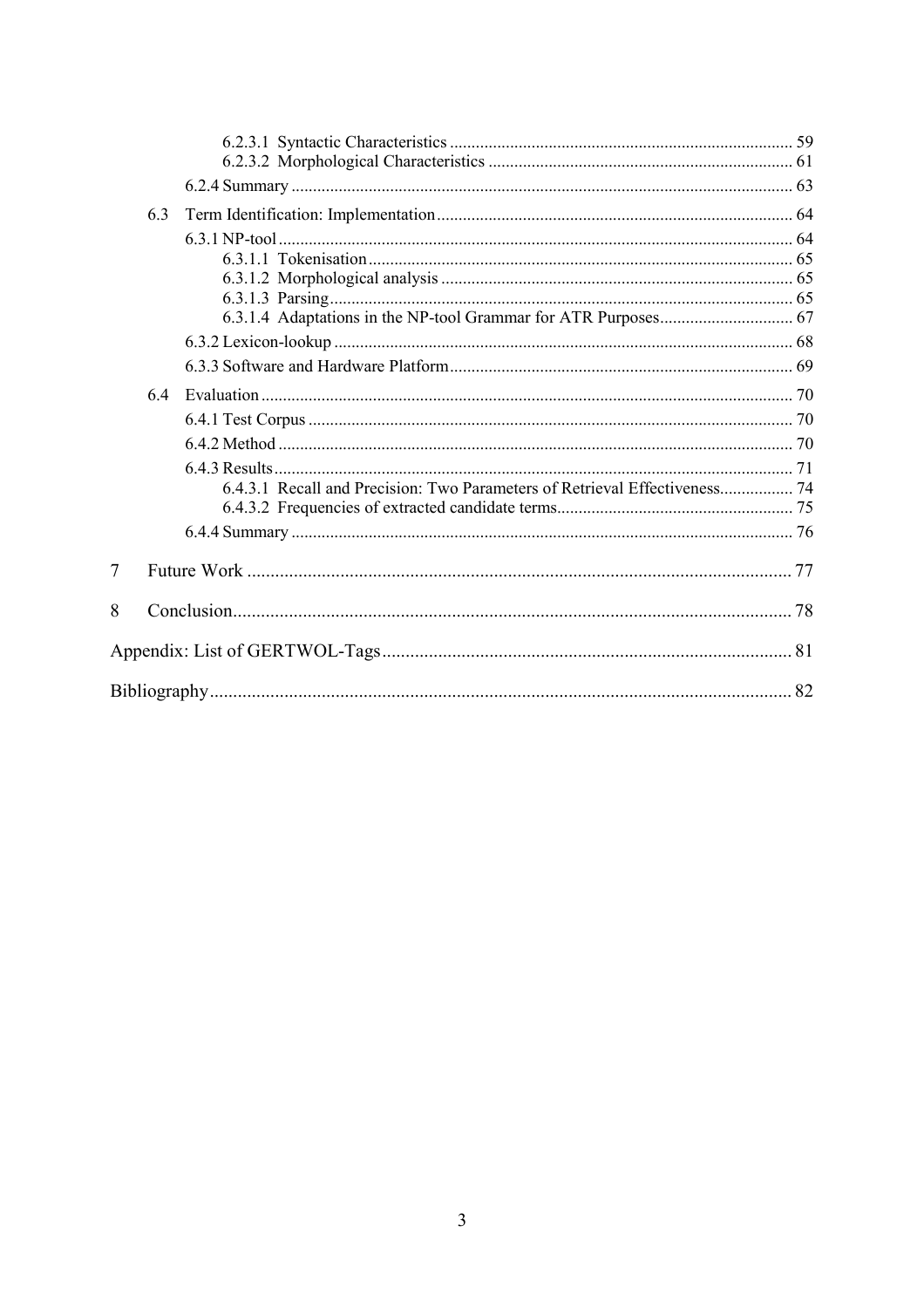# **Introduction**

The rapid progress in our society increases the need for communication among different language communities. This development requires quick translations of specialised texts. The growing demand for specialised translations brings about a large amount of special terminology. This represents a problem for a translator, who in most cases is not a subject specialist. To find the correct translation of special terms is a laborious task. A translator, though, has a major interest in reducing the amount of time spent on translations and cannot dedicate herself to time-consuming inquiries on term equivalents.

The importance of quick retrieval of terminology has not gone unnoticed in translation services, where a large amount of money is invested in order to give translators easy access to terminology. Today, modern translation services have their own terminology departments, where terms are entered in terminology data bases and kept up-to-date. The key issue in terminology departments is to gather a wide range of multilingual documents and to check them for usable terms. Because of the growing demand terminology must be retrieved and handled quickly. Manual term identification, though, is not an effective method. Instead, the employment of computer programs is required which help the terminologist in the retrieval of terms.

The recognition of terms is a task which requires complex cognitive abilities. A terminologist identifies terms because she understands the lexical and grammatical structure of a language, but most of all because she understands its semantic organisation and thus is able to map concepts into words. In cases of uncertainty about the nature of terms and their difference to non-terms a terminologist relies on answers provided by theoreticians in the field of terminology. The discipline of theoretical terminology is concerned with the conceptual character of terms, the semantic relations among candidate terms, and the determination of whether concepts are denominated by several terms or whether terms are denominating several concepts. It is the privilege of human beings to deal with these questions.

A computer program is not very effective in the semantic field, it cannot cope with the complex and interconnected nature of abstract concepts. In order to overcome this obstacle computational linguistics has provided alternative ways of looking at terms. Specialised terms are not analysed and extracted in a conceptual context, as done by humans, but according to their morphological and syntactic characteristics. A good theoretical background for a structural analysis of terms as opposed to non-terms originates from contributions in the field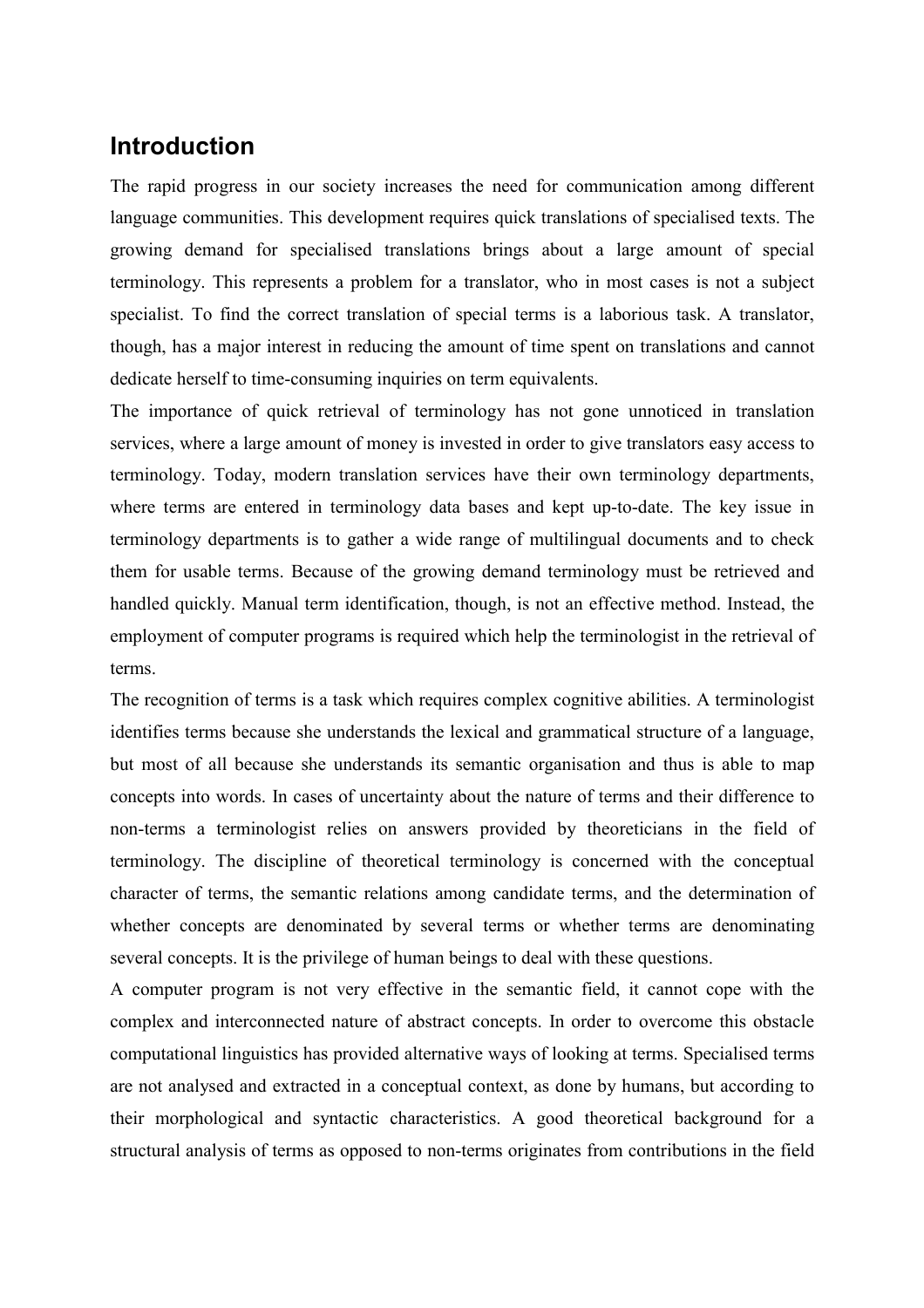of language for special purpose (LSP). Studies on LSP have shown that noun phrases are dominant in LSP texts, while words of closed word classes are rare. Further, studies on term formation reveal that terms are mostly noun compounds.

The establishment of term characteristics in LSP is the foundation of methods for automatic terminology retrieval (ATR). Compared with a conceptual identification of terms as done by humans, though, a linguistic-based categorisation has many shortcomings. A reason for the disappointing results is the syntactic similarity of terms and non-terms. The automatic retrieval of terminology by means of syntactic characterisations only is connected with considerable editing work for a terminologist. The combination of a syntactic and a morphological component for term extraction is more promising, since this allows to extract terms also according to domain-specific morphemes.

There have been and still are valuable attempts of understanding and extracting terms on a structural and/or statistical basis. Most of these works focus on technical terminology, some on medical terminology. Some works follow domain-independent strategies. To my knowledge, there have been no ATR projects focusing on the language of banking.

A possible solution to the automatic extraction of banking terms in texts is presented in this work. A computer program to assist terminologists or translators in the retrieval of German banking terms from pertinent documents was implemented. A first component in this ATR process consists of a set of programs for natural language processing like a tokeniser, a morphological analyser, and a parser. These perform the task of recognising noun phrases in a text. A second component uses regular expressions to find occurrences of domain-specific morphemes among these noun phrases.

This thesis is structured in two main parts. Part 1 includes sections which examine theoretical questions of terminology: In section 1 the working methods of translation-oriented terminology are outlined and the new needs concerning terminology work, namely automatic term retrieval, are brought up. In section 2 the focus is on the theoretical criteria for distinguishing terms from non-terms. Since theoretical methods are not reliable for ATR, section 3 examines the terminological unit in relation to LSP; studies on lexicon and syntax of special language are discussed according to their relevance for ATR. The assumption that terminological units in LSP obey specific rules of syntactic formation will be examined empirically with the help of CS-term, a data base with banking terminology compiled

5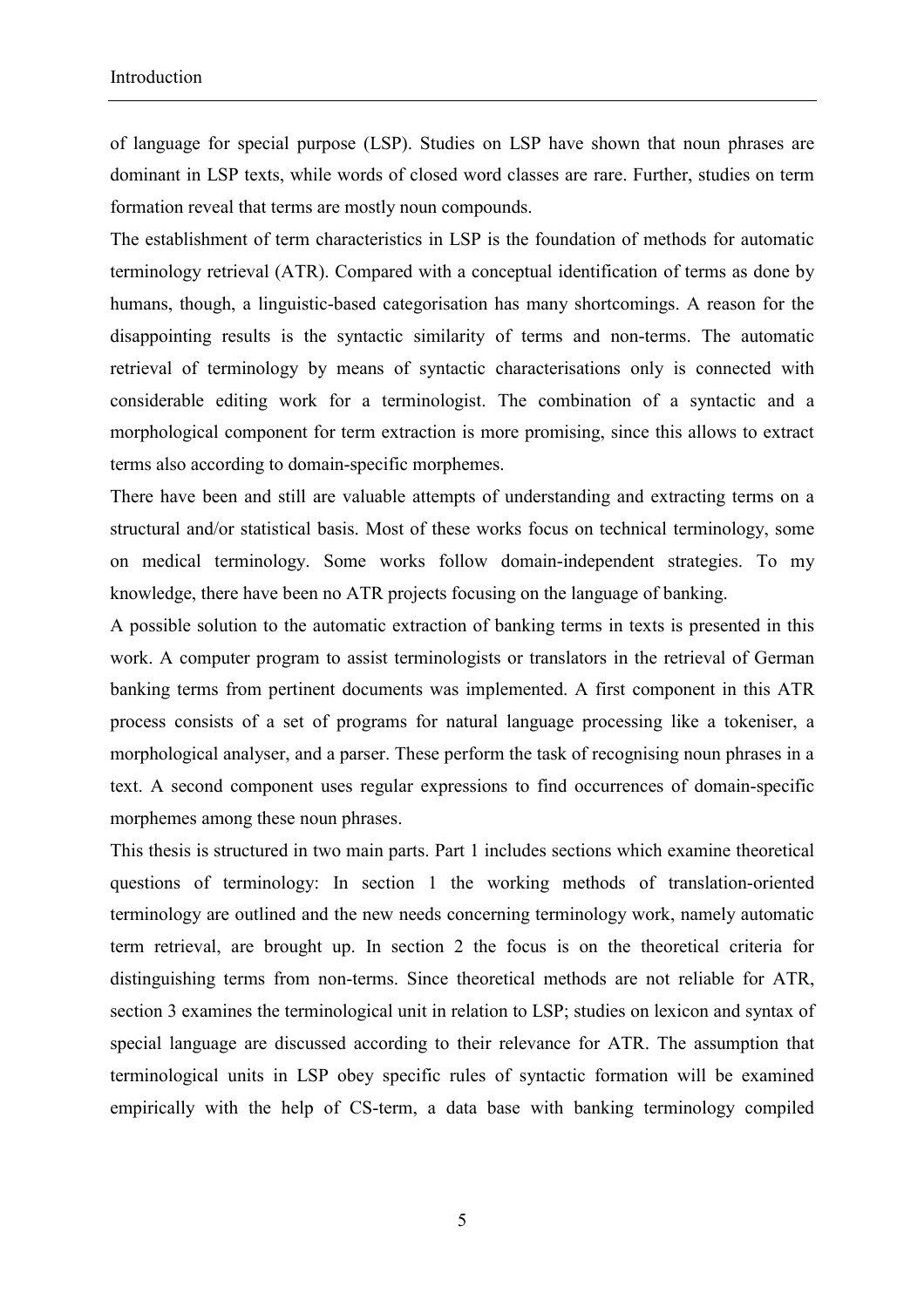manually. Section 4 traces the historical development of banking language, and identifies some particularities of banking terms.

Part 2 of this thesis is concerned with methods of ATR and with the implementation of a program for retrieval of banking terminology: In section 5 works with achievements relevant in the field of ATR are discussed. Section 6 refers to the characteristics and structure of CSterm, presents the method of analysis for CS-term, provides a description of the computer programs employed for term extraction, describes the evaluation, and presents the results achieved by this ATR program.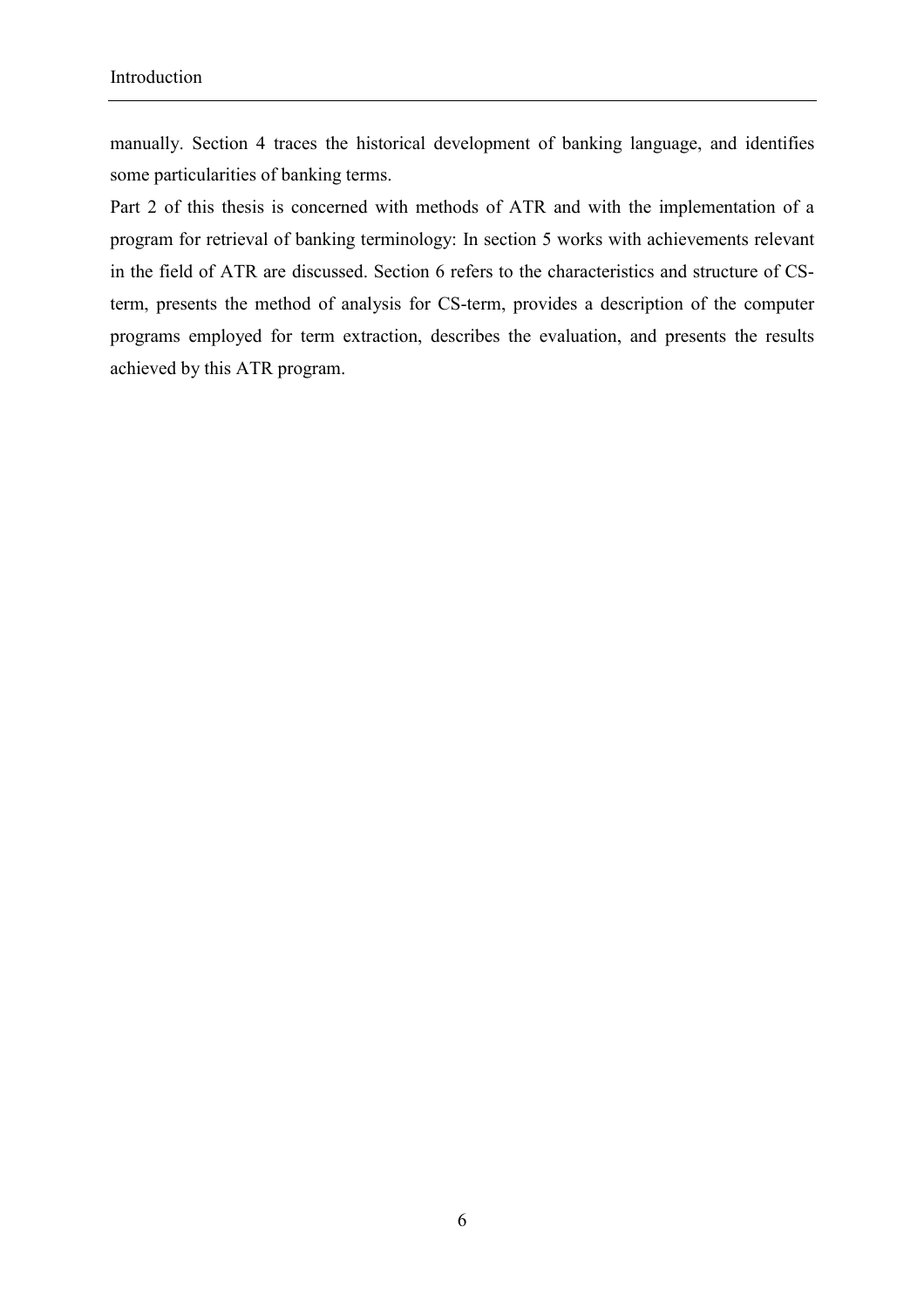# **Part 1: Linguistic Methods for Describing Terms**

In this part, first the difficulties of transferring conceptual knowledge on computers will be discussed, then the theoretical procedures humans rely on when identifying terms will be outlined, and finally characteristics of special language in general and of banking language in particular will be presented.

# **1 Translation-Oriented Terminology**

# **1.1 Terminology in Specialised Translation**

Translation of specialised language is quite distinct from the translation of general texts. In general translation problems frequently encountered are whether it is better to translate literally of freely, how to preserve rhyme and rhythm of the source language in the target language, or how to deal with phenomena like word plays and proverbial sayings. These questions are not at the centre of specialised translation. Specialised translation is meant to improve the communication among experts of a domain and to contribute to the distribution of knowledge across language boundaries. The specialised translator is responsible for transferring information among experts of various speech communities. The need for international communication in economy, politics, science, technical fields and more will continue to increase the necessity of specialised translations.

As we will see later, a typical characteristic of specialised texts is their complex syntactic structure, a difficulty, a trained translator can cope with. The major problem encountered in specialised texts is the terminology, which requires specific concepts from foreign languages to be transferred into one's mother tongue. Before starting to translate, the translator must become familiar with the terminology of the domain. To find the aptest equivalents to the terms in question is often a time-consuming task even for skilled translators. Translators are not free to define unknown terms which may be too specialised to occur in a dictionary. They have to search in previously translated documents, on the internet, or contact domain specialists. Studies show that a translator needs 40 % of the working time for inquiries on unknown terminology (Stellbrink 1988:203).

No matter how well-educated a translator is, if working in a special field there will always be gaps in her knowledge of term equivalents. The specialist translator will constantly be faced with new terms because specialised language tends to be productive in this regard. At the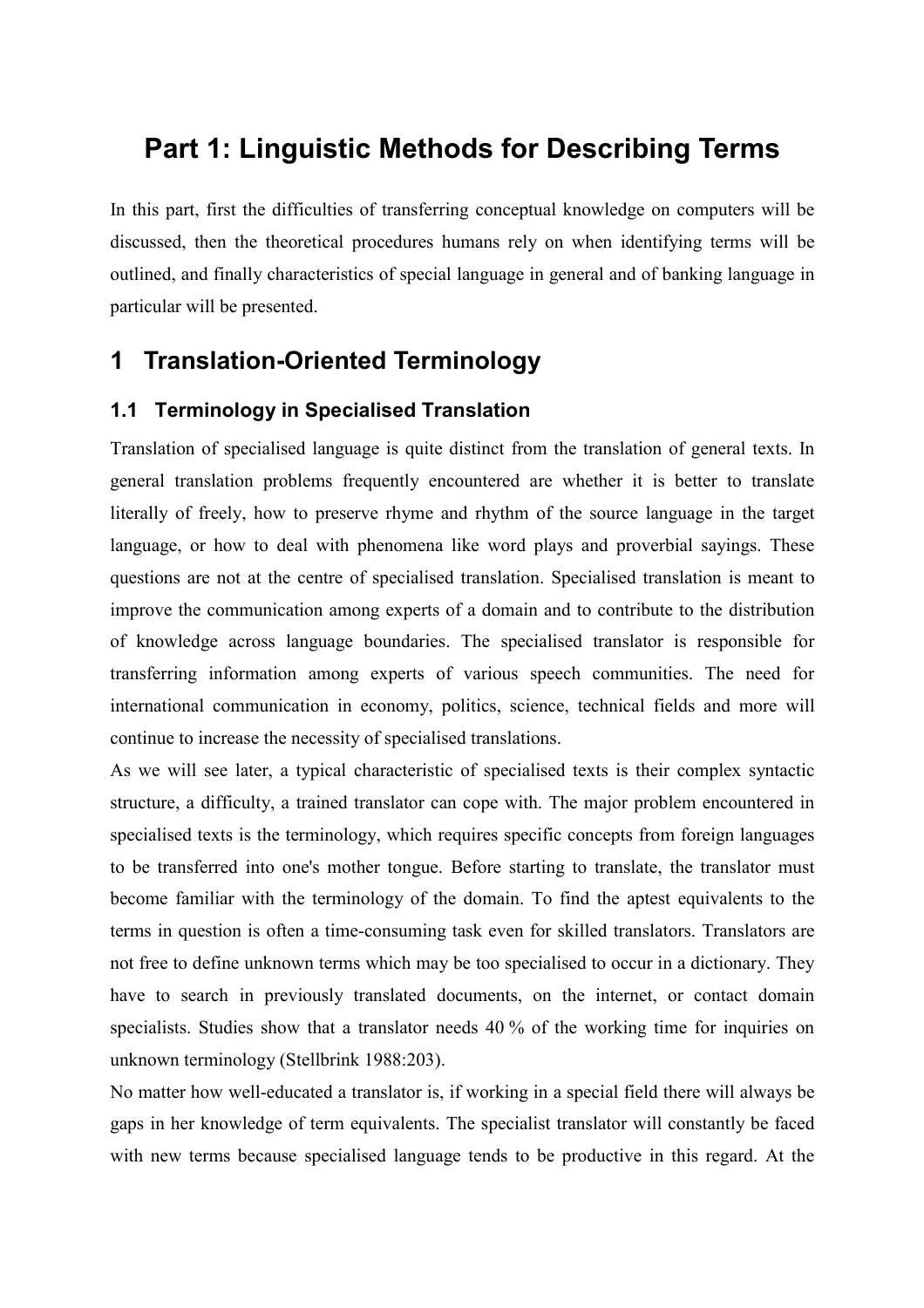same time, translation services work on a time-saving basis and in order to remain competitive little time should be spent on inquiries of unknown terms. Despite these exigencies, the quality of the translations must be guaranteed.

One of the crucial requirements for delivering high-quality translations of texts is the systematic approach to domain-specific terminology. For this task, modern language services have their own terminology centres and it is the responsibility of the terminologists to supply the professional translator with relevant terms. A terminology centre makes inquiries on special terms in several languages and provides terminology data bases. These efforts ensure the consistency and correctness of terminology and speed up the translation process.

The growing importance of terminology is mirrored in the fact that ever more money, time, and effort are directed at the retrieval of terminology. Today, the installation of efficient terminology departments is a prerequisite in every translation service. This development has led to a growth of software firms which offer programs for terminology management. Further, private and political institutions support the development of methods and tools which enable efficient terminology work. Translation schools start to teach terminology as a discipline of its own, and an increasing number of courses in terminology is offered within the training programmes of translation centres. Translation-oriented terminology is highly developed in bilingual or multilingual institutions and communities like Switzerland, Canada, the European Union, or the United Nations. The linguistic requirements of these multilingual administrations, the economic systems in these countries, their policy, education systems, etc. create a great demand for terminology work.

The increasing need for terminology explains the strong interest in new working methods like the automatic retrieval of terms. But before we go into this subject, the conventional working procedure of multilingual terminology will be traced.

#### **1.2 Working Methods in Terminology**

The main task in terminology consists in building a terminological data base containing relevant terms. For this purpose the terminologist must identify current and future needs of translators. In cases in which terminological equivalents are unknown, a terminologist has to interrogate domain experts. Otherwise new terms are gathered from multilingual documentation. The manual identification of terms in documents is a laborious task. This process involves reading through the selected texts, listing all potential terms, and then entering those terms which are not yet included in the data base. In order to adjust the existing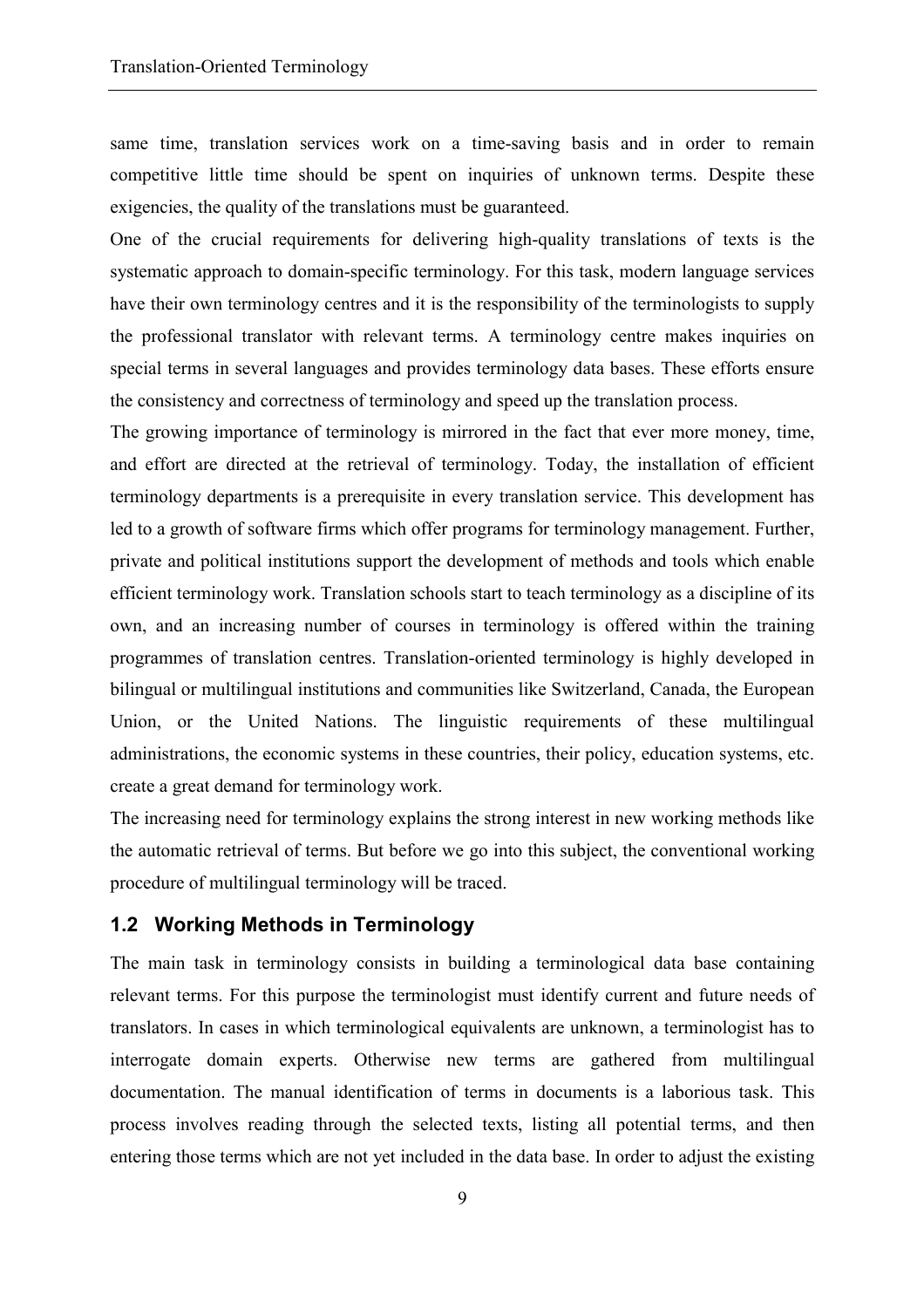entries to possible changes in usage, the terminologist also needs to check newly identified terms against the ones existing in the data base.

A terminologist identifies terminological equivalents of different languages according to the conceptual relations between terms. The main linguistic utility a terminologist relies on in this process is the definition of the terms. Since in most cases terms are not provided with a definition but only with a contextual environment, the definition has to be inferred from the context. For each new entry, the terminologist provides additional information like synonymy, subject fields, sources, and grammatical information next to the term equivalents, definitions, and/or contexts.

As we will see soon, the most important question in theoretical terminology and also the key question in automatic term retrieval is the distinction between terms and non-terms within one language. Interestingly, this question is hardly ever discussed in practical terminology. An experienced terminologist seems to decide intuitively about the termness of a lexical unit and whether it needs to be entered in the data base. An explanation is that terminologists often have translation practice and know the needs of translators. Generally, terminologists consider a lexical unit which is not part of their general knowledge and is not yet in the terminology data base to be a valid term. For a terminologist, the distinction between term and non-term is a matter of intuition, almost of feeling. She does not verify whether a lexical unit fulfils the theoretical criteria concerning termness, partly because not even theoretical criteria can give an absolute answer to the question.

## **1.3 New Methods of Terminology Work**

Every field of our modern society is in constant development, which means that in each one of these fields new terminology is continually coined. This process is so fast that it is impossible for terminologists to record all newly formed words, not even those created within their own institution. Neither the amount of time nor the number of terminologists needed to analyse only a small part of the texts containing potential terminology can be afforded. With automatic methods, the examination of large quantities of text could be completed within seconds. The terminologist just needs to select the correct terms among those provided by the computer tool. In this way many tedious tasks in terminology would be eliminated.

The employment of a program for term extraction does not mean that a computer is able to perform the task in exactly the same way in which an experienced terminologist does it manually. A terminologist retrieves terms thanks to her own understanding. A computer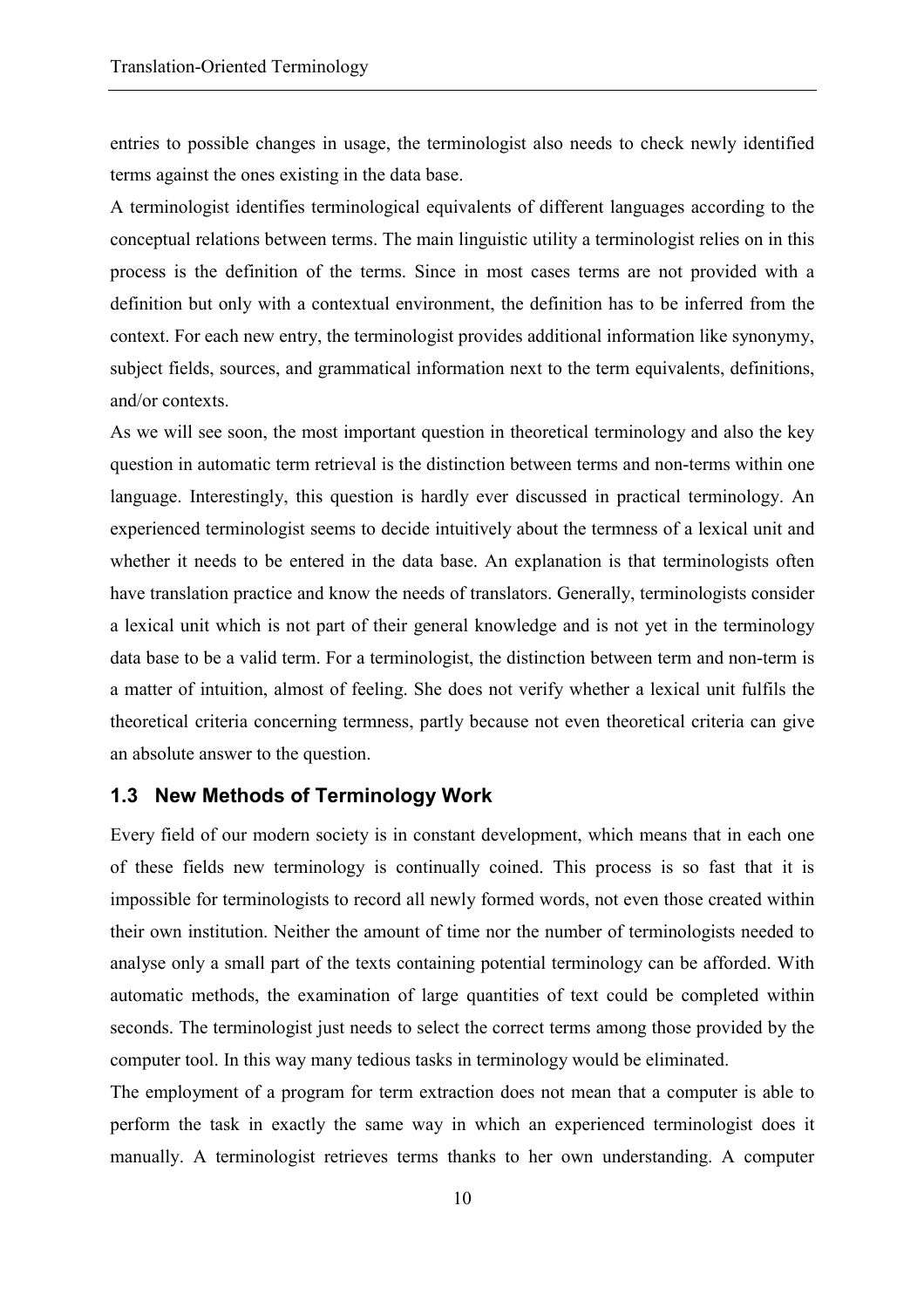program, however, extracts candidate terms after a linguistic or statistical analysis of the lexical units. Today, automatically retrieved lexical units are far from being valid terms, although there are many computer programs which attempt at extracting terminology. There are still numerous limitations which arise from the use of term extraction programs in terminology, as we will see in the following section.

#### **1.4 Problems of Automatic Terminology Retrieval**

The manual identification of terms is solely based on concepts. One needs to describe concepts, to distinguish between concepts, to classify concepts within a conceptual system. This process succeeds because humans understand the texts they read, the context of the words, the semantic details. This understanding allows them to make decisions about potential terms.

As a matter of fact a computer program cannot (yet) be provided with such competence. A computer can only have the knowledge if it is programmed into it. And as is well-known, a full specification of all the factors used by the human mind to make decisions would be extremely difficult, if not impossible, to program. This is the central problem not only in ATR but in all automatic language analyses. Since a computer cannot recognise terms on a conceptual basis, most attempts at implementing ATR programs focus on the formal aspects of language; some methods employ statistical filters. An overview of these ATR methods will follow in the second part of this thesis.

The performance of available ATR tools is rather disappointing. Usually, ATR generated lists contain too many general words. This explains why ATR programs have not had a breakthrough in terminology practice. ATR tools can be of assistance to the terminologist, provided that the manual validation of the computer generated list does not become a laborious task. At the moment, the post-editing required is still time-consuming. In the course of this thesis we will see that the performance of available ATR programs is too poor for them to be a valid alternative to manual term retrieval. Yet, because of the increasing need for terminology the process of term identification cannot continue to be carried out on an entirely manual basis. Improvements of the performance of ATR tools are possible and will be widely discussed in this thesis. However, it is also important that terminologists lessen their expectations regarding ATR tools. Terminologists tend to expect an automatically generated term list which equals the results of a manual retrieval. They do not see any usefulness in a program which provides invalid candidate terms, even if a fair number of terms is correct. By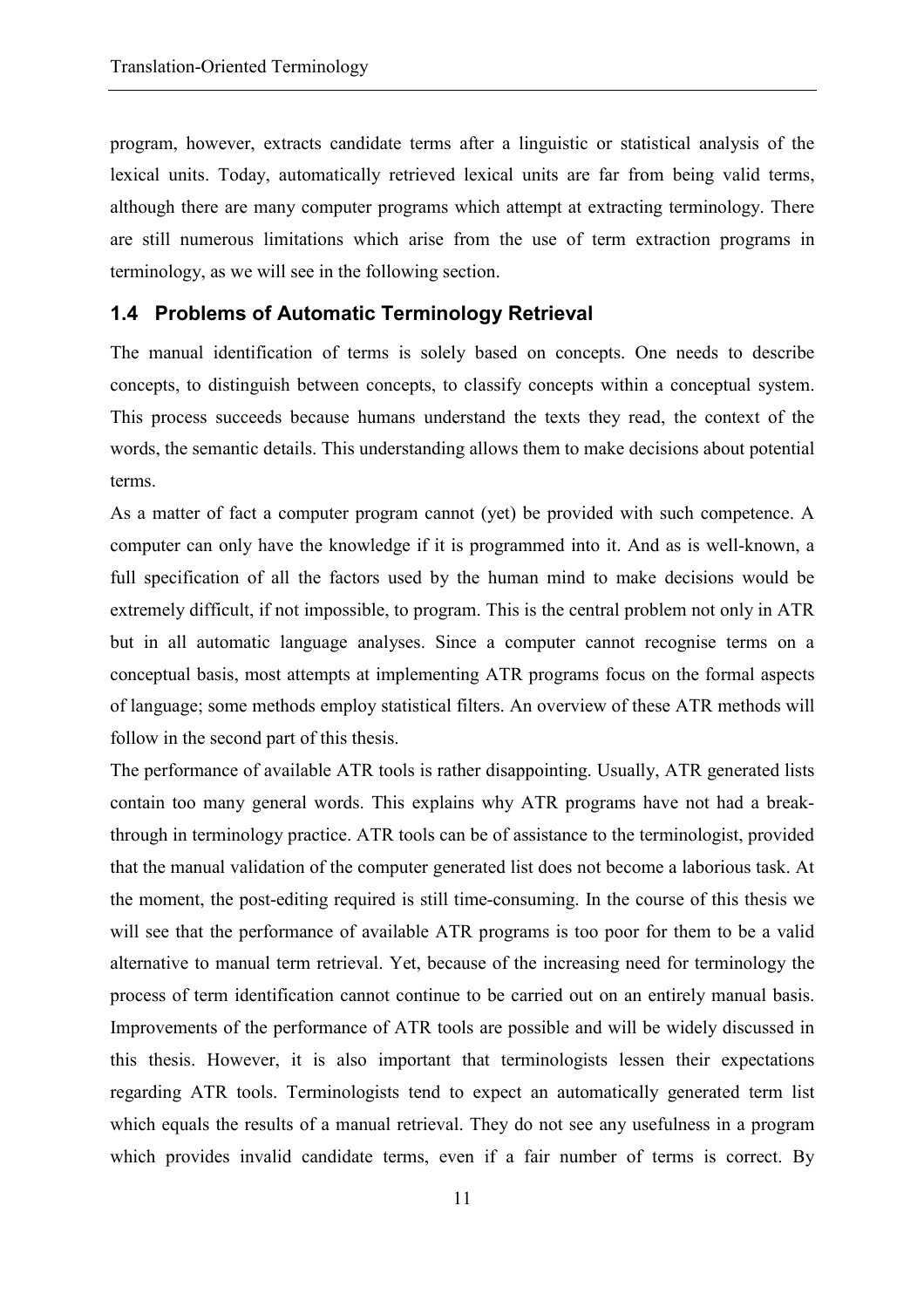becoming more familiar with the methods employed in ATR terminologists would have a better understanding of the factors which lead to errors. It is important for them to realise that the goal of ATR programs is not to replace them. The idea of ATR is to have a computer program which reads a text and produces a list of words among which the terminologist can choose those of relevance. Even if the output of an ATR program has to be post-edited, it makes terminology work much more efficient and accurate.

In this introduction to the world of practical terminology the most important concepts of this area have been touched upon. These elements shall be examined in greater detail in the next section.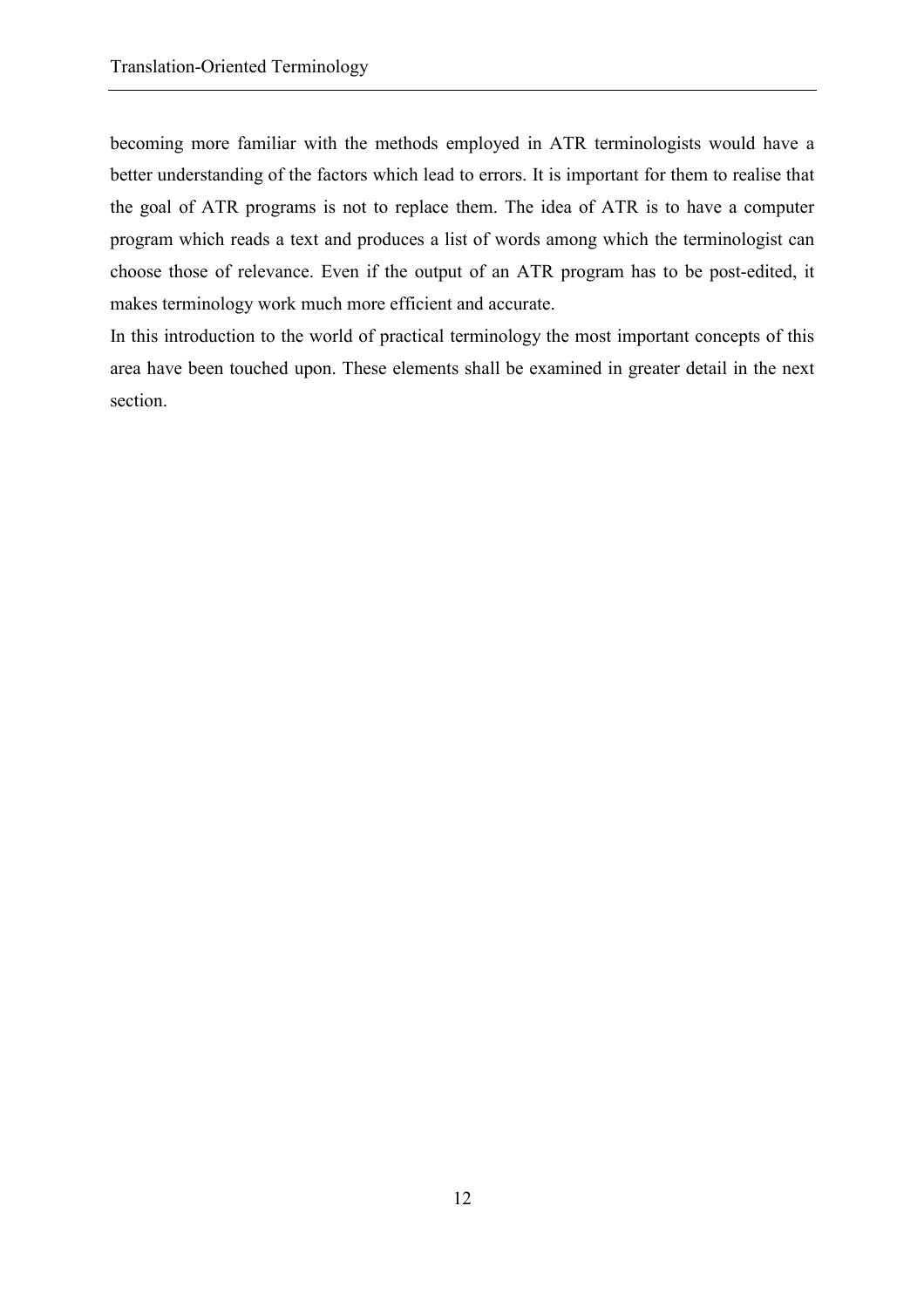# **2 Terminology Theory**

# **2.1 Terms and Words**

It is not easy to determine the criteria distinguishing terms from non-terms or words. A main difficulty is presented by the subjective and social factors underlying this question. An individual assessment of whether a lexical unit belongs to a particular domain is determined by the education a person has received. The lower a person's level of education, the narrower her view of what constitutes general knowledge will be. In fact, a person with a low level of education may attribute many more lexical items to special language than someone with a high level of education. On the other hand, a well educated person will have a wider conception of what is general knowledge and, at the same time, be able to distinguish between a greater number of special terms. In short, the same lexical item can belong both to special language and to general language depending on a person's education.

In practical terminology one is not concerned with these issues. In fact, as already stated in the previous section, the theoretical question of the termness of a lexical unit is hardly ever a point of discussion in terminology work. Terminologists rely on their own experience and intuition when differentiating terms from non-terms. For terminology theoreticians, however, it is not acceptable to limit the termness of a lexical item to social factors like the level of education. It is not a satisfying solution to rely on subjective matters like one's own intuition. Instead, they provide theoretically grounded answers to the question of how to define and delimit terms.

In the next sections, the terminological criteria used to distinguish between terms and words will be outlined. First there will be a brief account of the development of terminology as a discipline. It will be shown that contributions of the theoretician Eugen Wüster built the fundament for establishing terminology as a discipline. Then characteristics differentiating terms from words will be discussed.

# **2.2 Terminology Schools**

Studies on the vocabulary of subject fields such as chemistry, zoology and botany, medicine, or mathematics started in ancient times. But the first attempts at establishing terminology as an independent linguistic discipline were made in the first half of the  $20<sup>th</sup>$  century, as the early era of globalisation put more emphasis on the necessity of communication between different countries. In Western Europe the major exponent was the Austrian Eugen Wüster, in the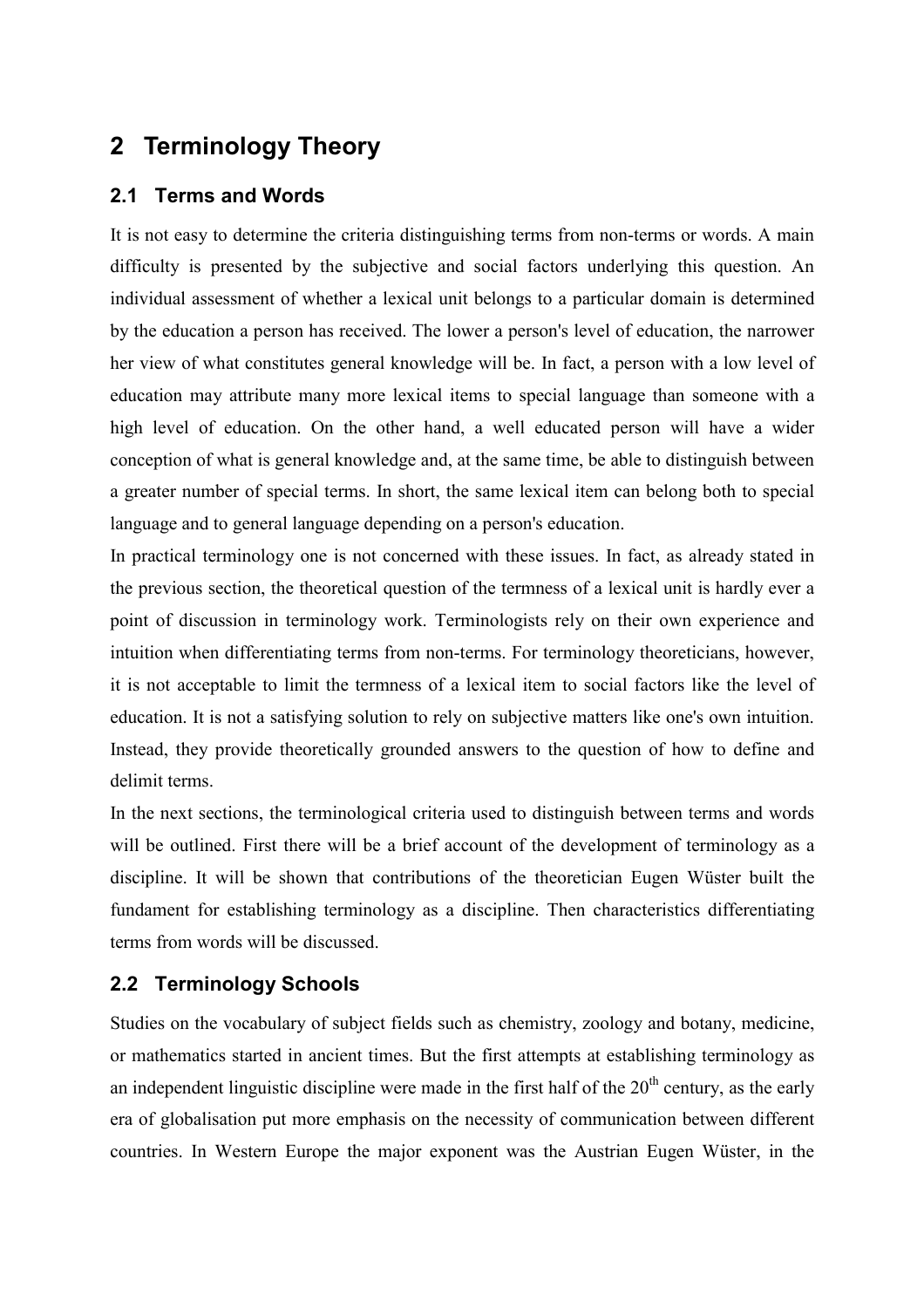former Soviet Union the influence came from D.S. Lotte (Laurén/Picht 1993:493). During these early stages, the efforts in the field of terminology were motivated by the necessity of standardization, particularly in the technical and scientific fields. In the first half of the  $20<sup>th</sup>$ century three major orientations in terminology can be established: the schools of Prague, of Russia, and of Vienna (Laurén/Picht 1993:493-499). A more recent influence in terminology work comes from the Canadian community (Sager 1990:212).

# **2.2.1 The Prague School**

According to Laurén/Picht (1993) the Prague terminology school originated from the Prague school of linguistics (495). Its major proponent was Drodz. This school is almost exclusively concerned with the structural and functional description of special languages. A further interest is the standardization of languages and terminologies.

# **2.2.2 The Russian School**

The Russian school is based on works of D. S. Lotte and S. A. Caplygin (Laurén/Picht 1993:495-496). At the outset of the Russian interest in terminology lay the scientific and technological progress taking place in the country. From this development, and given the multilingualism of the former Soviet Union, the need for standardization of concepts and terms arose.

## **2.2.3 The Vienna School**

Laurén/Picht (1993) maintain that the Vienna school (also called 'Western school') is based on the work "Allgemeine Terminologielehre" by Eugen Wüster, one of the founders of modern terminology theory (498). In his work Wüster treated themes like concept formation, conceptual systems, term formation, and term definition. All of these methods are adopted in today's terminology work (498). The Vienna school stemmed from the need of mathematicians, physicians, and technicians to standardize the terminology of these fields (497). The standardization of terms is thus an important feature of this school. Most countries in central and northern Europe work within the framework of the Vienna school (498). Wüster's contribution gave shape to the theoretical basis of modern terminology and established methodological principles in terminology work (499). Wüster's four-field model of semantic representation (section 2.3) contains many principles of theoretical terminology and is an attempt at resolving the problem of the distinction between terms and general words.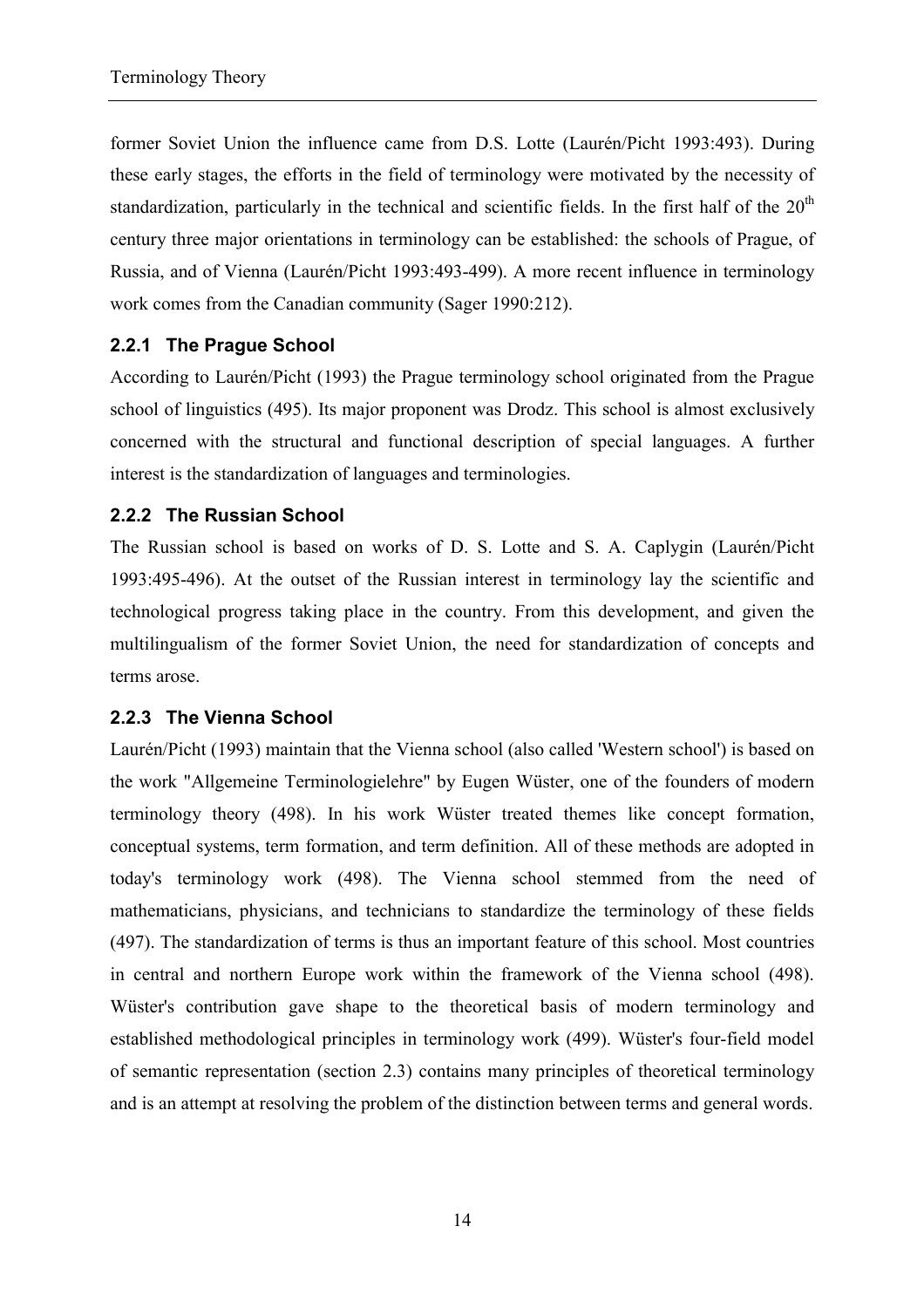#### **2.2.4 The Canadian Approach**

The Canadian interest in terminology is motivated by the decision to make French a parallel official language to English (Sager 1990:212). Next to relying on western European experiences, Canada also developed working methods on its own, which regarded particularly the introduction of computers for terminology processing (Sager 1990:212). The focus of the Canadian approach is also on methods of term formation like the creation of neologisms (more in section 3.3.1.3).

## **2.3 Wüster's Model of Semantic Representation**

In terminology theory the way in which the meaning is structured follows a different interpretation from the one presented in the traditional semantic triangle of C.K. Ogden and I.A. Richards (figure 1). The semantic triangle claims that meaning is essentially a threefold relationship between linguistic forms (symbol), concepts (thought of reference), and referents (objects identified by means of word or expression) (Crystal 1997:345).



Figure 1: Ogden and Richards' semantic triangle. The dashed base line indicates that symbol and referent are not related.

The semantic triangle was proposed by Ogden and Richards in order to illustrate that there is no relevant relation between the symbol and the referent, that they are not directly connected. They did not mean to illustrate linguistic phenomena like polysemy (i.e. one expression form can refer to more than one concept form) and synonymy (i.e. one content form can be represented by two expression forms). In terminology, however, it is very important to identify these two types of relationships between words in order to achieve context independency of words.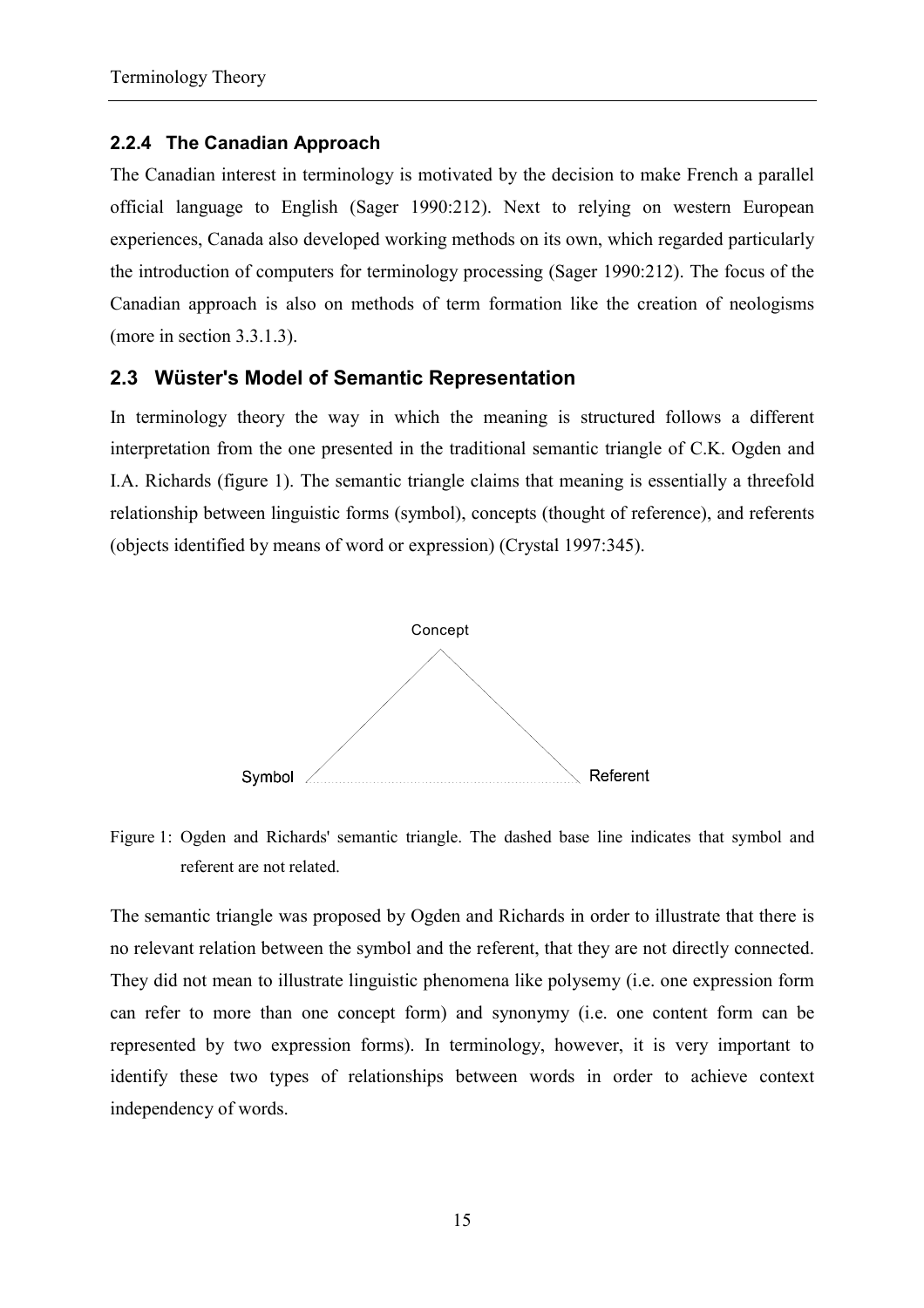In order to illustrate polysemy and synonymy, Wüster took the semantic triangle as a starting point for his four-field-model (figure 2). In accordance with Ogden and Richards' triangle he distinguished between the level of linguistic expression (*symbol* in figure 1; *b1* and *b2* in figure 2) and the level of semantic content (*referent* in figure 1; *a1* and *a2* in figure 2). He calls this the level of concrete individuals (dark grey in figure 2). Wüster's model takes into account that phonemes and graphemes are also concepts and that allophones and allographs are the individual realisations of these concepts. Thus, at the level of concepts he creates two separate fields to distinguish between the concept representation of the content (*A* in figure 2) and the concept representation of the expression (*B* in figure 2). He calls this the level of abstract concepts (light grey in figure 2). Further he splits the concept levels of both content and expression into two branches (leading to *A1, A2* and *B1, B2* in figure 2) in order to identify polysemy and synonymy.

|                    |                                                              | Expression                                                                                                                                                                                                                                                                                                                                                     | Content |   |    |  |
|--------------------|--------------------------------------------------------------|----------------------------------------------------------------------------------------------------------------------------------------------------------------------------------------------------------------------------------------------------------------------------------------------------------------------------------------------------------------|---------|---|----|--|
| Form               | B <sub>1</sub>                                               | B<br><b>B2</b>                                                                                                                                                                                                                                                                                                                                                 | A1      | A | A2 |  |
| <b>Individuals</b> | b <sub>1</sub>                                               | b2                                                                                                                                                                                                                                                                                                                                                             | a1      |   | a2 |  |
|                    | a1 and a2<br>A1 and $A2$<br>A<br>B<br>B1 and B2<br>b1 and b2 | represent the individual objects in reality<br>are the individual concepts representing al and a2<br>is the abstract concept representing A1 and A2<br>is the abstract concept of the symbolic representation of A<br>are the individual abstract representations of a phonetic or<br>graphic form<br>are the individual phonetic representations of B1 and B2 |         |   |    |  |

Figure 2: Wüster's four-field model (adopted from Cabré 1999:41). The lower right field contains the individual objects, the upper right field depicts the concepts. The upper left field contains the signs as concepts (phonemes and graphemes) and the lower left field the respective realisation of these signs, i.e. the different allophones and allographs.

In the next section, characteristics provided by terminology theory concerning the differences between terms and words will be discussed.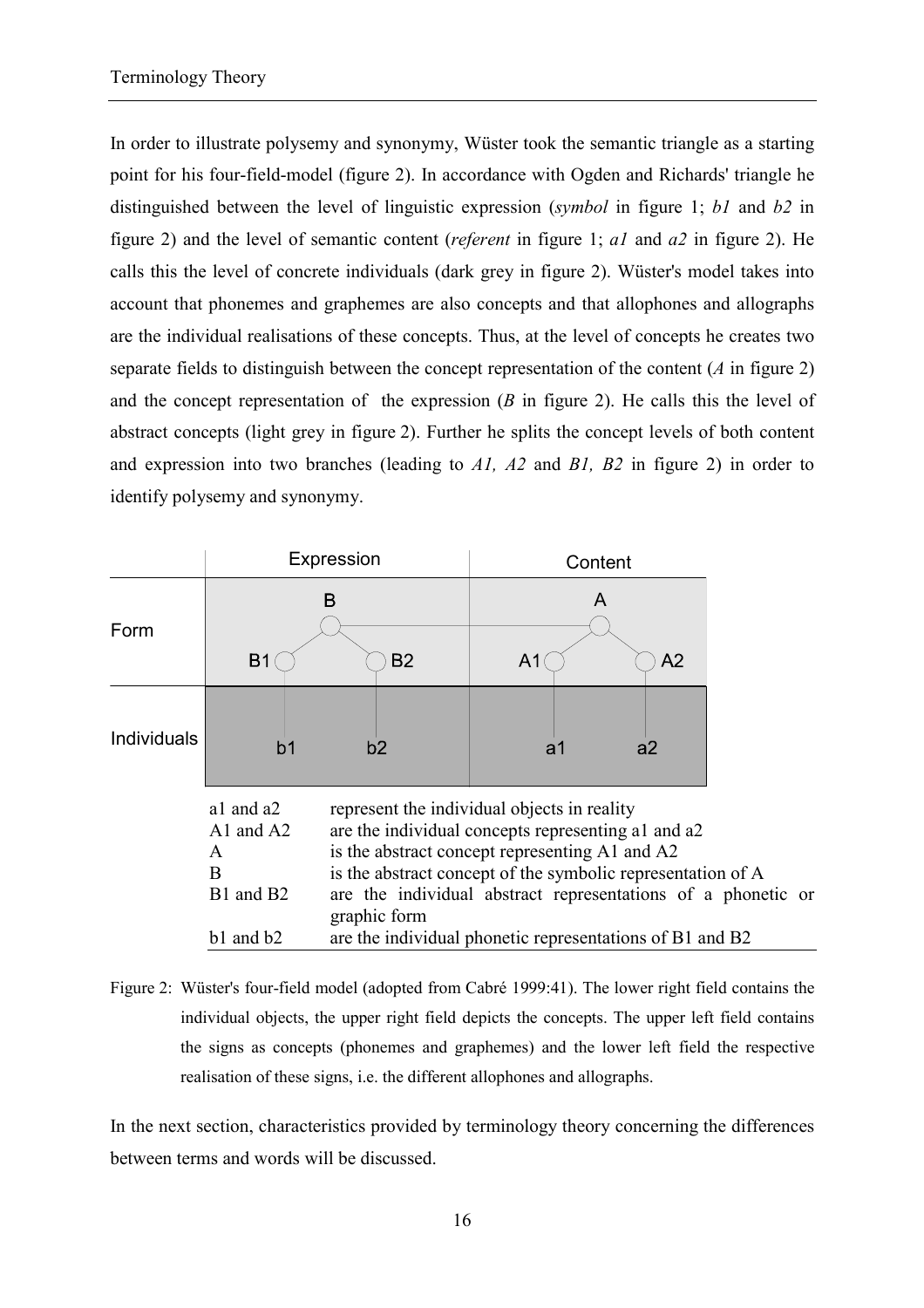#### **2.4 Characteristics of Terms**

Usually words are assigned to the vocabulary of general language while terms form the vocabulary of special languages, as the following definitions reflect:

"The items which are characterised by special reference within a discipline are the 'terms' of that discipline, and collectively they form its 'terminology'; those which function in general reference over a variety of sublanguages are simply called 'words', and their totality the 'vocabulary'". (Sager et al. 1990:19)

"Terms, like words in the general language lexicon, are distinctive and meaningful signs which occur in special language discourse." (Cabré 1999:80)

However, such straightforward characterisations are of little help. They are of a general nature and do not clarify the attributes which distinguish terms from words. In order to define terms one needs to contrast their special characteristics to the ones of words.

#### **2.4.1 Context Independency**

Words are investigated under specific view points like semantics, grammar, phonology, or orthography. Researchers concerned with terminology usually study the semantic aspect of words, since terms are defined by the content of lexical units. From a semantic point of view a word is "one of the smallest, completely satisfying bits of isolated 'meaning'". (Sapir 1921:34 [quoted from Kageura 1995:241]) In reality, many words have an imprecise meaning which cannot be isolated and described in a satisfying manner based on themselves alone. In many cases the meaning of a word depends on the context it is embedded in. The word 'table' for example, refers to a systematic display of numbers or other items in the context of this paper, but in the more general context of every-day life it refers to a raised board at which people may sit and take meals. This example displays the first major difference between words and terms:

"Terms designate concepts which, within a specialised field, are independent of any context." (Desmet/Boutayeb 1994:310)

In a given discipline terms are used for one concept only, while in general language most words have multiple meanings. The lack of polysemy within one specialised domain accounts for the context independency of terms. In terminology, the polysemic nature of language can be avoided because terms are the result of convention, because they are formed based on an agreement between specialists of a given field, and because they are motivated by the intention to facilitate communication in a specialised domain (Sager 1990:56-57). Words, on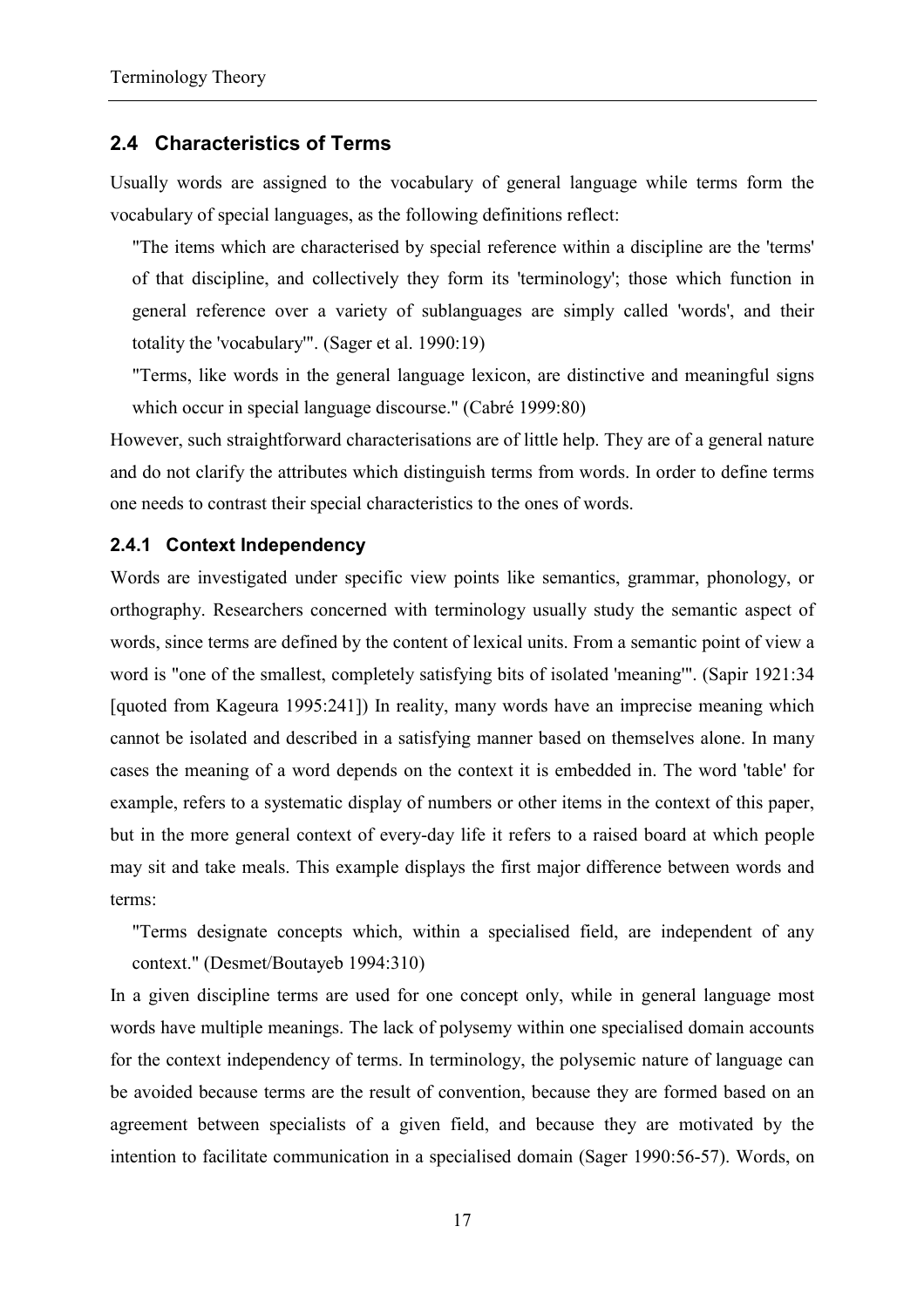the other hand, are the result of spontaneous formations, influenced by a number of social and cultural factors (Reinhardt et al. 1992:24). In word formation there is no authority which makes sure that new words are not sources of ambiguities and thus of misunderstandings.

As already stressed, the notion of context independency is valid only within one domain. Within texts referring to economic domains terms like *bank, liquid,* or *deposit* loose their lexical ambiguity and do not need an in-depth examination of their contexts. Within a hydrologic environment they are also understood without considering any context: the bank of a river, liquid as the aggregate form of water, or the deposit of sediments. Although these terms are polysemic with other specialised terms, an expert of a given domain can easily identify them in a specific concept. Within a general text though, one must rely on the context in order to solve the semantic ambiguity in the sentence *I saw the bank*. Only the context allows to determine whether *bank* refers to a financial institute or the board of a river.

## **2.4.2 Conceptual Representation**

Another fundamental element of terms was repeatedly mentioned throughout the previous sections of this thesis and is also revealed by the above terminological definition of Desmet and Boutayeb's: their conceptual representation. This characteristic is also encountered in other definitions:

"[A term is the] designation of a defined concept in a special language by a linguistic expression. [A concept is the] unit of thought constituted by those characteristics which are attributed to an object or to a class of objects." (ISO/DIS 1087 1988:7 [quoted from Arntz 1995:40 and 43])

"The primary objects of terminology, the terms, are perceived as symbols which represent concepts. Concepts must therefore be created and come to exist before terms can be formed to represent them." (Sager 1990:22)

"Le terme se définit comme unité signifiante constituée d'un mot (terme isolé) ou de plusieurs mots (termes complexes) qui désigne un concept, de façon univoque à l'intérieur d'un domaine." (De Bessé 1990:253)

The essential aspect in the characterisation of terms is the concept. Sager (1990: 22) sees concepts as "constructs of human cognition processes which assist in the classification of objects by way of systematic or arbitrary characterisation." A concept is thus the mental representation of an entity which enables people to recognise and understand the world. Terms as the denotation of concepts result from a convention, from an agreement between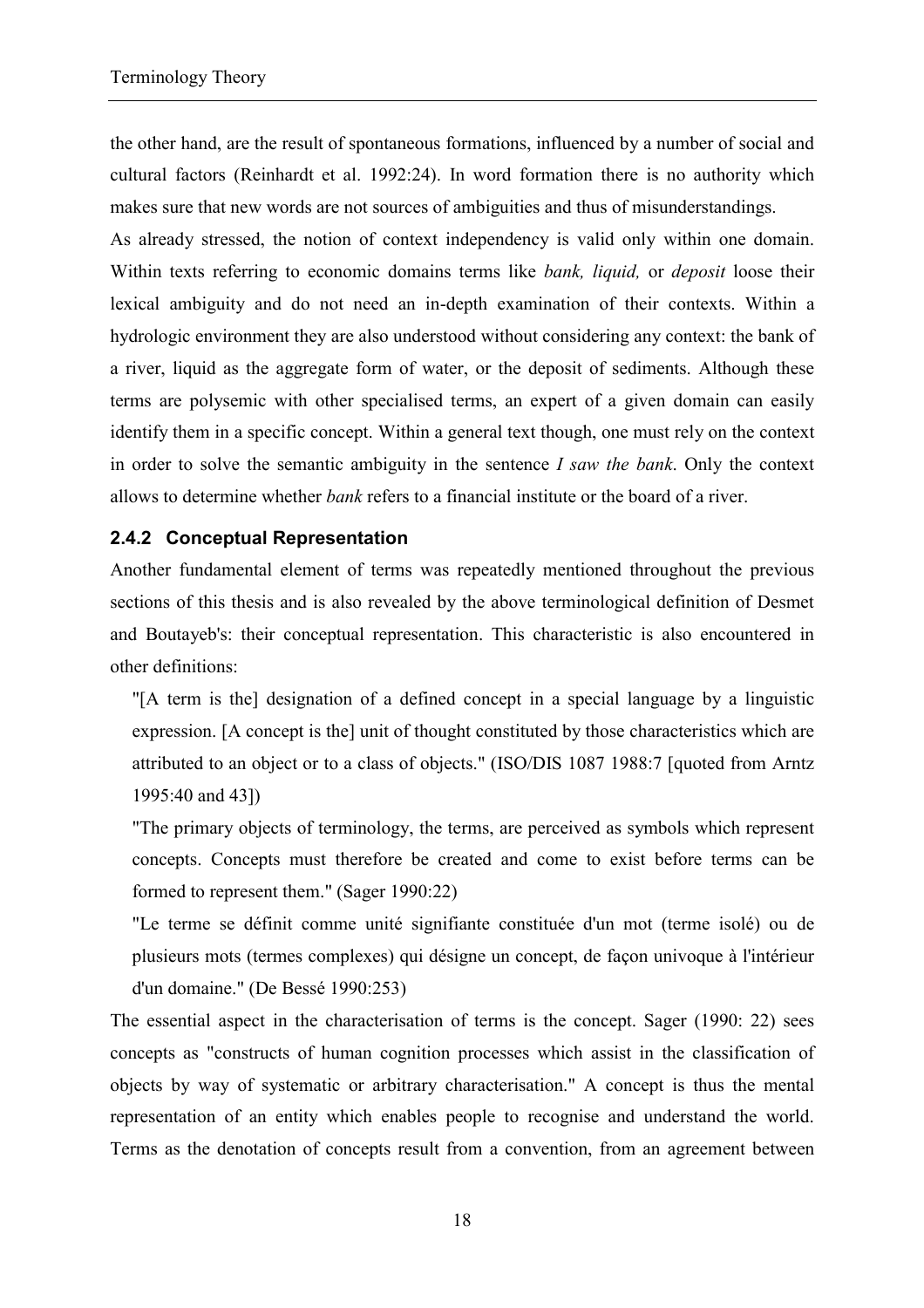experts of a given domain. Their description of concepts "refers to the field of knowledge to which that concept belongs." (Desmet/Boutayeb 1994:309) Words on the other hand are not defined in terms of concepts but of semantic meaning. Conceptual representation versus semantic meaning is a parameter for distinguishing terms from general words.

It may be debated whether there is any reason to treat the conceptual content of terms differently from the semantic content of words. Several theoreticians have engaged themselves in this discussion, partly with different points of view. For Desmet/Boutayeb (1994) this apparent contradiction can be clarified. In fact, a term can be identified as such only if it refers to a concept which can be placed within a conceptual system of a particular domain. Words, however, "refer" less than terms (316). They appear in utterances, and it is the function of these utterances and not of the words themselves "to refer, that is, to describe a certain universe and to make assertions about that universe." (316)

For Kageura (1995), however, this distinction between terms and words is unsatisfactory. He remarks that "the relative status of terms, concepts, and their relationships in conceptual descriptions of terminological phenomena is exactly the same as that of words, meanings, and their relationships in semantic descriptions of words." (255) The independent pursuit of concepts and terms does not constitute a theoretical explanation of terms, as "it cannot theorise on the specific nature of terms without going into straightforward tautology." (251)

Generally, terminology theoreticians like Sager, Arntz, Picht, or Cabré take the first view. Their contributions can be broadly summed up as follows: a lexical unit is a term of a particular domain if it belongs to a structured system of concepts of that domain; a lexical unit is a word of general language if it cannot be placed within a systematic conceptual system of a given domain. Consequently, terms are understood as conceptual descriptions, whereas nonterms are attributed a semantic description.

If one adopts this last standpoint, the placement of a term within a given conceptual system is a criterion for determining its termness. This process is based on features, which can be seen as the atoms of concepts (Arntz/Picht 1995:54). Features themselves are also concepts. The concept 'shareholder' for example, is defined in *The New Shorter Oxford English Dictionary* (1993) as a "person who owns a *share* or shares" (2813). The concept 'stockbroker' is defined as a "*member of stock exchange* dealing in *stock* and *shares*" (3067). Thus, the definitions of these concepts are composed of other concepts like 'share', 'member of stock exchange', and 'stock'. We also identify a hyponymic relationship between the concept being defined and the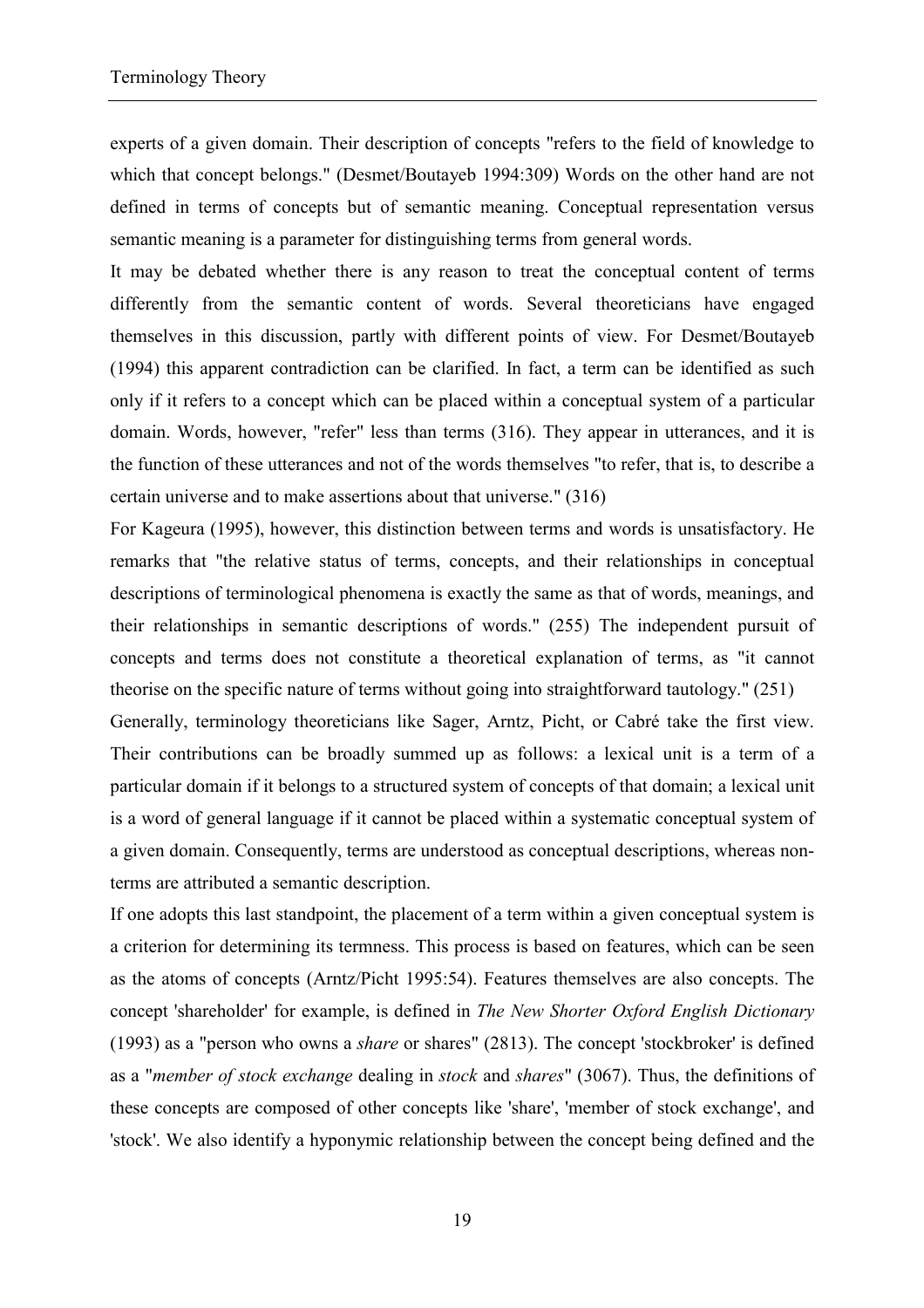concepts functioning as features in these definitions. Features of concepts have a central function in terminology. They fix the content of a concept, they establish systems of concepts by means of their hierarchical relationship, they are useful for the determination of synonymous terms (Arntz/Picht 1995:53). Features are also essential in the formation of new terms (section 3.4.1), as is evident from the examples above, which is of high significance for the automatic retrieval of terminology.

## **2.4.3 Terminological Definitions**

The features of a concept are found in the definition of a specific concept. Desmet/Boutayeb (1994) understand the definition of a term as the representation of the concept (311). Terminological definitions differ from definitions of general words in the way that a "traditional definition begins with the generic characteristic. But, while in a [general] dictionary this characteristic is often limited to an approximation close to common experience, a terminological dictionary must provide a generic definiens as close as possible to the concept defined." (311) A closer investigation of the aspects which distinguish terminological definitions from other types of definitions can be found in De Bessé (1997:63- 73).

## **2.4.4 New Approach: Formal Characterisation of Terms**

After having characterised the specificity of terms as opposed to words, the question of the nature of a term might have become clearer for human beings. However, for ATR purposes this discussion is of no avail. The ways of identifying terms discussed so far require a complete understanding of conceptual meaning. A term is a lexical unit which designates a concept within a particular domain. When spotting terms a human deduces a variety of semantic and pragmatic details. This task is difficult to achieve with a computer program which would need to have a complete theory of human thought and world knowledge. Term identification on a conceptual level must be performed by an intelligent human being. If terms are to be retrieved by a computer, we need to explore them not at their conceptual level but at their lexical and syntactic level. In these areas computational linguistics has developed reliable methods for the automatic processing of language.

From a lexical point of view, the interesting question is how terms are formed and whether there are any recurring methods of terms formation. From a syntactic point of view the most evident difference between terms and words is that terms are mostly noun phrases. The question at this point is whether term formation and syntactic particularities of terms are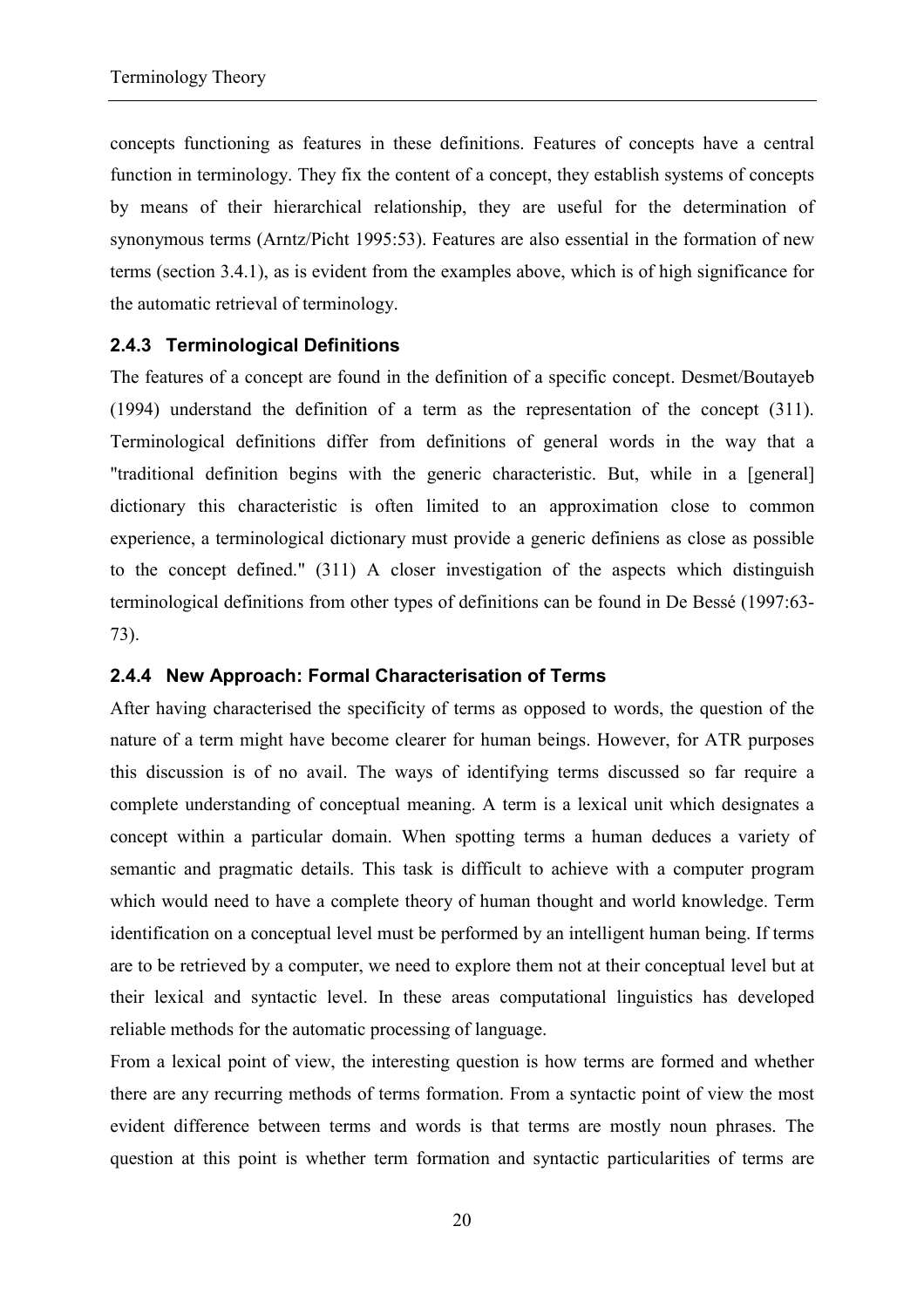typical of special language or whether they occur with the same frequency in general language. If there are any such characteristics in special language, they can be exploited for ATR purposes. This investigation will be carried out in the next section, in which the characteristics of special language relevant for ATR will be identified.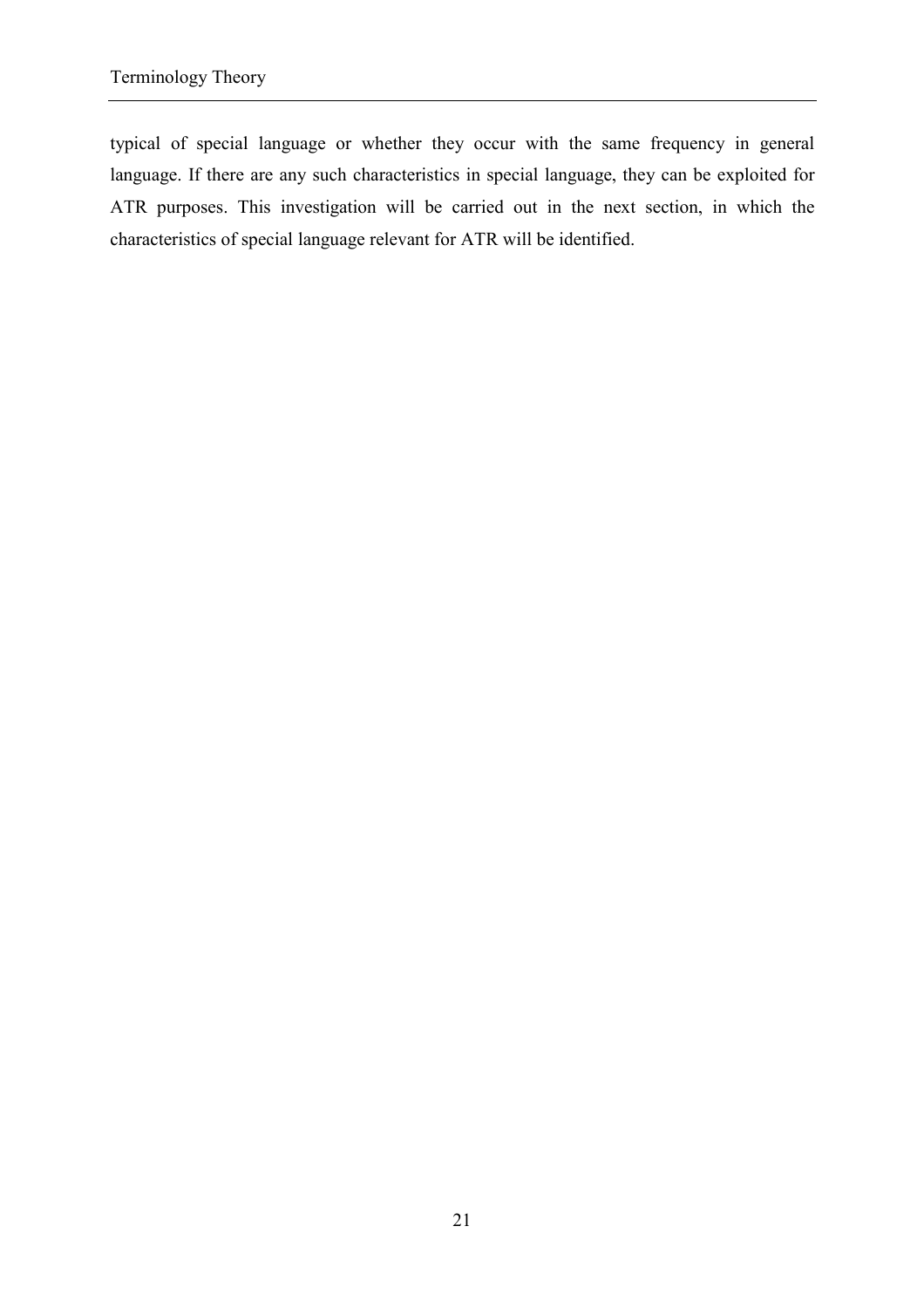# **3 Language for Special Purpose (LSP)**

# **3.1 Defining LSP**

Special languages are subsets of the set of language as a whole. Among these subsets is also general language. Every single LSP can be said to "intersect with general language, with which it not only shares features but also maintains a constant exchange of units and conventions." (Cabré 1999:64) Further, special languages also intersect with each other. Figure 3 visualises these interchanges within the language system as a whole.



Figure 3: The subsets of special languages and general language in the set of language as a whole (adopted from Cabré 1999:66)

Special languages differ from general language particularly in their specialised vocabulary, or terminology; further in the structural characteristics of sentences (Fluck 1996:12). LSP is understood as a language which "is produced by a specific society and used by the group of people sharing the same profession or subject." (Nomoto 1980:562 [quoted from Kageura 1995:245]) In other words, LSP is special with respect to the content of the discourse and because it is used by people specialised in some profession. In everyday life speakers show little interest in special languages and their terminologies, even if these are a fundamental factor of our life. In fact, terminology is the foundation of communication not only in sciences like medicine, physics, chemistry, or engineering but also in less scientific areas of our culture. One just needs to think of the game of baseball, for which the knowledge of the meaning of terms like *fastball, slide ball, forkball, inning, home run, base stealer, balk* etc. are compulsory in order to understand the game.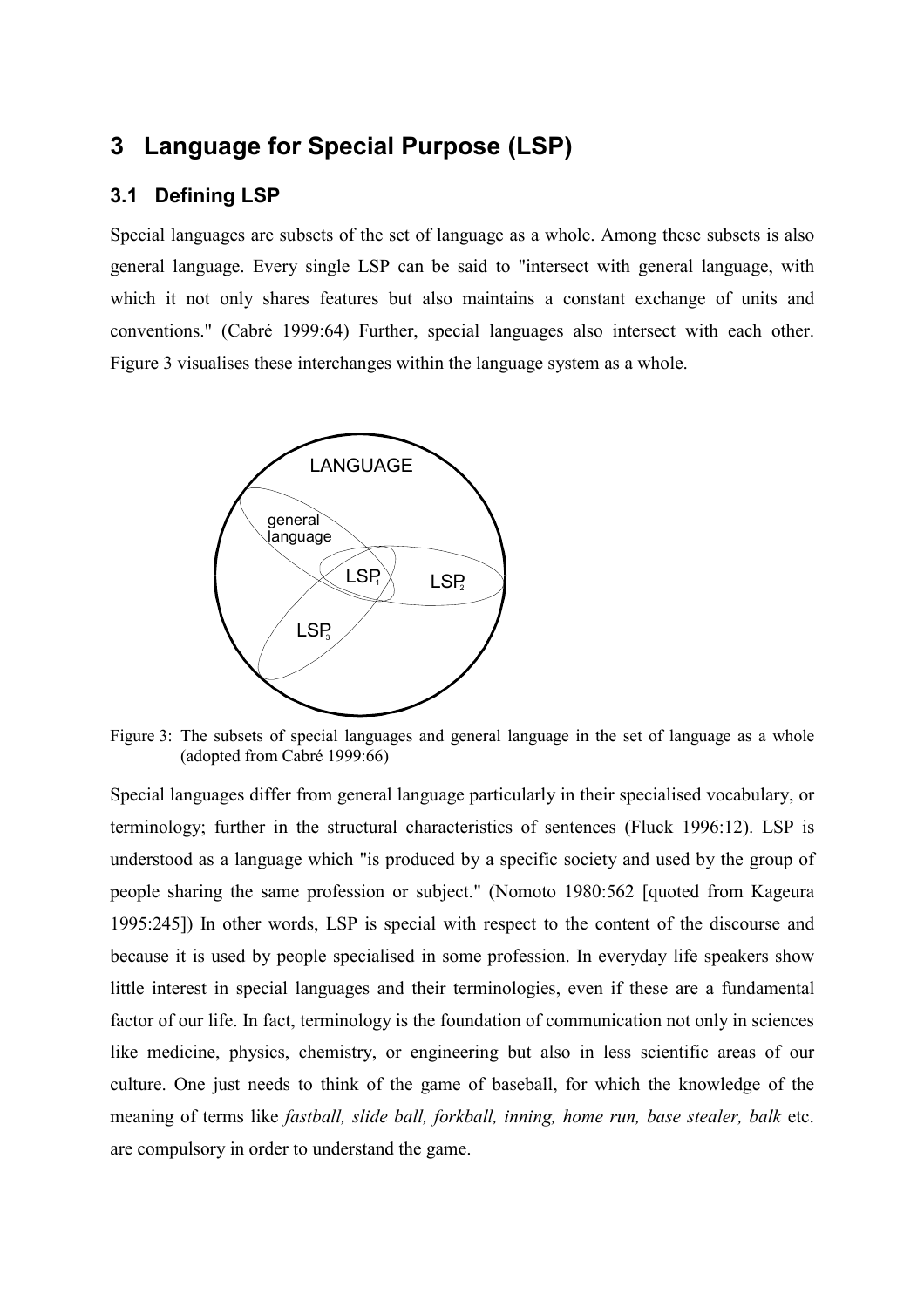When talking about special languages one has to be conscious of the fact that among these subsets of language there are fields which have very little in common with each other, not only concerning the knowledge required but also as regards linguistic features. Specialised articles about sports, theatre, or religion for example, are syntactically much closer to general language than to certain specialised languages like legalese. For this reason, it is important to choose the approach which best serves the aspects of investigation before describing a language of a special domain.

# **3.2 Approaches to LSP**

Sager et al. (1980) identify three elements for a general definition of language: "the fact that a language is used by different groups of people, the fact that language makes reference to our knowledge of the world, and finally the fact that language is a system and therefore has particular structures and methods."(6) Accordingly they distinguish three fields of investigation of language: the field of pragmatics, of semantics, and of syntax. These fields are the basis for the description of LSP and for a classification of special language according to models. The following sections contain an overview of these approaches according to the arrangement in Sager et al. (1980:6-10).

## **3.2.1 The Pragmatic Approach**

The pragmatic or user-oriented approach is the most frequent approach to LSP. It considers usage in connection with particular speech situations which is then contrasted with the occurrences of general language. Speech situations are the circumstances under which individuals use language. Examples of speech situations are the subject field, the type of user, the user's social status, the geographical location, or the type of environment in which a communication takes place. Sager et al. (1980:6) observe that special languages are recognised as "pragmatic or extra-linguistic subdivisions of a language" and that an attempt to explain LSP in terms of grammar is difficult. Still, pragmatic methods of describing LSP do not satisfy the needs of ATR. In order to identify terms automatically one must draw from grammatical resources.

## **3.2.2 The Semantic Approach**

Semantic approaches do not consider the user of language but only the expression and its referent. Semantics is "the most important area of investigating whether there are any linguistic means of signalling special subject language items" (Sager et al. 1980:8). In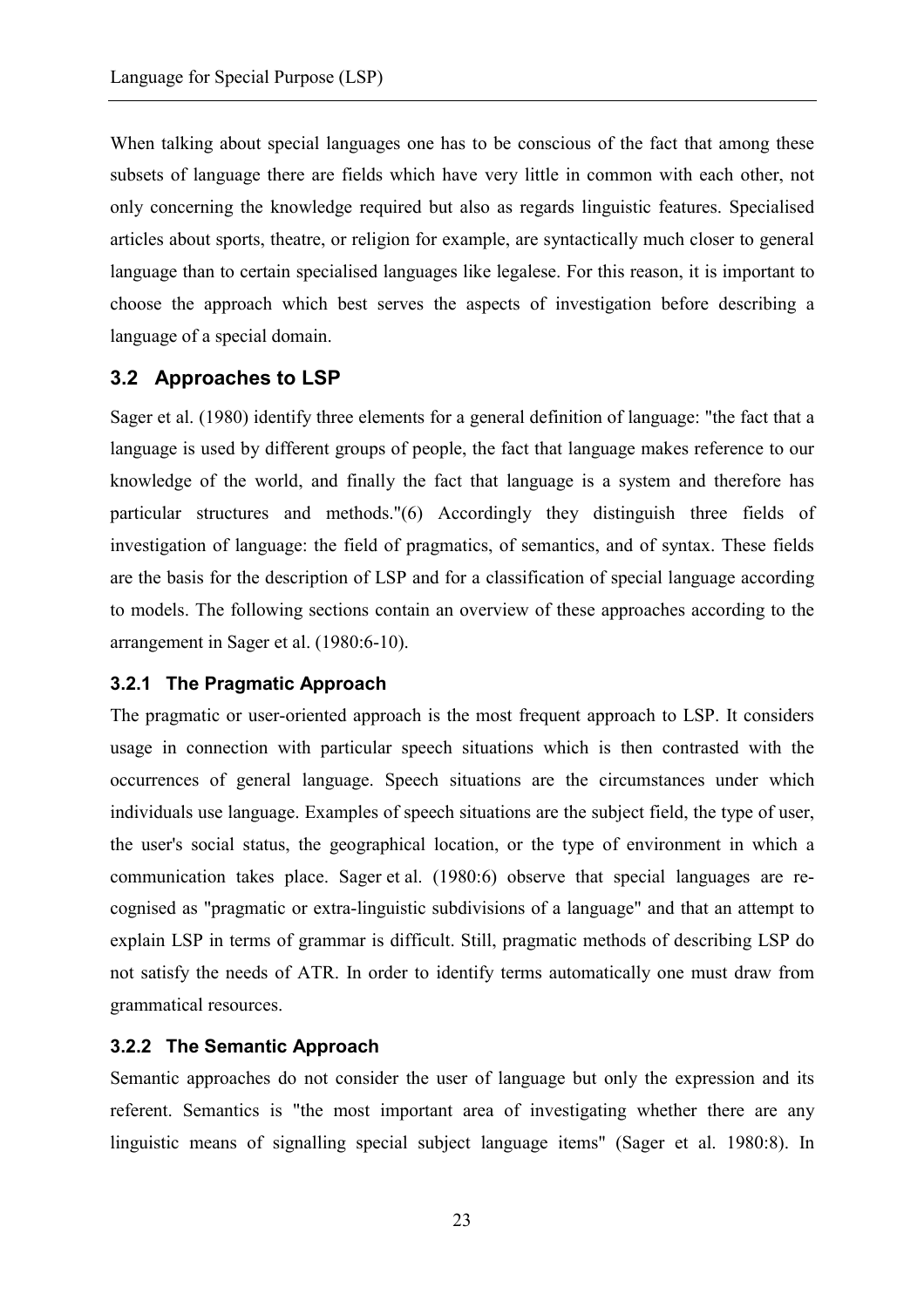agreement with Wüster's model of linguistic reference (section 2.3), this approach investigates relationships of lexical semantics like synonymy, polysemy, hyponymy.

As it was repeatedly pointed out, semantics holds a central role in the process of manual term identification but is of little use for ATR.

# **3.2.3 The Syntactic Approach**

The syntax of language is not determined by semantics. A syntactic approach abstracts from the referents, or in terminological words from the concepts, and analyses only the structural relations between the expression. Since LSP cannot be explained in syntactic terms only, this approach has apparently received little attention. The problem of a syntactic approach is that "it is concerned with units no larger than the sentence, a level at which it is more difficult to single out special language features." (Sager et al. 1980:9) For the computational analysis of LSP, though, this approach is very important. The syntax of LSP will be discussed in depth in section 3.4.

# **3.2.4 A Model of Linguistic Features for Describing LSP**

For a linguistic classification of LSP Sager and his fellow researchers developed a model which shows how the characterisation of special language is guided by pragmatic, syntactic, and semantic criteria (figure 4). Morphological criteria have been neglected in their description because these have little effect on LSP (9). However, a discussion of lexical features - a measure of analysis underlined in this model - also includes morphological considerations, as the extended discussion of this linguistic field in Sager et al. (1980:230- 295) confirms.



Figure 4: A model of linguistic features (adopted from Sager et al. 1980:9)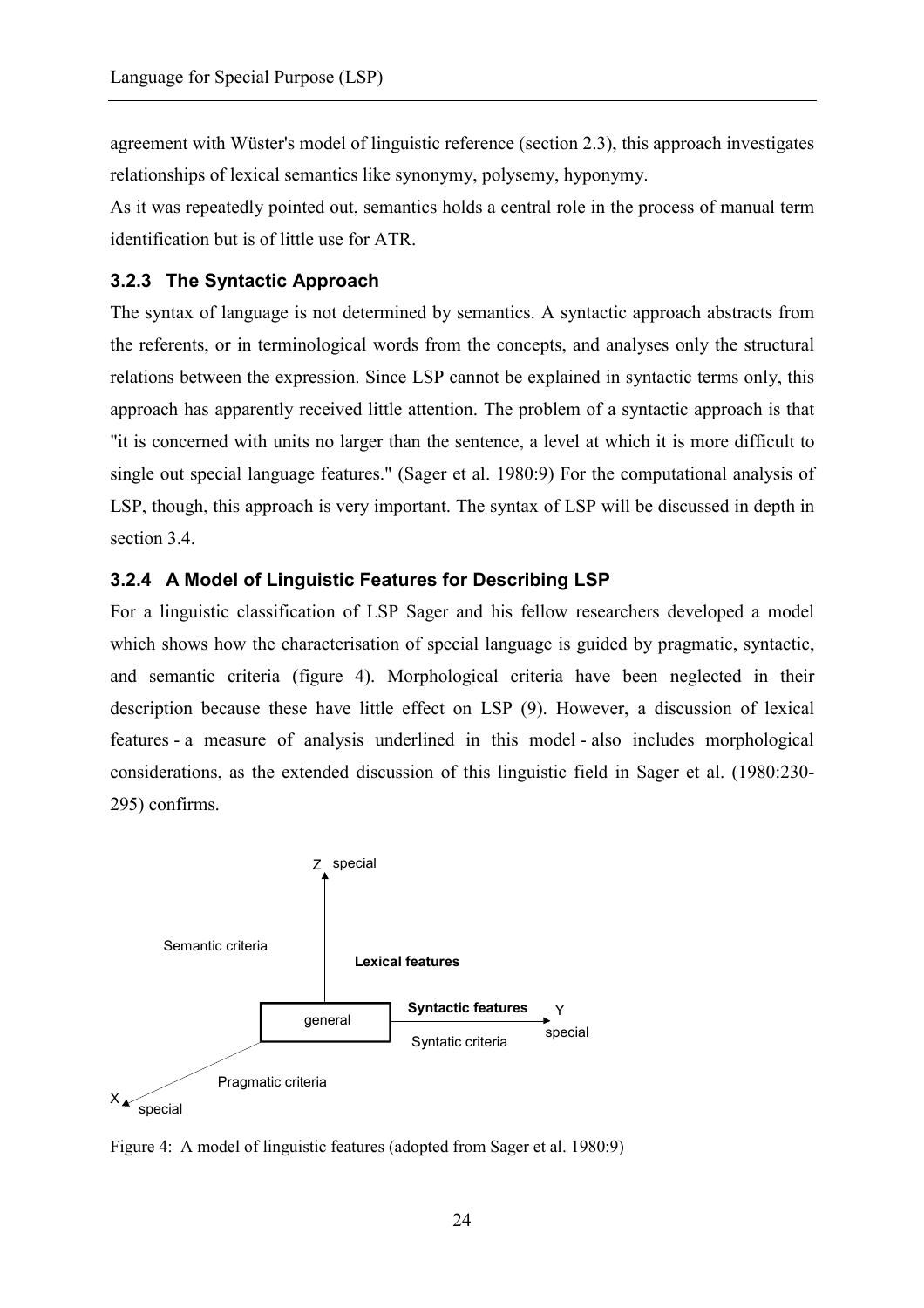The authors' description of this model reads as follows:

"The X axis would represent such major categories as report, handbook, contract, deposition, according to their distance from general language forms. The Y axis would give sentence and phrase structures as they occur in special language. The Z axis would indicate the increasing specialisation of lexical items." (Sager et al. 1980:9)

The advantage of this model is that it allows a gradual classification of LSP according to linguistic features. The approach taken in this thesis is situated along the YZ axis, thus investigating the different lexical and syntactic features of LSP and general language. The goal of analysing these aspects is to clarify the distinction between terms and non-terms for ATR purposes.

#### **3.3 Lexical Level**

As already stated in the previous section, LSP differs from general language particularly in its vocabulary. It is thus no surprise that the lexical aspect of LSP has been paid great attention. This area comprises knowledge of the phonological structure of lexicon entries, of their syntactic and morphological categorisations, and of their semantic representation. The lexicon is thus seen as an intersection where all the different information of language knowledge meet. For terminological purposes the phonological side of the lexicon is not of relevance. The semantic side is crucial in terminology work. However, this side is hardly considered in this thesis because meaning is difficult to fix automatically. The syntactic side will be treated extensively later. In the next section, the morphological side investigated is term formation. Rules of term formation disclose how general words are extended into terms and how the creation of new terminology takes place.

#### **3.3.1 Term Formation**

Sager (1997) defines term formation as the process of naming the concept required by a particular domain (25). He adds that term formation differs from general word formation "by its greater awareness of pre-existing patterns and models and its social responsibility for facilitating communication and the transmission of knowledge." (25) By means of the repeated act of creating new terms and of regulating existing terminology, a certain consistency of designation is achieved (25). Terms are on the whole less arbitrary and more consciously motivated and transparent than general words (27).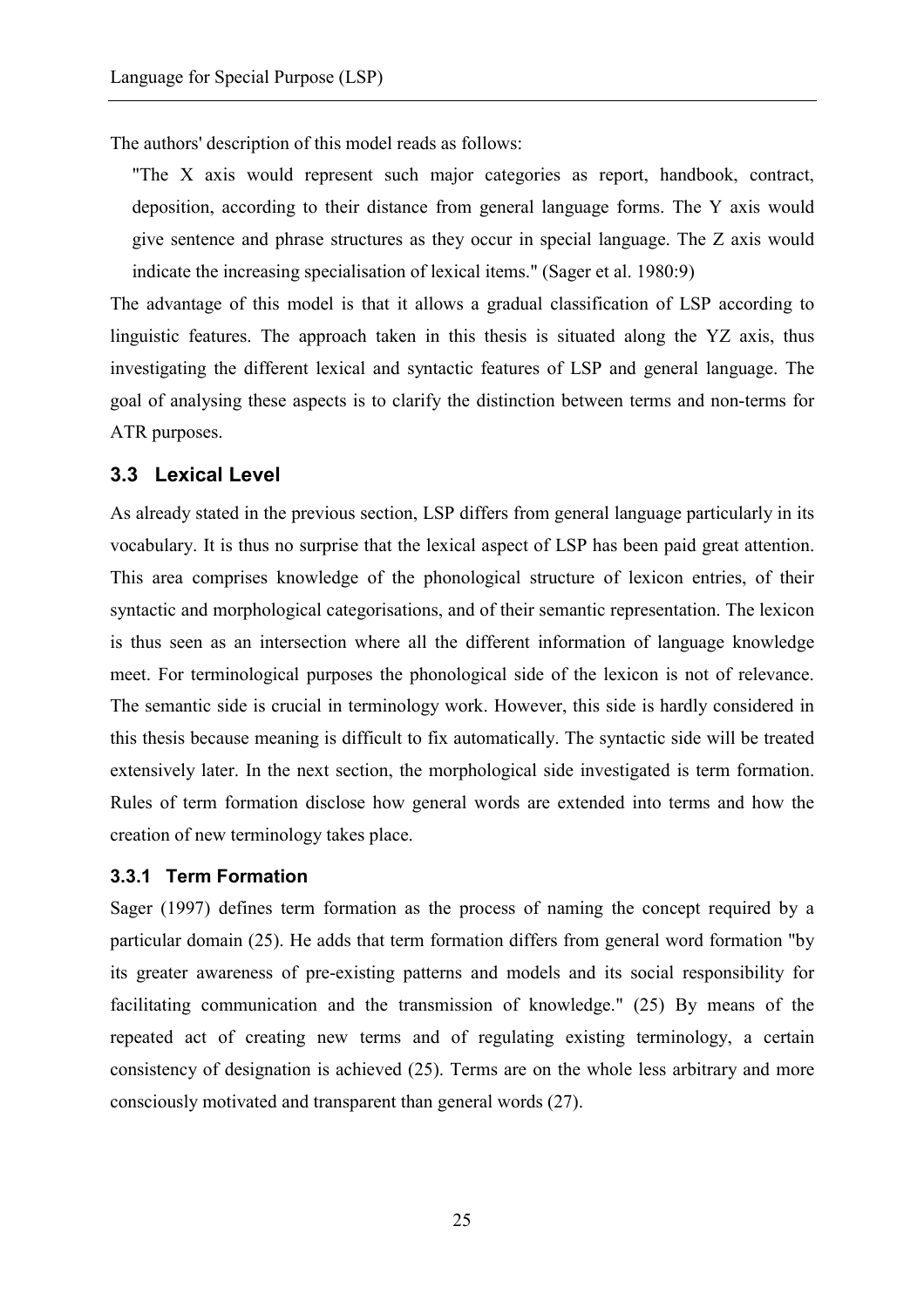These reflections make evident that the wide-spread opinion that special vocabulary is mostly constituted by Latin, Greek, and nowadays English based terms is misleading. New terminology is not only created by importing foreign vocabulary, but new terms are also formed by employing other methods.

The major distinction made in term formation is primary versus secondary term formation (Sager 1997:27-28). "Primary term formation is the process of terminology creation that accompanies concept formation" (27) as a result of any kind of innovation. Thus, primary term formation takes place in a scientific environment, and there is no direct linguistic precedent of the new term created. "Secondary term formation is the process of creating a new term for an existing concept" (27). This occurs when a designation is changed as the result of terminology revision. In German banking terminology for example, the term *Mitarbeiteraktie* 'employee share' has substituted the older form *Belegschaftsaktie*. Secondary term formation is also involved when concepts are transferred among linguistic communities. When speaking of derivatives for example, the term *swap* is frequently used in German compounds (*Währungsswap* 'currency swap', *Zinssatzswap* 'interest rate swap', *Devisenswap* 'foreign exchange swap', *Schuldenswap* 'debt-for-equity swap', etc.).

The process of primary and secondary term formation is carried out by three different methods (arranged in this way by Sager 1990:71-80 and 1997:28-40):

- the use of existing resources (secondary term formation)
- the modification of existing resources (secondary term formation)
- the creation of new linguistic entities (primary term formation)

These three methods are employed in general word formation as well. However, while in general language the creation of new words is a spontaneous process, in terminology the formation of new terms is always motivated (Reinhardt et al. 1992:24). New terms are formed because particular circumstances require them. As will be shown later in this thesis, in German banking terminology existing lexical units are usually combined into new terms. This explains the fact that terms are in most cases compounds consisting of two or more stem words.

The following sections summarise the most common methods of term formation. It is a synthesis of contributions from Sager (1990:72-80 and 1997:25-51), Arntz/Picht (1995:119- 127), and Reinhardt et al. (1992:19-23). According to Arntz/Picht (1997:119) these methods

26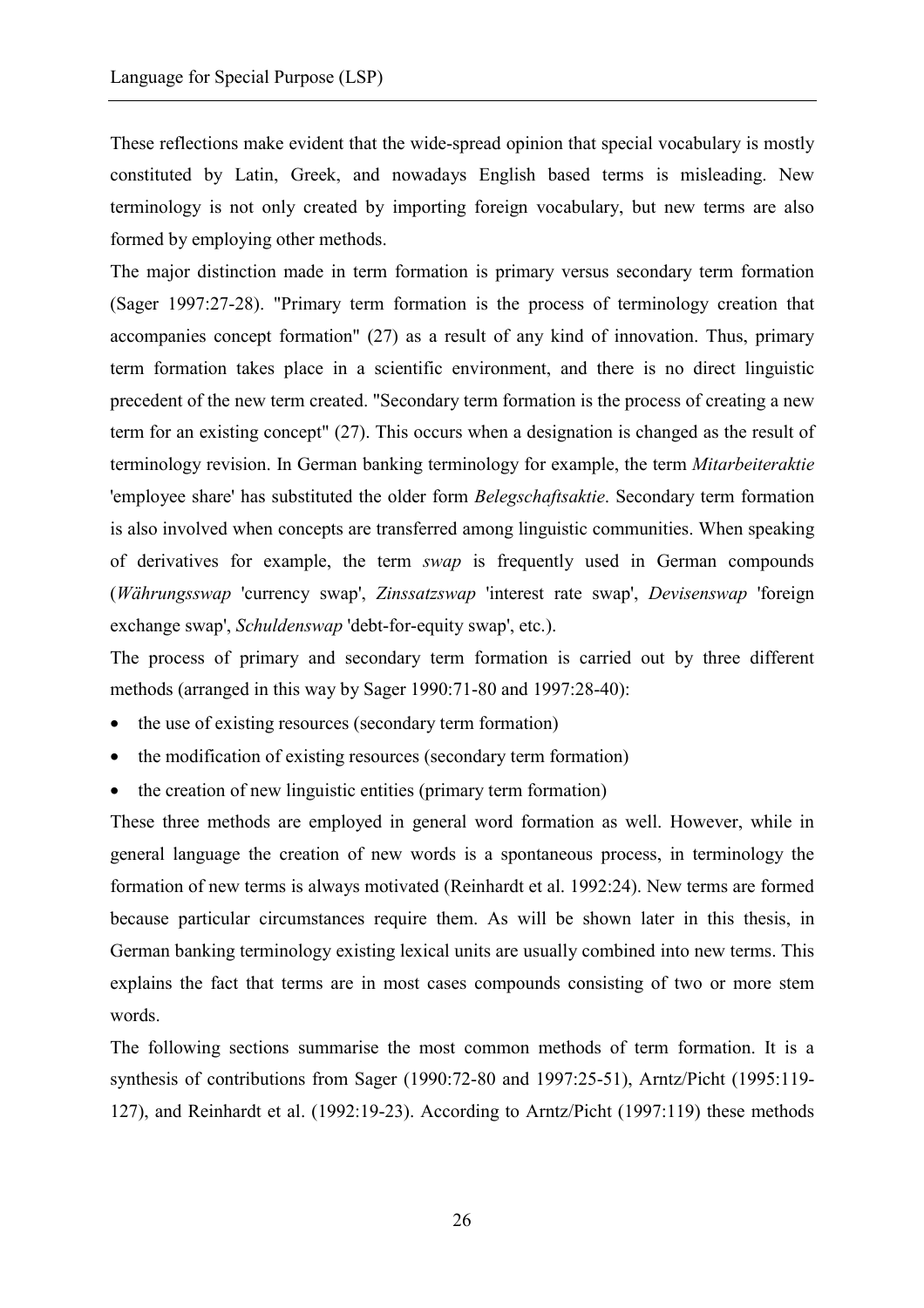originate from a research done by Drodz and Seibicke in 1973. Sager and Reinhardt et al. do not mention any sources.

#### 3.3.1.1 The Use of Existing Resources

This method refers to the extension of the meaning of an existing term so as to include a new concept. The most common extension of meaning is to exploit the polysemic nature of general words, as in the case of terminologisation. Another way of assigning new designations by means of existing linguistic resources is to use similes.

#### 3.3.1.1.1 Terminologisation

Terminologisation is the metaphorical use of general words in LSP. Terms are created by terminologisation according to similarities in form, function, or position (Sager 1997:29). A term thus formed has features in common with its original word, which allows people to infer the meaning of a term. In the expression *Geldwäscherei* 'money laundering' for example, the activity of washing implies that one has to do with 'dirty' or illegal money.

Terms created by terminologisation are composed of general stem words. For a human, this makes it is easier to infer their meaning. For ATR, however, this type of term formation is less interesting. In fact, metaphorical use of general words provides no distinguishable linguistic features but needs a human's cognitive abilities to understand the meaning.

## 3.3.1.1.2 Simile

Terms formed by simile exhibit an analogy with existing designations (Sager 1997:28). Expressions like -*type* (*transaction-type code*), -*style* (*American-style option*), or -*like* (*banklike finance company*) are used to determine new concepts. Term formation by means of simile can be exploited for automatic term retrieval. As will be shown later in section 5.5, in so-called contextual approaches such means of comparison are used for the extraction of terms.

## 3.3.1.2 The Modification of Existing Resources

In German, the most important method for designating new concepts is to modify existing terms by compounding. In English or Romance languages phrasal terms are created instead of compounding. Derivation or affixation is also a productive means of forming new terms from existing resources. Further methods are compression, i.e. term formation by means of shortening of expressions, and the conversion of terms from one part of speech (PoS) category into another without change of form.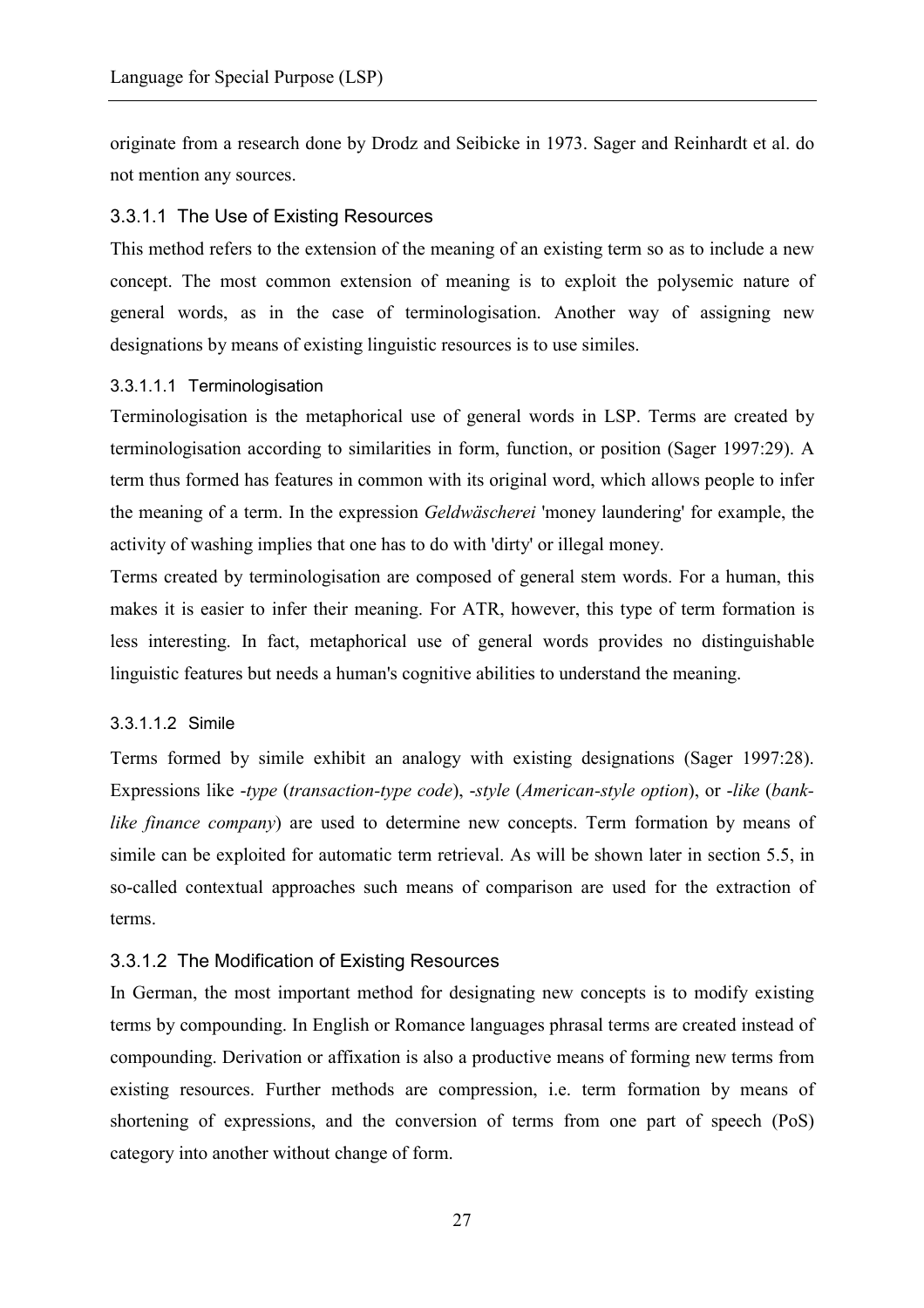#### 3.3.1.2.1 Compounding

The meaningful elements of a word, the morphemes, are classified into free and bound morphemes (Finegan 1994: 83). Free morphemes can stand alone as words, bound morphemes can only be part of words. Compounding is the combination of two or more free morphemes into a "new syntagmatic unit with a new meaning independent of the constituent parts" (Sager 1997:34). Noun compounding is the most important method for the formation of new terms, as will be shown in section 6.4.3 by the analysis of the terminology data base of CREDIT SUISSE. Combinations of nouns with verbs, adjectives, or prepositions are also possible. In English, compounding leads to the formation of multi-word terms. In German free morphemes, also called lemmas, are mostly connected to form single-word terms. The examples given above indicate that German banking terminology makes frequent use of compounding.

In ordinary cases, the number of elements constituting a compound term is limited. Blank (1998:109) quotes a research by Ischreyt, who analysed 11'500 terms and found that twoelement compounds were identified in 50 % of the terms and three-element compounds in 30%. In reality, there is no limit to the number of lemmas connected to form a term. However, compounds with more than three lemmas tend to have a grotesque character, as is the case with this example taken from the domain of engineering (Hoffmann 1985:122):

*Ultrakurzwellenüberreichweitenfernsehrichtfunkverbindung*.

Compounding is the most important method of term formation for automatic term retrieval. As will be shown in section 6.2.3.2, in German banking terminology most compound terms are formed by a limited number of free morphemes. Once recurring free morphemes are identified, they can be employed for the identification of unknown terms.

#### 3.3.1.2.2 Phrasal Terms

German LSP theoreticians unanimously define a phrasal term as a term which is composed of two or more words separated by a space. For Reinhardt et al. (1992:18-19) phrasal terms (in their book called *Wortgruppenlexeme*) are a special case of compounding. While compounding strives for economical expressions, phrasal terms have the advantage of avoiding complicated compound words (so-called *Bandwurmwörter*). In Arntz/Picht (1995:121-122) phrasal terms are called multi-word terms (*Mehrwortbenennung*). They also consider multi-word terms as a special case of compounding, particularly used in Romance languages or in English.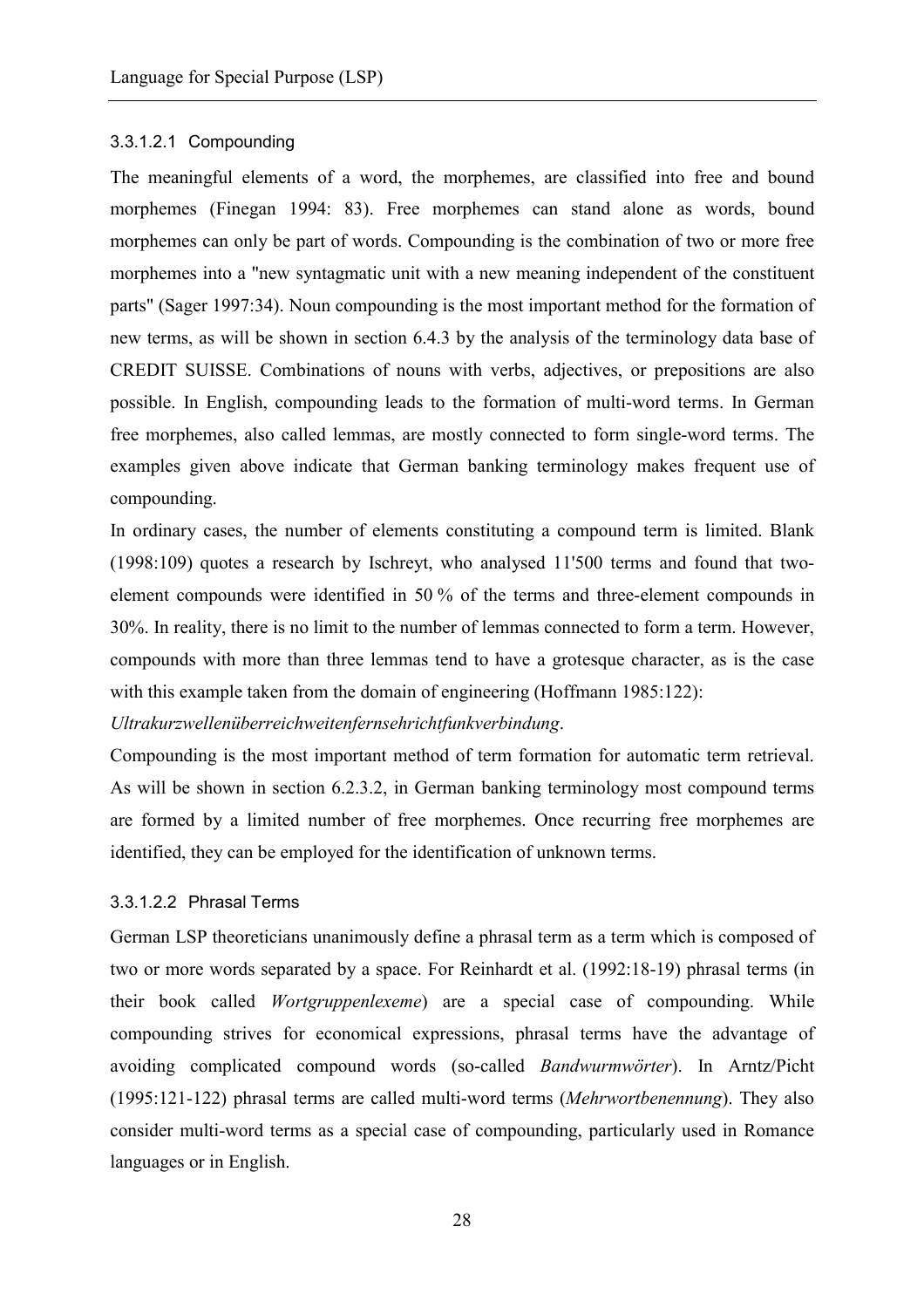In the previous section we have seen that in English compounding leads to the formation of multi-word terms. The way in which English multi-word terms formed by compounding differ from phrasal terms would need further discussion. From Sager's (1997:36-37) explanations it seems that phrasal terms include prepositions (*bridges with pin-joined members*) and adverbials (*artificially aged then cold worked*). However, among Sager's examples there are also syntactic patterns like (adjective-noun)-noun<sup>1</sup> which are once classified as compounds (*bending moment diagram*) and once as phrasal terms (*general purpose computer*).

For purposes of automatic term retrieval it is not necessary to disclose the exact difference between compounds and phrasal terms. The fact, however, that there are repeated syntactic structures in term formation provides an important means for an automatic identification of terms. The syntactic structure of multi-word terms is a reliable ATR methods for languages with a poor inflectional system and thus a static word order like English. In German this method is less effective.

#### 3.3.1.2.3 Derivation

Derivation or affixation is "the addition of suffixes and/or prefixes for determining new concepts" (Sager 1997:30). By means of a suffix a word is transformed into another word with a meaning related to the original one but belonging to a different lexical class (*verbinden* 'to join' vs. *Verbindung* 'connection', *sichern* 'to secure' vs. *Sicherheit* 'security', *persönlich* 'personal' vs. *Persönlichkeit* 'personality', etc.). In some cases the suffixes substitute free morphemes in order to avoid awkward noun compounds. The suffix 'er' in *Rechner* 'computer' and *Bohrer* 'drill' is a simplification of the compound constructions *Rechenmaschine*, *Rechenanlage* and *Bohrwerkzeug* (Reinhardt et al. 1992:22).

By attaching prefixes the meaning of a word is changed but not its lexical class (*Überschuss* 'surplus', *Zwischenraum* 'blank space', *Vorsorgebereich* 'pension funds'). In certain German constructions it is hardly possible to define the boundary between prefixes and a free morpheme. This is the case when the meaning of a lemma with an affix differs from its meaning as an independent word. Reinhardt et al. (1992:22) illustrate this case with the example *aufbringen* ('to find' or 'to raise'). In combination with the prefix *auf* the meaning of

 $\overline{a}$ 

 $<sup>1</sup>$  the structure is indicated by brackets</sup>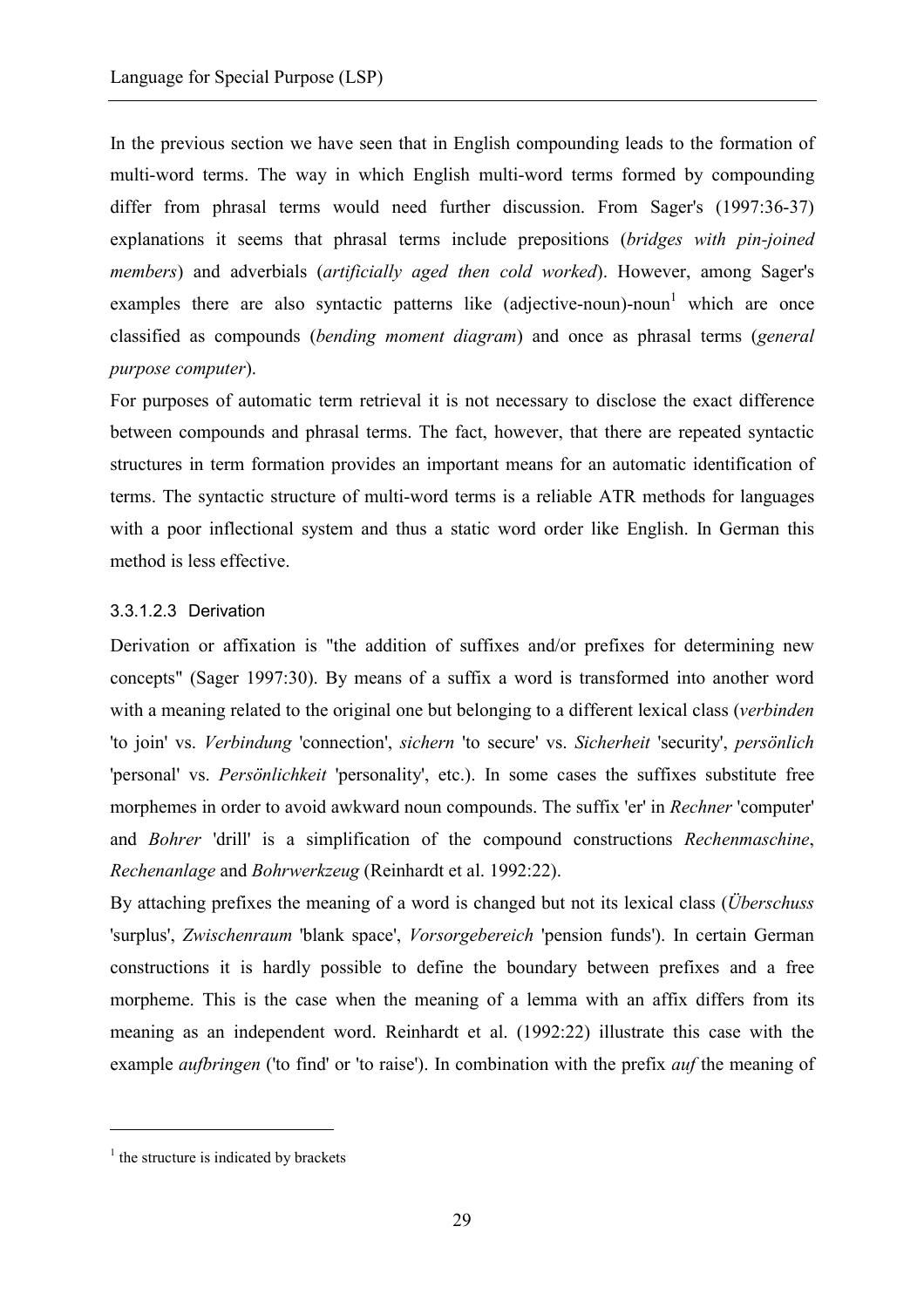the verb *bringen* 'to bring' is utterly changed. Prefixes of this kind are referred to as halfprefixes (in German *Halbpräfixe*).

The analysis of terms according to derivation proved to be a useful method for automatic term extraction. Studies on German terminology from the domain of automobile engineering showed that many terms contain typical prefixes (*mega, multi, mikro, radial, semi, trans, ultra, zentral,* etc.) and suffixes (*dicht, gramm, graph, werk, wesen, zeug,* etc.) which can be used as a filter for the retrieval of domain-specific terminology from text corpora (Heid et al. 1996).

## 3.3.1.2.4 Conversion

Conversion is the change of a word class without morphological alteration of the word (Sager 1997: 37). In terminology, conversion is used to create the noun concept associated with verbs (*schreiben* 'to write' vs. *das Schreiben* 'letter'), with adjectives (*blau* 'blue' vs. *das Blau*), or with adjectival participles (*vorsitzend* 'presiding' vs. *der Vorsitzende* 'chairman') (Arntz/Picht 1995:123). In German, conversion from verbs into nouns, so-called nominalization (section 3.4.1.3), is a frequent feature of LSP.

Terms created by conversion are useful for ATR if they are compounds containing domainspecific lemmas which can be exploited by a computer program.

#### 3.3.1.2.5 Compression

Compression of the sort of regular abbreviations (*km*, *i.e., etc.*) is common in general language but of minor importance in terminology. A further type of compression consists in shortenings by omitting parts of words, as in the German words *Labor* (from *Laboratorium* 'laboratory') or *Band* (from *Tonband* 'tape recorder'). The most common type of compression and the most relevant for terminology is the formation of acronyms. These are created by joining the initials of a phrase. Examples from the banking domain are *SMI* (Swiss Market Index), *SOFFEX* (Swiss Options and Financial Futures Exchange), or *LIMEAN* (London Interbank Mean Rate). Names of institutions are frequently rendered as acronyms, as in *CSG* (Credit Suisse Group), *SBVg* (Schweizerische Bankiervereinigung), or *BIZ* (Bank für Internationalen Zahlungsausgleich). In most cases, acronyms form chains of capitalised letters, a feature which can be utilised in ATR.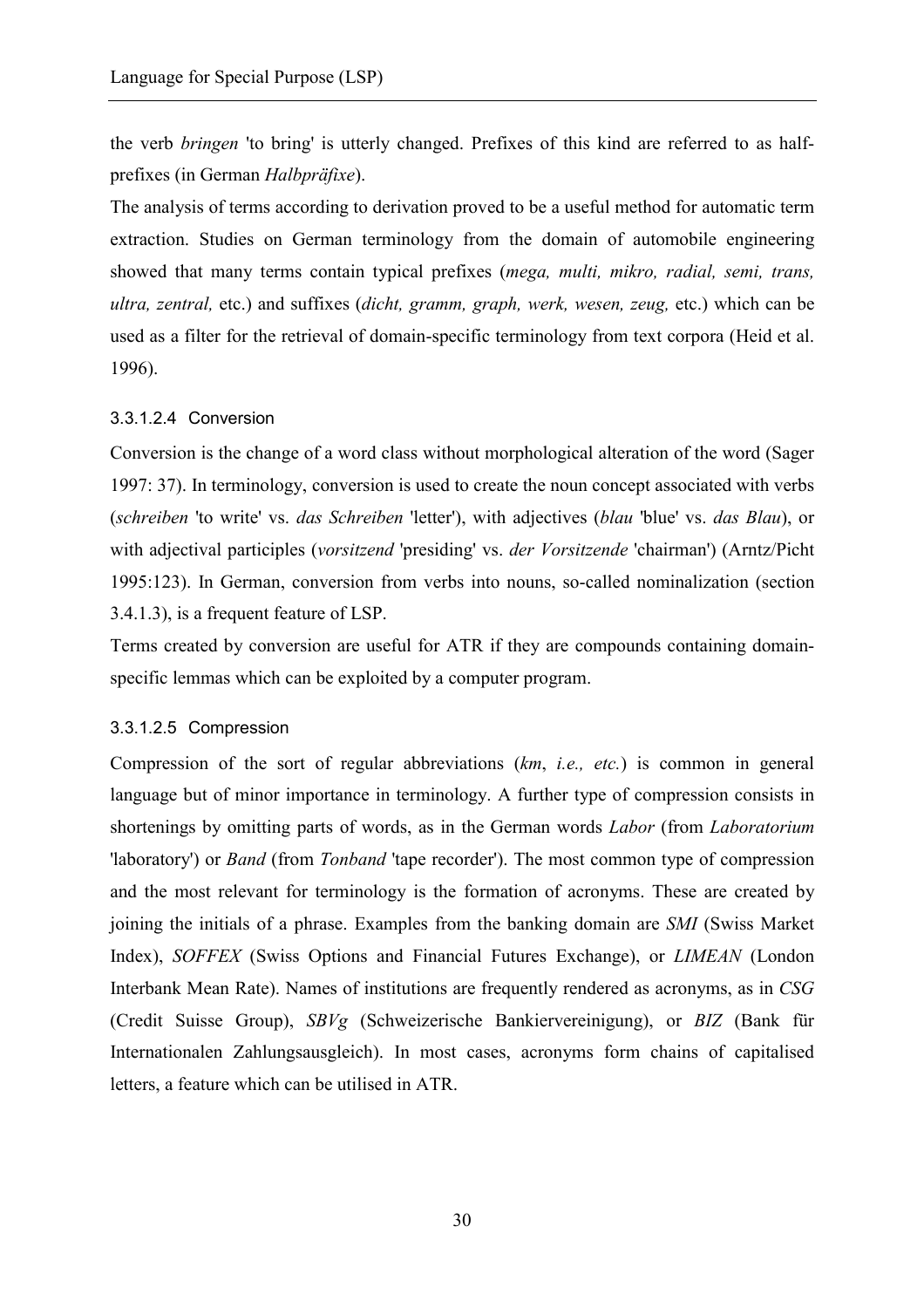#### 3.3.1.3 The Creation of New Linguistic Entities (Neologisms)

Neologisms are either borrowed from other language communities or they are loan translations, i.e. word by word translations from a target language into a source language. In rare cases, neologisms are totally new creations.

#### 3.3.1.3.1 Borrowing and Loan Translation

Today, all languages are influenced by English and widen their vocabulary by means of borrowing English words. In German speaking countries borrowing English words is a favoured way of enlarging the vocabulary. The fact that English is today's trendy language reflects the scientific, economic, and cultural dominance of Anglo-Saxon countries. In working environments, professionals within one subject field automatically adopt the English terminology, and prevent the creation of equivalent terms in their mother tongues. In German banking terminology there is a large number of English expressions which do not have a German equivalent (for example *Holding, Leasing, Check, Manager, Marketing*).

Loan translation is a word for word substitution of the lexical components of a source language term in the target language (Arntz/Picht 1995:124). Depending on the lexical rules of the target language, loan translation might necessitate some syntactic re-ordering of the compound elements. Common examples of loan translations are found in computational linguistics, where *maschinelle Übersetzung* originates from *machine translation maschinenunterstützte Übersetzung* from *computer aided translation*, or *automatische Termextraktion* from *automatic term extraction*.

The adoption of foreign vocabulary is a natural development of language. This evolution, though, has not always been favourably viewed, as Wüster points out:

"Fremde Wörter werden von der nationalen Sprachnormung bewusst abgelehnt. Gegen die fremden Wörter spricht nicht nur ihre mangelnde Sprachreinheit (ein Gesichtspunkt der Sprachschönheit), sondern auch ihre geringe Merkhilfe." (quoted from Reinhard 1992:31)

Today, the interchange between different languages is widely accepted. Even authoritative institutions like the ISO consider the "internationalisation" of a language as a means of easing communication:

"Der Wert der internationalen äusseren Formen besteht darin, dass sie unmittelbar die internationale Verständigung erleichtern. Darum kann bei der Wahl zwischen zwei gleichwertigen Synonymen in einer Sprache für denselben Begriff dasjenige vorgezogen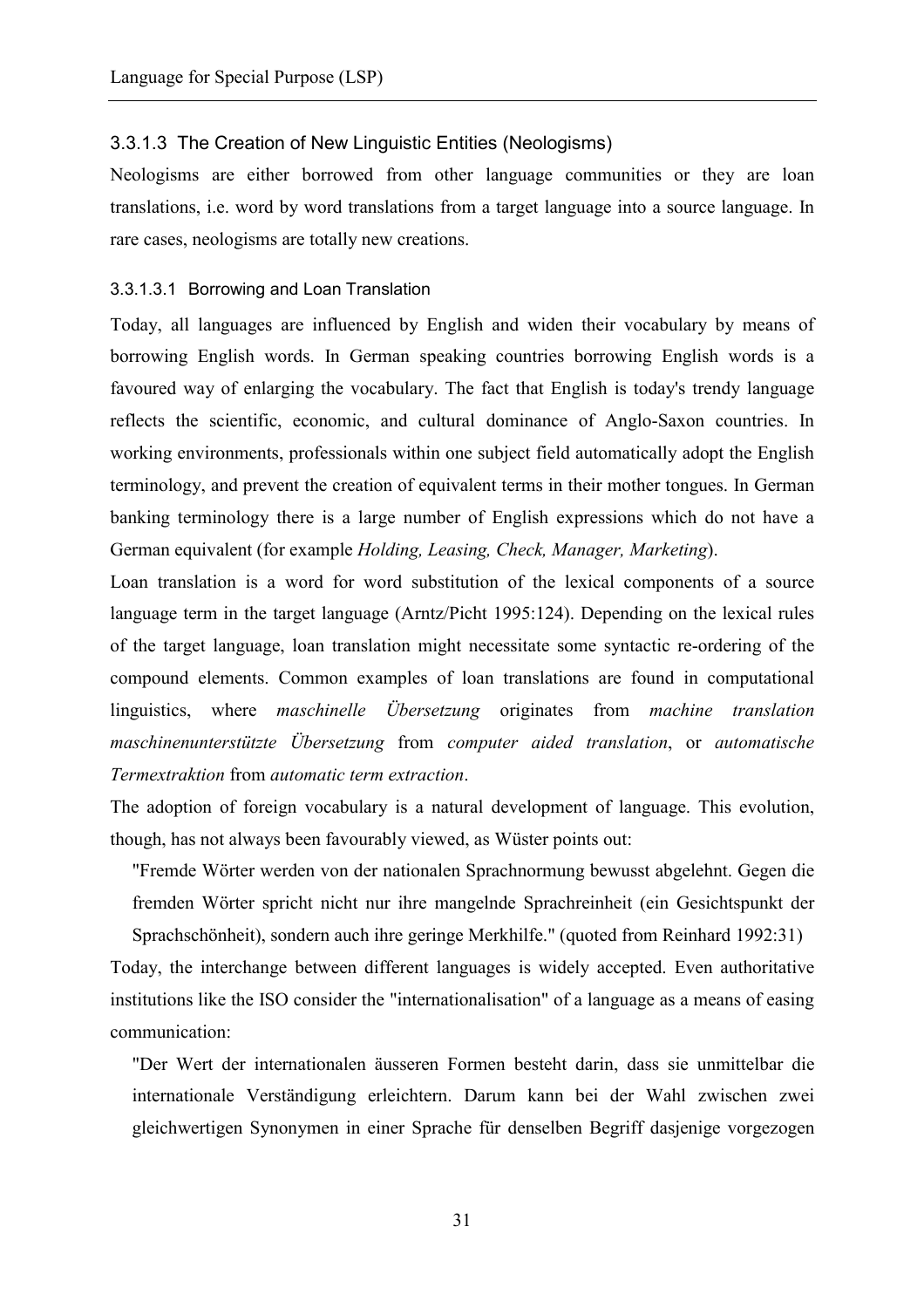werden, das in derselben Form auch in andere Sprachen übernommen worden ist." (quoted from Reinhard 1992:31)

In translation-oriented terminology borrowing represents a welcome way of avoiding timeconsuming inquiries about the correct equivalent of a foreign term. For a computer program designed for one language only, borrowed terms are difficult to spot. As will be shown in section 6.2.2.3, most foreign terms are not stored in the lexicons used during the parsing process. Loaned translations are easier to retrieve. They can be detected automatically if they are identified by the morphological analyser and are composed of domain-specific lemmas (section 6.3.2).

#### 3.3.1.3.2 New Creations

New creations are a relatively rare kind of word formation (Sager 1997: 38). In Britain and the US, the governments of Thatcher and Reagan have contributed to many English words to the field of economy (Gläser 1988:172-178). Words like *Reagonomics* and *Thatcherism* reflect the economic policies advocated by the two politicians. Financial measure, wage and working policy of this time were described by new words like *deregulation, rate-capping,* or *flextime*. New creations in connection with unemployment were *mobile worker, migrant work-seeker, make-work schemes, labour-market rigidity, anti-welfarism.* Word combinations like *stagflation* and *boomflation* refer to the simultaneous occurrence of *stagnation* and *booming* on the one hand, and *inflation* on the other hand<sup>2</sup>.

In German, new inventions are even rarer since it tends to borrow terms, particularly from English. The problem of automatically identifying new creations are the ones mentioned in the preceding section: the retrieval of candidate terms is dependent on the size of the lexicon used in the parsing process, in which new creations might not yet be included. An extended discussion of the obstacles encountered during parsing will follow in section 6.3.

## **3.3.2 Some Statistics**

 $\overline{a}$ 

## 3.3.2.1 Frequency of Word Classes as a Means of LSP Identification

Studies on German and English LSP in the fields of medicine, economy, and technology showed that there is a major difference between the number of word class occurrences in specialised and in general texts (Schefe 1975, Sager et al. 1980, Ahmad et al. 1994). These

<sup>&</sup>lt;sup>2</sup> All examples are quoted from Gläser 1988: 173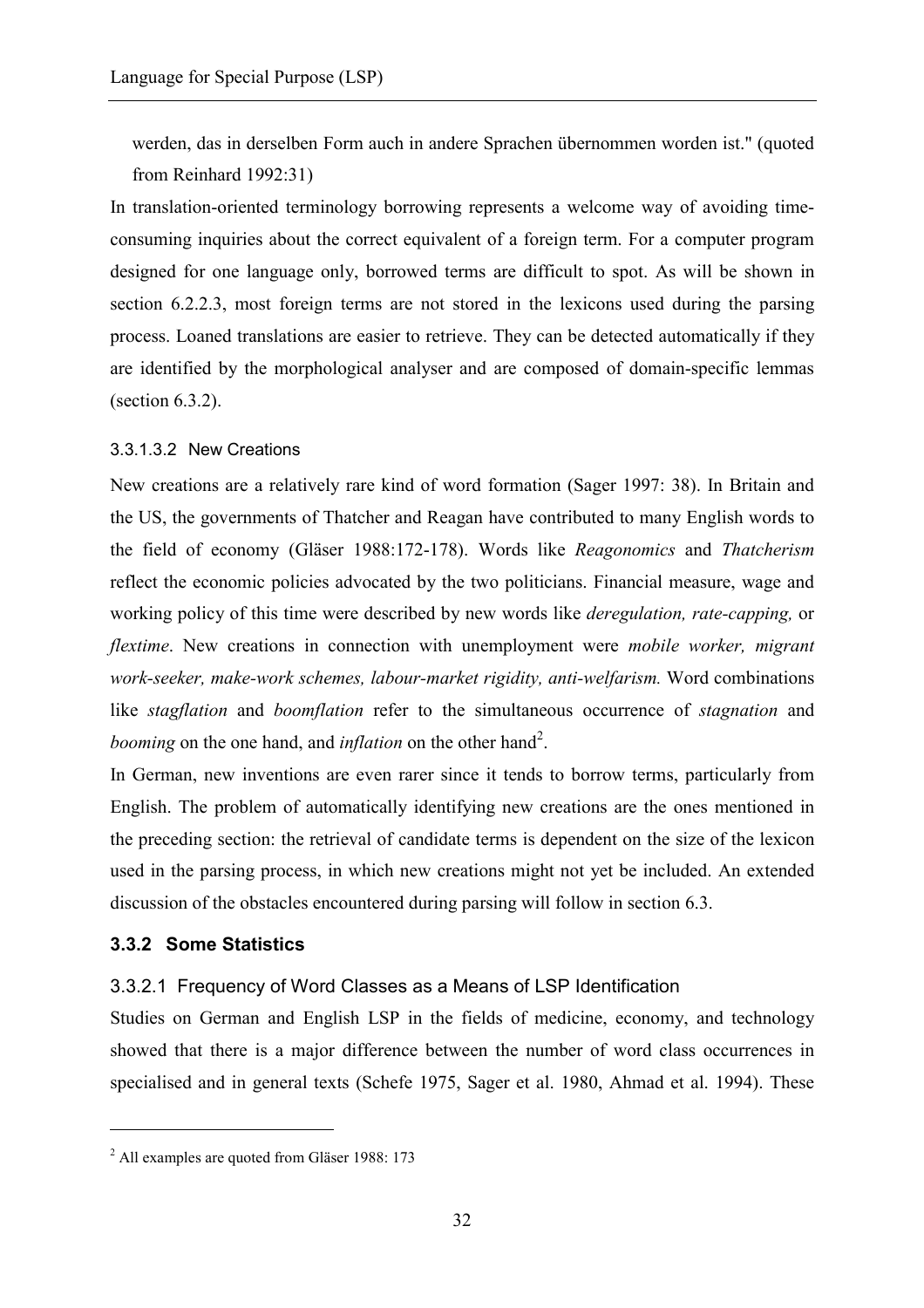works demonstrated that in LSP the use of nouns and adjectives is more than twice as frequent than in general texts. As a result of strong nominalization tendencies (section 3.4.1.3), verbs are much less frequent in LSP. Finite verb forms are more than twice as numerous in general texts than in special texts. Closed word classes like adverbs, pronouns and particles are almost inexistent in LSP. These studies are a confirmation of the strongly nominal style of LSP.

## 3.3.2.2 Frequency of Words as a Means of Subject Identification

Sager et al. (1980:236) refer to studies on the most frequent words in specialised dictionaries done by Hoffman in the seventies. The results of these researches show that the most frequent words found in the dictionaries allow a clear identification of the subject area. The five most frequent words in a medical dictionary for example, are *patient, blood, disease, cell,* and *fibre*. The most common words in a dictionary on electronics are *current, temperature, voltage, cathode,* and *energy*. The frequent use of a limited number of words is thus a characteristic of domain-specific terminology.

Hoffmann's study provides the foundation for ATR methods based on morphological analysis like the one implemented in this work. They are based on the assumption that, if whole words help identify a specific subject field, then parts of words, i.e. lemmas, might serve for the same purpose. By reducing words to their morphological parts, morphemes can be identified which are typical of a subject field and thus are crucial in forming its terminology. This brief excursion anticipates the method implemented in this thesis.

The next section explores the syntactic organisation of words in LSP.

# **3.4 Syntactic Level**

At the sentence level, LSP has many characteristics differentiating it from general language. In terminology, though, the focus is not on the whole sentence but on its parts. Today researchers agree that the constituents of LSP sentences consist mainly of noun phrases (NPs) (Desmet/Boutayeb 1994, Roelcke 1999, Sager 1990, Arntz/Picht 1995, Heid et. al 1996, Voutilainen 1993, Justeson/Katz 1995). It will later be discussed that this LSP attribute alone is not sufficient for a successful term extraction. In fact, the nominal structure of LSP constituents can only be exploited for ATR purposes if they differ from general language structures. This is not always the case, and for this reason ATR programs restricted to NP extraction show a very poor performance.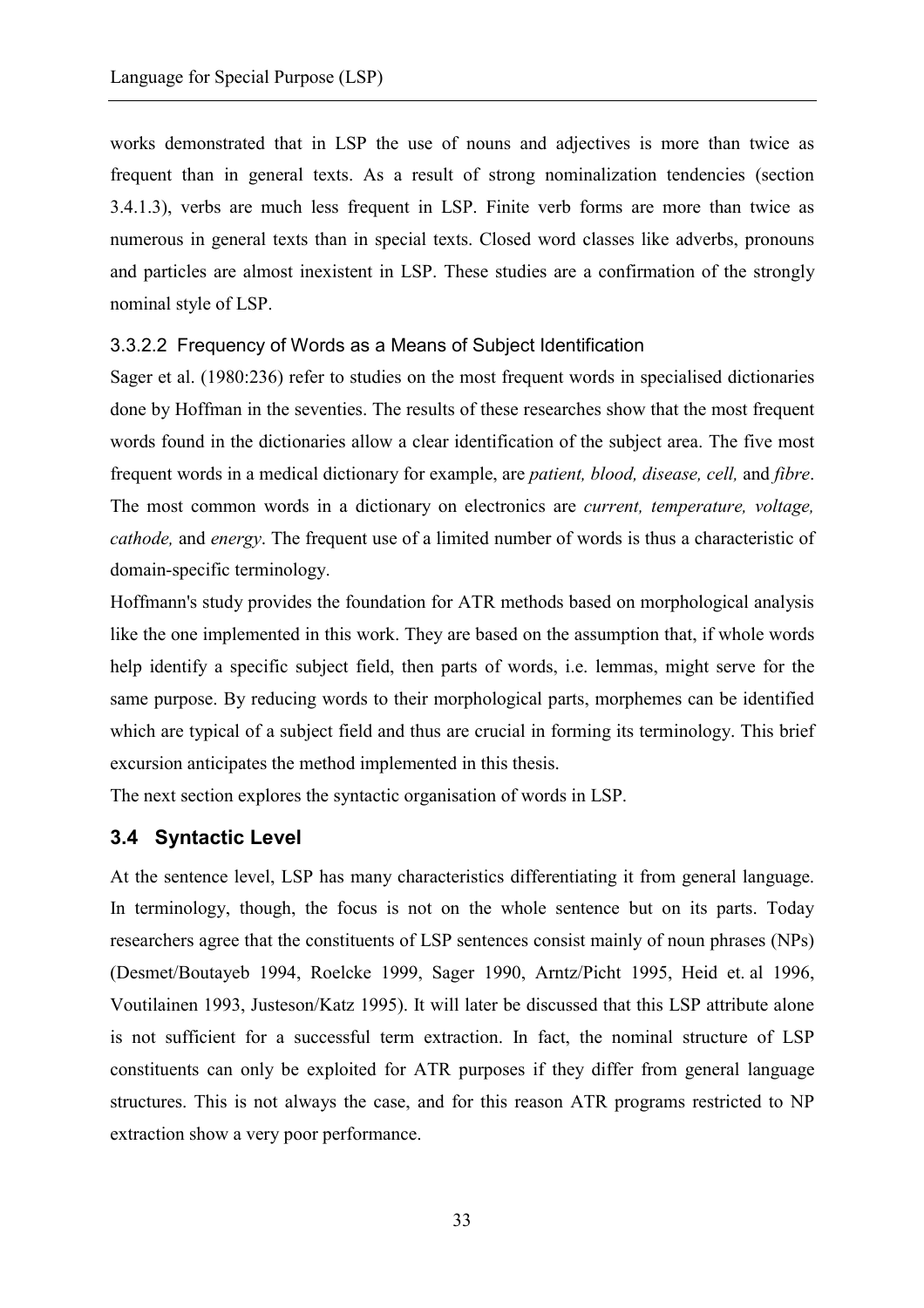Although not all syntactic features of LSP are helpful for ATR, they will be shortly discussed for the sake of completeness.

## **3.4.1 Syntactic constructions**

In German, the syntactic characteristics of LSP concern the preference for certain sentence types, the tendency to use attributes and nominalization. These constructions increase the complexity of language while at the same time they ensure the transparency of statements (Roelcke 1999:80-81).

## 3.4.1.1 Sentence Types

Roelcke (1999) states that in German LSP, the most important sentence types are declarative sentences (80). Their function is to increase the clarity of a statement, which is what a strongly informative language like LSP intends to do. This sentence type also reflects the strife for anonymity and achieves a reduction of emotive elements. Declarative sentences often contain embedded relative clauses, which is a way of increasing the transparency of a statement (81). Imperative sentences are frequent in LSP, commonly encountered in texts like operating instructions (80) *(Zum Starten des Motors drehen Sie den Zündschlüssel nach*  rechts!)<sup>3</sup>.

Further constructions are formed by joining various kinds of clauses to declarative and imperative sentences. Conditional clauses are typical of LSP, either with conjunction (*Wenn Sie an dem Lastschrifteneinzugsverfaren teilnehmen möchten, füllen Sie bitte beiliegendes Formular aus*) or without conjunction (*Ist das Anti-Blockiersystem in Betrieb, erscheint die Leuchtanzeige Nr 7*). Final clauses with conjunctions (*Damit die Gleichung gelöst werden kann, muss erst der gemeinsame Nenner ermittelt werden*) or without conjunctions (*Zur Lösung der Gleichung ist zunächst der gemeinsame Nenner zu ermitteln*) are also common.

## 3.4.1.2 Noun Phrase Attributions

Characteristic attribute constructions in German NPs are adjective attributes (*staatliche*  Vorsorge 'state provision')<sup>4</sup>, participial attributes (*abnehmendes Kapital* 'decreasing capital'), prepositional attributes (*Abschreibung mit Zinseszinsen* 'effective interest method'), or genitive attributes (*Spaltung des Nennwertes* 'stock split').

 $\overline{a}$ 

<sup>&</sup>lt;sup>3</sup> All examples in this section are quoted from Roelcke (1999: 80-84)

<sup>&</sup>lt;sup>4</sup> All examples in this section are based on CS-term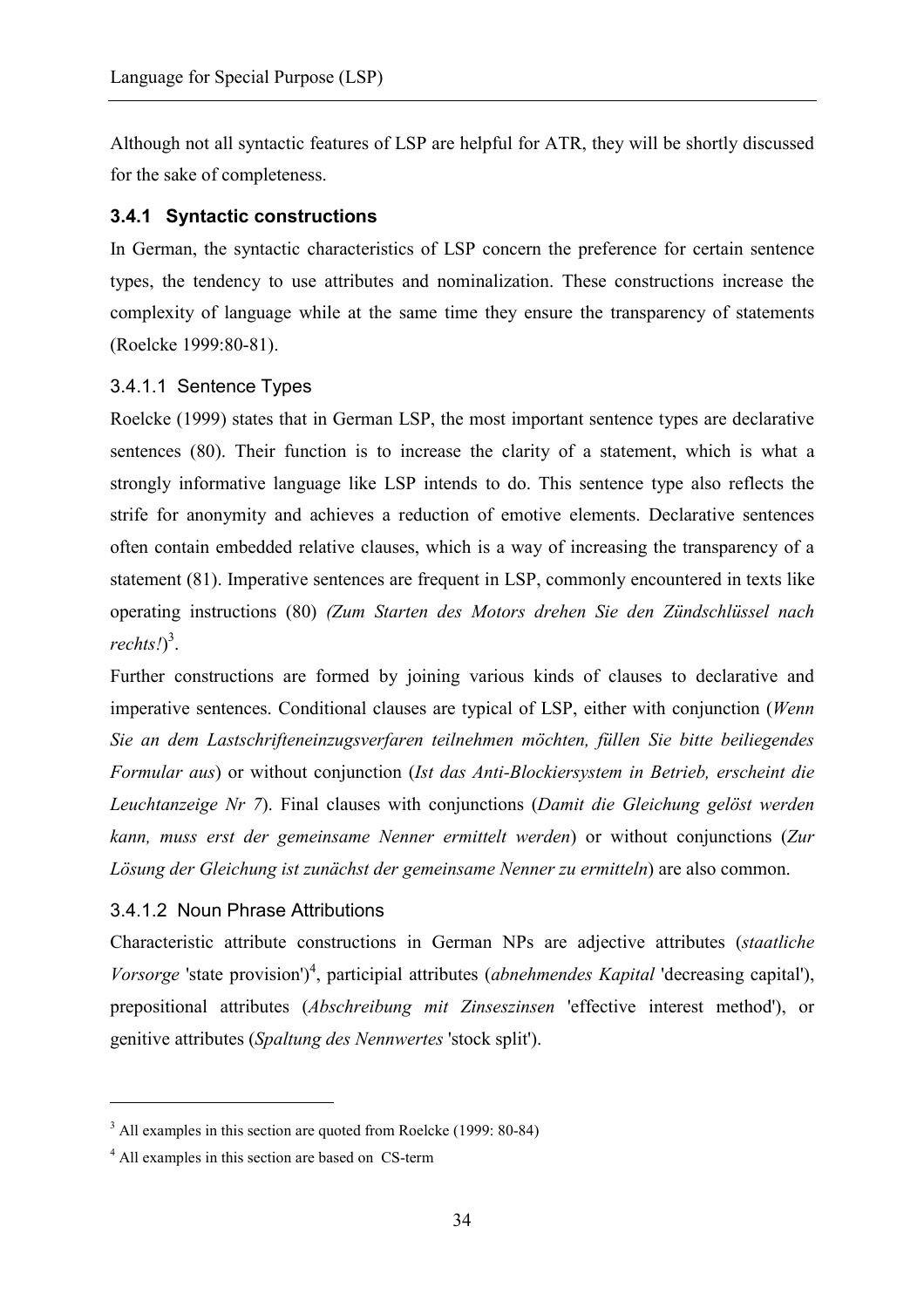The possibilities of embedding NP attributes and thus condensing a text (section 3.4.2) are basically unlimited. The only restriction is the comprehension ability of the language user. For terminology purposes, chains of NPs are relevant only for contextual retrieval. A terminologist is mainly interested in the individual concepts of a linguistic expression and will thus focus on its smaller constituent parts.

#### 3.4.1.3 Nominalization

Nominalization is the process of forming a noun from other word classes and it affects particularly verbs (*Bevollmächtigter* 'authorised person' from *bevollmächtigen* 'to authorise'*, Absicherung* 'hedge' from *absichern* 'to hedge'*, Anlage* 'investment' from *anlegen* 'invest'*,*  etc.). At a lexical level, nominalization is a method of term formation related to conversion and derivation. Nominalization is a way of "condensing" language (section 3.4.2). Its function in LSP is to abstract from the persons and/or things referred to in texts (Roelcke 1999:81), as shown in the following examples: *Die Universität bescheinigt den Studierenden, dass sie immatrikuliert sind* vs. *Die Universität stellt den Studierenden eine Bescheinigung aus, nach der ihre Immatrikulation besteht* (Roelcke 1999:81).

## **3.4.2 Condensation of Language**

The syntactic constructions discussed above lead to an increase in sentence complexity. The predominance of NPs, the use of attributes and embedded clauses, the tendency of nominalization, together with the scarcity of function words make LSP a concise language. Entire sections of LSP texts often consist almost exclusively of nominal groups expanded by modifying NPs or by relative clauses, which increases sentence length. All these phenomena aim at clarifying the concepts while at the same time they add to the complexity of the sentence. Hahn (1983:117) describes this feature of LSP as a "condensation" of language. The general public will find such constructions rather impenetrable and tiring to read. Trained professionals, however, will not bother about their syntactic complexity but will appreciate the conceptual clarity emanating from them.

## **3.4.3 Informational Purpose of NPs**

We have seen that NPs, either single-word or multi-word ones, are the most important constituents in LSP. The reason indicated by Sager et al. (1980) is that LSP is concerned less with actions and events than with the presentation of facts and theories, with the description of experiments and processes, or with the evaluation and explanation of results (204). The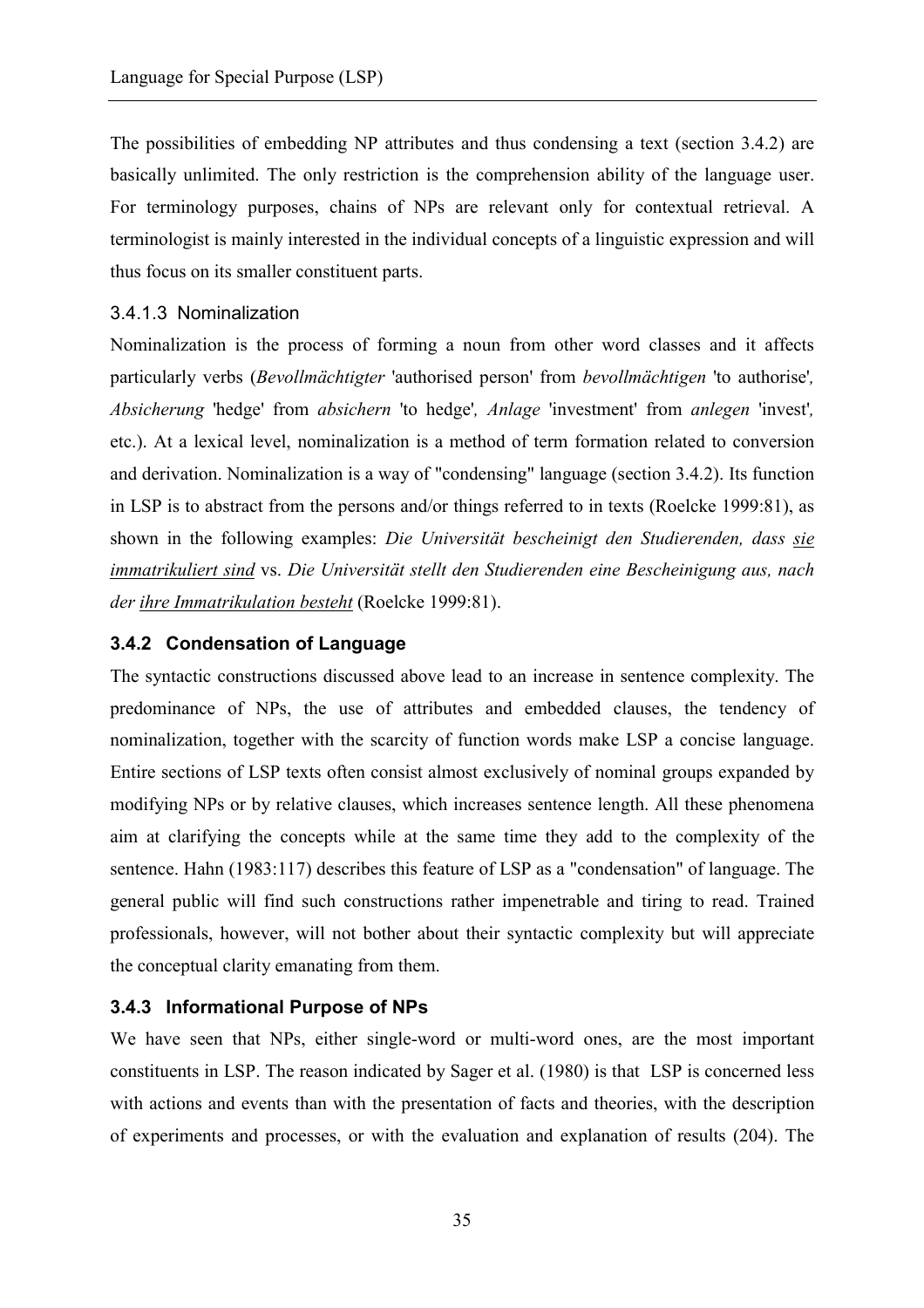most appropriate grammatical structure for performing these functions is the nominal group, which therefore plays a much more important part in LSP than other syntactic phrases. Verbs for example are considered to be too vague for the exact definitions required in LSP, whereas nouns can be qualified by precise measurements and values (205). In the section on term formation we have seen that nouns can also be more easily modified than verbs, which permits noun groups to carry a greater information content than verbal groups. This characteristic results in their much higher frequency in special texts than in general texts.

## **3.4.4 Significance of Syntactic Characteristics for ATR**

There are no limitations to the possible combinations of constituents within sentence structures, which is however no problem from an ATR perspective. In fact, since Chomsky's introduction of generative grammar it is well-known that it is possible to formalise an infinite set of sentences with a finite set of rules. Grammar theories like Phrase Structure (PS), Generalised Phrase Structure Grammar (GPSG), or Head-Driven Phrase Structure Grammar (HPSG) are good formalisms for a generalisation of language, and they are frequently employed in computational linguistics for parsing purposes.

In German, the problems of identifying terms according to syntactic criteria are not created by the syntactic complexity of candidate terms but rather by their lack of a distinctive structure. In approaches to German terminology a term is characterised almost exclusively as a single noun (compound). Contrary to English or the Romance languages, multi-word terms play a minor role in German terminology. Since in German LSP single noun terms are predominant, they do not provide any syntactic features distinguishing them from non-terms. As a matter of fact, identifying candidate terms only according to structural criteria does not yield satisfactory results. Later in this thesis we will see that the extraction of German candidate terms can not be very successful if performed with syntactic methods only.

This concludes the discussion of the lexical and syntactic characteristics of LSP. It is needless to say that LSP features many more differences to general language than the ones presented here. Word order, elliptical constructions, passive constructions, infinitive constructions, enumeration, and more linguistic characteristics are important in LSP. However, they seem to be of minor benefit to ATR, which is why they have not been touched upon in this overview.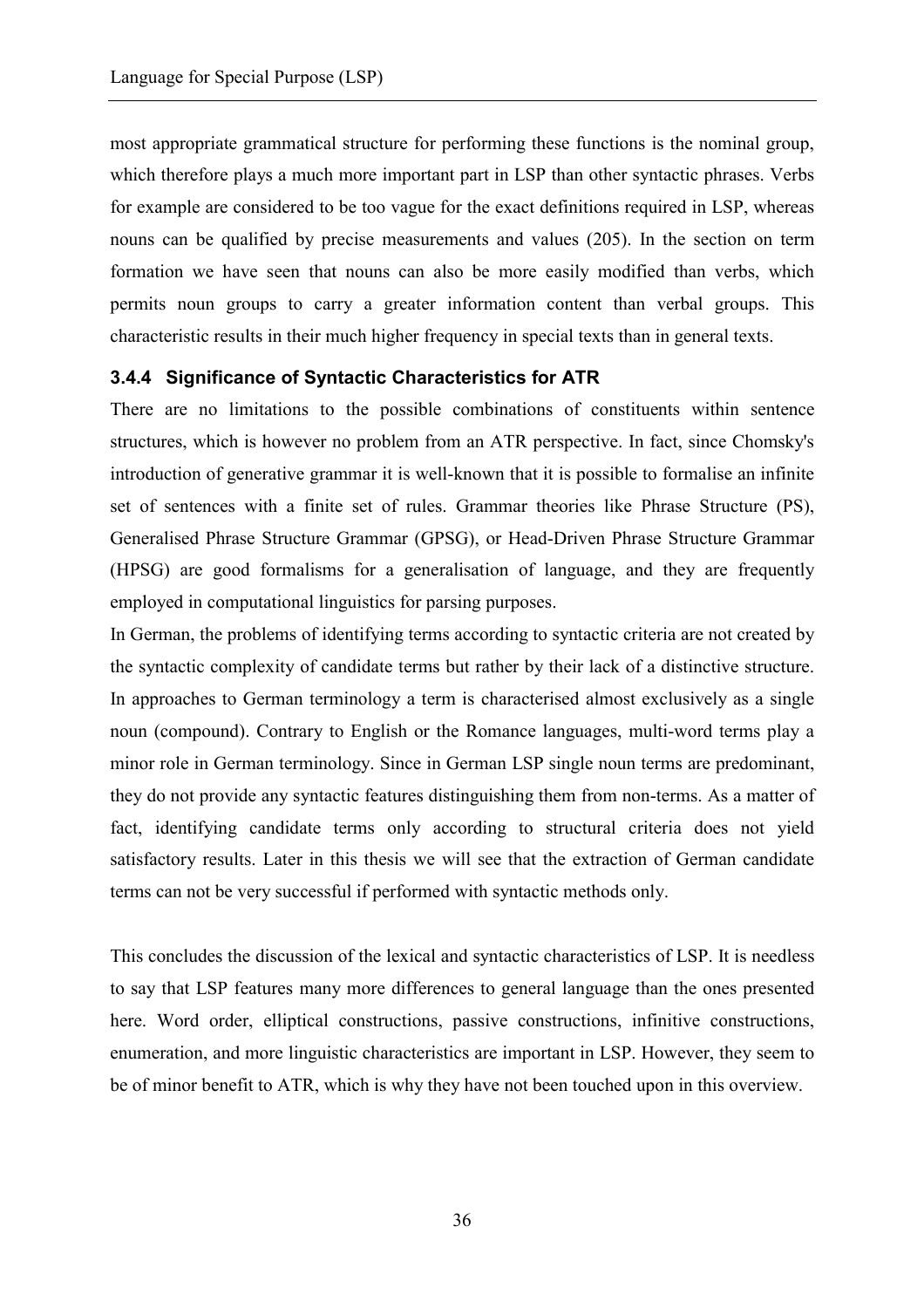Before the actual term extraction is described, there will be an introduction to the language of banking, the LSP field in which term extraction was performed in this work. First banking language is situated within a typological model of the language of economy. Then, the historical development of the language of economy and of its subset, the language of banking, will be traced.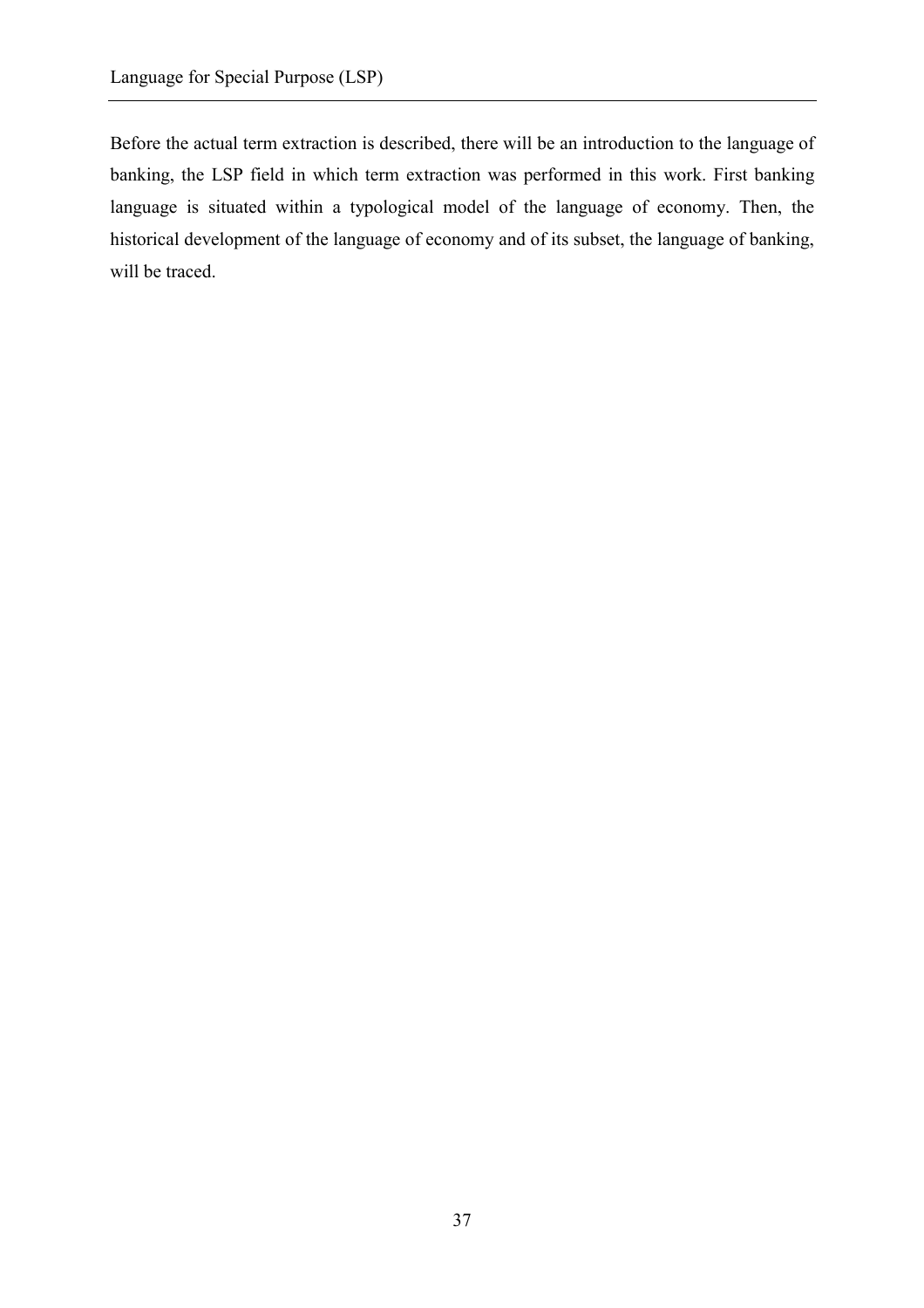# **4 Language of Economy**

## **4.1 A Typological Model**

Given the high priority of money in our way of life, the language of economy strongly intersects with general language. This makes it extremely difficult to delimit the concept of this special language. If we took into consideration all human activities which are connected with economy, we would have a never-ending diagram which would need to include occupations like selling, shopping, book-keeping and many more. In our daily life economic matters have often the highest priority. Since in everyday life we are used to talk in terms of 'shareholder value', 'market value', 'debt capital', 'investment funds', or 'fixed assets', specialised financial terms go unnoticed. Because of our society's strong interest in economy, the actual degree of specialisation of economic language is weakened.

Despite the infiltration of financial vocabulary into general language, the language of economy is a specialised language, and its features have been studied by many scholars (section 4.2). Attempts at establishing a typological model of the language of economy are based on Nomoto's definition of LSP (quoted in section 3.1). Accordingly, the special nature of the language of economy is distinguished by the subject field and by the type of user. Cabré (1999:64) refers to a study by Picht and Draskau who propose a typological characterisation by dividing LSP into different levels of specialisation. The highest level corresponds to the communication between highly qualified experts and the lowest one to general purpose information meant for the layman.

This thesis deals with the language of economy used in the banking sector, and it can be assumed that most users in this sector are subject specialists. Thus, models focusing on the subject field like the ones suggested by Hundt (1995) seem to be more appropriate. Hundt proposes two typological models for classifying the language of economy. The first model is based on the so called 'three-sector-hypothesis' (*Drei-Sektoren-Hypothese*), which categorises the entire economy in the primary, secondary, and tertiary sector. The second model is a classification of sciences related to economy like business data processing, economic geography, economic law, etc. Hundt positions banking language in the first model within the tertiary sector. He refers to the languages belonging to this model as *Institutionelle Wirtschaftssprachen* 'institutional languages of economy'. Figure 5 is a simplified version of Hundt's model.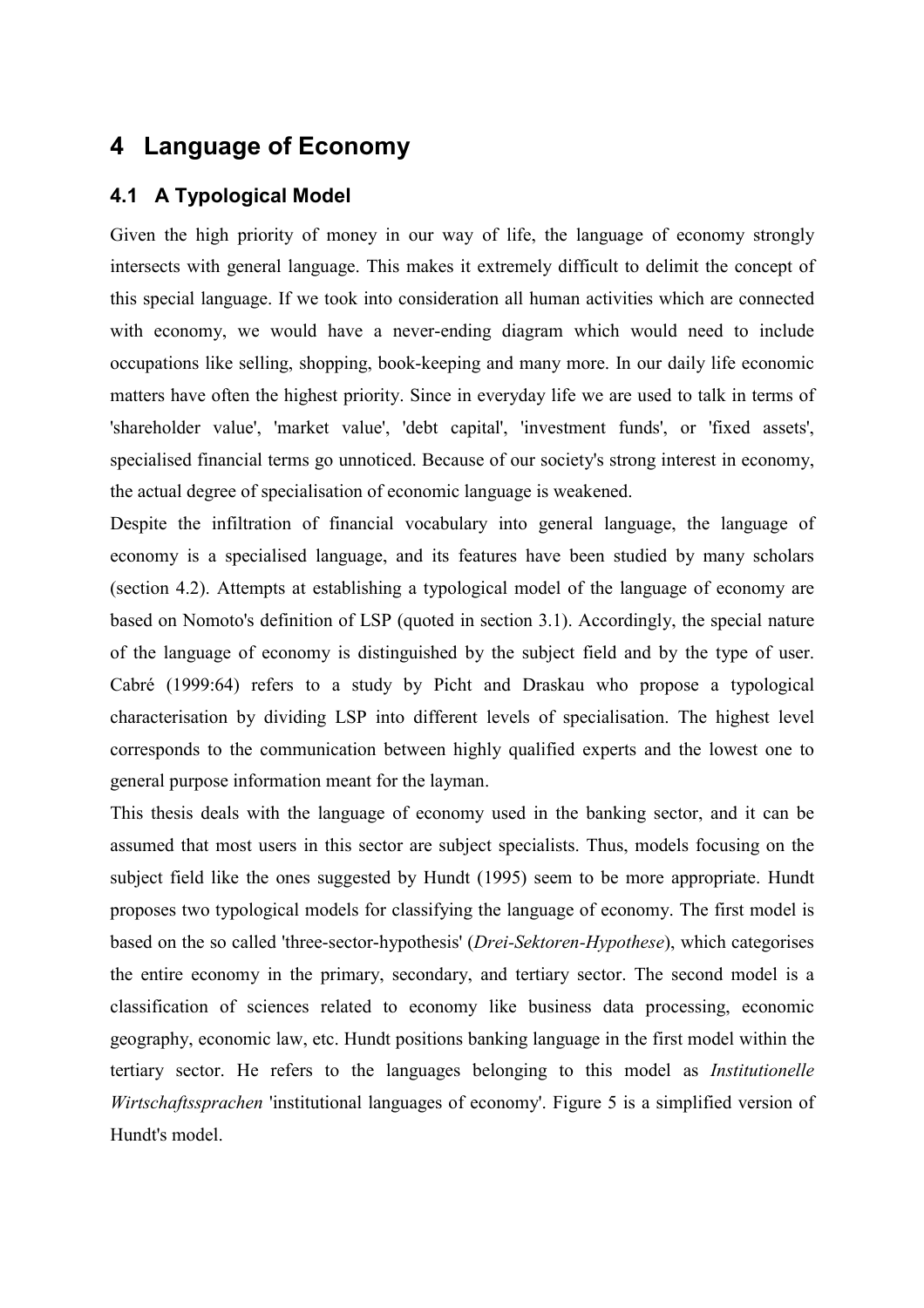

Figure 5: Typology of language of economy according to institutions (Hundt 1995:67)

In figure 5, the language of banking is a subset of the languages of economy of the tertiary sector. Among the languages listed in this sector are also the languages of stock market and insurance. CS-term includes many terms belonging to these subject fields. For the analysis of this data base, the terms having insurance as subject field were not examined. Terms belonging to the field of stock market, though, were considered as part of the banking vocabulary. As also Fluck (1996:62) recognises, stock market is closely related with banking business and provides many lexical units belonging to the banking vocabulary.

# **4.2 A Historical Account**

Hundt (1995) remarks that LSP of the economic sector is still a "terra incognita" (11). Early studies on this special language concentrated on diachronic analyses. Hundt refers to Stieda's researches in 1894 on the Hanseatic language, on Fehr's dissertation in 1909 of the history of English trading language, or on the etymological development of words originating from Greek, Latin, and German done by Schrader in 1886 (17). An analysis at the conceptual level of economic language was done by Siebenschein in 1936, who looked closely at concepts like *kaufen* 'to buy', *verkaufen* 'to sell', *Handel* 'trade', *Geld* 'money', *Kapital* 'capital', *Zins* 'interest rate', *Vermögen* 'fortune', or *Schuld* 'debt'. However, he still focused on the etymological and historic context (21). Around 1936, Vancura studied the style of the language of economy by taking into account specific documentation like letters, contracts, economic articles and news, or advertisements (22).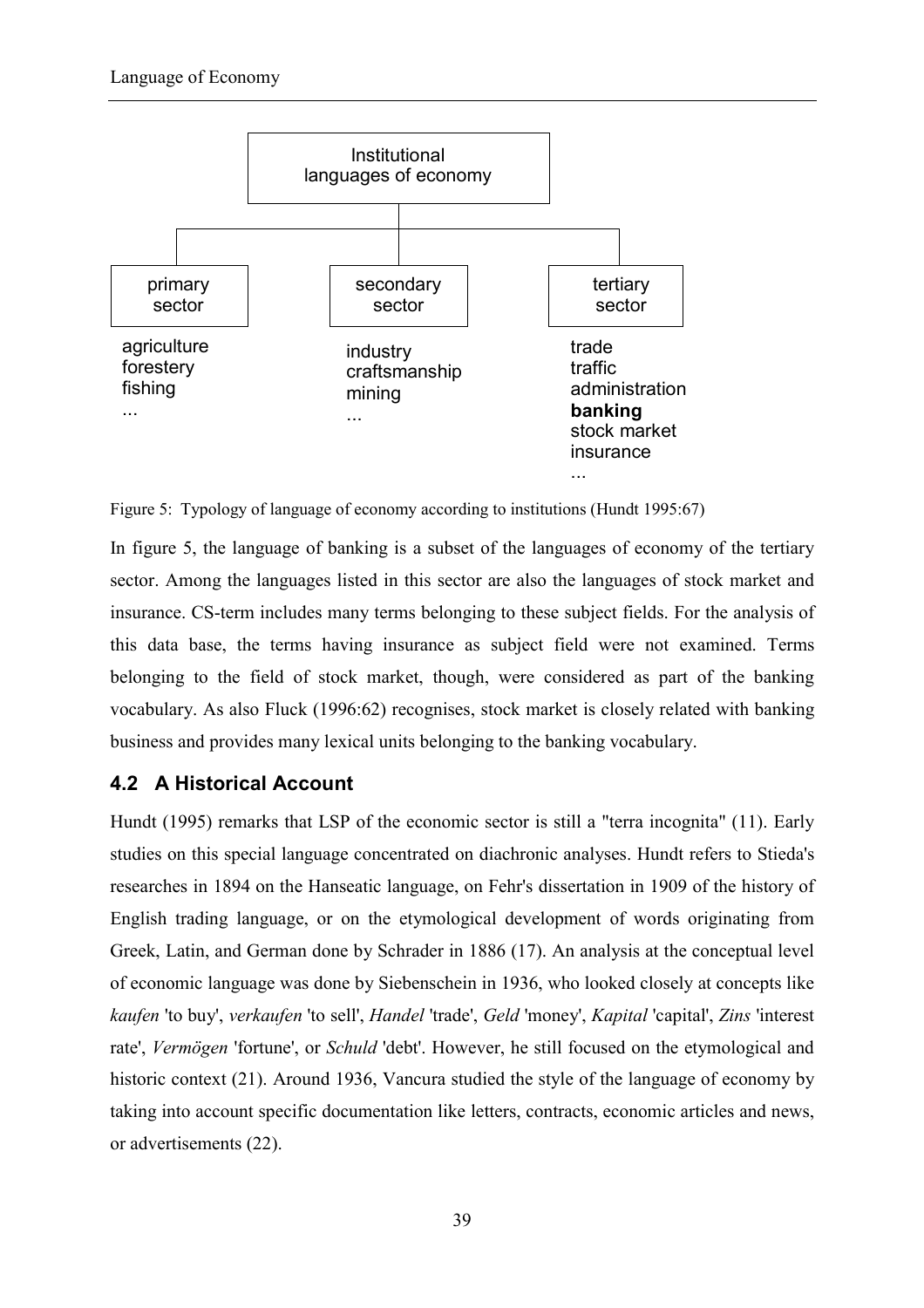In the  $20<sup>th</sup>$  century the language of economy was frequently viewed in respect to political ideologies. Marxist groups saw economic texts as a means of manipulating people and abusing power, which is why they aimed at exposing such texts. Particularly the use of metaphors in economic texts was interpreted as an intended manipulation, for example by Schmitt, who pointed out:

"Der Metapherngebrauch entspricht den kommunikativen Intentionen von Autoren, die ihren Lesern eine bestimmte Sicht der Wirtschaftsentwicklung vermitteln möchten." (Schmitt 1988:124 [quoted from Hundt 1995:40])

Next to metaphors, passive constructions were also interpreted as a strategy of the ruling class to disguise their deeds:

"Die Urheber der Kursbewegungen, die Besitzenden, die Spekulanten werden ebensowenig genannt wie die Hintergründe von Aktientransaktionen und die gesellschaftlichen Verhältnisse, die sich darin manifestieren." (Arnold 1973:107 [quoted from Hundt 1995:33])

On a linguistic ground, the important development for the language of economy in this period is that first efforts are made to systematise its terminology. In the early forties works on standardization of economic terminology were done by Kutzelnigg and Koppelmann in "Terminologie der Warenkategorien" (24). They adopted Wüster's methodological guidelines regarding the conceptual organisation of terms by grouping them into a hyponymic relationship, by defining semantic features, and by structuring conceptual systems in different economic fields (24-25). Up to the seventies the lexicon and syntax of financial texts were studied with the help of text corpora by Schefe, De Cort and Hessmann, Duhme, Kvam, Piirainen, and Airismäki (26-28). The works focused on the frequency of certain word forms and on the sentence structure of financial texts (28).

#### **4.3 Banking Language**

An etymological reflection on today's banking expressions in German speaking countries throws an interesting light upon linguistic trends and customs. The terminology of banking reflects past and present influences of foreign countries on the German language community. In early centuries German financial terms were borrowed from Italian, where the roots of modern economic forms are. Words like *Giro* 'giro'*, Konto* 'account'*, Skonto* 'discount'*, Valuta* 'foreign currency'*, Saldo* 'balance'*, Devisen* 'foreign exchange' are today approved German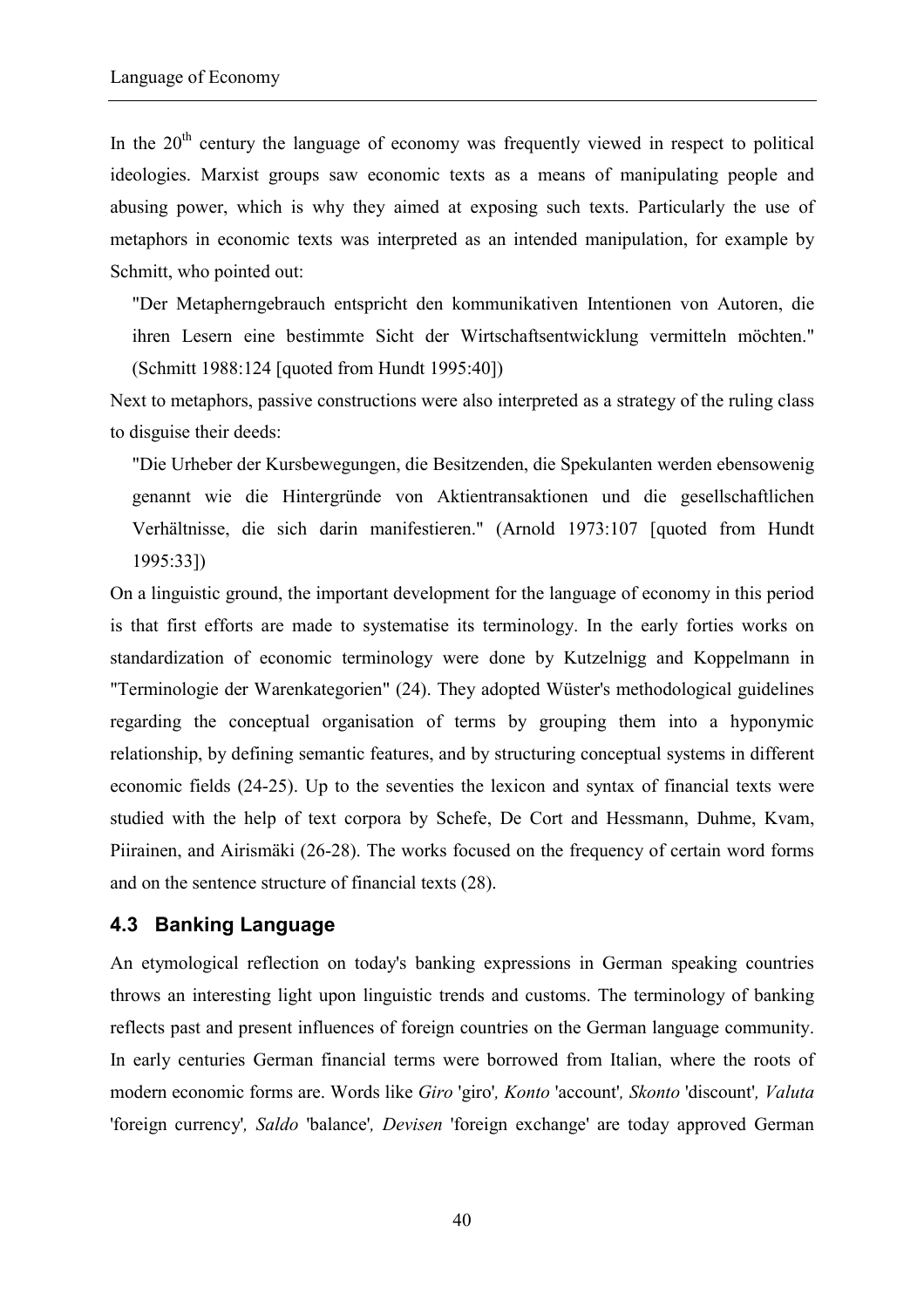words and not considered as foreign vocabulary. Since the later  $20<sup>th</sup>$  century there is the tendency to borrowing from English (see also section 3.4.1.3).

The internationalisation of language is evident in the terminology of CREDIT SUISSE. English expressions are sometimes preferred even if there is a German equivalent, as in the case of *Discount* instead of *Preisnachlass* or *Perpetual Bond* instead of *ewige Anleihe*. A further striking observation is the frequent occurrence of mixed forms like in the multi-word term *einen Margin Call erlassen* 'to generate a margin call', *Financial Futures-Limite* 'financial futures limit', *Währungs-Future* 'foreign exchange future', *Stockdividende* 'stock dividend', or *Value at risk des Vortages* 'previous day's value at risk'. In Switzerland, borrowing from French is also frequent, as in *Affaire liée/Ordre lié* 'contingent order', *Verkauf à découvert* 'short sale', *System à la criée* 'open outcry trading', *Décharge* 'discharge'. The French influence on the terminology of a Swiss bank is understandable since French is an official language of Switzerland.

# **4.4 ATR: New Perspectives in Banking Terminology Work**

The increasing international co-operation in the banking sector is connected with an increasing need for terminology. An effective ATR program would be a necessary tool for terminologists and make terminology work much more efficient. Today, programs are available to assist the terminologist in the task of term identification, which, however, perform poorly. Providers of ATR programs promote their software as able to automatically build up multilingual term bases with a minimal intervention by the terminologist. In reality, the number of extracted words and phrases which are found to be actual terms is still very low. The terminologist is provided with a list of candidate terms among which many are useless and which needs a large amount of time for correction.

The reasons for the poor performance of ATR programs are manifold and will be discussed in the second part of this thesis. One point of failure can be anticipated: the strife for domain independency. A frequent argument of ATR providers is that one product can be used in any domain. Given the syntactic and morphological variation of different special languages, these diversities can by no means be covered by one single tool. For humans the notion of domain is crucial when identifying terms, and a computer program can also exploit domain-specific features of LSP to improve its performance.

A characterisation of LSP as done in this thesis gives a better understanding of the linguistic form of terms. The main objective of this investigation was to apply this theoretical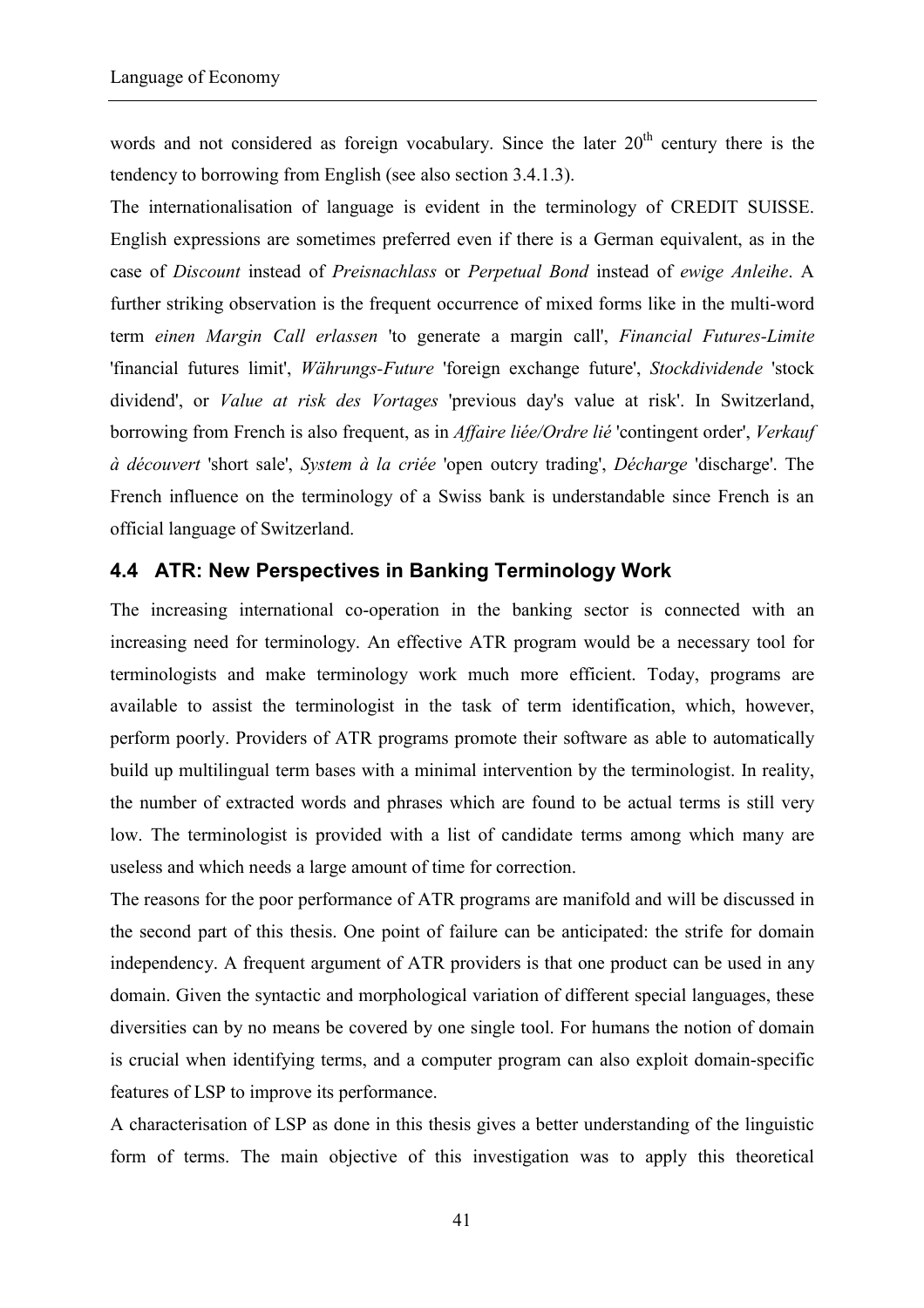foundation to the description of banking terminology. With the help of a term base, the next step will be to formalise and quantify all the syntactic and morphological characteristics of terms. In a second step these characteristics will help to program a tool for the automatic extraction of candidate terms from the domain of banking.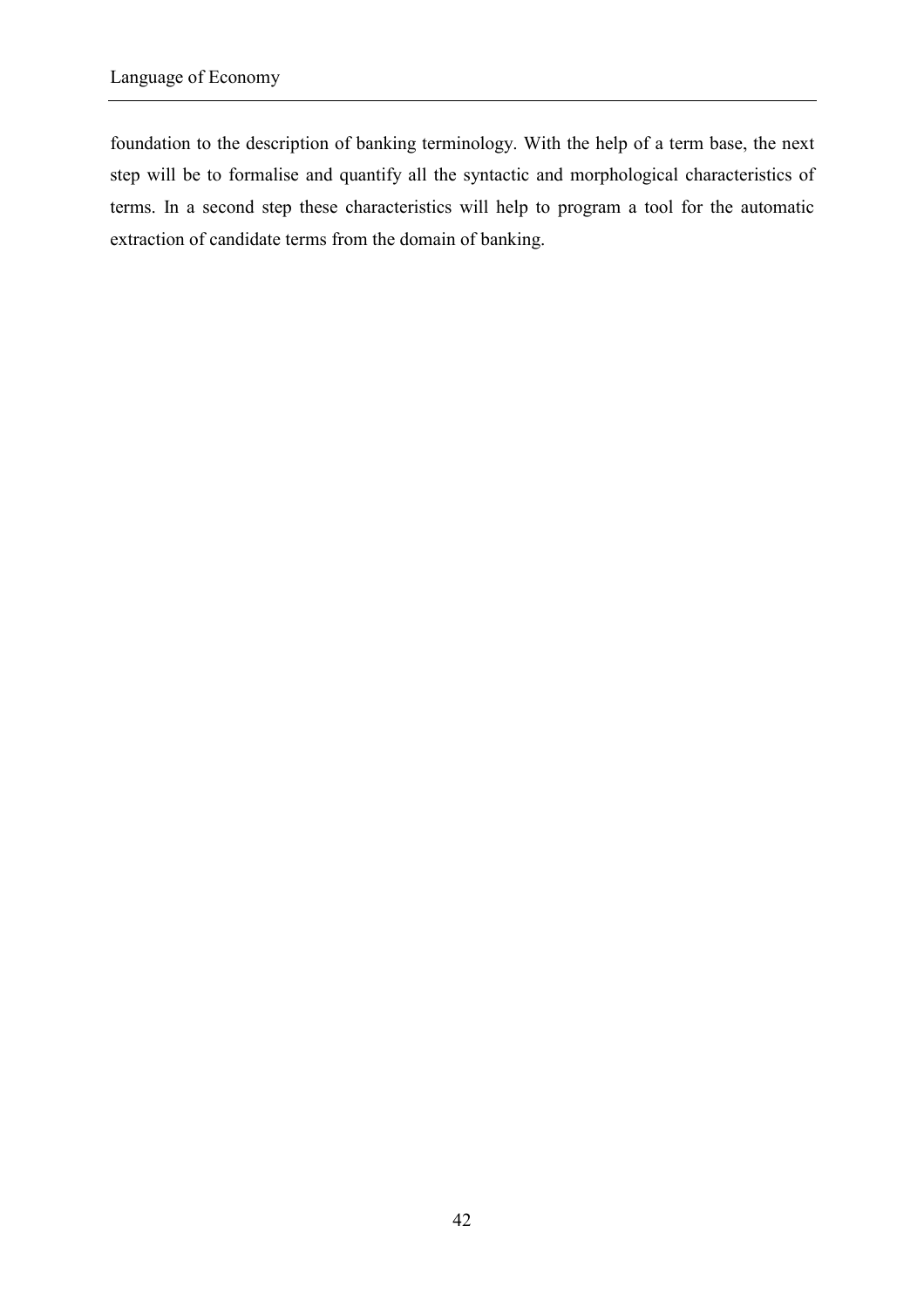# **Part 2: Automatic Term Retrieval**

In the first part of this paper the difficulties of transferring conceptual knowledge on computers have been widely discussed. In this second part of the work the focus is on procedures of automatic term retrieval (ATR). First, an overview of the ATR methods is given. Then the implementation of a self-developed method for the retrieval of German terms from the domain of banking is presented.

# **5 Related Work on ATR**

In computational linguistics the dominant trends in the field of ATR regard the application of statistics and of linguistic methods. Statistically oriented approaches employ the frequency of words in a text to generate term lists. Linguistic approaches exploit morphological and syntactic characteristics of terms as opposed to non-terms. In rare cases, a linguistic approach is based on conceptual operations and on contextual information. Some approaches consider a combination of statistical and linguistic models for the extraction of terms. Basically, the linguistic ATR researches are similar to a large extent with each other. Their main difference lies in the computational infrastructure used.

# **5.1 Statistical Approach: Ahmad, Davies, Fulford, and Rogers**

A statistical approach exploits the numerical information about words in texts. The assumption is based on a principle commonly applied in information retrieval (L'Homme et al. 1996:298), which maintains that if certain words occur more frequently than expected they carry significant information. A word which is mentioned often in a domain specific text describes a concept that is important in the domain and is thus likely to be a candidate term. Statistical analyses are performed on large corpora in which the dominance and suppression of certain word forms is easier to identify. The general rule is that a high number of open word classes is an indication of a domain-specific text; a high number of closed word classes is a typical feature of general language texts.

Studies on the relative frequency of open vs. closed word classes in corpora of LSP and general language have been performed by Ahmad et al. (1994). Looking at the frequencies of all words, they established that the ranking of the most common words is approximately the same. No matter which corpus is examined, the most frequent PoS are always prepositions, determiners, and pronouns. In LSP corpora though, in these closed classes some specialised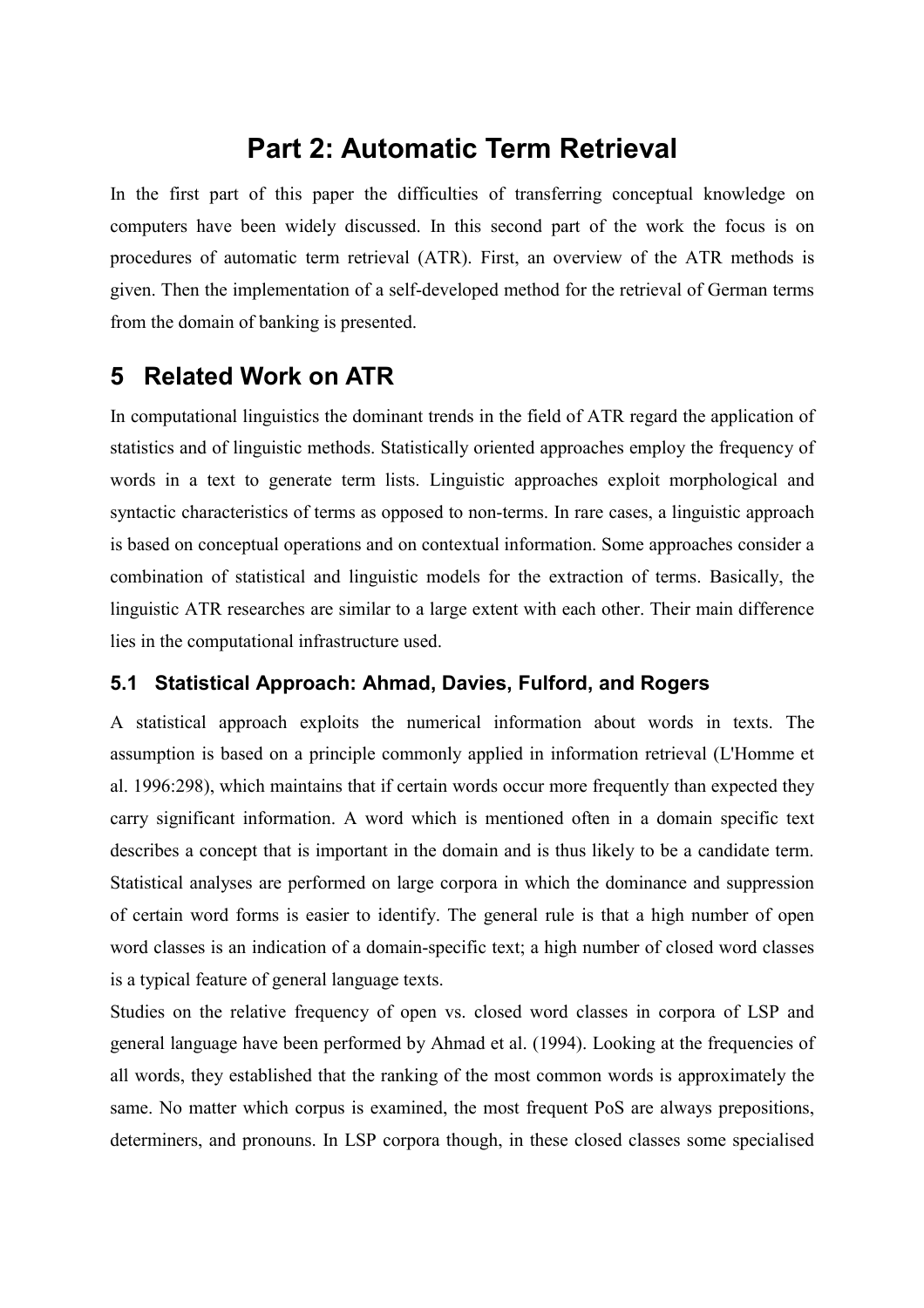words appear which, in a manual evaluation, are most often chosen as terms. Ahmad et al. conclude that open class words rank high in the frequency list if they describe important concepts. This method exploiting the frequency of word classes is used to match potential single word terms.

A method for the retrieval of multi-word terms has also been implemented by means of this approach. The output of the high ranking open class words is used to generate a list of collocations. First, the program searches the corpus for collocations in which the high-ranking open class word is the first word in the pair; the second word is not specified. Then the program searches for collocations in which the high-ranking word is the second in the pair; the first word is not specified. Although no linguistic information is used, the retrieval of correct collocations is frequent. The authors report very few cases in which the collocations are either not grammatical or not terminological. However, they do not mention the number of terminological collocations which have been missed by the program.

Ahmad et al. have integrated this statistical technique in *System Quirk*, a program for examining texts, extracting terms, and managing terminological work. The advantage of this method is its language independence. Before applying a statistical algorithm to other languages only the frequency threshold (i.e. the number representing the frequency) must be adapted. It is generally agreed that the disadvantage of a statistical approach is the inability of finding terms which occur with a low frequency in a text (L'Homme et al. 1996:299). Further, a statistical approach is acceptable for large corpora only. In tests with small corpora, a frequency threshold of two retrieves hardly any terms. This was also the case in the evaluation done for this thesis.

#### **5.2 Linguistic approaches**

Linguistic term extraction analyses morphological features and syntactic patterns of terms as opposed to non-terms. As shown in section 3.5, studies on LSP agree that terms are mainly NPs. Many ATR researchers promote NP extraction for the identification of terms. In the works presented in the next sections, the usefulness of syntactic criteria for term identification is underlined. However, morphological features of terms are rarely relied on.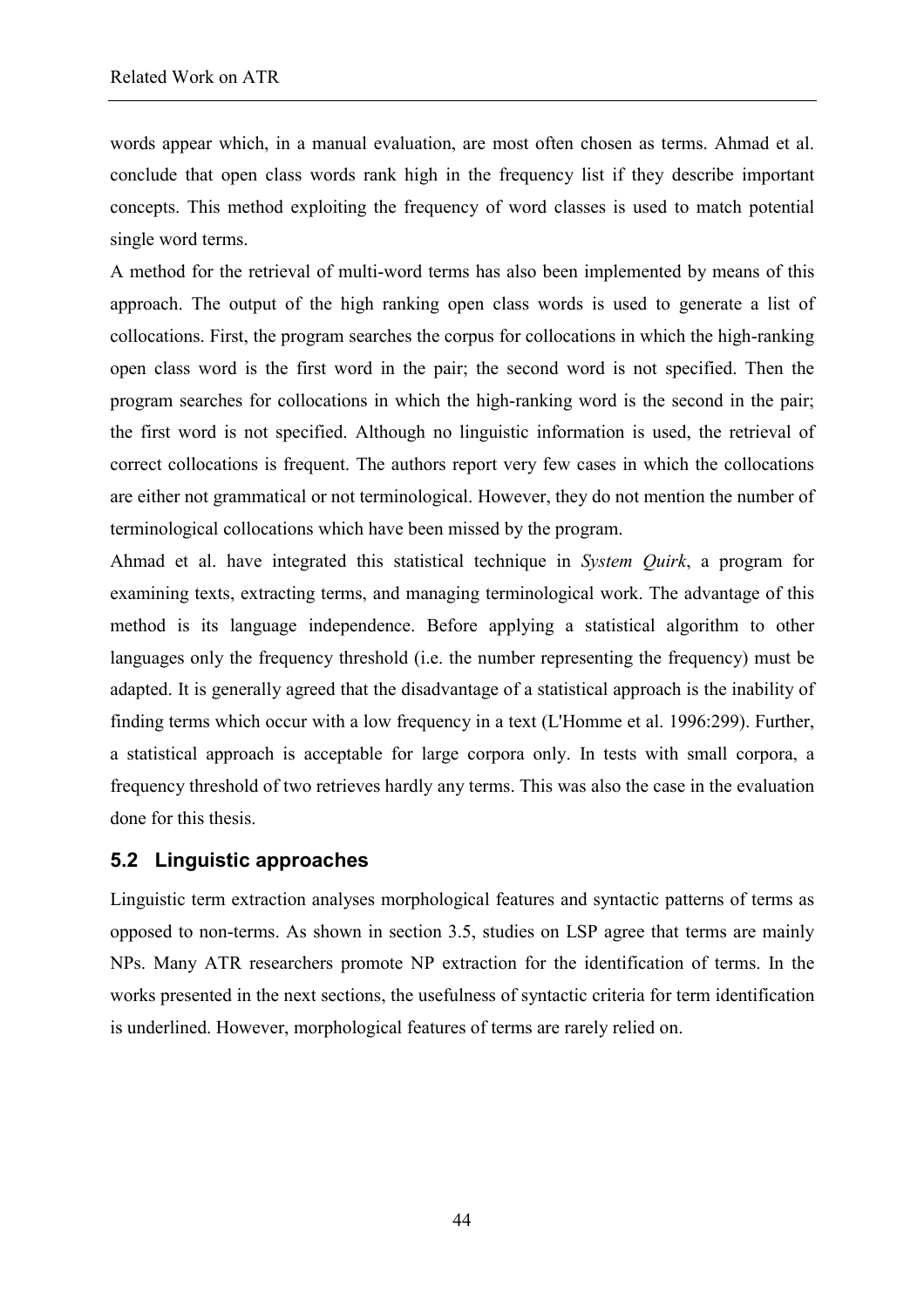## **5.2.1 Voutilainen and Arppe**

In this research a program for the recognition of English NPs, called *NPtool*, is used for term retrieval. NPtool is based on components similar to the ones employed for the NP extraction in this work, these being two-level morphology, a NP grammar, and a parser (Voutilainen 1993; these modules will be explained in section 6.3.1 of this paper). From an input sentence NPtool extracts all NPs at their maximum length. Further, the program identifies all acceptable subsets of each maximum NP. The extraction of all possible permutations of NPs multiplies the number of candidate terms. For example, starting from the maximum length NP *exact form of the correct theory of quantum gravity* 

the following constituent NPs are retrieved (Arppe 1995):

*exact form of the correct theory exact form form form of the correct theory of quantum gravity form of the correct theory correct theory of quantum gravity correct theory theory of quantum gravity theory quantum gravity gravity* 

This strategy leads to a total of twelve candidate terms only one of which is a term, *quantum gravity*. The disadvantage of this method is undoubtedly the additional work a terminologist is faced with when having to discard the incorrect candidate terms. As practical experience tells and the analysis on (German) terms performed for this work confirms (see section 6.2), long NPs are rare in terminology. The syntax of terminological NPs is rather simple, and there is little sense in presenting a terminologist with NP chains and all their possible sub-structures. On the one hand Arppe considers it easier to delete wrong candidates than to search for correct terms which were not extracted. On the other hand he admits that identifying all possible NPs is more useful for translation than for terminology, since the translation of a complex NP can be different from the one of its constituent NPs.

A further utility of NPtool is the integration of a database containing generic modifiers like *old, young, new, beautiful, soft, hard, long, short*, etc., also called *stop-list*. NPs with generic modifiers are removed from the list of extracted NPs in order to decrease the number of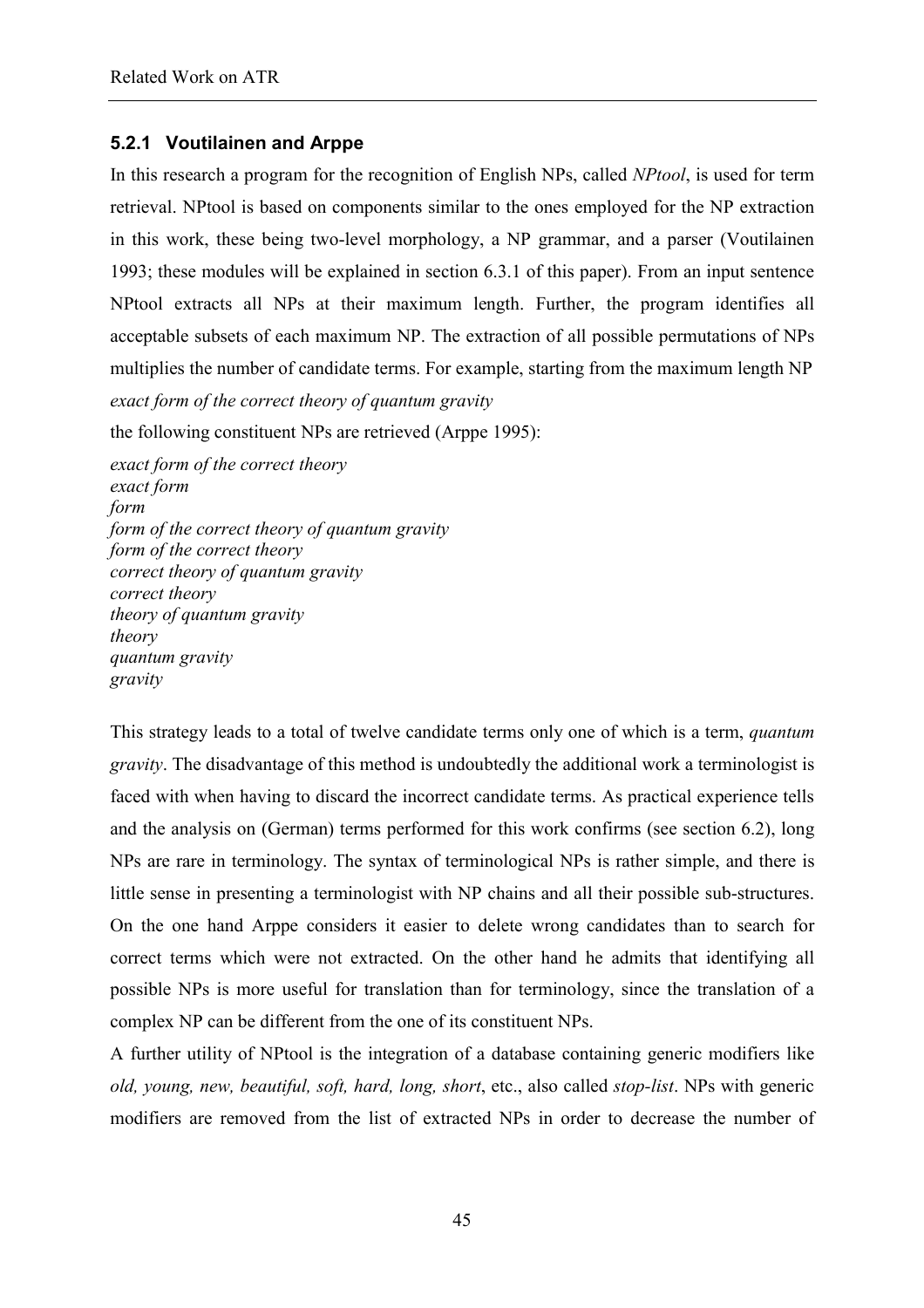candidate terms. NPtool provides the extracted NPs with their frequency and arranges them into groups according to their grammatical heads.

#### **5.2.2 Bourigault**

Bourigault's ATR method is also based on parsing techniques for the recognition of NPs. The extraction of NPs is carried out in four consecutive steps (adopted from Aussenac-Gilles et al. 1995):

Tagging PoS are assigned to words.

- Splitting PoS like verbs, pronouns, conjunctions, and determiners are used to identify the boundaries between NPs; the result is a set of NPs of maximum length.
- Parsing The retrieved maximum NPs are parsed for the identification of smaller NP constituents. Every NP subset is divided into two constituents: a constituent in head position representing a super-ordinate concept and a constituent in expansion position functioning as modifier.
- Structuring Each of these constituents is linked with other terms which use the same constituent words.

The final result is a terminological hypertext network composed of nodes and links (see also section 5.5). The nodes are of two types: there are term nodes which are associated with other candidate terms and there are text nodes associated with textual units of the original text.

The advantage of this approach is that it allows a hierarchical ordering of terms, an important procedure in terminology work. The text nodes are useful for the retrieval of context. This ATR-method is at the core of *LEXTER* (Logiciel d'Extraction de Terminologie), a system for the retrieval of technical terms from French and English texts.

# **5.2.3 Heid, Jau**β**, Krüger and Hohmann**

Heid et al. (1996) focus on the extraction of single and multi-word terms. An additional investigation includes the morphological components of candidate terms, which makes this approach a progression towards the ones discussed till now. The extraction procedure is based on two steps:

- linguistic preanalysis and annotation of text material
- corpus query

The analyses of the raw corpus in step one includes the identification of word and sentence boundaries (tokenising), the identification of grammatical categories and morphological features (morphosyntactic analysis), the disambiguation of the morphosyntactic analysis (part-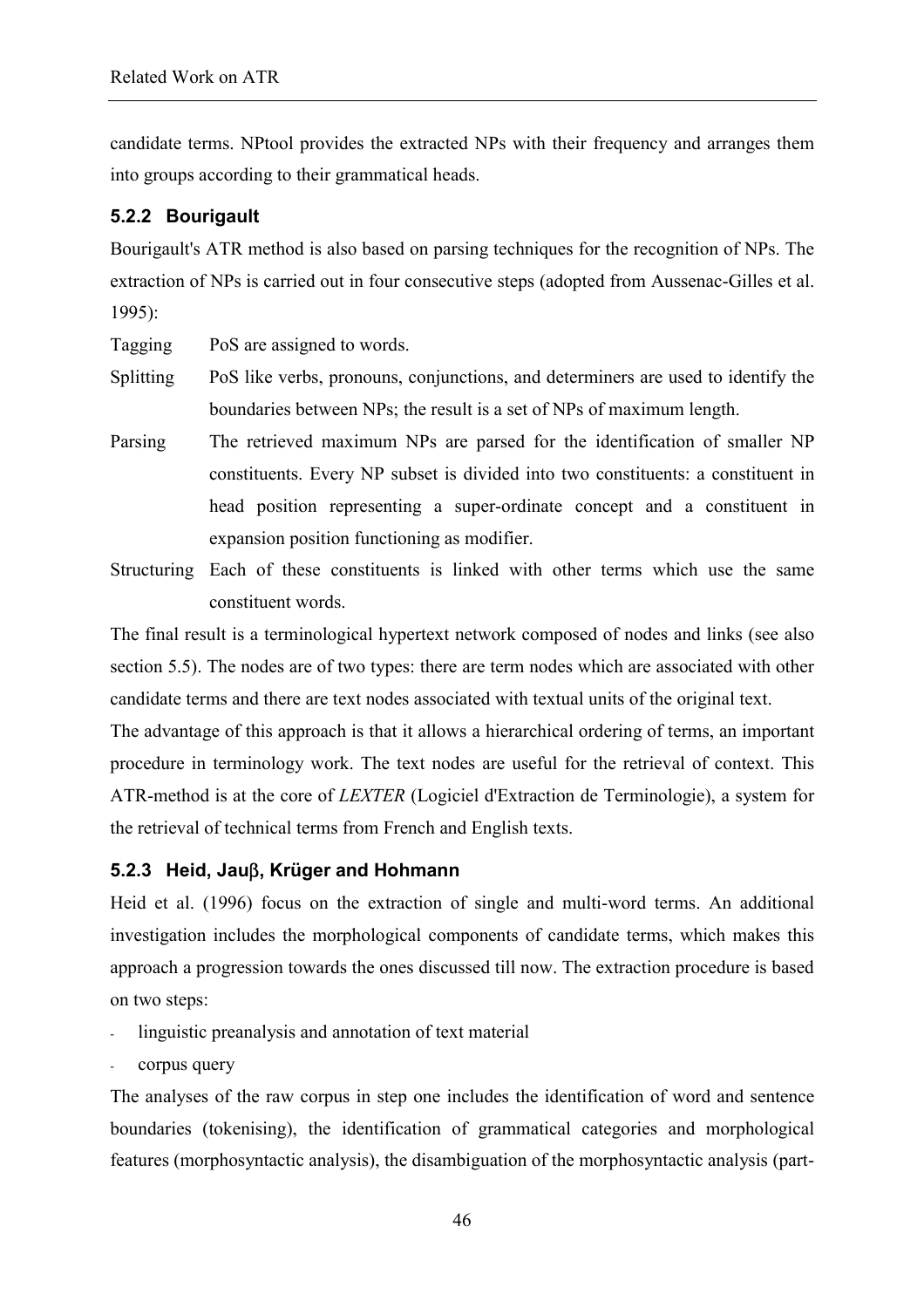of-speech tagging), and the identification of lemma candidates (lemmatisation). After the corpus has been annotated with PoS and lemmatised, the corpus queries of step two aim at extracting characteristic morphosyntactic elements. The queries consist of three types of regular expressions: on characters (to identify abbreviations), on morphemes (to identify single-word terms and their appearance in multi-word terms), and on PoS (to identify multiword terms). The languages worked on are German, French, and English. The corpus is taken from automobile engineering.

The queries on single-word terms (and on their appearance in multi-word terms) rely on the assumption that many terms in the domain of automobile engineering contain typical affixes. For the purpose of term extraction Heid et al. search for recurring morphemes across the lemmatised text. Next to extracting single nouns the system also retrieves adjectives and verbs. The best results are achieved in the identification of nouns. Queries for adjectives and verbs produce a considerable amount of noise, apparently because these word forms have few affixes typical of specialised language. The authors, however, give no examples of affixes which retrieve terminological adjectives and verbs but also lead to noise.

The queries on multi-word terms identify typical noun-verb collocations, noun groups, and prepositional groups. It is reported that in many cases the retrieved multi-word candidate terms are not well-formed. Ungrammatical constructs are particularly frequent among complex noun groups and prepositional groups. The authors point out that parsing techniques would alleviate this problem.

The paper also includes a report on a comparison of the extraction results with Ahmad's statistical approach. This comparison shows that the instances retrieved by Heid's system are all contained in the output of the statistical approach. However, the statistical approach produces much more noise.

The exploitation of morphological features is an important procedure particularly for the extraction of German terms. In the implementation of my own method for ATR I have relied a great deal on this approach as far as the search for domain-specific morphemes is concerned.

#### **5.2.4 Church and Dagan**

Like the preceding approaches, the contribution by Church and Dagan (1994) shows that (English) terms are NPs with a limited structural variance. Single-word candidates are retrieved by means of a list of all words that occur in the text and do not appear in a self-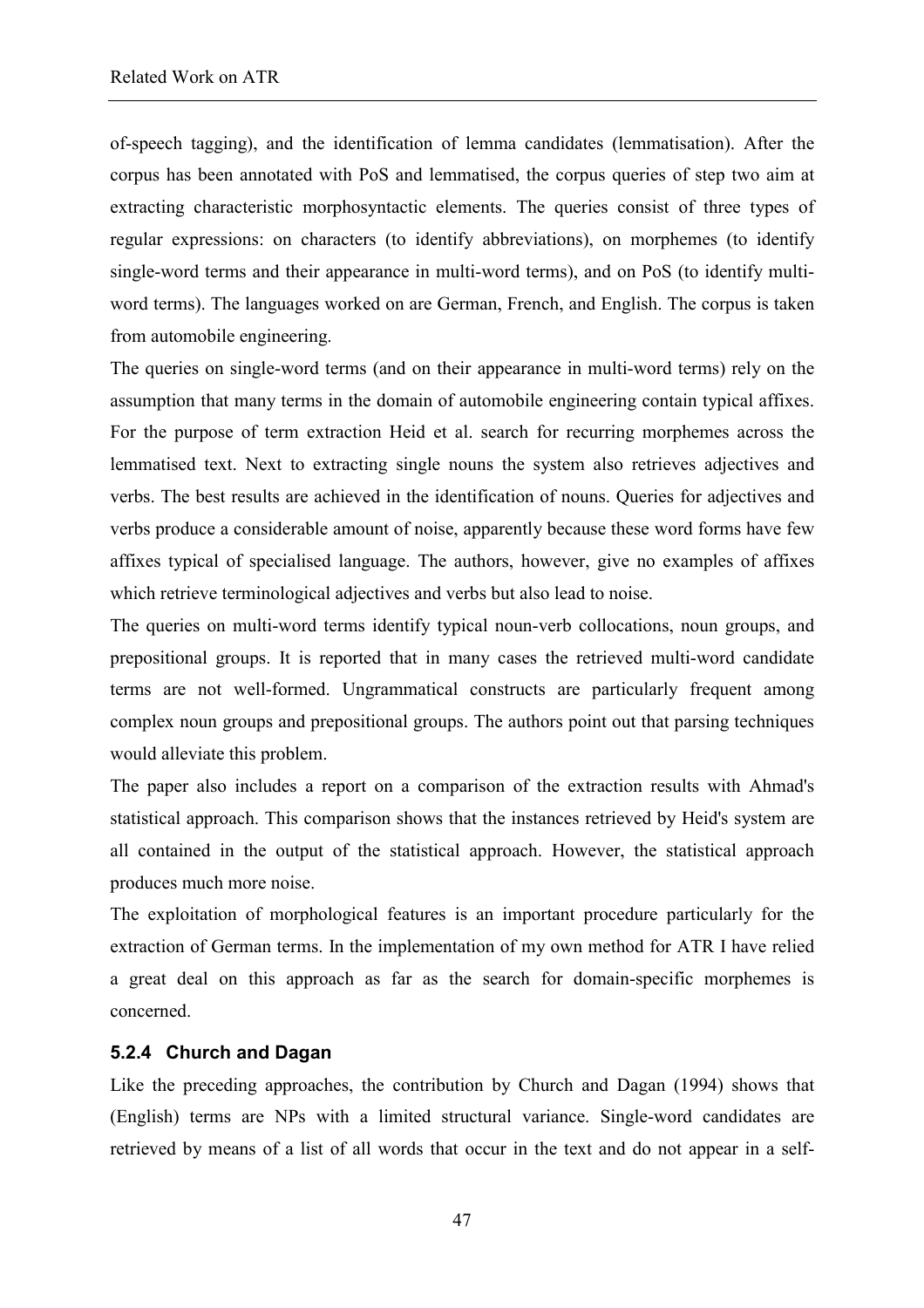defined stop-list with general words. Multi-word terms are extracted from the PoS-tagged text with the help of regular expressions defined by Justeson and Katz (1995) (section 5.3.1). Finally, the list of extracted terms is sorted according to the frequency of their head words. The authors specify that frequent head words are likely to generate a number of terms. However they do not apply any frequency constraint. The program also provides access to concordance lines useful for the identification of correct candidates or for spotting missing terms.

Church and Dagan employed this procedure for the development of the ATR program *Termight*. In addition to the monolingual task just presented, Termight has a bilingual component which makes use of word alignment to extract the translation of the candidate terms. Termight is used at AT&T Business Translation Services, apparently with great success. Terminologists at AT&T are reported to construct terminology lists of 150-200 terms within one hour. No further information is given by the authors about the performance of this system. One can assume, though, that Termight has a high recall but a low precision value, as it is common for tools relying mainly on syntactic constraints.

# **5.3 Combination of Linguistic and Statistical Methods**

In order to enhance the chances of extracting good candidate terms there is the possibility of applying statistics combined with linguistic methods. Yet, the stress in these studies is on the linguistic element. Statistics are limited and employed sparingly.

#### **5.3.1 Justeson and Katz**

From observations of technical terms in English dictionaries Justeson and Katz (1995) conclude that these consist mostly of NPs containing adjectives, nouns, and occasionally prepositions. Further, the authors observe that terminological NPs are more susceptible to repetition than non-terminological ones. Based on these findings they present a domainindependent algorithm for the identification of English terminology. The algorithm requires the satisfaction of two constraints:

- Frequency: candidate NPs must have a frequency of 2 or more in the text.
- Grammatical structure (retrieved by means of regular expressions): a candidate term is a multi-word noun phrase; and it is either a string of nouns and/or adjectives, ending in a noun, or it consists of two such strings, separated by a single preposition.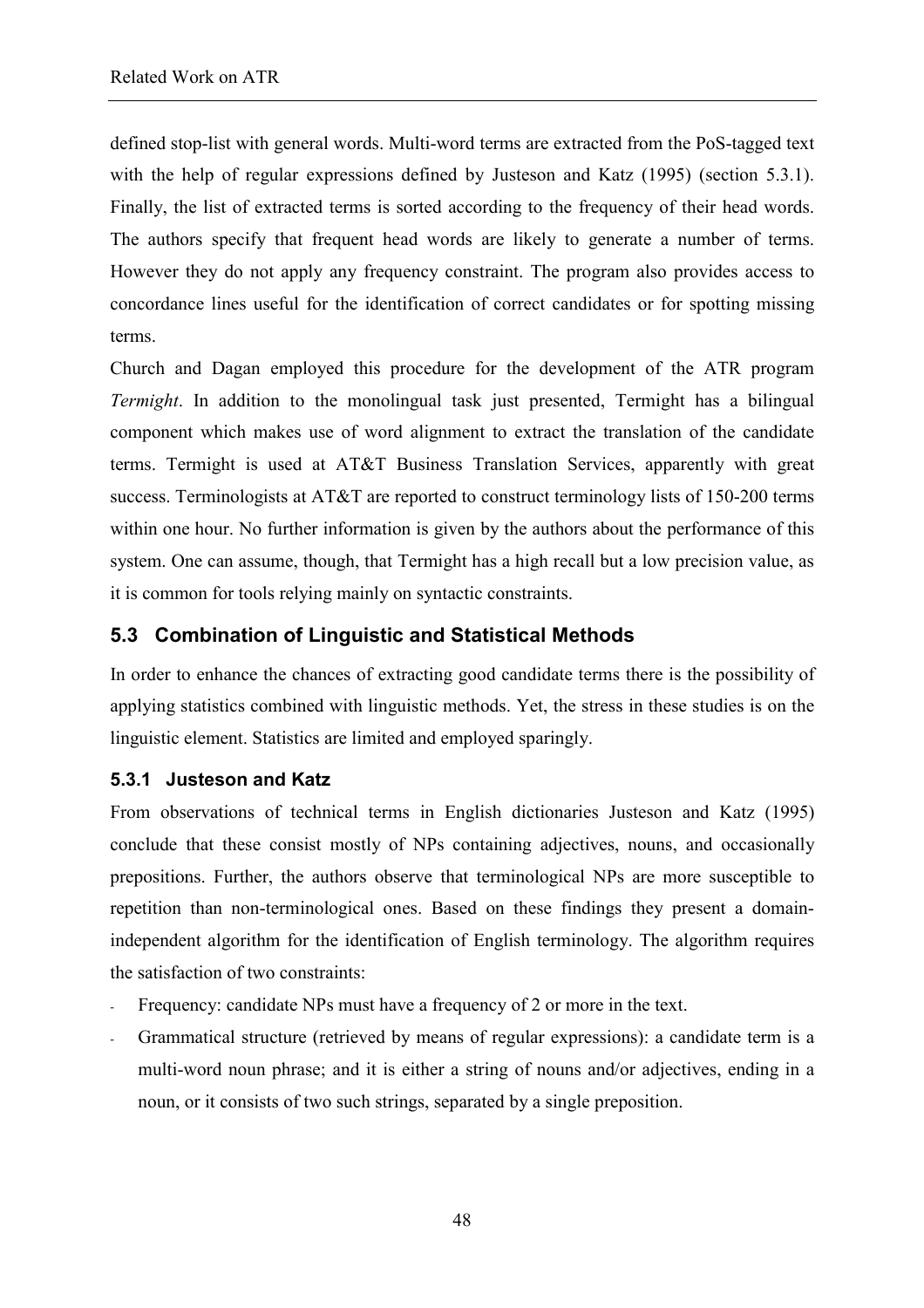For the implementation a lexical database of about 100'000 entries is used. This database is connected with a morphological analyser. In the retrieval process each word in a string being tested passes through the lexicon and morphological analyser. There, if necessary, it is segmented in morphemes and assigned a PoS. The annotated word strings are accepted as candidate terms if they meet the requirements defined in the regular expression and if the frequency constraint is fulfilled. Interestingly, while in the previous approach (section 5.2.3) parsing was considered a better method for the retrieval of multi-word terms, Justeson and Katz declare that they did not use any parsing in order to keep the error rate down.

The evaluation presented by the authors reveals a nearly perfect recall value, however, the precision value is rather poor. As already mentioned, the dominance of recall over precision is typical of term extraction methods which rely on syntactic patterns only. The authors stress that an increment of the frequency constraint would improve the precision rate. However, experience tells that an improvement of the quality of the candidate terms correlates with a poorer recall rate and thus a loss of correct terms.

Justeson and Katz' algorithm has been implemented for a program called *TERM* which is used in IBM translation centres. This method is acknowledged to be "[one] of the best defined procedures for the identification and extraction of technical terms" (Boguraev and Kennedy 1998:18).

#### **5.3.2 Heid**

 $\overline{a}$ 

The focus in Heid (1999) is on the acquisition of terminologically relevant collocations in German technical texts. The type of collocations searched for are noun-noun (i.e. noun+preposition+noun and noun+article+genitive noun), noun-verb, and adjective-noun. The computer infrastructure adopted is the same as in Heid et al. (1996), namely a tokeniser, a PoS tagger, and a lemmatiser.

At the outset of this work is the analysis of collocations made by Marie-Claude L'Homme<sup>5</sup>, in which the following characteristics of terminological collocations are identified:

In adjective-noun and noun-verb collocations the nominal component is a term. In nounnoun collocations the base is a term, the collocate is a nominalization of a verb or adjective.

<sup>&</sup>lt;sup>5</sup> The study appeared in Eurolex 1998 under the title "Caractérisation des combinaisons lexicales spécialisée par rapport aux collocations de langue générale"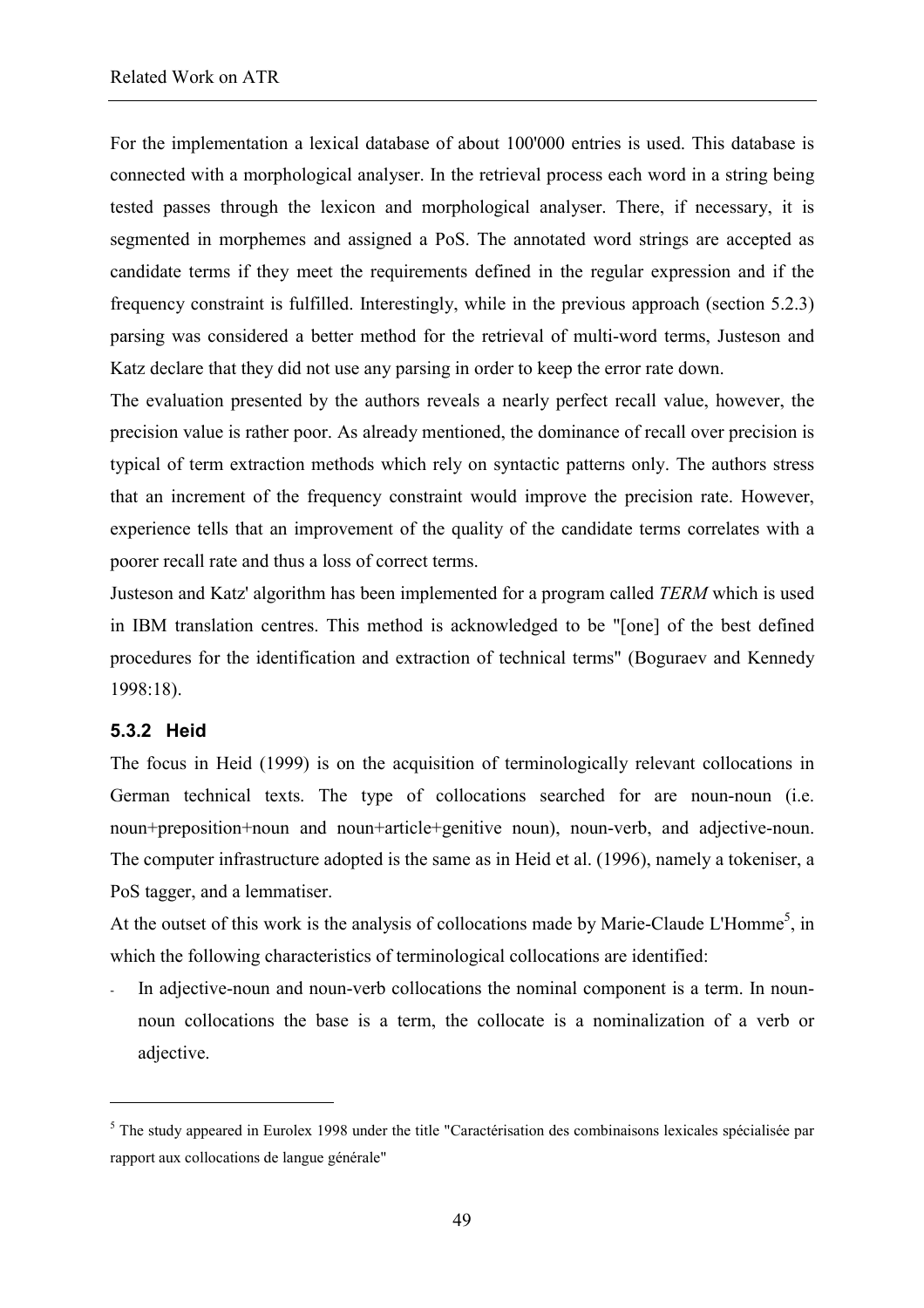- Combinations of terms with a collocate are a matter of convention; for example, some companies use special collocations to distinguish their corporate language from that of competitors.
- Terminological collocations can lead to series in which several terms share the same collocate.

The extraction procedure consist of two subtasks: first single word terms are searched for which are to function as bases of the collocations; then regular expressions search for the desired collocations exploiting the grammatical annotation of the word sequences. The identification of single-word candidate terms, next to using typical morphological features (Heid et al. 1996), is based on the relative frequency method postulated in Ahmad et al. (1992). Heid uses a stop list of verbs and of adjectives taken from a collection of general language collocations in order to avoid collocations not relevant to his purpose.

## **5.4 Contextual Approach**

The EAGLES Lexicon Interest Group (1998) argues for the inclusion of contextual information for term retrieval. The authors note that the linguistic and statistical information used for the extraction of terms is 'internal', i.e. stemming from the candidate term itself. A method of retrieving multi-word candidate terms is to exploit their 'external' information, namely information derived from the context of the candidate term. The idea is that terms of the same domain share some common context: They give the example that the form *shows* of the verb *to show* in medical domains is almost always followed by a term. Thus, a word preceded by this verb is a candidate term. A further form, *is called*, from the verb *to call*, is mostly used to define terms. A word following this verb is extracted as a candidate term. These and other kinds of words are thus incorporated in the retrieval of terms.

The same idea for identifying terms is found in Condamines (1995:225), although she does not mention it in relation to ATR but for detecting relations between concepts. She proposes to use lexical markers occurring in some precise context as indications of semantic relations. For example, a structure such as "... V N1 *specially* N2" can indicate a hyponymic relationship between N1 and N2, as in the sentence *Paul likes flowers and especially roses.* (Condamines 1995:225) A lexical marker like *specially* embedded in such syntactic rule is a possible way of retrieving candidate terms.

In principle, this method can be regarded as collocation extraction. The difference is that the EAGLES procedure drops the 'collocates' (*shows, is called*) once a term has been identified.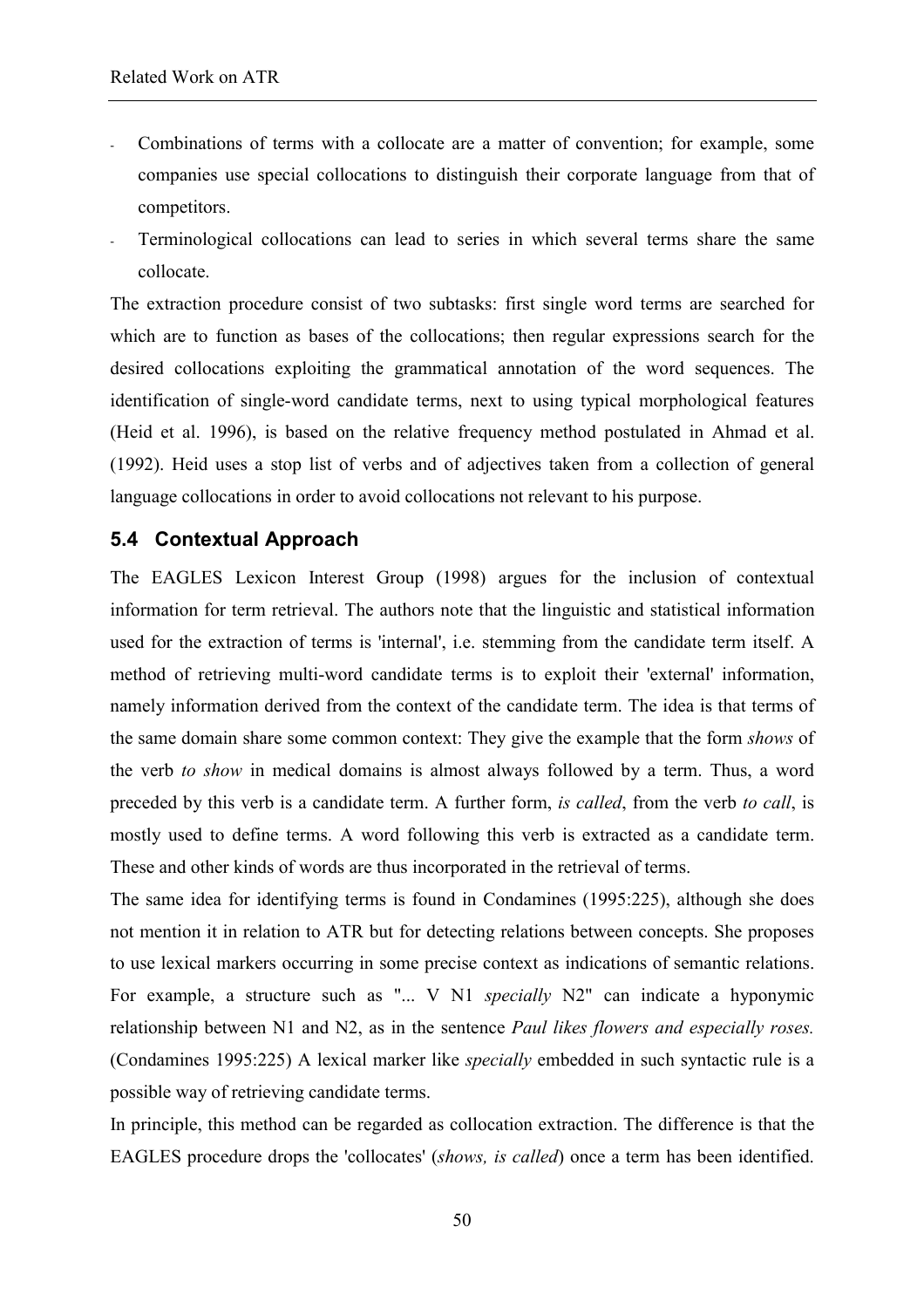In true collocation retrieval, though, the collocate is a compulsory element of the terminological unit.

# **5.5 Conceptual Approach**

The aim in the preceding ATR approaches has been to find out how terms are composed, in what kind of phrasal structure they occur, and whether their frequency correlates with termness. A conceptual or semantic approach looks for the termness of words by manually tracing semantic relations like synonymy, hyponymy, inclusion, part-whole, cause and effect, etc. between them. The aim is to combine linguistic data (provided by terminologists) and world-knowledge data (i.e. semantic relations, provided by knowledge engineers) for the development of terminology knowledge bases (Condamines 1995). Conceptual approaches originate from the fields of knowledge engineering and artificial intelligence, which is why their discussion has not been included in the linguistic approaches. An involvement of these sciences has been initiated by of Aussenac et al.  $(1995)$ <sup>6</sup>. Their objective has been to combine the ATR-tool *LEXTER* with a knowledge acquisition tool called *MACAO*. Basically, LEXTER provides a terminological hypertext output and MACAO provides a knowledge representation language to investigate concepts. The knowledge engineer models the LEXTER output according to related concepts, identifies terms and builds with them a lexicon which characterises the vocabulary of the domain.

The usefulness of this method for ATR is doubtful. Firstly, it requires extensive human intervention for the constitution of a conceptual network. An experienced terminologist must establish the terminology of a particular domain (by using the ATR generated output) before the knowledge engineer makes links between terms and concepts. Secondly, once all types of relations between concepts have been established, these relations are not used for the extraction of new terms. Currently, conceptual networks, also called knowledge bases, are used in knowledge acquisition. In terminology work they can be of help in the manual compilation of a terminological database to establish the conceptual relation between terms, but not for the retrieval of new terms.

 $\overline{a}$ 

<sup>&</sup>lt;sup>6</sup> The working group calls itself "Terminology and AI".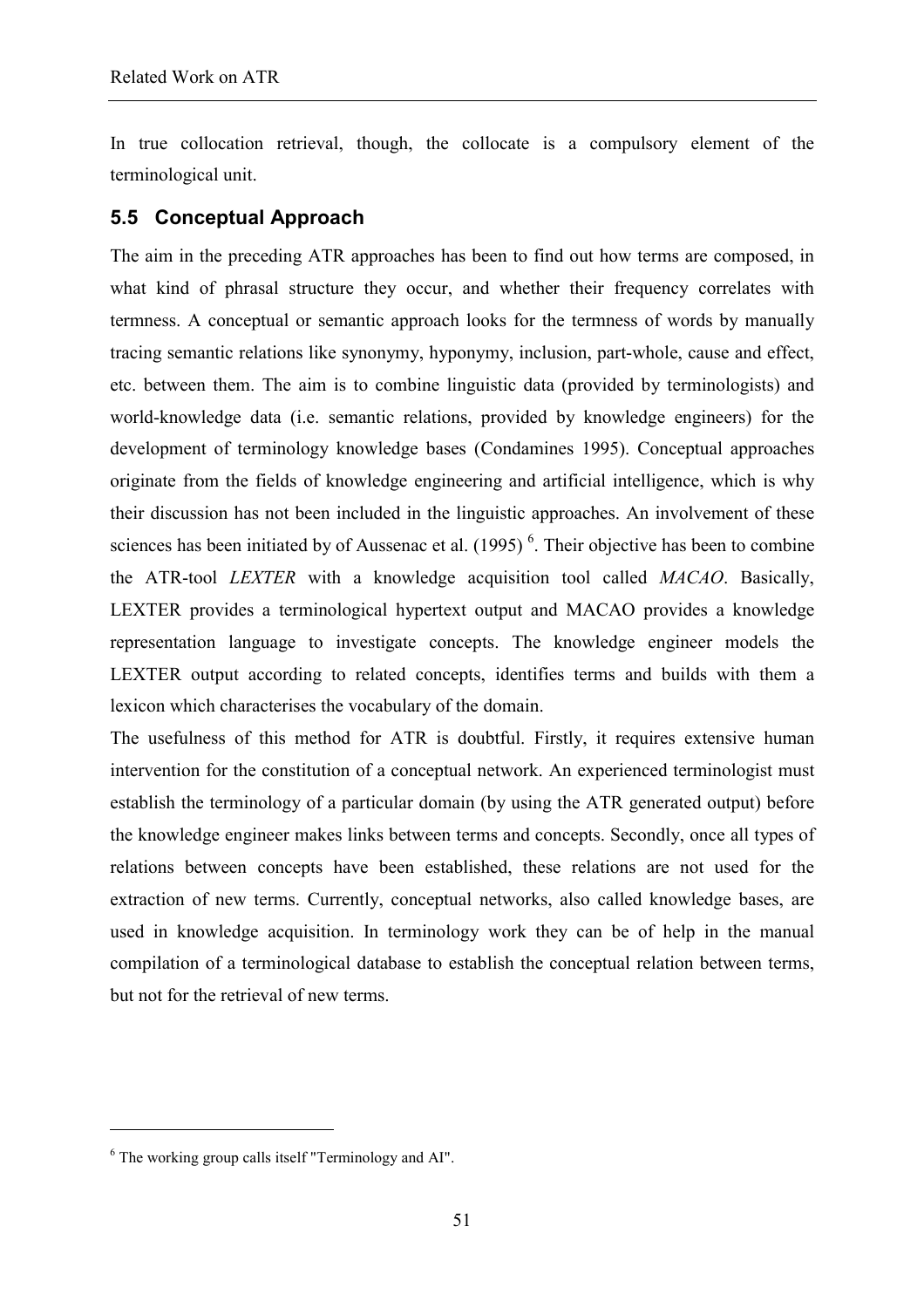## **5.6 Summary**

The main stream in ATR concentrates on the recognition of NP structures. The approaches presented differ mainly in the computer infrastructures used for the ATR process. The NPs are identified either by means of regular expressions applied to PoS-tagged texts or with parsing techniques. Morphological features are currently exploited for German only. Some approaches stress the importance of term frequency in selecting good candidate terms from large corpora. One method incorporates contextual information for the identification of terms. In conceptual approaches, automatically retrieved terms are employed for labelling the relationships between concepts.

Most approaches aim to extract as many candidate terms as possible rather than miss a term. This leads to a large amount of noise in the extraction results and thus to time-consuming editing work for the terminologist. Working experience in language services teaches that the acceptance of language processing tools is rather low. A tool with a high error rate will be rejected, no matter how many well-formed results it has provided. An improvement of the quality of the extracted terms has been provided by Heid: besides a computer-based NP extraction, it is useful to check this output against a list of lemmas considered to be significant. Ideally, the user should be able to edit the content of this lemma list in order to influence the performance of an ATR tool. This method has been adopted for the implementation of a banking-specific ATR tool, which will be the subject of the following section.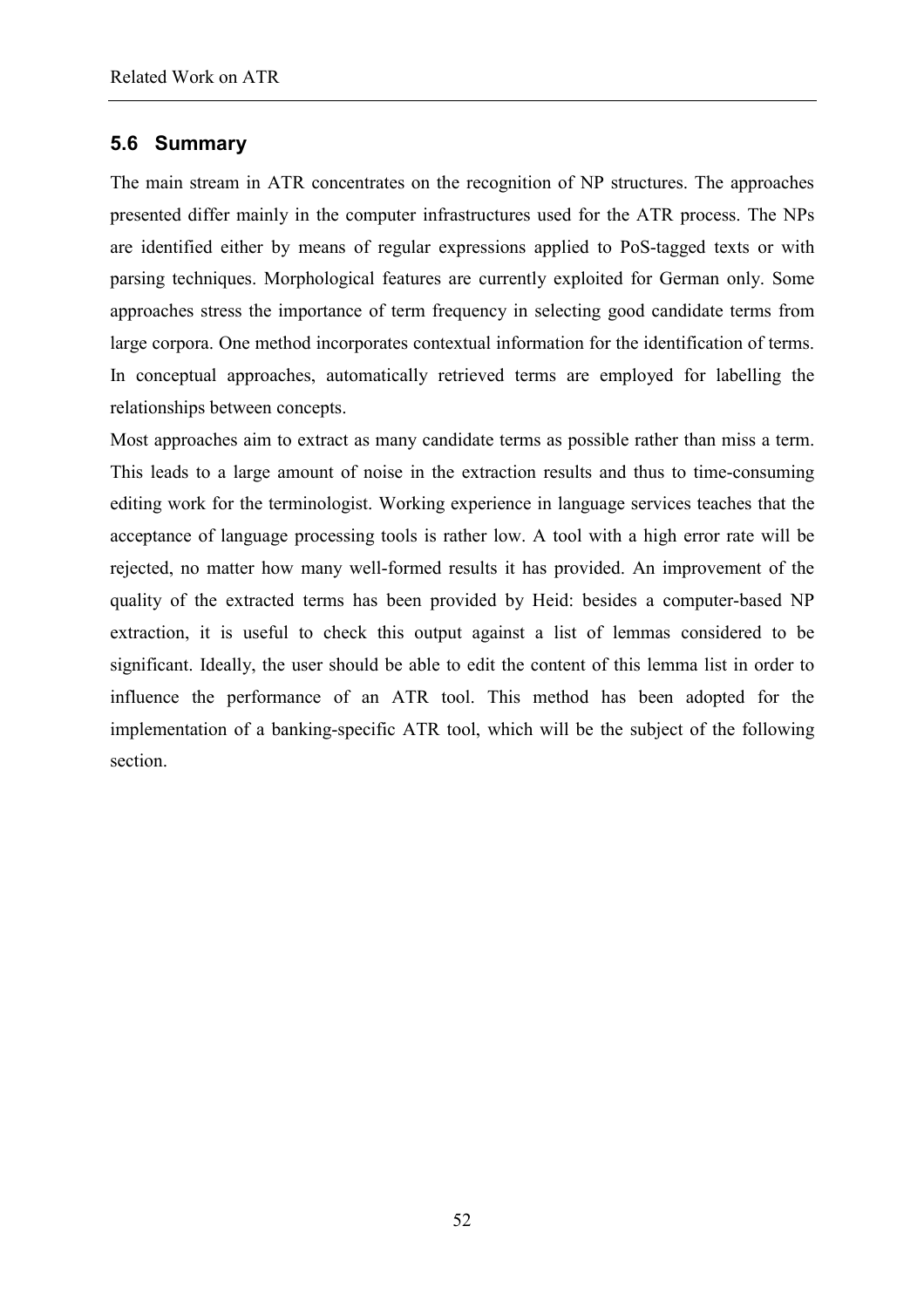# **6 Self-Developed Tool: ATR from German Banking Texts**

Previous studies on ATR generally acknowledge that domain specific terminology consists mainly of NPs. Depending on the domain, different structures for terminological NPs and non-terminological NPs have been recognised. A further observation is that morphological features are typical of the vocabulary of a certain domain. Nearly all of the previous studies discussed deal with the linguistic characterisation and extraction of technical terminology. My study is concerned with linguistic elements characteristic of German terms from the domain of banking, a domain which has been largely neglected in the field of  $ATR<sup>7</sup>$ . Starting from an empirical study of the linguistic properties of a terminology database, a method for the retrieval of banking terminology has been implemented. The ATR-tool was developed in the following steps:

- Supply of a banking-specific terminology database which has been compiled manually
- Linguistic analysis of the terminology database with the aim of identifying bankingspecific characteristics in the structure of the entries and in the composition of single words
- Adaptation of (available) tools for tokenisation, morphological analysis, and parsing purposes
- Definition of a grammar for the identification of domain specific NPs
- Implementation of an algorithm for the identification of domain specific morphological features
- Corpus tests
- **Evaluation**

 $\overline{a}$ 

In the following sections these steps are discussed in depth.

 $<sup>7</sup>$  To my knowledge, there has been only one study on financial language for computational purposes, namely</sup> Andrew Sanvay and Khurshid Ahmad's analysis of the role of metaphors in financial texts.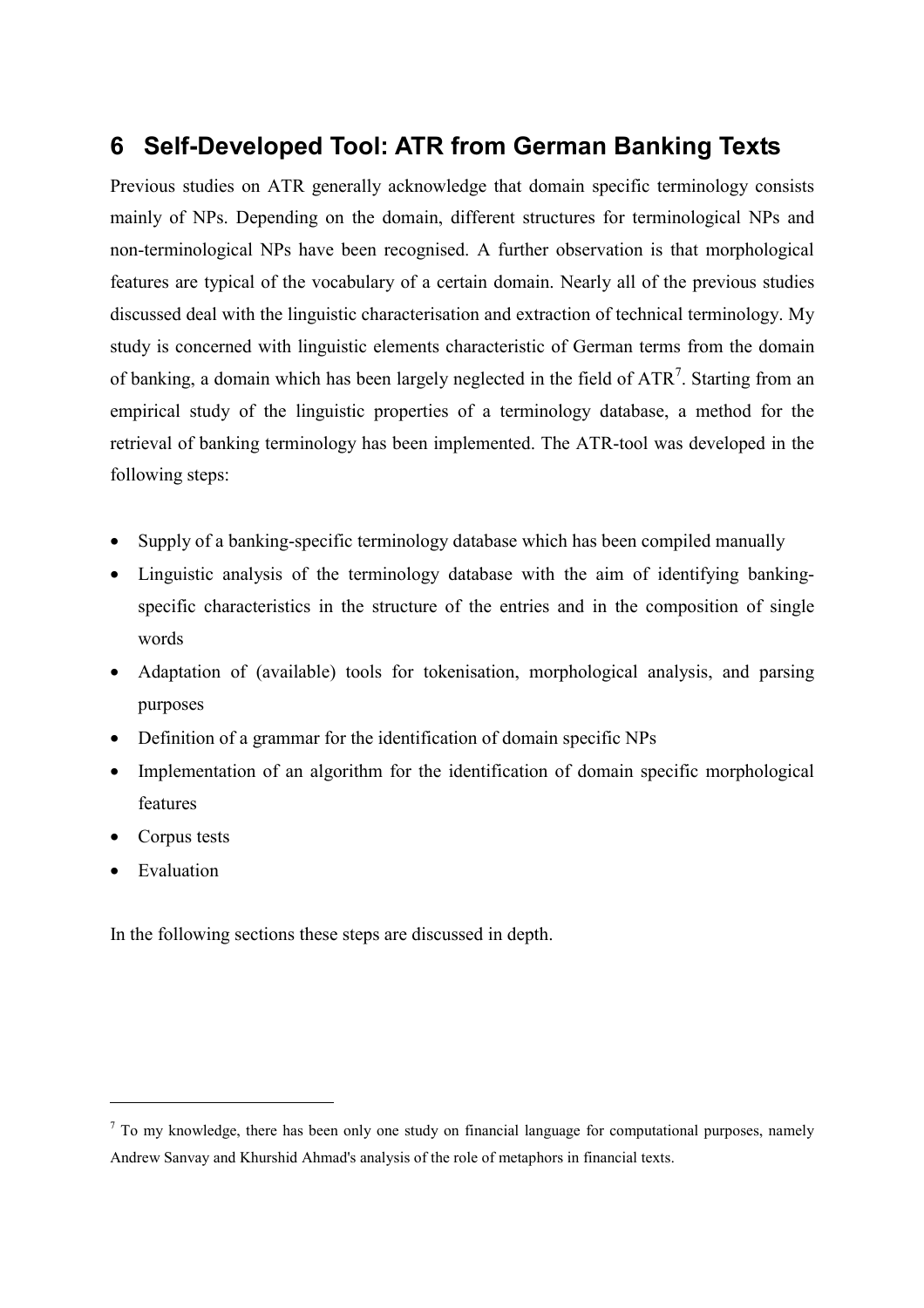# **6.1 CS-term - a Terminology Database for the Banking Domain**

The material for the linguistic analysis of banking terminology has been provided by CS-term, the terminological database of CREDIT SUISSE. CS-term has been compiled for years by terminologists and translators for translation purposes. The entries are stored in four different languages, German, English, French, and Italian. The terminology management system worked with is *Multiterm* of the TRADOS company. Figure 6 shows a sample CS-term entry:



Figure 6: Screen shot of CS-term entry in Multiterm

CS-term consists of about 23'000 entries. The entries are provided with definition, context, grammatical information, and with cross-reference to corresponding document sources. As a further aid to understanding the terms, each entry is assigned at least one subject field ranging from banking, economy, politics, insurance to natural science, culture, sports, etc. There is, however, no systematic conceptual organisation of the subject fields. For example *banking* and *electronic banking* are considered as two equivalent subject fields although within a typological model the second would be a sub-domain of the first. For this work all subject fields which can unequivocally be considered as characterising banking terminology were filtered out. The total number of German entries belonging to these subject fields is 8830. The purpose of the linguistic analysis on these terms is to illustrate their syntactic structure and morphological features. The procedure of this linguistic analysis and its results are the subject of the next section.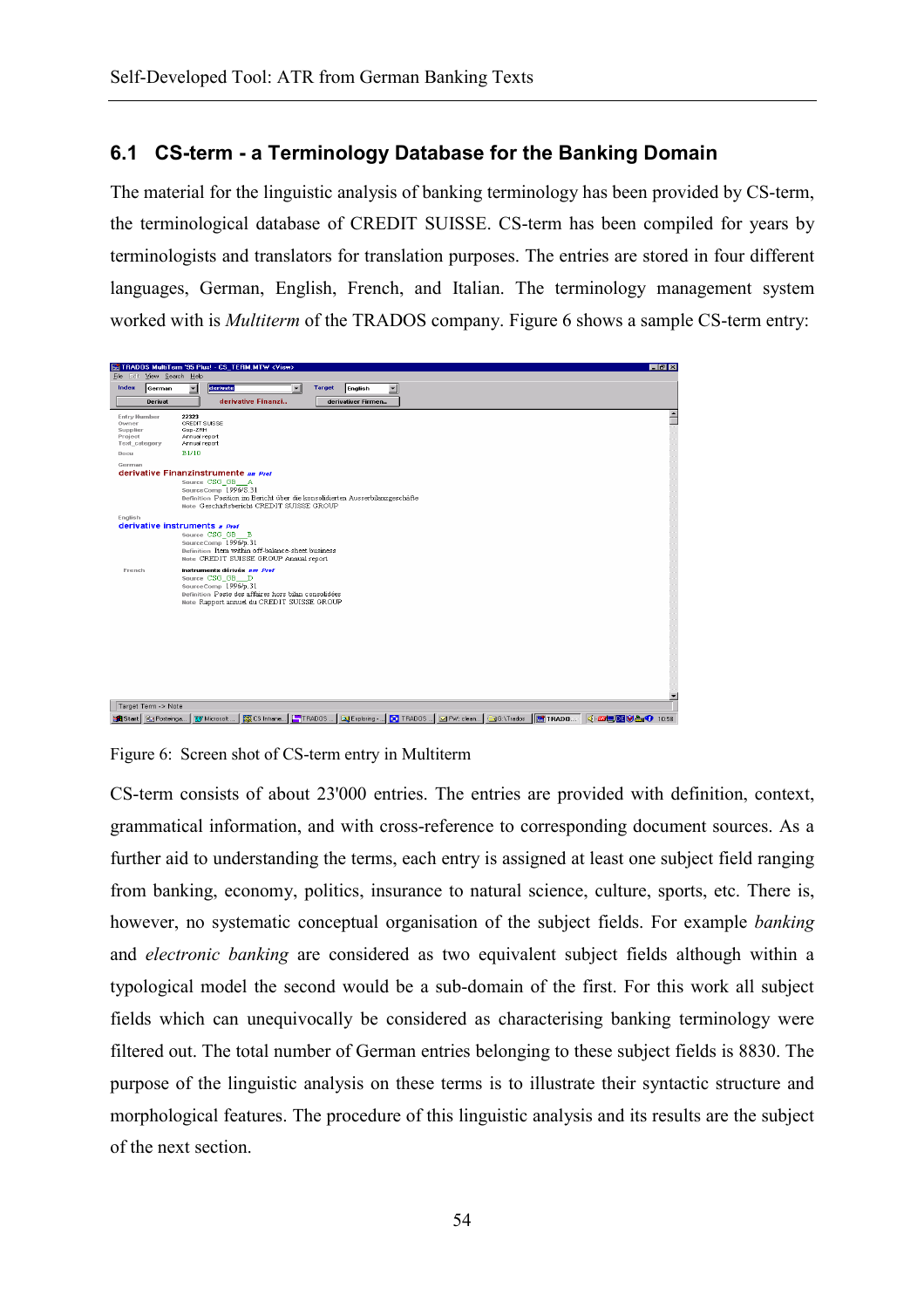## **6.2 Linguistic Analysis of CS-term**

The linguistic analysis of CS-term included the exploration of the syntactic structure and domain-specific morphological features of every single entry. Recurring linguistic elements found were used as criteria for the implementation of a grammar and for the construction of a lexicon with domain specific morphemes. This linguistic analysis was performed with GERTWOL. In the next sections this program is introduced, then the method of analysis is presented. Finally, the linguistic characteristics of CS-term which were identified are discussed.

#### **6.2.1 The GERTWOL System**

GERTWOL is a system for the lemmatisation of German words and for the automatic recognition of morphosyntactic elements like PoS, case, gender, and number. The GERTWOL lexicon contains approximately 85,000 words taken from the *Collins German Dictionary*. GERTWOL is based on the so-called 'Two-Level Morphology' (TWOL), a theory which treats morphological phenomena in two ways, on the lexical and on the surface level (Covington 1994:276). A morphological analyser like GERTWOL "determines as early as possible what word it is looking at, and chooses morphological rules taking this knowledge into account." (Covington 1994:276)

For this work, a list of 8830 German terms filtered from CS-term was assigned to GERTWOL. Figure 7 displays the form of a sample after being analysed by this program.

|  | "das" ART DEF SG NOM NEUTR    |
|--|-------------------------------|
|  | "das" ART DEF SG AKK NEUTR    |
|  | "das" PRON DEM SG NOM NEUTR   |
|  | "das" PRON DEM SG AKK NEUTR   |
|  | "das" PRON RELAT SG NOM NEUTR |
|  | "das" PRON RELAT SG AKK NEUTR |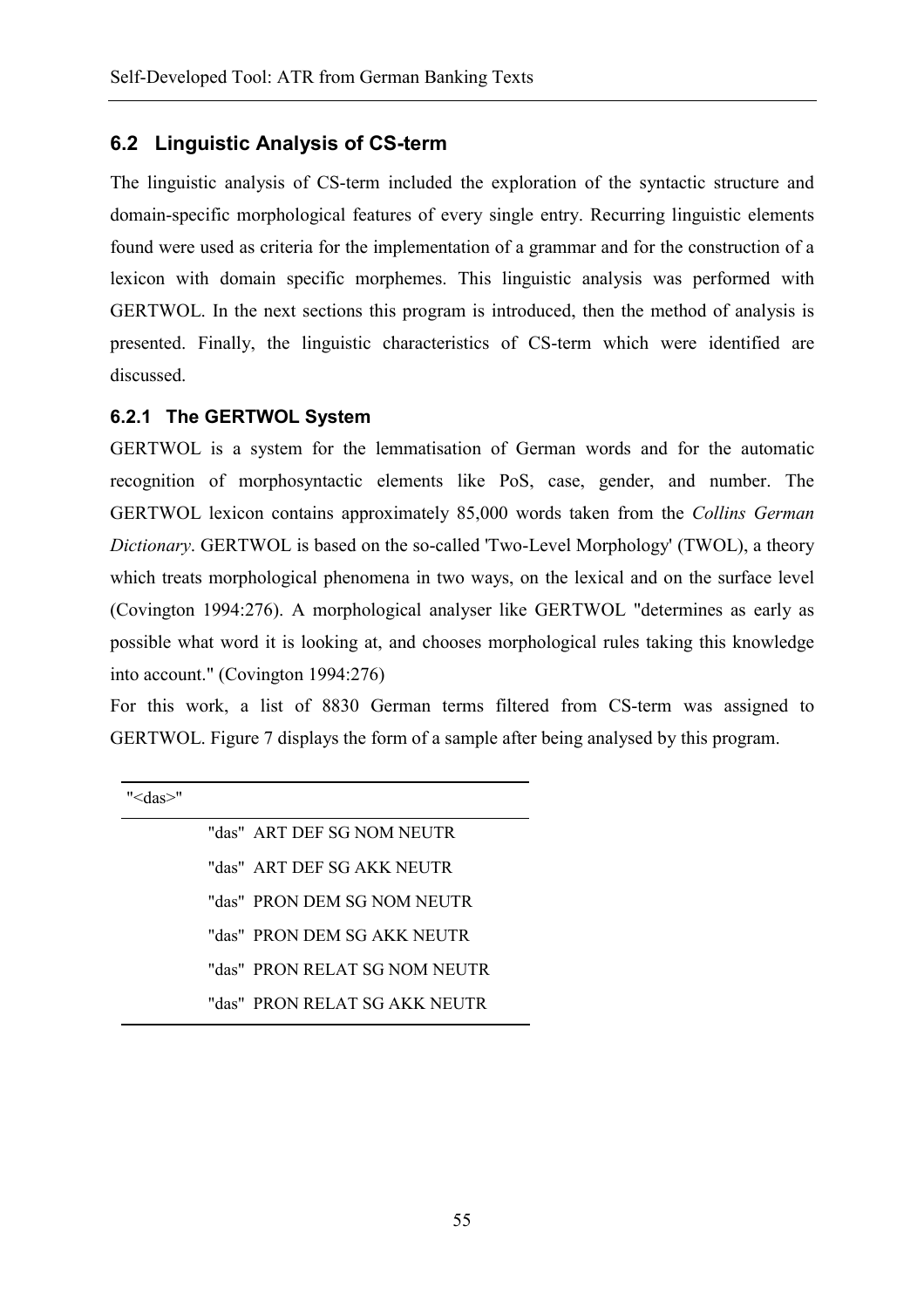| " <erlebensfallkapital>"</erlebensfallkapital> |                                            |  |
|------------------------------------------------|--------------------------------------------|--|
|                                                | "Er leb~en\s#fall#kapital" S NEUTR SG NOM  |  |
|                                                | "Er leb~en\s#fall#kapital" S NEUTR SG AKK  |  |
|                                                | "Er leb~en\s#fall#kapital" S NEUTR SG DAT  |  |
|                                                | "Er leb~en\s#fall#kapital" S(A) POS SELTEN |  |
|                                                | "er leb~en\s#fall#kapital" * A POS UNDEKL  |  |

Figure 7: Gertwol output of the NP *das Erlebensfallkapital*

GERTWOL verticalises the single words of the NP, performs a morphological segmentation and provides the PoS structure of the words. These characteristics will be explained in detail:

#### 6.2.1.1 Segmentation of Words

The segmentation in GERTWOL allows to find free and bound morphemes of the word. GERTWOL has four segmentation characters:

- # strong segmentation (Erlebens # fall # kapital)
- | weak segmentation (Er | leb)
- $\ln \left( \frac{\text{linking element}}{\text{Eri}} \right)$
- suffix (Erleb  $\sim$  en)

A strong compositional boundary (#) separates elements which can also appear as independent words, i.e. free morphemes. This boundary allows thus to identify domainspecific lemmas. For example, in the case of *Er|leb~en\s#fall#kapital* only the lemma *kapital* would be chosen as characteristic of the domain of banking. In the analysis of CS-term the boundary '#' was taken as a lemma separator.

A weak compositional boundary (**|**) separates bound morphemes of the derivational type which occur in compounds, for example prepositions and prefixes. A weak composition boundary also occurs in combination with so-called half suffixes, i.e. if the meaning of a word in a compound is different from its meaning as an independent word (*Erleb* vs. *leb*). In the analysis of CS-term this boundary was not considered as lemma separator because potential domain-specific lemmas are lost (for example *Ver* + *mögen* vs. *Vermögen, An* + *lage* vs*. Anlage, Gut* + *haben* vs*. Guthaben, Hypo* + *thek* vs*. Hypothek,* etc.).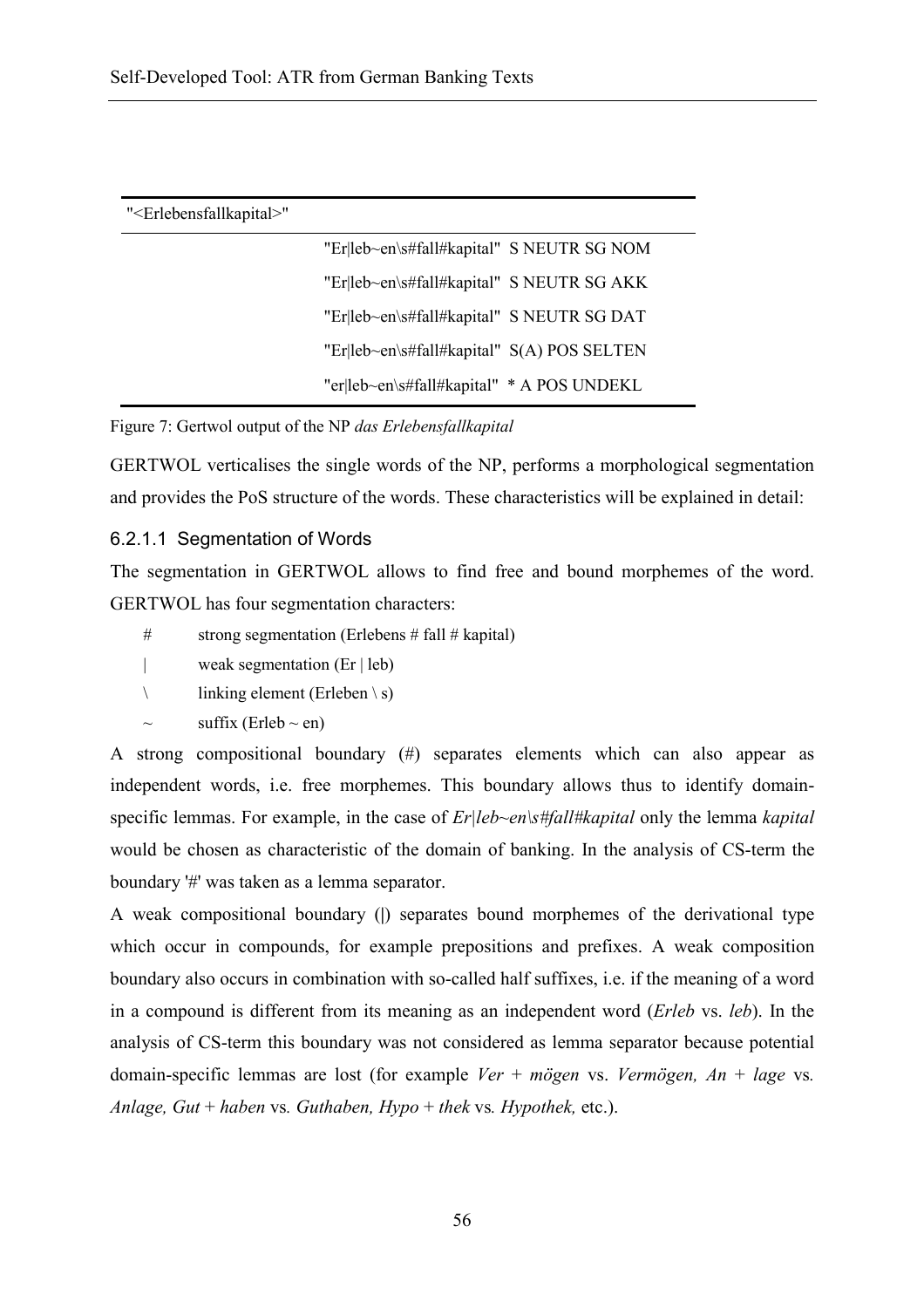Linking elements (\) separate grammatical features like number and case from their stem word (*Börse \ n, Bank \ en*). They alter the form of a word without changing its central meaning. These elements were removed from the domain-specific lemmas retrieved in CS-term.

Suffixes (~) are recognised by GERTWOL as either occurring after stem words (*zahl~ung, rechn~ung*) or after other suffixes (*kredit|würd~ig~keit, Börse\n#kapital~is~ier~ung*). Suffixes do not alter the meaning of the stem word, however, their exclusion might lead to the retrieval of unwanted general words. In a banking text a compound containing the element *schuld~ner*, *zahl~ung,* or *rechn~ung* is likely to be a candidate term (*Garantieschuldner, Schuldnerverzug, Zahlungsterminal, Deckungsbeitragsrechnung, Einsatzgebietskostenrechnung*). The elements *schuld*, *zahl* or *rechn,* though, occur mostly in words of general character (*Schuld, Schuldbekenntnis, Zahl, Zahltag, Zahlstelle, Rechen, Rechenschaft, Rechenaufgabe*, etc.). In a first step, the automatically retrieved morphemes included stem words retaining their suffixes. Later, in a manual editing, suffixes were removed from those stem words which were unmistakably banking-specific (for example *bank* vs*. bankier, debit*  vs*. debitor, hypothek* vs*. hypothekar, invest* vs*. investor, zins* vs*. verzinslich*).

## 6.2.1.2 Grammatical Categories

In figure 7 (section 6.2.1) we see that GERTWOL assigns to the word *das* the PoS article (ART) and pronoun (PRON). For the word *Erlebensfallkapital* it identifies the possible PoS noun (S), nominal adjective (S[A]), and adjective (A). GERTWOL marks further grammatical features of the words like number, case, and gender. For the recognition of the syntactic structure of a term entry, only the information on PoS were extracted.

#### **6.2.2 Analysis of the GERTWOL Output based on CS-term**

The GERTWOL output based on CS-term contained several PoS and segmentation ambiguities which had to be resolved previous to a morphosyntactic characterisation of the entries.

#### 6.2.2.1 PoS Ambiguities

As has just been observed, certain words are assigned more than one PoS by GERTWOL. In the NP *das Erlebensfallkapital* the article *das* is assigned the appropriate PoS *ART* and the wrong PoS *PRON*; *Erlebensfallkapital* is provided with the correct reading *S* and the wrong readings *S(A)* and *A*. For these cases a procedure which selects the most probable PoS had to be defined in the program.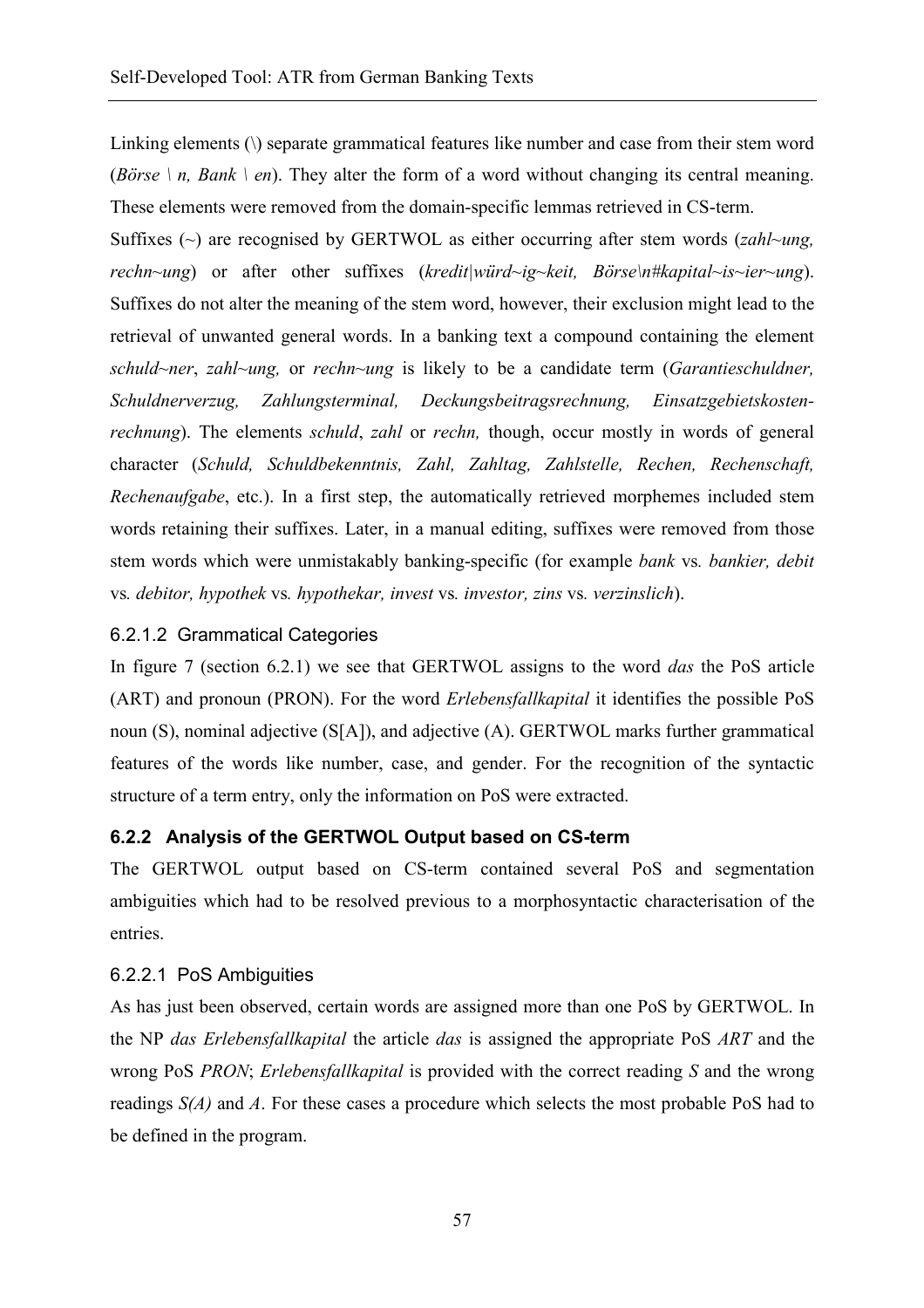The most frequent PoS ambiguities were found in combination with nouns. Since most terms are nouns, this PoS was preferred to all others. The ambiguity between defined articles and relative pronouns was also frequent. Furthermore, some adjectives may formally correspond to verbs or nominal adjectives (if capitalised). Adjectival participles are additionally also identified as verbs. In table 1 the PoS preferences for the identification of the syntactic structures are listed.

Table 1: Preferred PoS in case of ambiguity

| Preferred PoS | Rejected PoS       |
|---------------|--------------------|
| S<br>ART      | all<br><b>PRON</b> |
| A<br>A(PART)  | $S(A)$ , V, ADV    |

#### 6.2.2.2 Segmentation Ambiguities

Ambiguous segmentation is encountered when a word has one PoS but is lemmatised in two or more ways. Nouns are not only the most frequent word forms both in general and specialised language; they are also a frequent source of ambiguous lemmas when analysed automatically. A study by Volk (1999) on the lemmatisation of nouns in a newspaper corpus has shown that 10% of all noun types are assigned more than one lemma by GERTWOL. In order to resolve ambiguous lemmatisation, Volk performed an analysis of the most probable segmentation. In this study he formulates the principle of the "least internal complexity", stating that in cases in which the same noun is segmented by GERTWOL in a weak and a strong way, the weak way should be preferred. In order to discard segmentation ambiguity for nouns, Volk's program was run on the GERTWOL output of CS-term.

Some examples from CS-term which are segmented by GERTWOL in a weak and a strong way are given in table 2.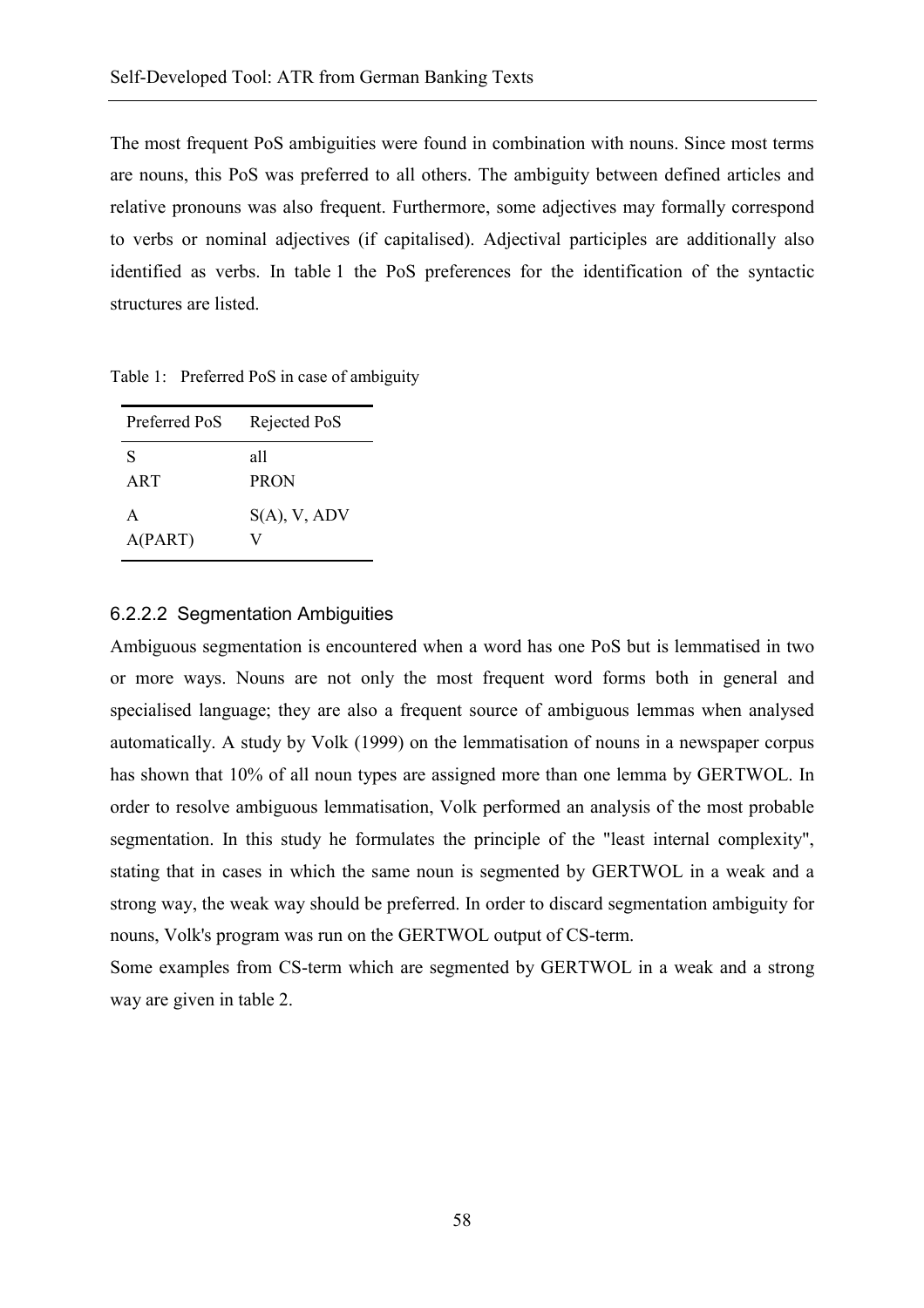| Word                 | Weak segmentation                           | Strong segmentation        |
|----------------------|---------------------------------------------|----------------------------|
| Einzahlung           | ein zahl~ung                                | $e$ in#zahl~ung            |
| Annahmeerklärung     | an nahm~e#er klär~ung                       | an nah#meer#klär~ung       |
| Antragsteller        | $an$  trag stell~er                         | $an trag\setminus #teller$ |
| Rückstellungen       | $riick stell\sim$ ung                       | rück#stell#lunge           |
| Bankeinzugsverfahren | bank#ein zug\s#ver fahren                   | bank#ein#zug\s#ver fahr~en |
| Kreditüberwachung    | $k$ redit#über wach~ung                     | kredit# $i$ b#er wach~ung  |
| Leasingfinanzierung  | $leas \sim ing \# finanz \sim ier \sim ung$ | lea#sing#finanz~ier~ung    |

Table 2: CS-term entries with ambiguous morphological segmentation

## 6.2.2.3 Treatment of words unknown to GERTWOL

As already stated, GERTWOL disposes of a lexicon of 85'000 words. Some words in CS-Term were not recognised by GERTWOL. Most of these words are English or French nouns like in the case of *Briefing, Cash Dispenser, Cash-Flow-Statement, Bulletin*. Some unknown words are a mix of German and English lemmas like *Offshore-Gesellschaft, Offshoreprinzip, Doppel-Sharing, Contractinggeber*. Finally, there are German words like *Investitionsrentabilität, Invalidierungswahrscheinlichkeit,* or *Dekotierung* which are too specialised to be found in the GERTWOL dictionary. Since the great majority of the CS-term entries are nouns (see next section), it was decided that words unknown to GERTWOL should be assigned the category *S* (for noun) if they were capitalised*.* 

# **6.2.3 Results of GERTWOL Analysis**

#### 6.2.3.1 Syntactic Characteristics

The syntactic structures and the overall percentage of the CS-term entries analysed by GERTWOL are arranged in table 3.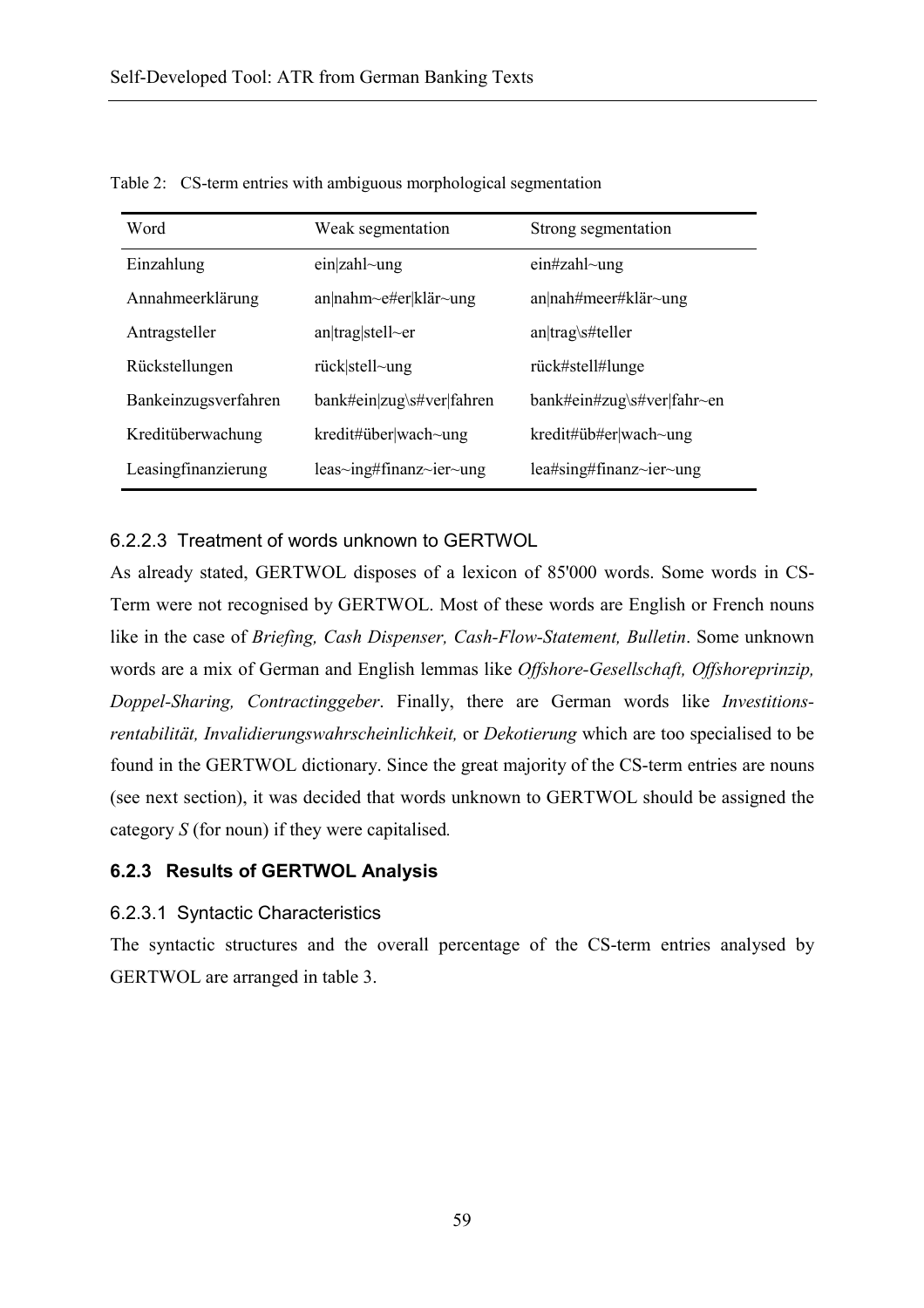| PoS Pattern     | $\frac{0}{0}$  | <b>Examples Noise</b>                                          |
|-----------------|----------------|----------------------------------------------------------------|
| S               | 63             | AHVG, AHVV, AI, Aggregiert, Blankowürdig, Zinsreagibel         |
| A S             | 7              |                                                                |
| S S             | $\overline{4}$ | Antizipierter Abrechnunsposten, Affaire Liée,                  |
|                 |                | Wertzuberichtigendes Engagement, Antizipative Aktiven, Blended |
|                 |                | Cover, First Mover                                             |
| <b>ABK</b>      | 3              |                                                                |
| $A(PART)$ S     | $\overline{2}$ |                                                                |
| A               | $\mathbf{1}$   |                                                                |
| S V             | $\mathbf{1}$   | Capital Asset, Cross Rate                                      |
| <b>SARTS</b>    | $\mathbf{1}$   |                                                                |
| <b>S CONJ S</b> | 0.5            |                                                                |
| SSS             | 0.5            | Weighted Average Cost                                          |
| <b>S ABK</b>    | 0.5            |                                                                |
| others          | 16.5           |                                                                |

Table 3: PoS-structures and their frequency in percentages identified in CS-term; the last column gives examples of wrong PoS assignment

Table 3 reveals that the overwhelming majority of terms in CS-term are single nouns. These make up 63% of all entries. Another fairly frequent construction is the collocation adjectivenoun (7%). With decreasing frequency noun chains (4%), acronyms (3%), and adjectival participles followed by nouns (2%) are found. The remaining structures are also of nominal character. Special collocations, which were the subject of other ATR approaches, like nounverb and noun-genitive noun constitute only 1% of the identified structures. No relevant occurrences of noun+preposition+noun group collocations were identified. A comparison of the length of terminological NPs identified in CS-term with NPs extracted in previous ATR approaches reveals some syntactic differences. Whereas in most approaches long NP chains were extracted as candidate terms, the majority of CS-term entries have neither a preposition, nor a pronoun, nor an adverb. CS-term entries are mostly composed of nouns and adjectives and have a very short structure. Words of closed classes seem to function as terminological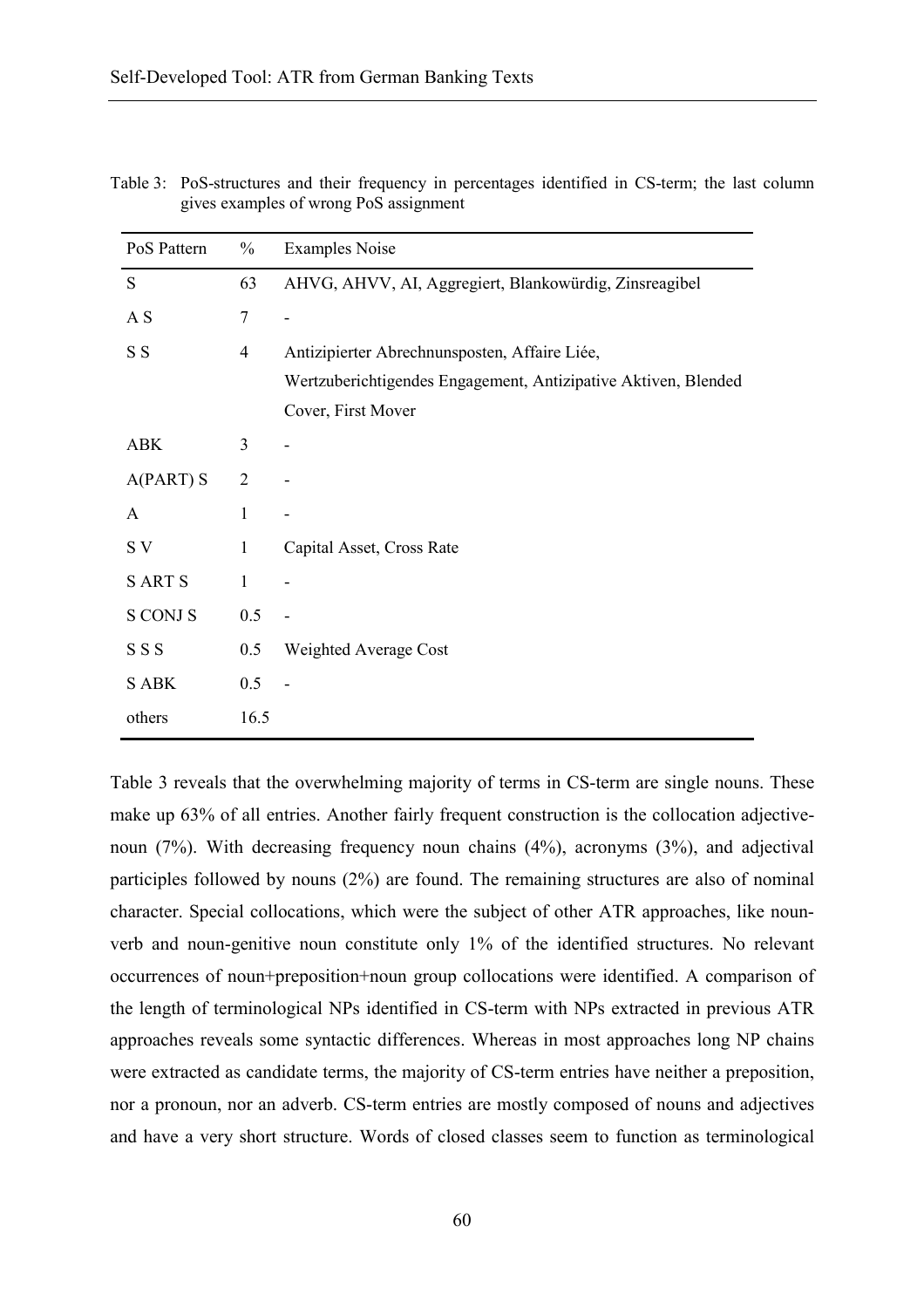boundaries within long NPs and will thus be eliminated in the implementation of the ATR process.

In the third column of table 3 we see that noise affects almost exclusively single nouns (S) and noun chains (S S). This outcome was to be expected, since nouns make up the largest number of terminological entries. A frequent cause for these errors is the default PoS *S* assigned to capitalised words unknown to GERTWOL. Of course, not all of these words are nouns*.* Another source of errors are capitalised adjectives, adjectival participles, or nominal adjectives which have the same form as nouns. As we have seen in section 6.2.2.1, in case of PoS ambiguities involving these word classes, the PoS *S* for noun is always given priority. Some of the noise encountered in noun-verb collocations is caused by English nouns which have the same form as German verbs, like in the example of *asset* (past tense of *essen* 'to eat') and *rate* (imperative and 1. person present of *raten* 'to guess'). Manual scrolling through the GERTWOL output revealed no noise in the other structures. A quantification of the error rate would have been too laborious and was thus not performed.

Overall, 66 different syntactic patterns were found in CS-term. The 11 structures listed in table 3 account for 83.5 % of all entries. The remaining 16.5 % of CS-term entries are composed of 55 different structures. The prevalence of the structures listed in table 3 is a motive for considering them in the grammar for banking terminology to be defined later.

The results of the CS-term analysis confirm the studies on German LSP, namely that terms have a strong nominal character. Nevertheless, as can be observed in table 3, and as the candidate terms extracted on the basis of these structures will show (section 6.3.6), terms are not dramatically different from non-terms as regards structure. An automatic term extraction relying on syntactic structures only does not lead to success.

#### 6.2.3.2 Morphological Characteristics

The goal of the morphological analysis was to compile a list of lemmas found in banking terms. These will be used for term validation during the ATR process. Before choosing a candidate term, the ATR program verifies whether there are occurrences of the word or of its segments in this list. If this proves to be true, the word is chosen as a candidate term. This banking-specific list of lemmas will from now on be called *lemma-lexicon.*

As the discussion of the GERTWOL segmentation (section 6.2.1.1) revealed, the lemmalexicon consists of stem words found in the CS-term entries. As mentioned before, stem words were sometimes retrieved with suffixes in order to enhance their domain specificity.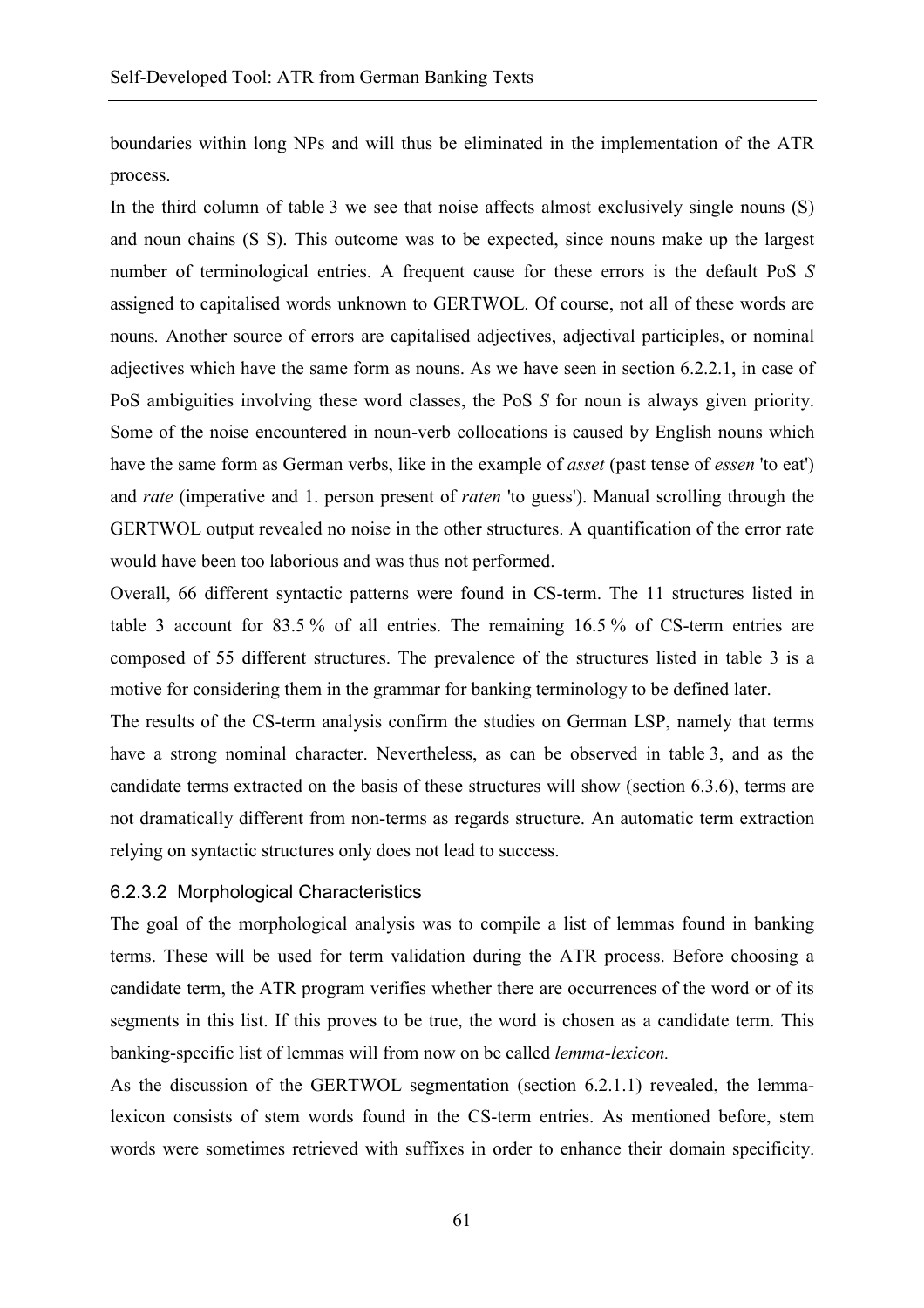From the 8830 entries in CS-term GERTWOL extracted 2248 different stem words. In example 1 the banking-specific stem words which have a frequency higher than 20 are arranged (listed in descending frequency) $8$ .

(1) kredit, wert, bank, risiko, geschäft, markt, aktie, konto, schrift, rechnung, kapital, kunde, anlage, zins, wechsel, vermögen, system, zahlung, kurs, satz, kosten, geld, finanz, limit, börse, depot, check, grund, fond, privat, pfand, stelle, rück, buch, währung, gewinn, spar, leasing, bilanz, handel, deckung, schein, option, brief, anteil, prämie, folio, management, liquidität, invest, brutto, gold, effekten, konzern, inkasso, hypothek, transaktion, kassa, umsatz, giro, gebühr, dollar, diskont, bonus, valuta, rendit, dividend, bonität, valoren, transfer, tarif, portefeuille, makler, euro, erwerb, einzahlung, derivat, darlehen, cash, tresor, skonto, schuldner, saldo, rabatt, parität, säule, marge, fund, scheck, defizit, debit

Information on the frequency of these lemmas is deliberately omitted because they do not only compose terms but are also found in general words. For example, *schrift* is a frequent lemma in banking terms like *Wert#schrift, Zins#gut#schrift,* or *Last#schrift#ver|fahr~en*, but it also appears in CS-term entries such as *Ver|sicher~ung\s#zeit#schrift, Zeit#schrift\en#ver|lag,* or *Block#schrift*. It is legitimate to ask why the latter words occur in a banking-specific terminology database. This example discloses that CS-term contains not only terms but also entries which are not strictly terminological.

If standing alone most lemmas listed in example 1 are of general character. They unfold their terminological relevance only in combination with other morphemes or as part of multi-word terms, as table 4 depicts.

 $\overline{a}$ 

<sup>&</sup>lt;sup>8</sup> The GERTWOL segmentation boundaries  $\sim$  and  $\vert$  were deleted to improve legibility.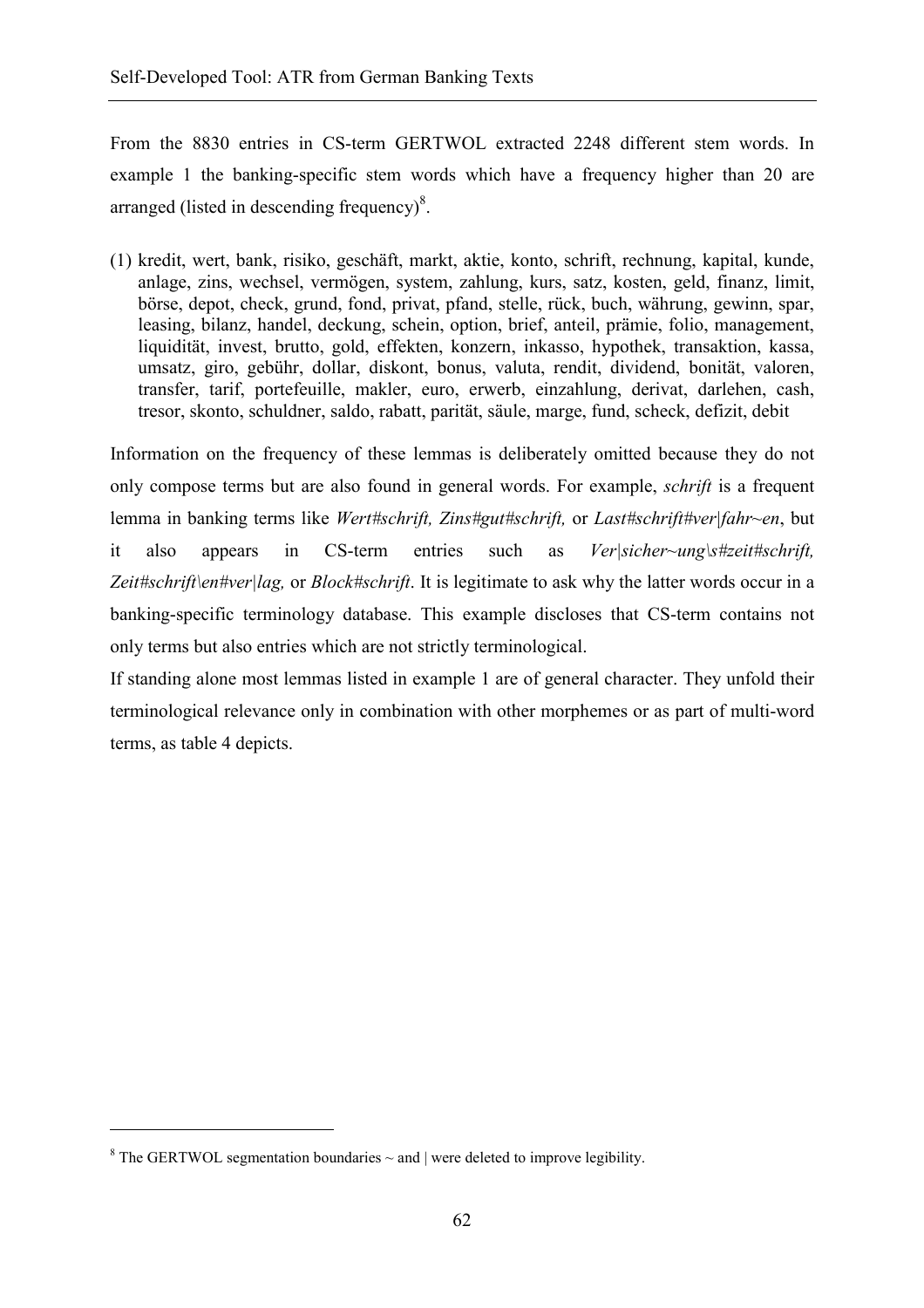| Lemma    | Examples                                                                                                                                                       |
|----------|----------------------------------------------------------------------------------------------------------------------------------------------------------------|
| stelle   | Unterzahlstelle, Vorkostenstelle, Zahlstelle, Zahlstellenklausel,<br>Belehnungsstelle, Zulassungsstelle, Abrechnungsstelle, Ausgleichsstelle                   |
| system   | Clearingsystem, Dispoverwaltungssystem, Dreisäulensystem,<br>Einzelkontoführungssystem, Kostenverrechnungssystem, Währungssystem,<br>Überweisungssystem        |
| kunde    | Firmenkunden, Firmenkundensegment, Kundensegment, Kundenakquisition,<br>Kundenausleihungen, Kundenfestgelder, Individualkundengeschäft,<br>Kleinkundengeschäft |
| geschäft | Kreditgeschäft, Kollektivgeschäft, Kommissionsgeschäft,<br>Kompensationsgeschäft, Komptantgeschäft, Kostgeschäft                                               |
| buch     | Restbuchwert, Buchhaltung, Buchwert, Abwicklungsbuchhaltung,<br>Aktienbuch, Buchführungsgrundsätze, Bankenbuch                                                 |
| währung  | Anlagewährung, Währungsklausel, Basiswährung, Doppelwährungsanleihe,<br>abwertungsverdächtige Währung, konvertierbare Währung, Währungs-Futures                |
| wechsel  | nationalbankfähiger Wechsel, nicht bankfähiger Wechsel, kommerzieller<br>Wechsel                                                                               |

Table 4: 'General' lemmas and their terminological character when occurring in compounds

#### **6.2.4 Summary**

The linguistic analysis of the term bank CS-term confirmed that syntactically terms are of nominal character. The syntax of most terms is represented by eleven different structures, nine of them being NPs. Almost all these NPs lack articles, prepositions, adverbs and other words of closed classes. Morphologically, the majority of the CS-term entries are composed of few stem words. Frequently recurring stem words were stored in a lemma-lexicon and will help spot banking terms. In the ATR process, any word containing a lemma listed in this lexicon can be identified, no matter what the morphological variation of the word is or in what position the lemma is found in a compound word. This method is particularly useful for German, which makes frequent use of noun compounds.

The results of the CS-term analysis were used for the implementation of an ATR tool, which will be the focus of the next section.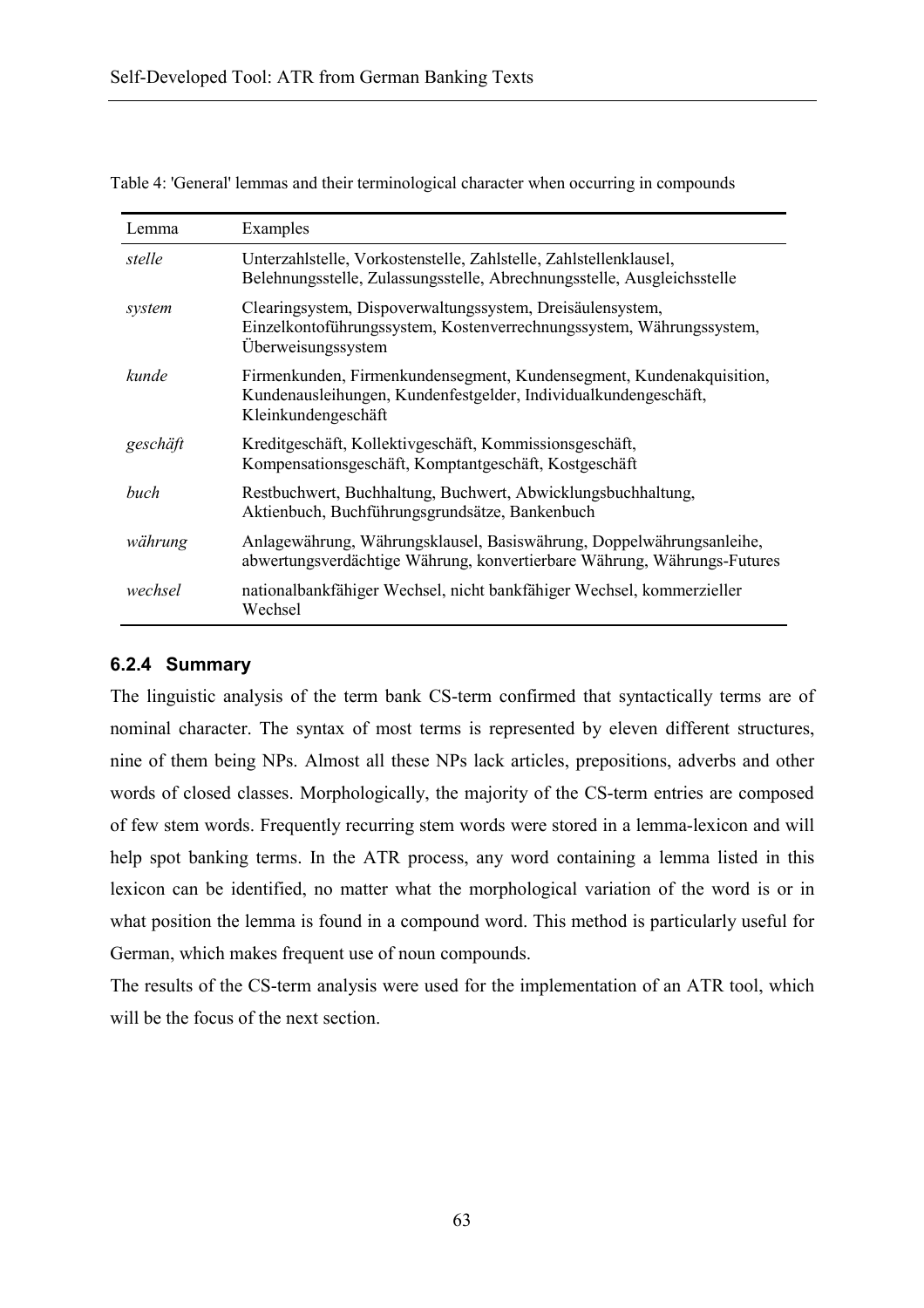# **6.3 Term Identification: Implementation**

The implementation of the program for term extraction is based on two steps:

- 1. Identification of NP structures by means of parsing techniques; from now on this step will be called *NP-tool*.
- 2. Regular expressions processing the output of the NP-tool for the identification of domainspecific morphemes; from now on this step will be called *lexicon-lookup*.

The flow chart of this ATR process is shown in figure 8. The single steps involved in the extraction process will be explained in the next sections.



Figure 8: Flow chart of term extraction process

# **6.3.1 NP-tool**

The NP-tool is a program for the extraction of NPs from German texts. It was developed at the University of Zürich within the scope of a project on answer extraction concerning student registration. In my work, the NP-tool was adapted for the extraction of terminological NPs.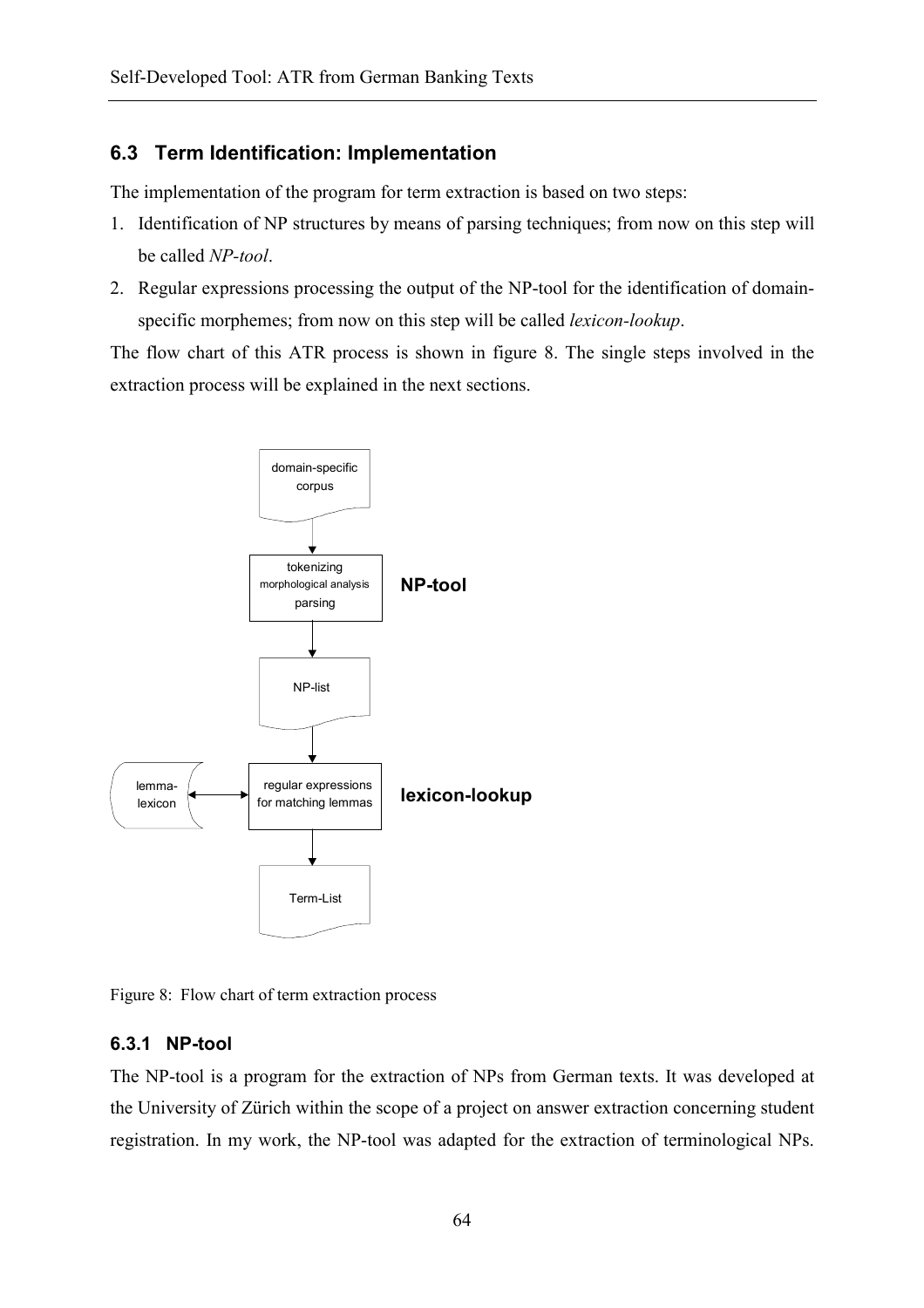The major adaptations affected the grammar, which will be discussed later. In the NP-tool, the processing of a sentence implies three phases: a tokeniser splits sentences into words, GERTWOL performs a morphological description, and a parser maps the NP-structure. With the sample sentence *Kotierte Aktien werden zum Marktwert bilanziert.* the various operations performed by these three modules in the intersections of NPs will be traced:

#### 6.3.1.1 Tokenisation

In a tokeniser, a sentence is defined as a string of words terminated by a punctuation mark (which is also treated as a word). In the tokenising process the sentence and word boundaries are determined and the words are represented as a list of atoms. Capitalised words are put between quotes in order not to be mistaken as variables by Prolog, the programming language.

The sentence *Kotierte Aktien werden zum Marktwert bilanziert.* is tokenised in the following way:

['Kotierte', 'Aktien', werden, zum 'Marktwert', bilanziert, '.']

# 6.3.1.2 Morphological analysis

Once the sentence has been split up, the elements of the list are analysed by GERTWOL. The performance of this program and the form of its output have been the subject of section 6.2.1. Before submitting the GERTWOL output to the parser a perl script excludes unwanted PoS readings or morphological features. Words which need different PoS features than those assigned by GERTWOL are stored separately in a user defined lexicon. Words which are not recognised by GERTWOL (mostly titles, abbreviations, proper names, and non-German nouns) are also stored in this lexicon. In the end, each word in the sample sentence is assigned morphosyntactic features and submitted to the parser.

#### 6.3.1.3 Parsing

Parsing is the process of assigning grammatical structure to a surface string. The parser used is a bottom-up chart parser. Bottom-up parsing combines words and their lexical categories into phrases and those into sentences. The advantage of chart parsing is that it saves all partially completed results in a chart thus avoiding reparsing well-formed syntactic constituents. The NP rules of the parsing process were defined using phrase structure (PS) grammar. The NP constituents are complex feature structures. A complex feature structure is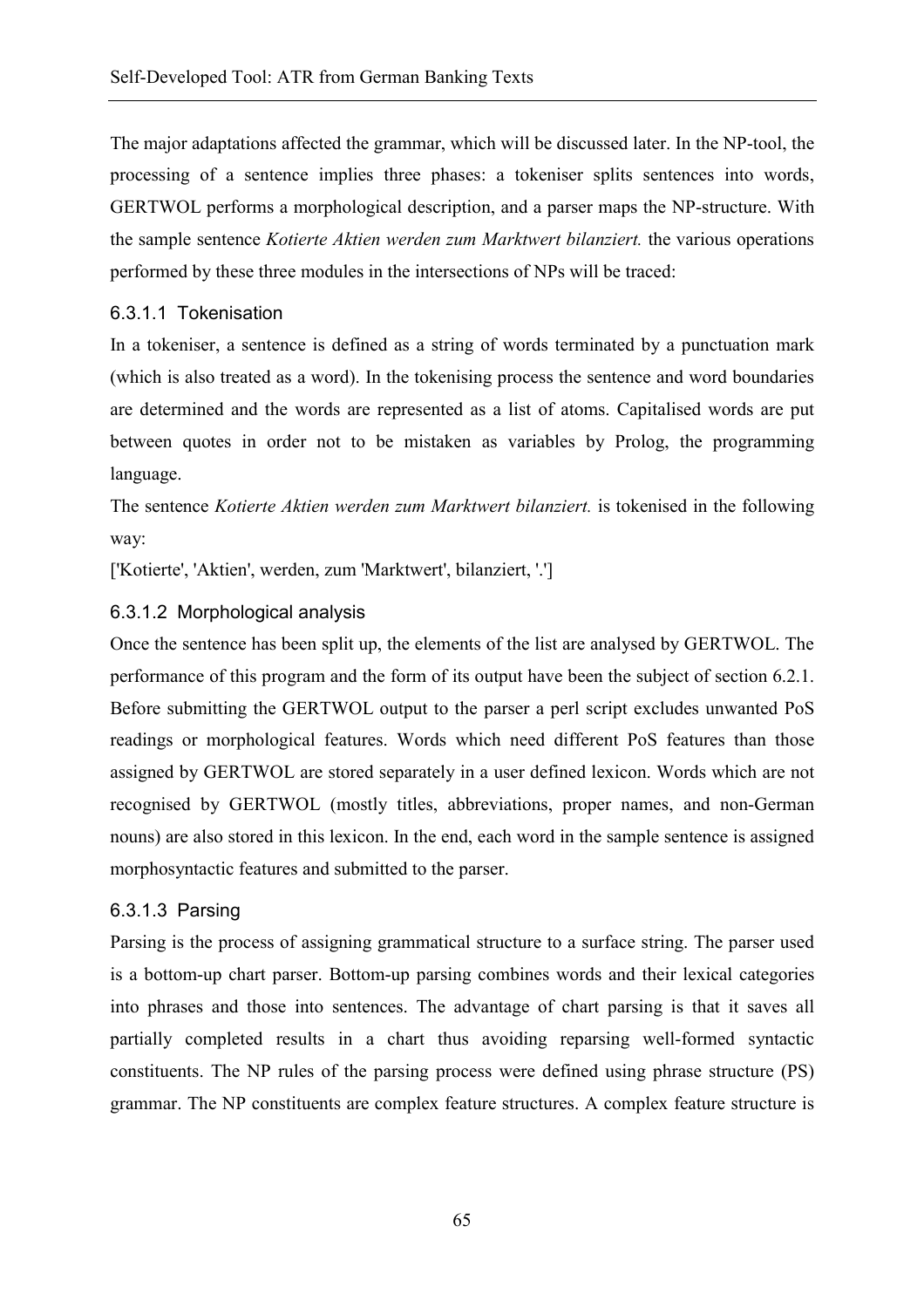a set of features and values. For example the NP constituent *S* for noun can have the feature structure:

case=nominative

number=singular

gender=feminine

The operations are carried out by recursive list processing and unification of feature structures. The parsing output can take the form of a nested sublist, of a tree diagram, or of SGML annotations in running text. For this work nested sublists were chosen as output form (figure 9). From the list of parsed NPs only those with maximum length are chosen as term candidates.

| Kotierte Aktien                                 |
|-------------------------------------------------|
| $(N2(AdjP(A(A(PART)(Kotiert))))(N1(S(Aktie))))$ |
| dem Marktwert                                   |
| (N2(ART(der))(N1(S(Markt#wert))))               |

Figure 9: Parser output (shaded) of the sentence *Kotierte Aktien werden zum Marktwert bilanziert.*

This output visualises the hierarchical manner in which words are combined to form NPs. The PS grammar contains a rule which states that a NP (N2) can be broken down into an adjectival phrase (AdjP) and a noun group (N1) or into an article (ART) and a noun group. Noun groups can have several elements. In figure 9 they are composed of one noun (S). The adjectival phrase is composed of one adjective (A) which is further identified as a participial adjective (A[PART]). All morphosyntactic features attached by GERTWOL to the words in the tokenised list are compared to match these and other patterns. In this way the parser resolves the remaining morphosyntactic ambiguities.

In figure 9 we see that after the parsing process the words retain their GERTWOL segmentation (*Markt#wert*). This segmentation will be needed for the identification of banking-specific lemmas.

The next section discusses the modifications which had to be made in the grammar for the purpose of term extraction.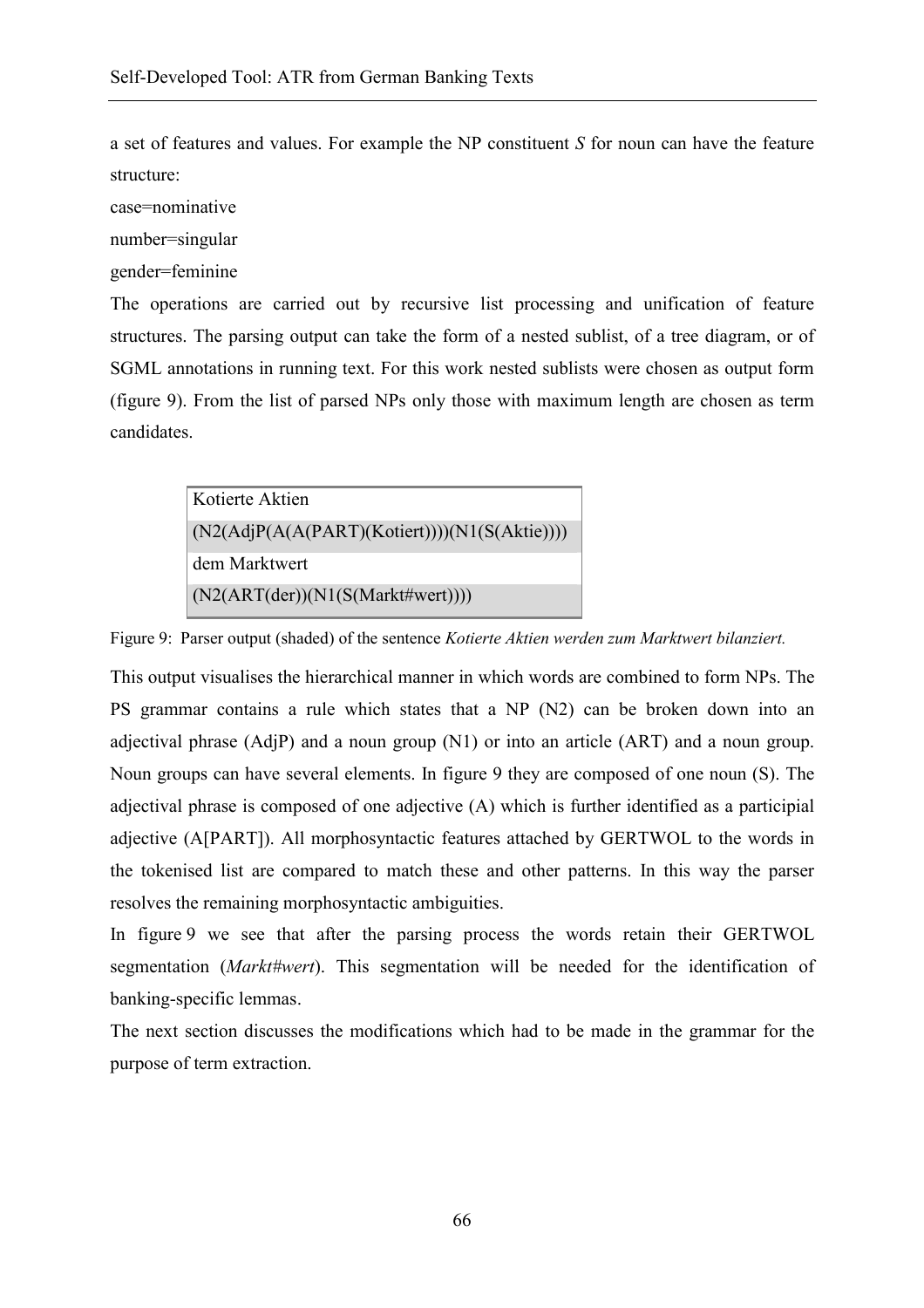#### 6.3.1.4 Adaptations in the NP-tool Grammar for ATR Purposes

The goal of the design of the original NP-tool grammar had been to have a complete coverage of the German NP syntax in real-world texts. The NP grammar took into account the preference of the German language for building long sentences with embedded phrases. However, complex NP structures necessarily lead to many ambiguous analyses, mostly caused by recursive NPs and by embedded prepositional phrases (PP). A NP with an embedded PP, which in turn has other embedded NPs, can easily provide up to 50 different readings. Although NP chains are common constructs in German, they are not very relevant from a terminological point of view. This observation was reinforced by the analysis of CSterm, which showed that the great majority of terminological entries are just single nouns and that very few entries are constituted of NP chains.

If rules retrieving short NPs are applied, the parsed output is undoubtedly of higher quality. The parser hardly ever fails to recognise the correct structure. For terminological purposes the only problem of retrieving short NP structures is the exclusion of recursive genitive NPs. In the case of institution names, for example *Eidgenössische Diplomprüfungskommission der Bankwirtschaft* or *Vereinigung der Schweizer Börsen,* the term is composed of the entire word sequence and an extraction of its parts is a misinterpretation. There are, however, cases like *Management der Fristentransformation* in which the terminological information is in the second noun and an extraction of the whole NP does not necessarily improve the content of the term.

Generally, NP chains are rarely valid terms and thus of little advantage to automatic term identification. In addition, they are a cause for parsing errors. In order to reduce the rate of wrong NP structures NP chains were not considered. The NP rules which were defined for the retrieval of candidate terms are given in figure 10.

 $N2 \longrightarrow (DET) (AdjP) N1$  N2 CONJ N2  $N1 \longrightarrow S^+$  ERSTGLIED ABK  $S \longrightarrow S(A)$  S(PART) AdjP  $\longrightarrow A^+$ A(PART)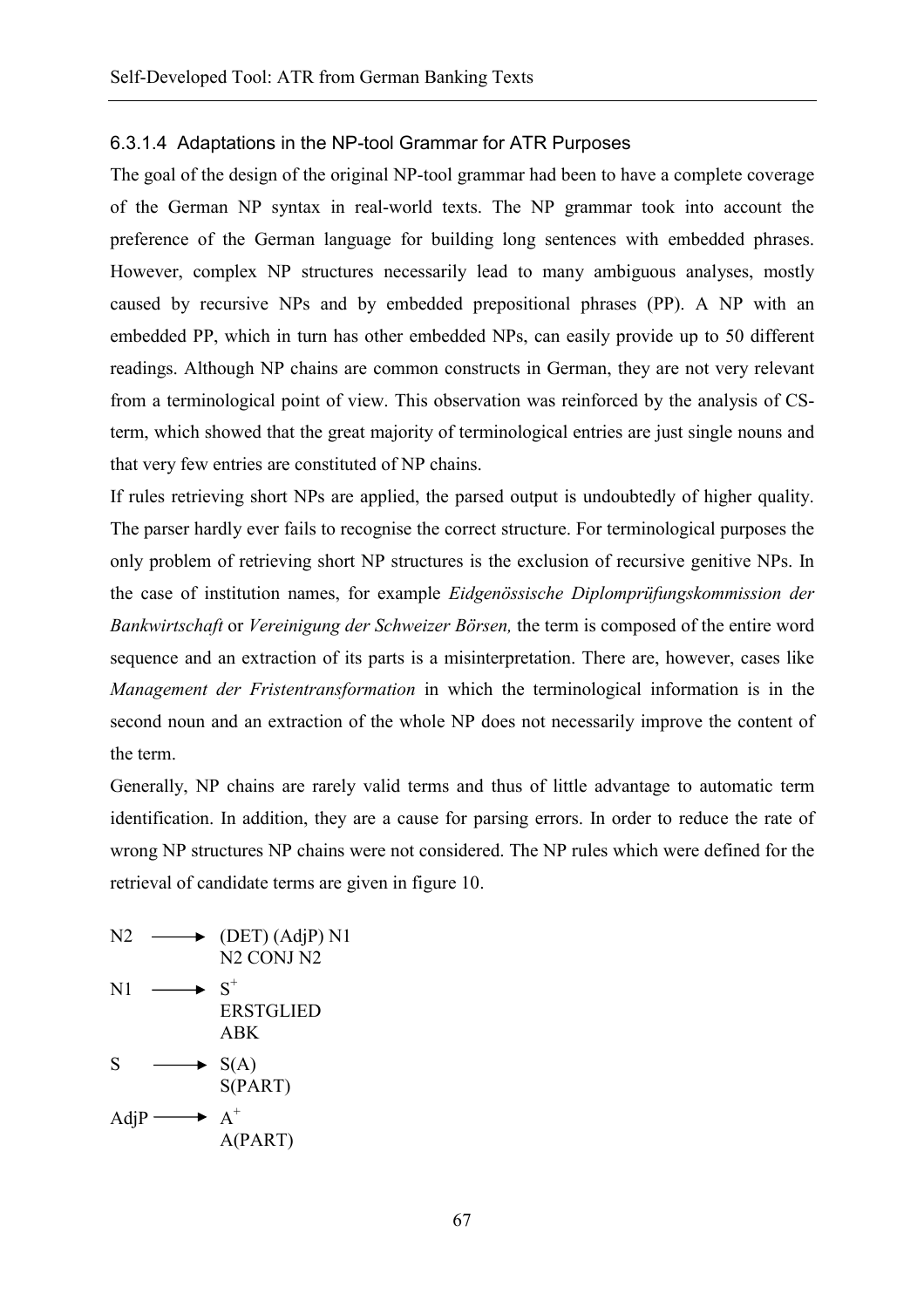Figure 10: NP-rules for the extraction of candidate terms

Figure 10 gives a simplified form (i.e. without feature structure) of the NP rules that were defined to retrieve candidate terms. Constituents enclosed in brackets have an optional character. The operator '+' indicates the possibility of more than one occurrence. The full names of the constituents are listed in the appendix.

#### **6.3.2 Lexicon-lookup**

The identification of lemmas in potential candidate terms is performed by regular expressions over the (segmented) words. The input strings in this module are the extracted NPs. For every input NP, lemmas are matched by regular expressions. Lemmas are identified if one of the constituents *S, ERSTGLIED, ABK, S(A), S(PART), A,* or *A(PART)* are followed either by a sequence of letters enclosed in brackets (word is not segmented) or by a sequence of letters preceding or following the sign '#' (word is segmented). If at least one lemma in the NP has a match in the lexicon, the whole NP is stored in the list of candidate terms. In this way singleword and multi-word terms are retrieved. The flow-chart in figure 11 visualises this process:



Figure 11: Flow-Chart of lexicon-lookup module

The most important component in this system is the lexicon, counting roughly 100 bankingspecific lemmas frequently used in CS-term entries (listed in example 1). Based on this small lexicon almost all terms in the test corpus were retrieved (section 6.3.6). Infrequently used domain-specific lemmas which were not retrieved by the analysis of CS-term are a cause for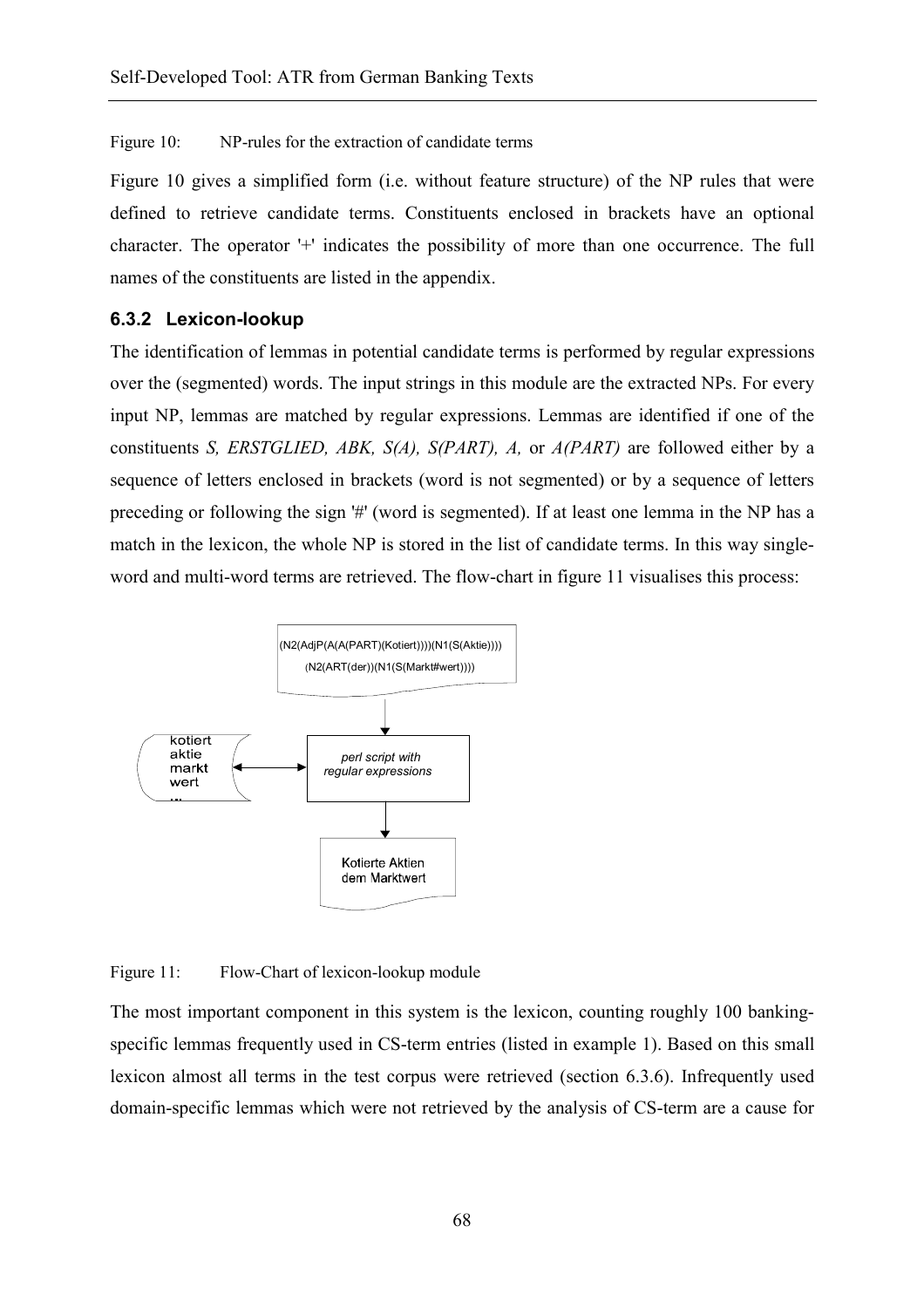the loss of relevant terms in the extraction procedure. To improve the ATR performance, the user can enter missing lemmas in the lexicon with little effort once they have been identified. As described above, if the lexical lookup finds a lemma it puts the whole NP on the candidate list, no matter how many lexical elements a NP is composed of. Retrieving the whole NP may mean extracting general words. This is not necessarily a disadvantage, considering the lexical character of individual parts of terminological multi-word NPs (Justeson and Katz 1994:2). General words can be important elements for determining the meaning of a multi-word term. For example, the term *Aktie* 'share' refers to a sum used or available for investment; the term *junge/neue Aktie* 'new share' designates those shares which are newly issued and which are not entitled to dividend payment in the past business year. If the general modifiers *junge* or *neue* are omitted from this lexical NP a different concept is referred to. This example illustrates the danger of stop words. Eliminating generic modifiers might lead to missing important multi-word terms.

# **6.3.3 Software and Hardware Platform**

NP-tool was implemented in Prolog, a language especially suited for the processing of natural language. Prolog provides a built-in unification operation which can be exploited in the search of lexical, morphological, and syntactic information. Further, Prolog is able to handle recursiveness, which plays a fundamental role in the processing of natural language. The program for the lexicon-lookup was implemented in Perl, a programming language which allows regular expressions to process string of words.

Both the NP-tool and the lexicon-lookup were developed on Sun workstations under the Unix operating system. The aim of the development of these tools was to provide a technique (which incorporates some ideas of other ATR researches) for the acquisition of banking terms. While these tools will remain in the area of research, this simple but - as will be shown in the next section - efficient technique might be integrated into a commercial system for term retrieval.

The next section deals with the performance of the ATR process. There will first be a quantification of the results on the basis of the NP extraction only. In a second step, the positive influence of the lemma-lookup on the quality of the NPs finally chosen as candidate terms will be demonstrated.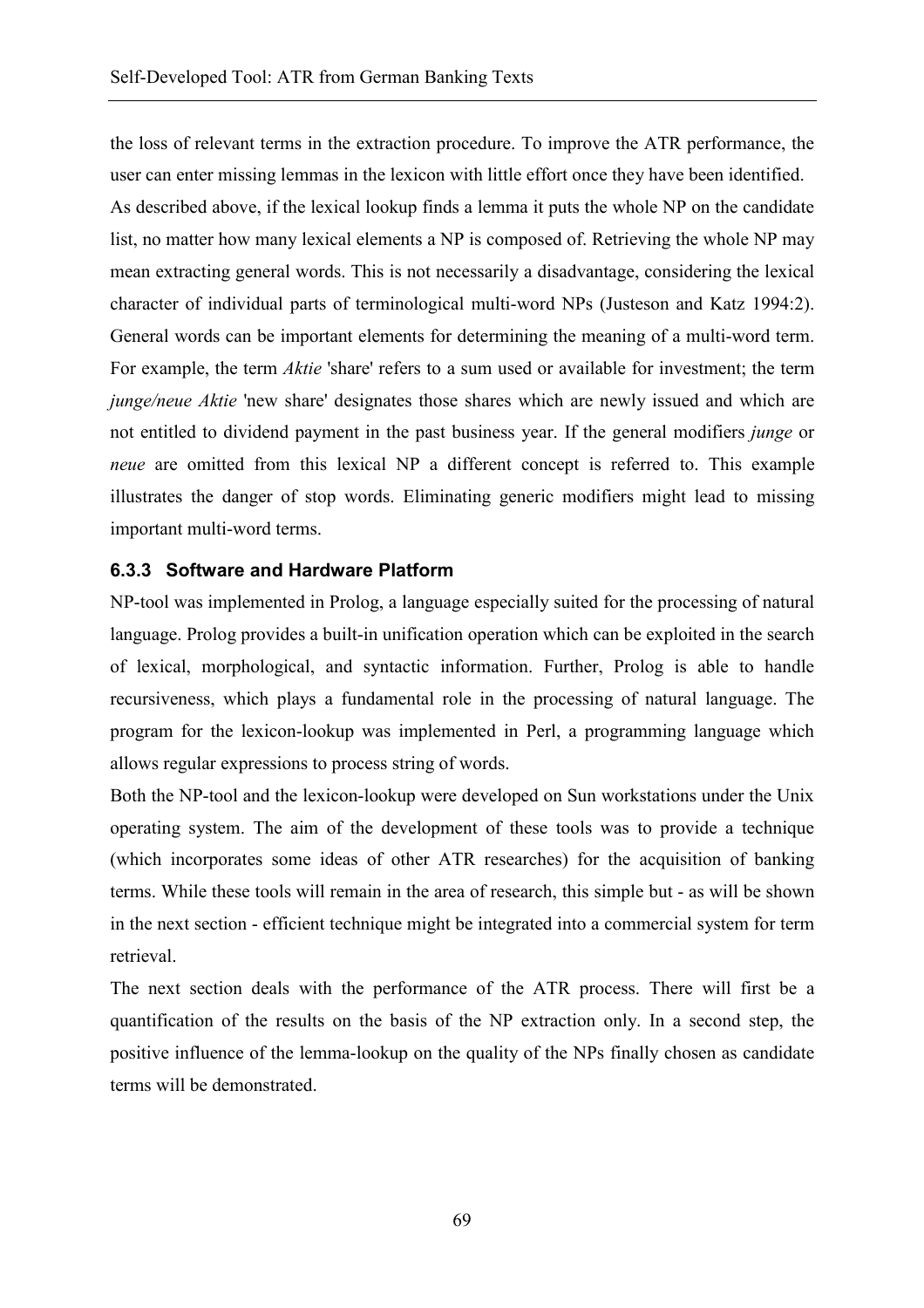# **6.4 Evaluation**

Strategies followed in previous ATR approaches are governed by the belief that for a terminologist it is easier to delete wrong candidate terms than to manually find those missed by the automatic extraction. This explains why comparisons of the number of terms identified manually and of those extracted automatically showed that test persons identify much fewer items as terms than an ATR system does (L'Homme et al. 1996:303). This evaluation will demonstrate that this observation is true only for the NP extraction, whereas the number of terms retrieved after the lexicon-lookup is close to the one of manually identified terms.

## **6.4.1 Test Corpus**

The test corpus counts a total of 2712 words. It was taken from two annual reports of CREDIT SUISSE dated 1997 and 1998. Annual reports are known to be a good source for domain-specific terminology. To improve the results of the NP extraction non-textual data like formula and figures were manually removed from the corpus.

#### **6.4.2 Method**

The method applied for this evaluation was to compare the list of terms manually identified first with the one produced by the NP-tool and then with the one extracted by the lexiconlookup module. The manual term identification was performed previous to the runs of the programs. This list is assumed to be perfect, although it is a fact that no absolute judgement exists for the distinction between terms and non-terms. The output of the NP-tool was first checked for its terminological content and then it was processed by the lexicon-lookup module. The lists of candidate terms provided by the NP-tool and lexicon-lookup module were organised in alphabetical order and the frequency rate of the candidate terms were computed. Items which differed in their inflectional form (for example *Bank/Banken*, *Eigenkapital/Eigenkapitals*, etc) were manually reduced to their basic form. Examples for noise and silence will depict the errors of the two modules. Rates of noise and silence will be used to investigate the effectiveness in terms of recall and precision of the NP-tool and of the lexicon-lookup module.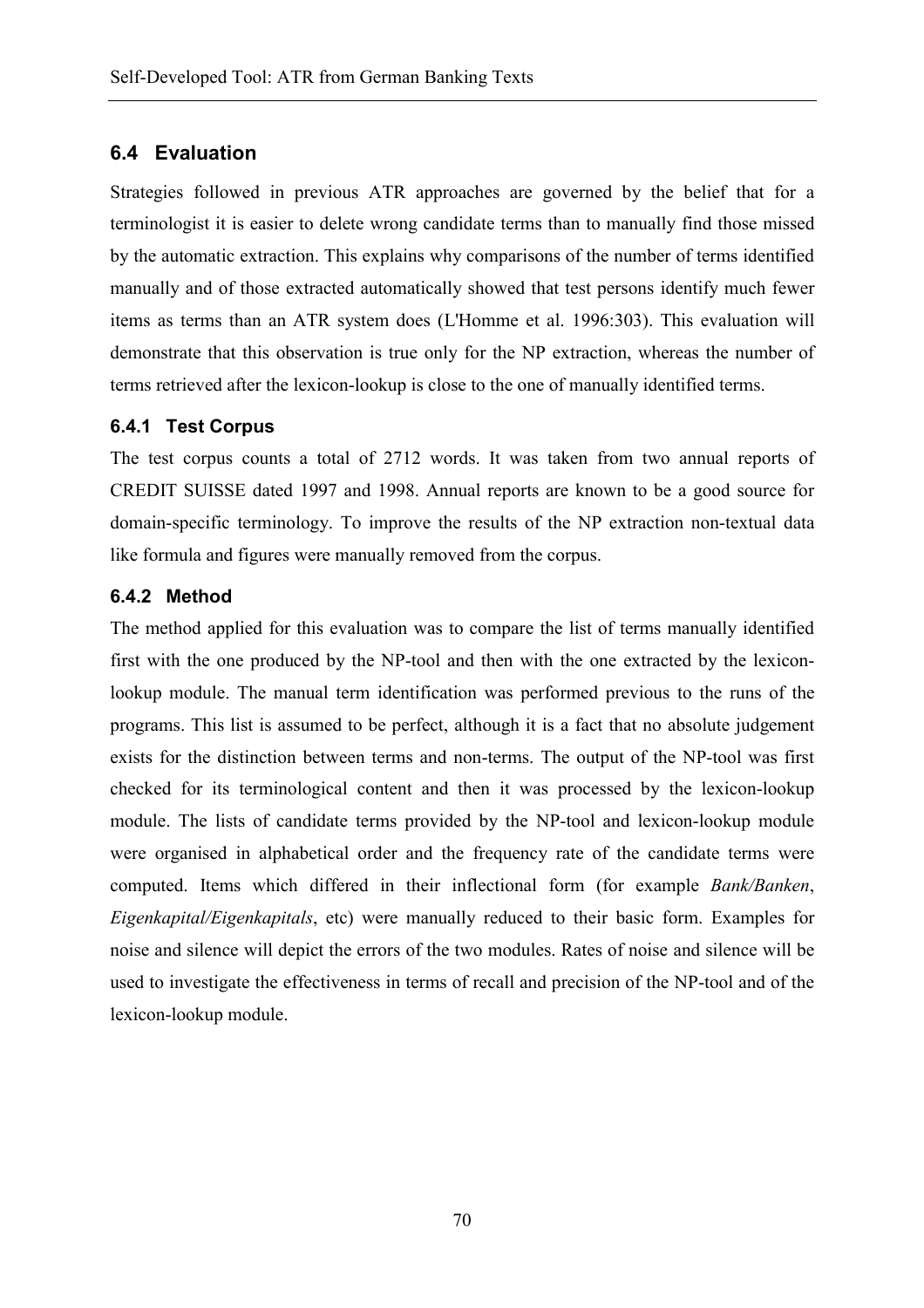#### **6.4.3 Results**

In the manual analysis of the test corpus a total of 248 terms were identified. These terms will from now on be referred to as *relevant items.* Syntactically, all relevant items were NPs. For the evaluation, the list of relevant items was compared to the lists generated by the automatic extraction. The goal was to identify those elements that are

- common to all three lists (manual, NP extraction, and lexicon-lookup)
- unique to the manual list and to the ATR lists.

An overview of the results of the NP-tool and lexicon-lookup module is given is table 5.

Table 5: Automatically retrieved and validated candidate terms in the NP-tool and lexicon-lookup

| Module         | Retrieved items | Retrieved relevant items | <b>Noise</b> | <b>Silence</b> |
|----------------|-----------------|--------------------------|--------------|----------------|
| NP-tool        | 571             | 241                      | 330          |                |
| lexicon-lookup | 229             | 213                      | 16           | 35             |

The total number of candidate terms identified by the NP-tool is 571, 241 of which coincide with the relevant ones. The total number of items identified by the lexicon-lookup is 229, 213 of which correspond to the manual list. The errors produced by the ATR modules are measured in terms of *noise* and *silence*. L'Homme (1996:32) gives the following definitions of these two categories:

- noise: combinations that are listed, but are not terminological
- silence: terminological units present in a text, but omitted by the system

The output of the NP-tool contains much noise but little silence. In fact, 330 of the 571 extracted NPs are not terminological, however, only seven of the relevant terms are missed. The noise for the lexicon-lookup is quite low, since it extracts only 16 items which were not intended. However, it fails to recognise 35 of the relevant terms. The silence rate of the lexicon-lookup module would have been lower if the seven terms not retrieved by the NP extraction had been available. In fact, six of the seven NPs not extracted by the NP-tool are composed of stem words stored in the lemma-lexicon.

Example 2 indicates a selection of items accounting for noise in the NP-tool. In example 3 all noisy words extracted by the lexicon-lookup are listed $9$ .

 $\overline{a}$ 

<sup>&</sup>lt;sup>9</sup> Initial determiners are left out because they are not part of terms.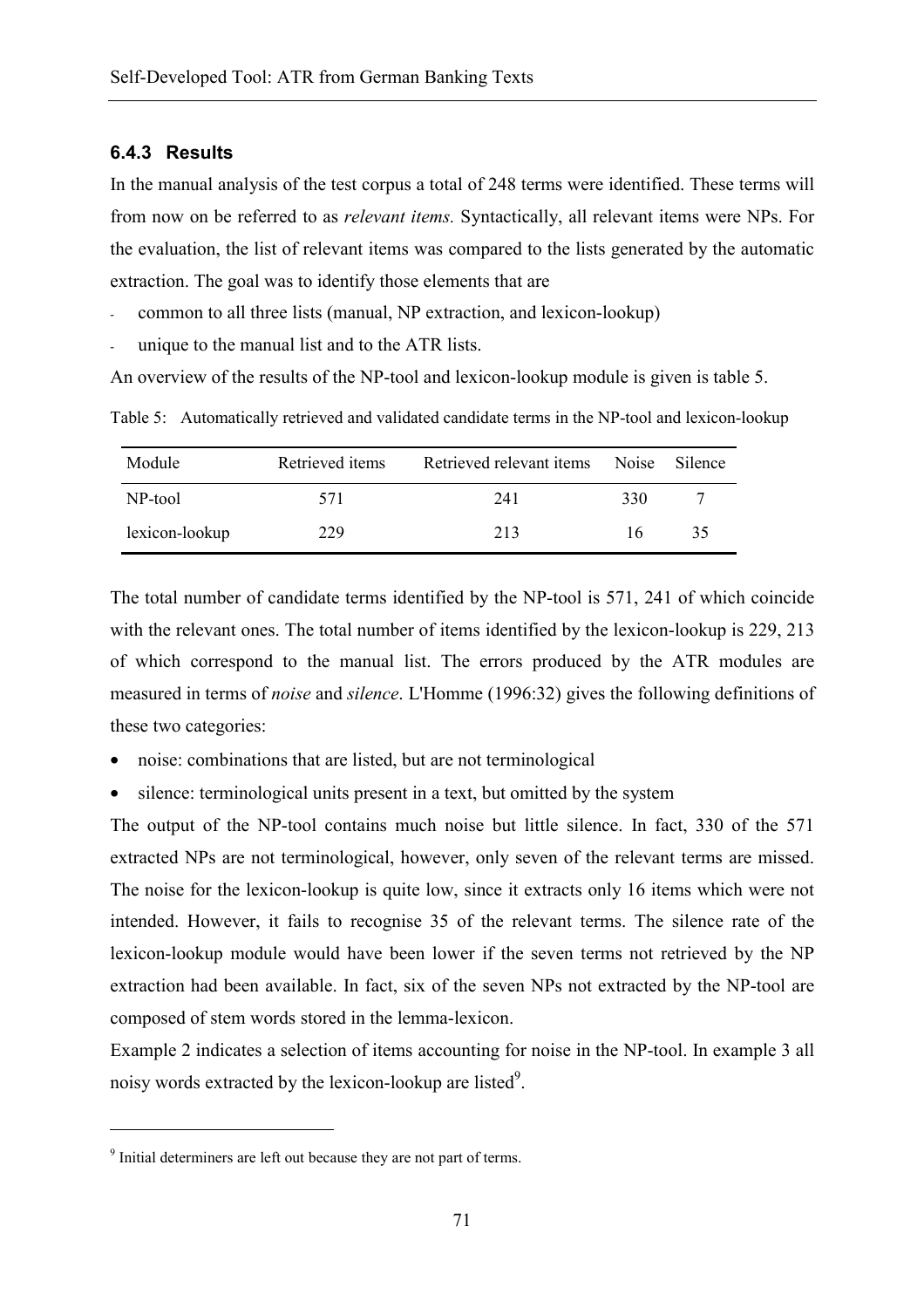- (2) Änderungen, Anfang, angekündigter Zusammenschluss, Anhang, August, ausserordentlicher Ertrag, Bank- und Versicherungsbedürfnisse, Banken oder Kunden, Beispiel Marktrisiken, bessere Ergebnisse, Bestimmungen, Einsatz, Erfolg, Ertragsrückgänge, Erwartungen, Finanzdienstleistungen, Finanzergebnis, Forderungen oder Verpflichtungen, Geschäft, Geschäftsbereich, Geschäftsjahr, hervorragende Performance, historische Simulationsmethode, Jahresgewinn, Jahresrechnungen, Kunden, Kundengruppe und Märkte, Kundensegment, Rechnung und Risiko, Risiken und Versicherungsrisiken, Risikoarten, Schweizer Vorschriften, USA, USD, Vergleich, Versicherungsgeschäft, Vorjahr, Wiederverkauf, Ziel, Zweiten Weltkriegs
- (3) Bank- und Versicherungsbedürfnisse, Banken oder Kunden, Beispiel Marktrisiken, Finanzdienstleistungen, Finanzergebnis, Geschäft, Geschäftsbereich, Geschäftsjahr, Jahresgewinn, Jahresrechnung, Kunden, Kundengruppe und Märkte, Kundensegment, Rechnung und Risiko, Risiken und Versicherungsrisiken, Risikoarten, Versicherungsgeschäft

As the words listed in example 2 reveal, among the errors produced by the NP-tool single nouns are by far the most frequent. We are thus confronted with the major problem of an ATR method based simply on syntax: the repetition of single nouns is not an indication of terminological NPs. In a language like German, even the repetition of multi-word NPs does not provide a reliable distinction for term retrieval. The majority of multi-word terms are adjective-noun collocations, a construction also prevalent in general language. In German, an overgeneration of wrong candidate terms cannot be avoided with structural criteria only.

The lexicon-lookup produces little noise (example 3). Most of the incorrect items extracted by the NP-tool are filtered by the morphological component. Noise is mostly caused by the morphemes *ertrag, bank, finanz, geschäft, kunden, rechung,* and *risiko*. In principle, an exclusion of these errors would be achieved by deleting the corresponding morphemes in the lemma-lexicon. However, there is a large risk of increasing the silence rate, since morphemes can lead to noise in some cases but at the same time be a reliable source of correct term identification. In table 6 there is a selection of lemmas which account for the retrieval of valid terms but are also a cause for noise.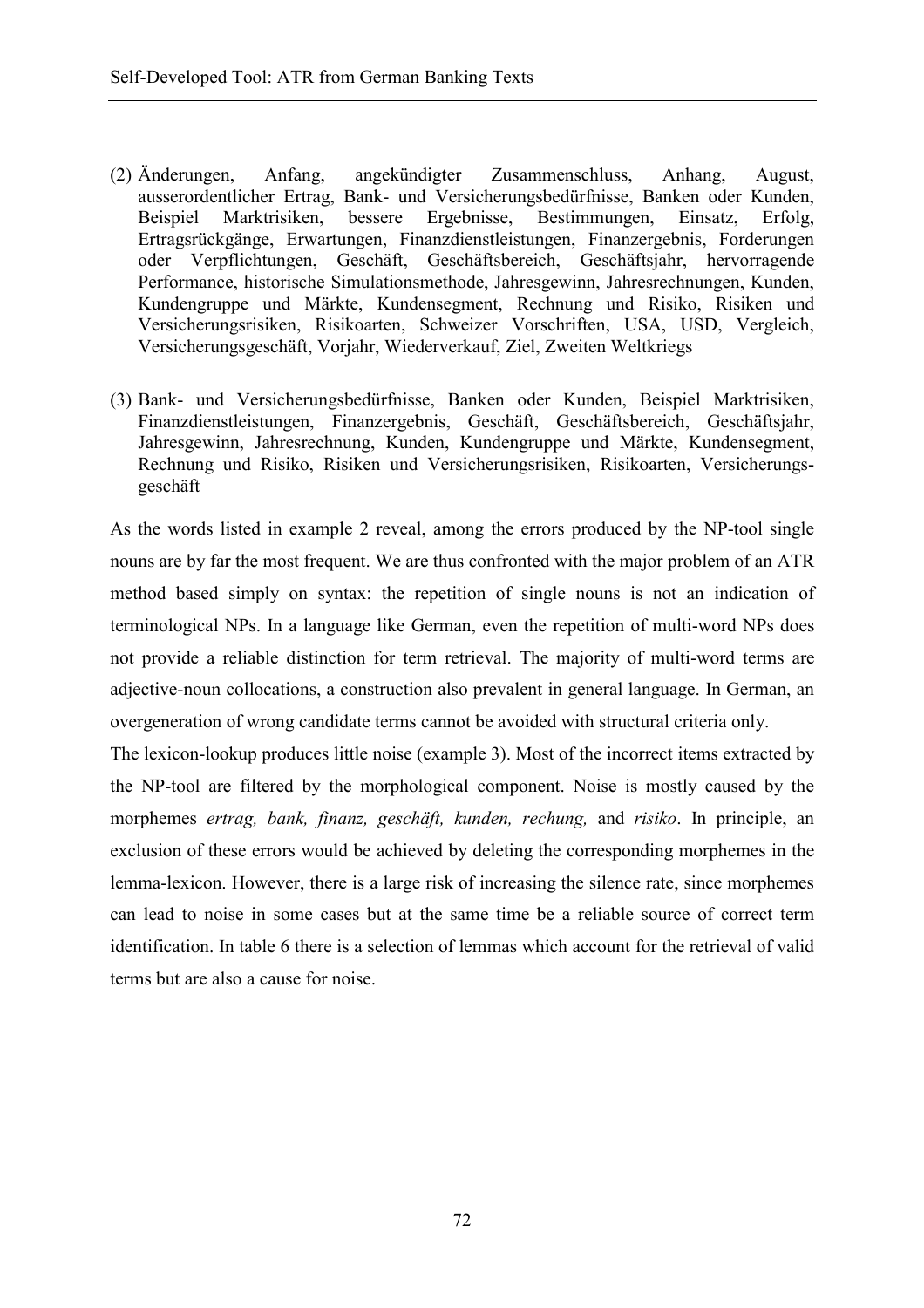| Lemma    | <b>Term</b>                   | Non-term                |
|----------|-------------------------------|-------------------------|
| ertrag   | Kapitalertragssteuer*         | Ertragsrückgänge        |
| finanz   | Allfinanz                     | Finanzergebnis          |
| geschäft | Ausserbilanzgeschäft          | Geschäft, Geschäftsjahr |
| kunde    | Firmenkundengeschäft          | Kunden                  |
| rechung  | Fremdwährungsumrechnungskurse | Jahresrechnung          |
| risiko   | Risikokapitalbindung*         | Risikoarten             |

Table 6: Lemmas which in the test corpus are found both in terms and in non-terms

\* would have been retrieved because of the lexicon entry *kapital*

Sample terms accounting for silence in the NP-tool output are listed in example 4. The causes are either words unknown to GERTWOL (*rückforderbare Quellensteuern*) or NP structures which are not defined in the NP grammar. These missing NP structures are chains of (English) nouns (*Credit Suisse Group Risk Coordination Committee*), recursive genitive NPs (*Kotierungsreglementes der Schweizer Börse*), NPs with embedded PPs (*Verordnung über die Banken und Sparkassen*), and elliptical constructions (*kalkulatorisch ermittelten und effektiven Steueraufwand*). The articles and prepositions in the terms listed in example 4 are treated as NP boundaries by the parser, which not only leads to silence but also to a slight increase of noise. Considering the small number of these structures encountered in the tests, they can be neglected. I am aware, though, that with a larger corpus, the lack of these structures might lead to a distortion of the results.

(4) Credit Suisse Group Risk Coordination Committee, europäische Aktien- und Investmentbankgeschäft der BZW, Kotierungsreglementes der Schweizer Börse, Securities Lending und Borrowing, Verordnung über die Banken und Sparkassen, rückforderbare Quellensteuern, kalkulatorisch ermittelten und effektiven Steueraufwand

The candidate terms which were not extracted by the lexicon-lookup (listed in example 5) were either not on the input list (i.e. all terms listed in example 4) or were constituted of lemmas missing in the lemma-lexicon. The lemma-lexicon had not been enlarged previous to the extraction process. It contained only those lemmas identified in CS-term. If the lemmalexicon had been completed with additional lemmas, more relevant terminology would have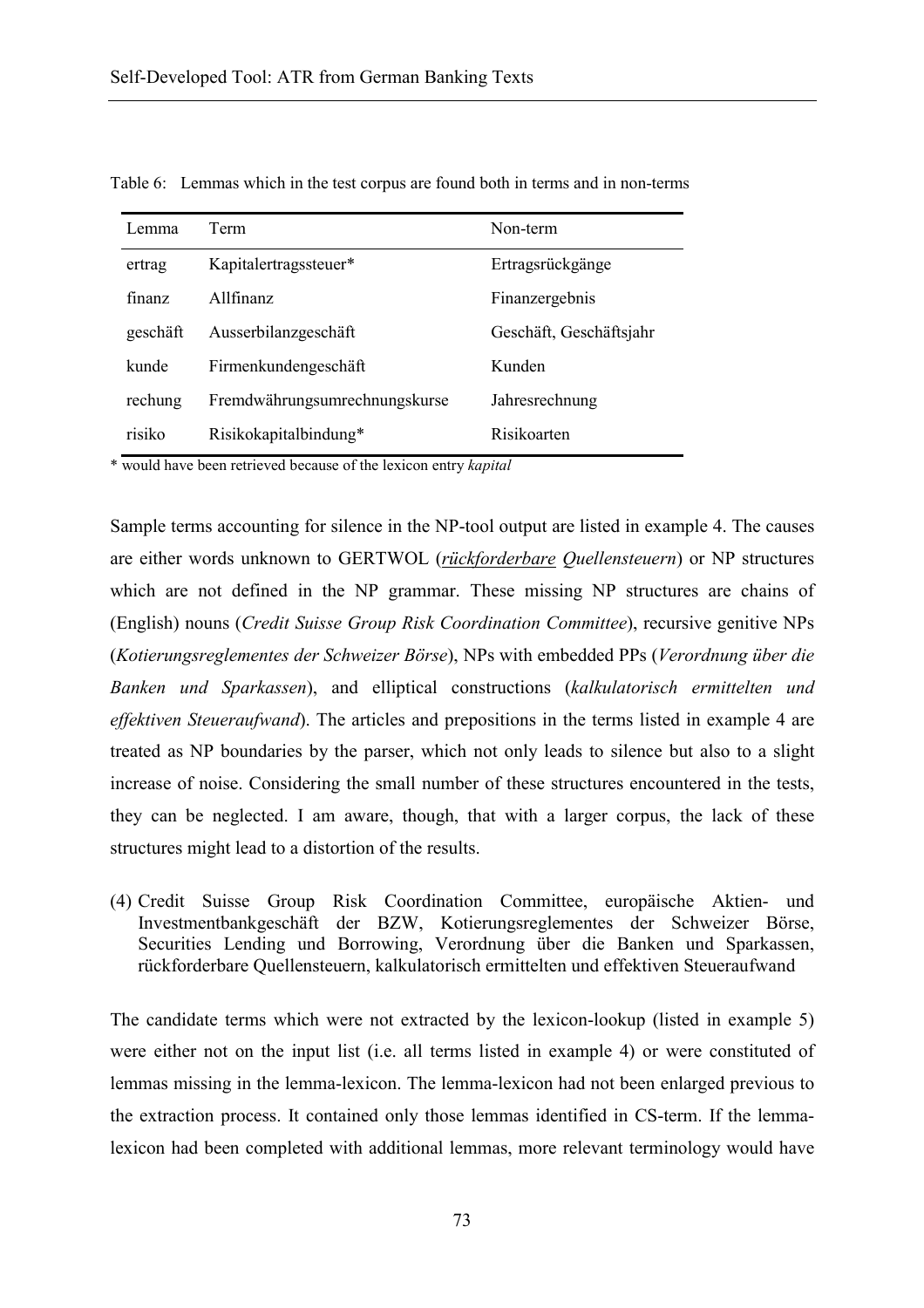been retrieved. The addition of the two missing lemmas *anleihe* and *methode*, for example, would have lowered the silence rate by ten terms. This example reveals the advantages of a lemma-lexicon. The lemma-lexicon can easily be revised according to the characteristics of the domain or of the type of text, and with very few entries a large number of terms can be retrieved.

(5) Accrual-Methode, Aktiven, Amortized Cost-Methode, Anleihe, Annual Credit Provision, Asset Backed Securities, Beteiligungstitel, CS life, Economic Capital, Financial Products, GRCC, Group Chief Risk Officer, Hedging, Interessenzusammenführungs-Methode, Konsolidierungs- und Bewertungsgrundsätze, nicht kotierte Titel, operativer Reinverlust, Passiven, Pooling-of-Interests-Methode, Spartenergebnisse, Staatsanleihe, Swaps, Value at Risk-Methode, Varianz-Kovarianz-Methode, VaR-Methode, Volatilitäten, Vollkonsolidierung, Wandelanleihe, Winterthur Columna, Winterthur Leben (plus six terms from example 4)

### 6.4.3.1 Recall and Precision: Two Parameters of Retrieval Effectiveness

Noise and silence rates allow to measure the effectiveness of a system in terms of *recall* and *precision*. The recall and precision measures adopted for this evaluation are based on the following definitions (Salton 1989:248):

- Recall: the ratio *retrieved relevant items(a)/all relevant items (a+d)*
- Precision: the ratio *retrieved relevant items(a)/all retrieved items (a+b)*

These definitions are visualised in figure 12.



Figure 12: Recall-precision proportions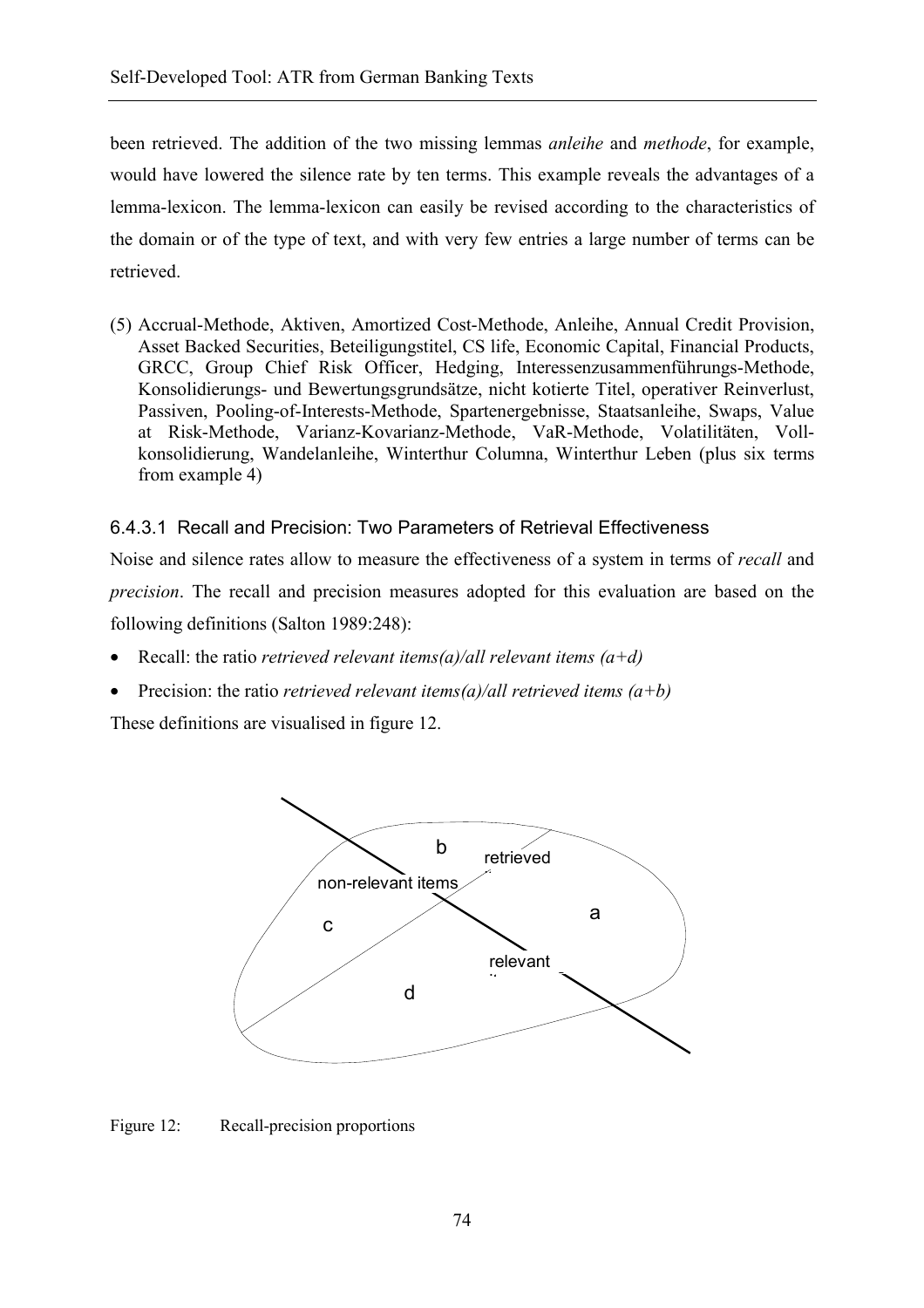In figure 12, noise is located in *b* and silence in *d*. A system would perform faultlessly if it had maximum recall  $(d=0)$  and maximum precision  $(b=0)$ . The results previously presented disclose that both the NP-tool and the lexicon lookup are partly far from this ideal performance. As shown in table 7, the NP-tool has a recall rate of 97%, which means that it identifies most items included in the manual list. The high recall ratio is connected with a poor precision rate. In fact, only 42% of the recovered NPs are terms. Thus, the NP-tool recovers a large number of well-formed NPs which are rarely valid terms and must be discarded in time-consuming postediting. The lexicon-lookup has a recall of 85% and misses a fair number of desired terms. However, the low recall rate of the lexicon-lookup is compensated by a high precision rate. Among the items extracted 93% are valid terms.

|           | NP-tool | lexicon-lookup |
|-----------|---------|----------------|
| Recall    | $97\%$  | 85%            |
| Precision | 42%     | 93%            |

Table 7: Recall and precision of the NP-tool and lexicon-lookup

The NP-tool yielded high recall and low precision, whereas the lexicon-lookup produced the reverse result. In the previous section it was stated that the recall rate of the lexicon-lookup could easily be enhanced if the lexicon was enlarged with missing lemmas. At this point the risk of such a procedure becomes obvious: if the recall rate is enhanced there is not only an increase of the total number of relevant items retrieved; but the total number of non-relevant retrieved items also grows, and thus decreases the precision. One must keep in mind that any attempt to improve recall can have negative effects on the precision rate.

#### 6.4.3.2 Frequencies of extracted candidate terms

Some researches use statistics to improve the precision rate of an ATR tool. As already mentioned, the disadvantage of a statistical method is that it retrieves only recurring words. Therefore, a large corpus is needed in order to apply statistical constraints. Due to the small test corpus statistics were not emphasised in this work. At the end of the extraction the number of occurrences of each term was computed, though. The outcome showed that if a frequency operation with a cut-off value of two had been used in this ATR process, only one out of nine terms would have been retrieved. Frequency constraints undoubtedly reduce the size of the output, but only by missing a large number of terms.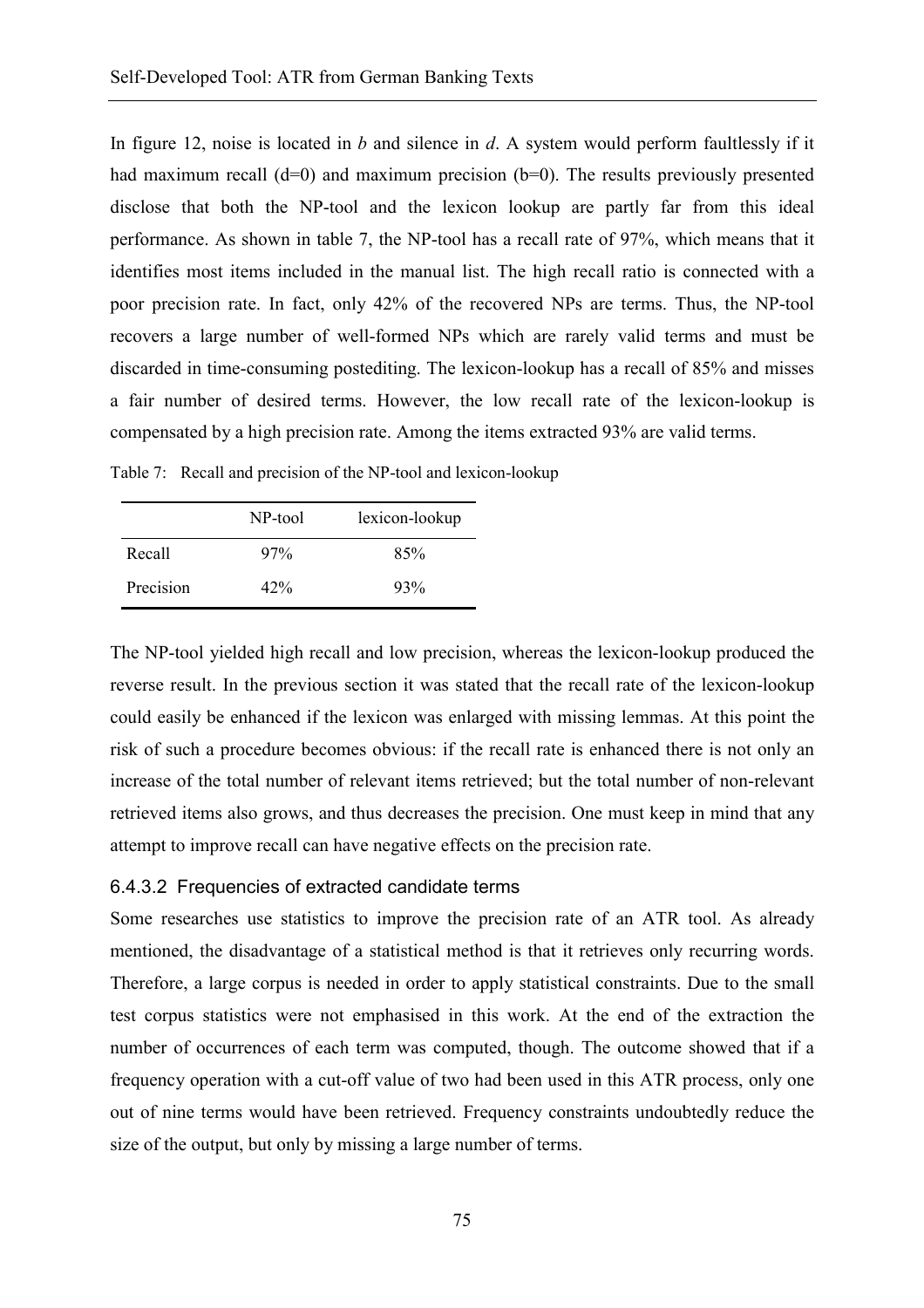### **6.4.4 Summary**

The results presented confirm that a limitation on syntactic patterns is not a reliable method for terminology retrieval. The NPs extracted meet all the criteria found in the CS-term analysis. However, mostly they do not contain relevant information. Terminological NPs are not different from general NPs particularly because single nouns constitute the largest subset of candidate terms. The list of retrieved NPs has many useful terms, but also contains a considerable number of words which would never have been extracted on terminological grounds. A retrieval of well-formed syntactic structures is useful; it is, however, inadequate to consider a list of NPs effective for terminology work.

A method of reducing the occurrences of terminologically irrelevant NPs is to exploit their morphological character. The morphological component in this work proved to be a reliable indicator for termness. Most of the items extracted by the lexicon-lookup match those in the manual list. Due to an uncompleted lexicon, a large number of terms were missed by the program. However, this erroneousness could be eliminated with little labour by expanding the lexicon with more domain-specific lemmas. The effectiveness of the lemma-lookup can be influenced according to the type of text and its recurring morphemes. With a more complete lexicon the lemma-lookup would be a solid system for ATR which would certainly make terminology work more efficient.

The tests on the NP-tool and lexicon-lookup have been made on a small corpus. The representativeness of the results discussed is thus uncertain. A major problem in evaluating automatically extracted terms is that no absolute judgement exists for the distinction between terms and non-terms, not even in practical terminology. Term identification depends not only on the terminologist's knowledge of the domain but also involves a fair degree of subjectivity. For this evaluation I relied on my experience in practical terminology work, however, I am aware that the subjective factor could not be eliminated completely.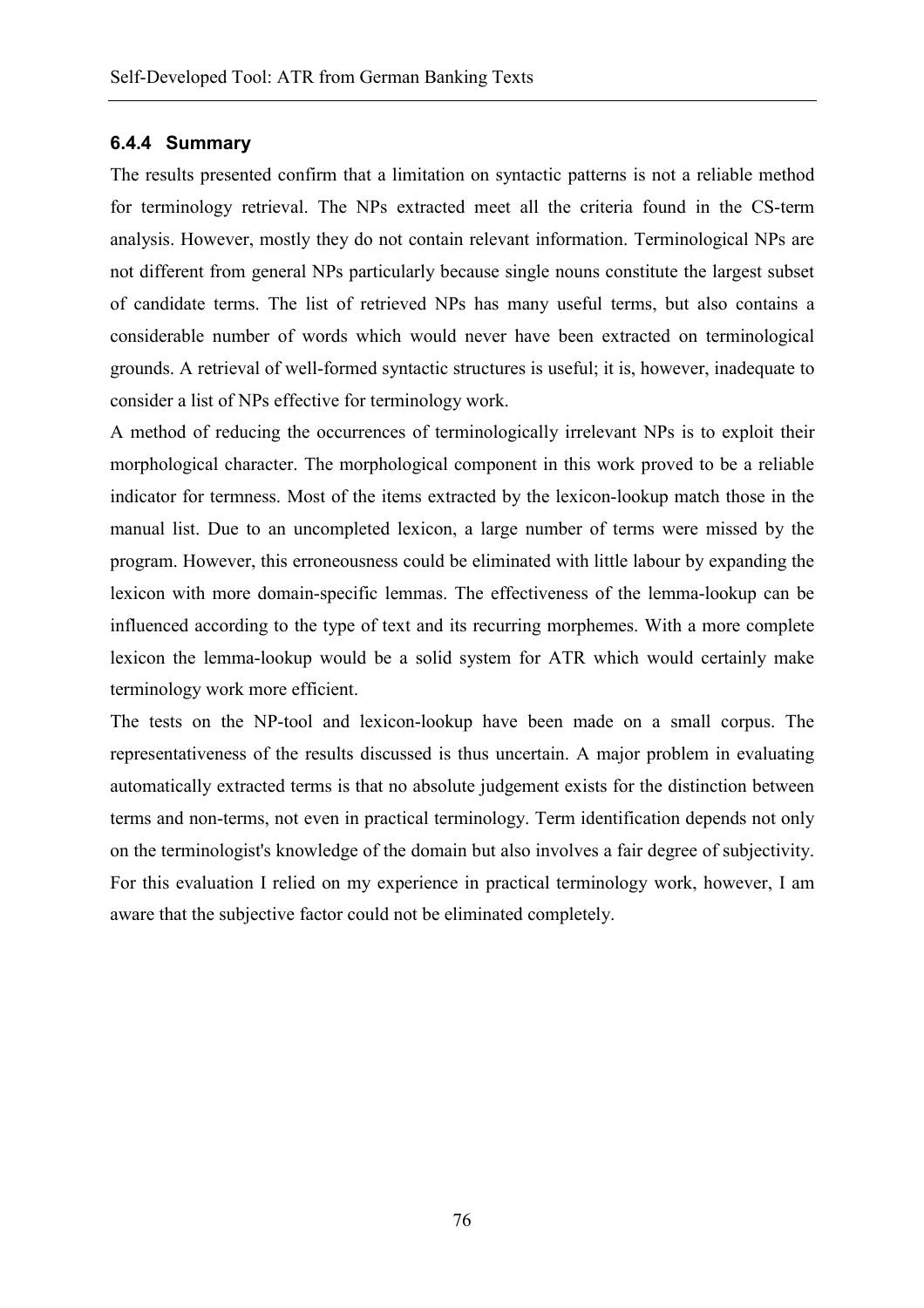# **7 Future Work**

There is much interesting work that remains to be done to improve this ATR program and extend its functions. As a start, I propose the following enhancements:

- ♦ *Bilingual ATR tool*: In this work the focus was on candidate term search within monolingual texts. The idea to implement an ATR tool, however, was motivated by the needs of terminology work in translation. The implementation of a bilingual program involves two steps. First a linguistic examination of source and target language is needed, for example according to the method presented in this thesis. Then, term equivalents are retrieved by means of alignment techniques (for a discussion of alignment methods see Blank 1998:31-60).
- ♦ *Context retrieval*: Theoretically, the difference between terms and non-terms is that the former are independent of context. In practice, however, translators are not subject specialist and they do not know the exact concept of every term. In practical terminology work, in order to provide a better understanding of the terms, they are usually entered in the data base with their context. The most obvious limitation of automatically generated term lists is that they remove the terms from their original contexts. A valuable addition to the ATR program presented in this thesis would be the retrieval of contextual information for the candidate terms.
- ♦ *Stop list*: Despite the danger of using stop lists (section 6.3.2) the user should be given the option of defining words which the program has to ignore during the extraction process.
- ♦ *Domain exchange:* The method which was used for analysing banking language can be applied to other terminology databases and deliver the syntactic and morphological resources of any domain.
- ♦ *User interface*: The program has served for research purposes. No utilities are available to make the process of term extraction easier. The tool could be provided with a graphical user interface which would allow the user to extract, view, and edit terms by means of simple operations.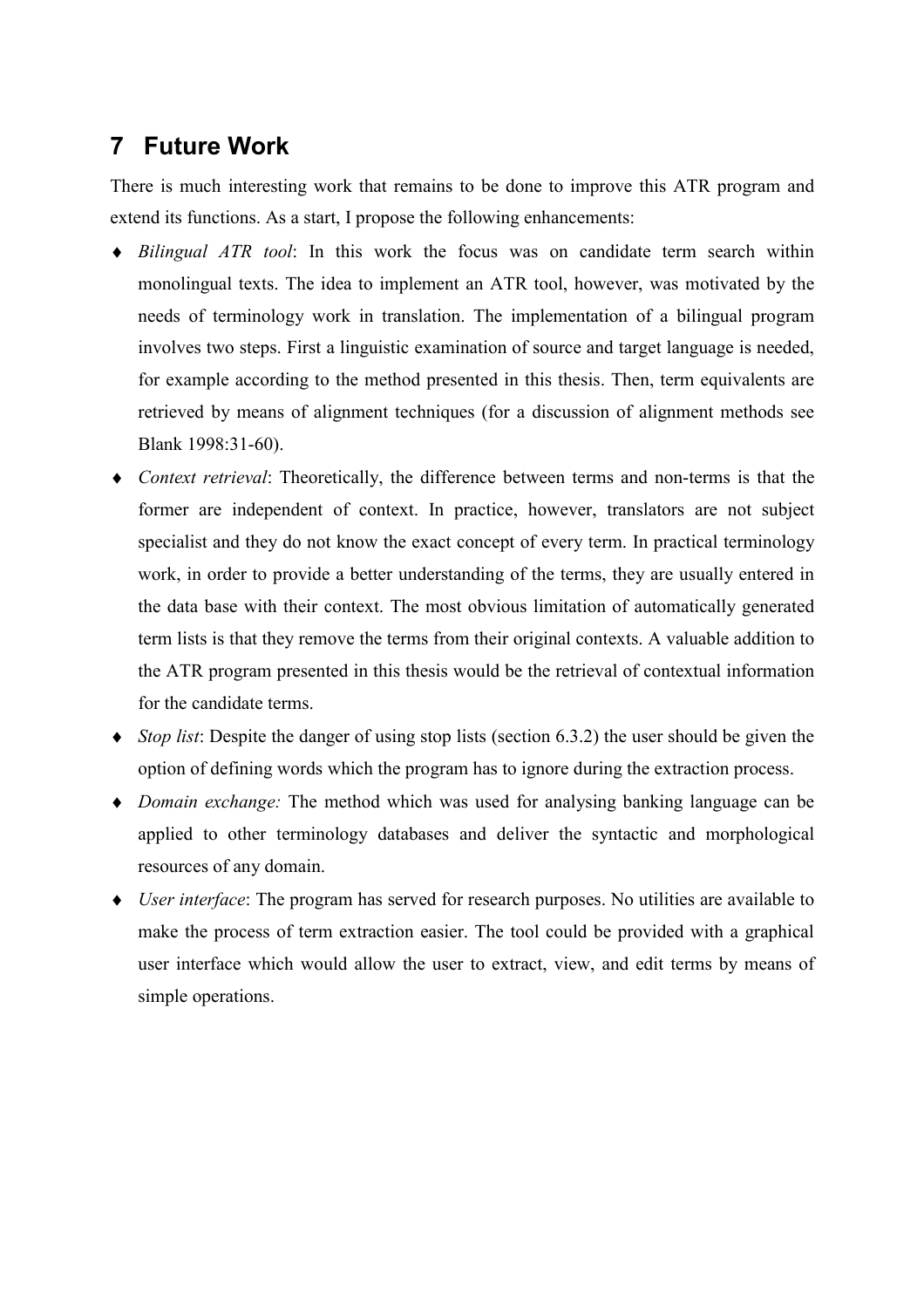### **8 Conclusion**

The goal of this thesis was to explore the methods and principles of terminology, to investigate the characteristics of terms in respect to non-terms, and to implement a method for automatic terminology retrieval. In section 1 of the first part of this thesis, it was recognised that our multi-lingual world depends increasingly upon the accurate translation of a wide range of specialised documents. The need for efficient and cost-effective specialised translation presents a challenge to terminologists, who have to provide translators with the appropriate terminology. The increasing need for terminology calls for automatic term extraction methods which provide a quick retrieval of terms.

In section 2 it was shown that, from a theoretical point of view, the most important criterion for identifying terms is the notion of concept, which is fixed in definitions. A further criterion for delimiting terms from non-terms is the context independency of the former. The conceptual character of terms and their context independency can easily be apprehended by a human being but are extremely difficult to render in computer applications.

Due to the difficulties of encoding conceptual knowledge in computers, the task of ATR consists in understanding how the structure of terms differs from that of non-terms. Insights in this respect are provided by studies on language for special purpose. In section 3 LSP was analysed at the lexical and syntactic level. First rules of term formation were dealt with. It was shown that terms formed by compounding, phrasal composition, and derivation are very frequent in LSP and that these provide a number of criteria for ATR. Other patterns of term formation which can be exploited for ATR are similes and compression. Often noun terms are formed by conversion from verbs, which for ATR is also an evidence of termness. The syntactic characteristics of special language are mostly accounted for at the text or sentence level. At the phrase level LSP studies single out the preference for noun phrases in specialised texts.

Section 4 concentrated on a sub-language in the field of economy, namely banking language. This special language has received little attention within the domain of LSP. Studies focus mostly on the etymological and socio-historical aspects of banking language. In this thesis the linguistic aspects of banking language were examined with the aid of the terminology data base CS-term.

In the second part of this thesis, section 5 discussed researches in the field of statistics and linguistics related to ATR. In a statistical approach termness is determined by the frequency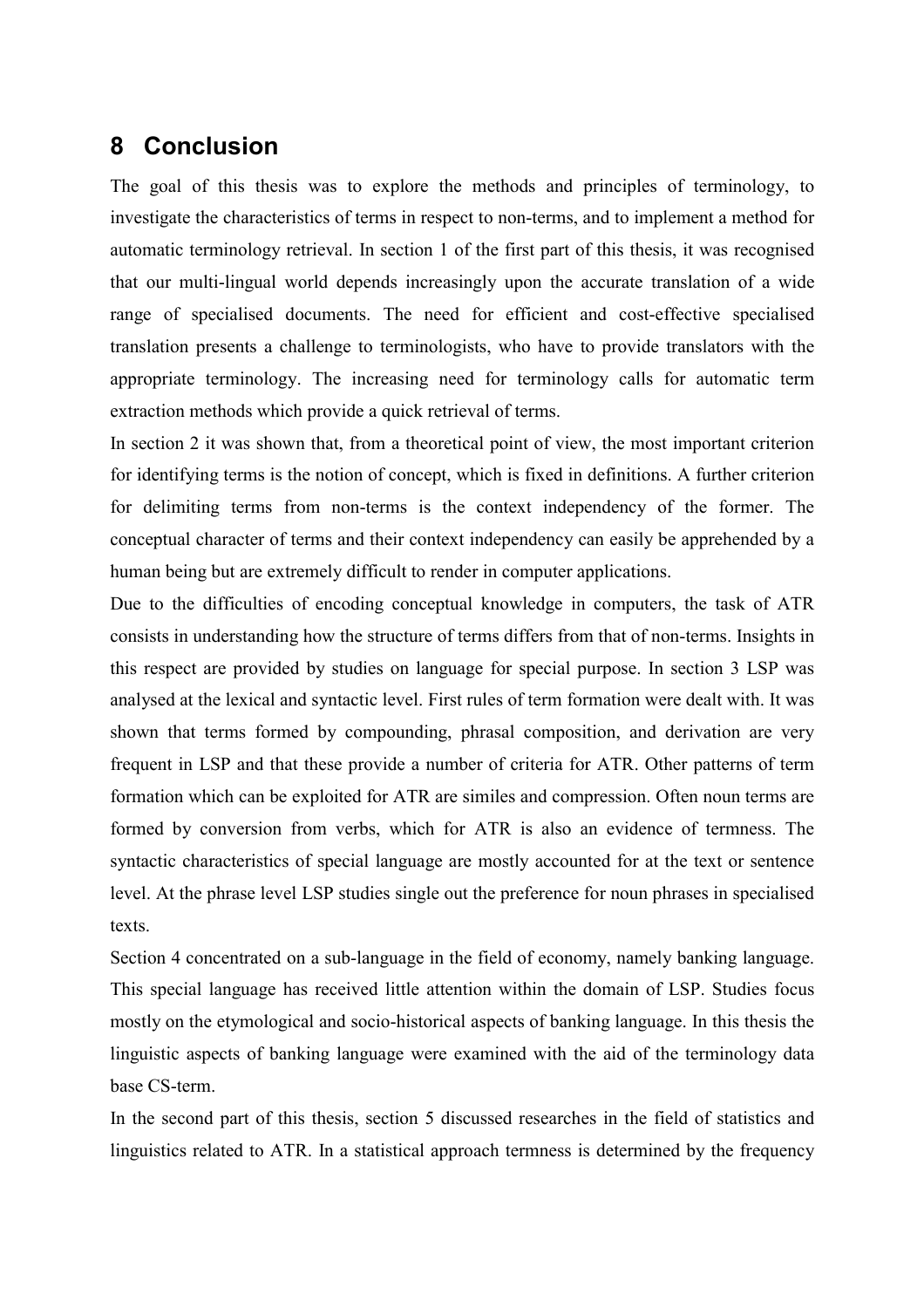of words and word-classes. In linguistic approaches termness is suggested by the nominal character of words, by special PoS collocations, by the identification of domain-specific morphemes, or by the presence of contextual information.

Section 6 presented the implementation of a self-developed ATR program and discussed its performance. Firstly, the syntactic and morphological characteristics of the entries in the terminology data base CS-term were investigated. Term extraction grounded on syntax was based on the assumption that the entries in CS-term have typical structures. The analysis of CS-term showed that this assumption does not hold true. In fact, the majority of terms are single word terms, which is not sufficient to isolate them from general words. From a morphological point of view, banking specific lemmas are recurring in CS-term entries, which is a useful criterion for the automatic identification of banking terms.

Secondly, section 6 explained the computational framework used in the process of ATR. The first component in the ATR process is the NP-tool. The computer modules included in the NP-tool are a tokeniser for the detection of sentence and word boundaries, a morphological analyser for the segmentation of words, and a parser for the retrieval of the syntactic structure. The second component is the lexicon-lookup. In this module, regular expressions processing the NP-tool output filter only those NPs which are formed by banking-specific lemmas. The domain-specific lemmas are stored in a lexicon which was generated from the analysis of CSterm. The final output of this ATR process is an alphabetically-sorted list of candidate terms. Thirdly, section 6 discussed the results of the NP-tool and lexicon-lookup. The NP-tool has a

high recall rate but a very poor precision. This is an indication that syntactic criteria are not sufficient to isolate terms. The lexicon-lookup shows a poorer recall rate than the NP-tool. However, while it misses some terminology typical of the domain it has an excellent precision rate. The recall rate of the lexicon-lookup could be improved by entering missing domainspecific lemmas. However, while every additional domain lemma adds to the retrieval of more terms, it represents also a risk of increasing the error rate.

In this thesis it was repeatedly stressed that in order to communicate across the language barriers the easy accessibility of terminology is of utmost importance. Computational linguistics has recognised this need and numerous contributions in this field are changing terminology work in many ways. Many programs for the automatic retrieval of terminology provide the terminologist with candidate terms. With the development of reliable tools the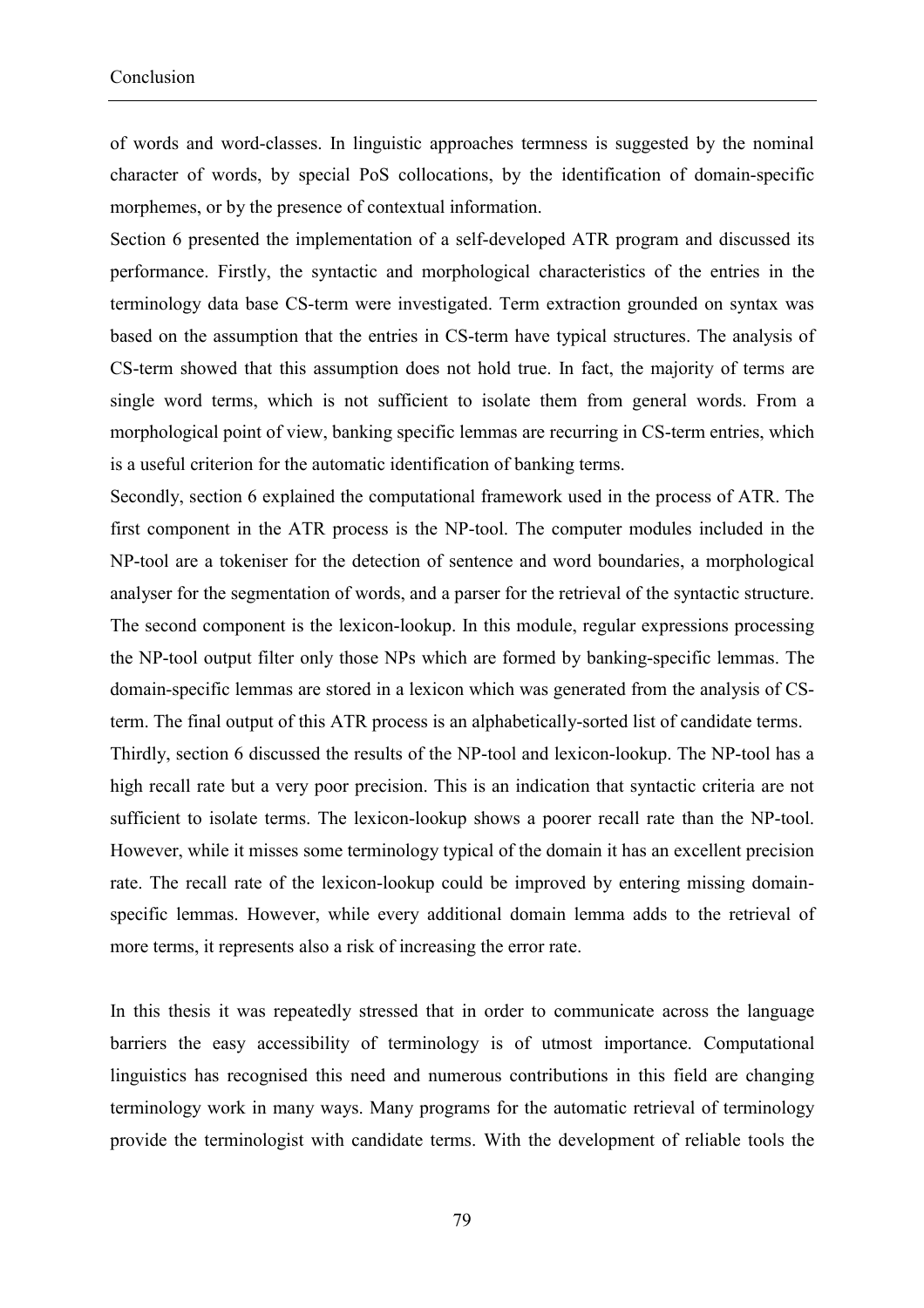efficiency and consistency in terminology work will certainly increase compared to manual methods. The problems in automatic terminology retrieval can be overcome by implementing tools which rely more strongly on domain-specific linguistic resources.

The advance of terminology programs also requires that terminologists acquire a better knowledge of the computational methods behind these tools. Terminologists should no longer consider computer tools to carry out the process of term extraction independently. Introducing terminologists to the problems and principles of automatically processing language would increase their understanding of the sometimes poor performance of terminology tools. On the other hand, computer experts should get familiar with the needs of terminologists, should integrate these needs into the tools they program. By being aware of the problems of finding terms in documents a software engineer may perceive new ways for improving the performance of a tool. A constructive attitude of both parts would lead not only to mutual enrichment but also to progress in the respective work. This is important for an effective retrieval and management of large amount of terminology and for a successful solution of the present and future demands in terminology.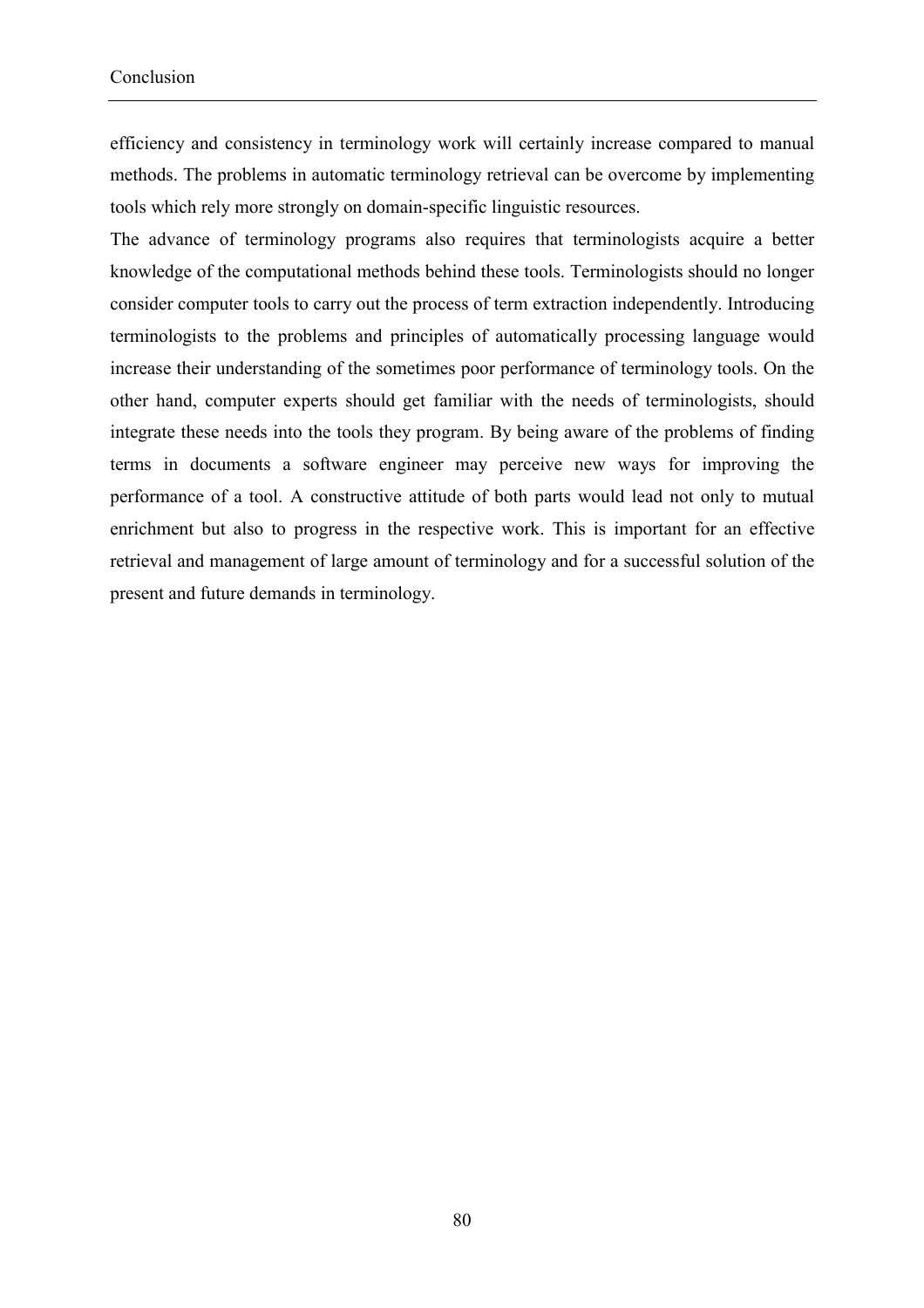# **Appendix: List of GERTWOL-Tags**

| $\mathsf{A}$     | adjective             |
|------------------|-----------------------|
| A(PART)          | adjectival participle |
| <b>ABK</b>       | abbreviation          |
| AdjP             | adjective phrase      |
| <b>AKK</b>       | accusative            |
| <b>ART</b>       | article               |
| <b>CONJ</b>      | conjunction           |
| <b>DAT</b>       | dative                |
| <b>DEF</b>       | definite              |
| <b>DEM</b>       | demonstrative         |
| <b>ERSTGLIED</b> | first part            |
| <b>NEUTR</b>     | neuter                |
| <b>NOM</b>       | nominative            |
| <b>POS</b>       | positive              |
| PP               | prepositional phrase  |
| <b>PRON</b>      | pronoun               |
| <b>RELAT</b>     | relative              |
| S                | noun                  |
| S(A)             | nominal adjective     |
| S(PART)          | nominal participle    |
| <b>SELTEN</b>    | rare form             |
| SG               | singular              |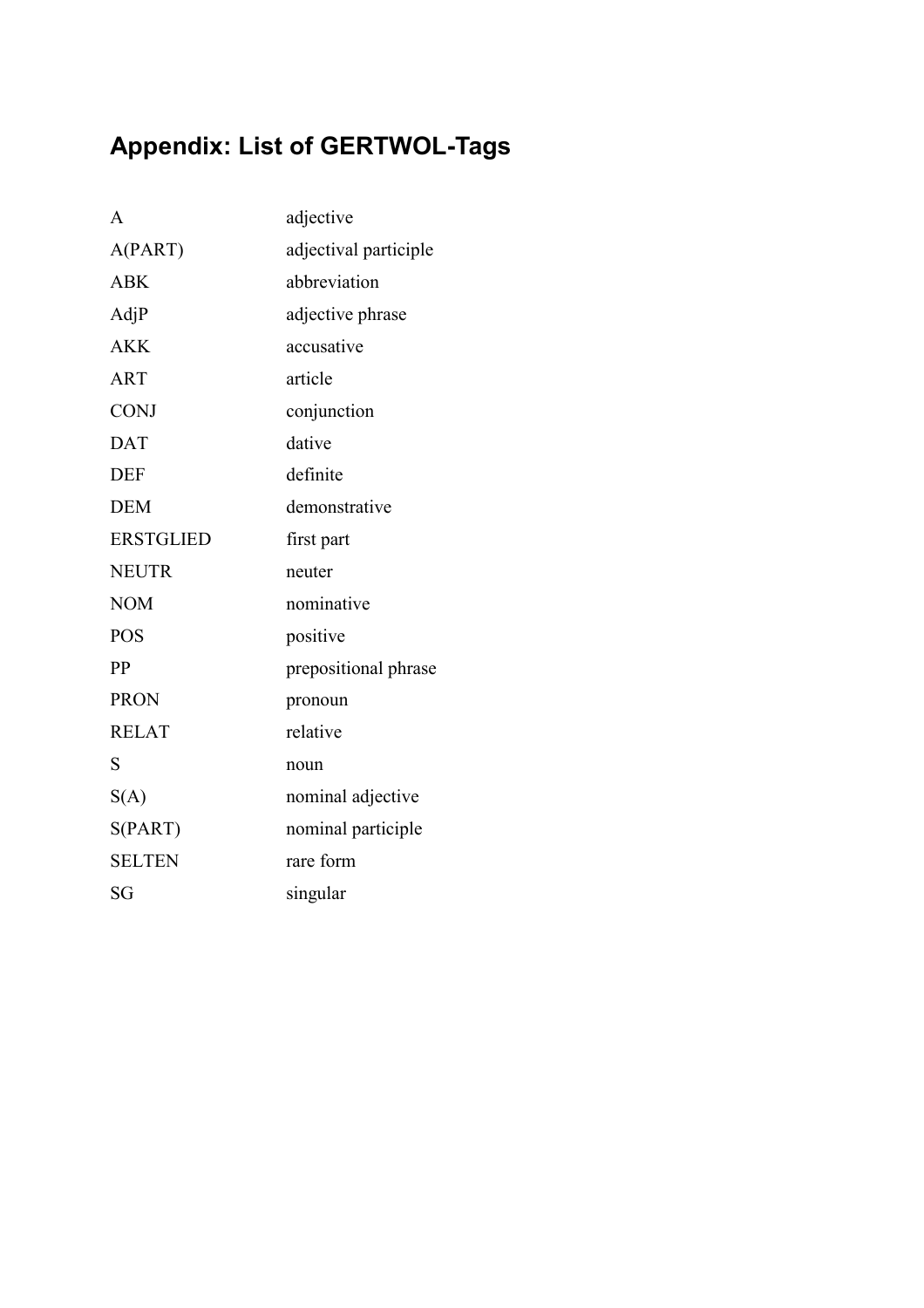## **Bibliography**

- Ahmad, K., Davies, A., Fulford, H., Rogers, M. (1994). What is a term? The semi-automatic extraction of terms from text. In: Snell, M., Pöchhacker, F., Kaindl, K. (eds.) *Translation Studies: An interdiscipline*, pages 267-278. Amsterdam, Philadelphia: John Benjamins Publishing Company.
- Arntz, R., Picht, H. (1995). *Einführung in die Terminologiearbeit*. Hildesheim, Zürich, New York: Georg Olms Verlag.
- Arppe, A. (1995). Term extraction from unrestricted text. In: *The 10th Nordic Conference on Computational Linguistics*. Helsinki: Department of General Linguistics, University of Helsinki.
- Aussenac-Gilles, N., Bourigault, D., Condamines, A., Gros, C. (1995). How can knowledge acquisition benefit from Terminology?. In: *9th Knowledge Acquisition for Knowledge-Based Systems Workshop, Banff*.
- Blank, I. (1998). *Computerlinguistische Analyse mehrsprachiger Fachtexte, CIS-Bericht-98- 109*. Ludwig Maximilians-Universität, München.
- Boguraev, B., Kennedy, Ch. (1998). Applications of term identification technology: domain description and content characterisation. In: *Natural Language Engineering*, 5 (1), pages 17-44. Cambridge University Press.
- Cabré, M.T. (1999). *Terminology: Theory, Methods and Applications*. Amsterdam, Philadelphia: John Benjamins Publishing Company.
- Church, K., Dagan, I. (1994). *Termight*: Identifying and translating technical terminology. In: *Proceedings of the 4th Conference on Applied Natural Language Processing*, *Stuttgart*, pages 34-40.
- Condamines, A. (1995). Terminology: New needs, new perspectives. In: *Terminology*, 2 (2), pages 219-238. Amsterdam, Philadelphia: John Benjamins Publishing Company.
- Covington, M. (1994) *Natural Language Processing for Prolog Programmers*. New Jersey: Prentice-Hall.
- Crystal, D. (1997). *A Dictionary of Linguistics and Phonetics*. Oxford: Blackwell Publishers Ltd.
- De Bessé, B. (1997). Terminological Definitions. In: Wright, S.E., Budin, G. (eds.) *Handbook of Terminology Management. Volume 1*, pages 63-74. Amsterdam, Philadelphia: John Benjamins Publishing Company.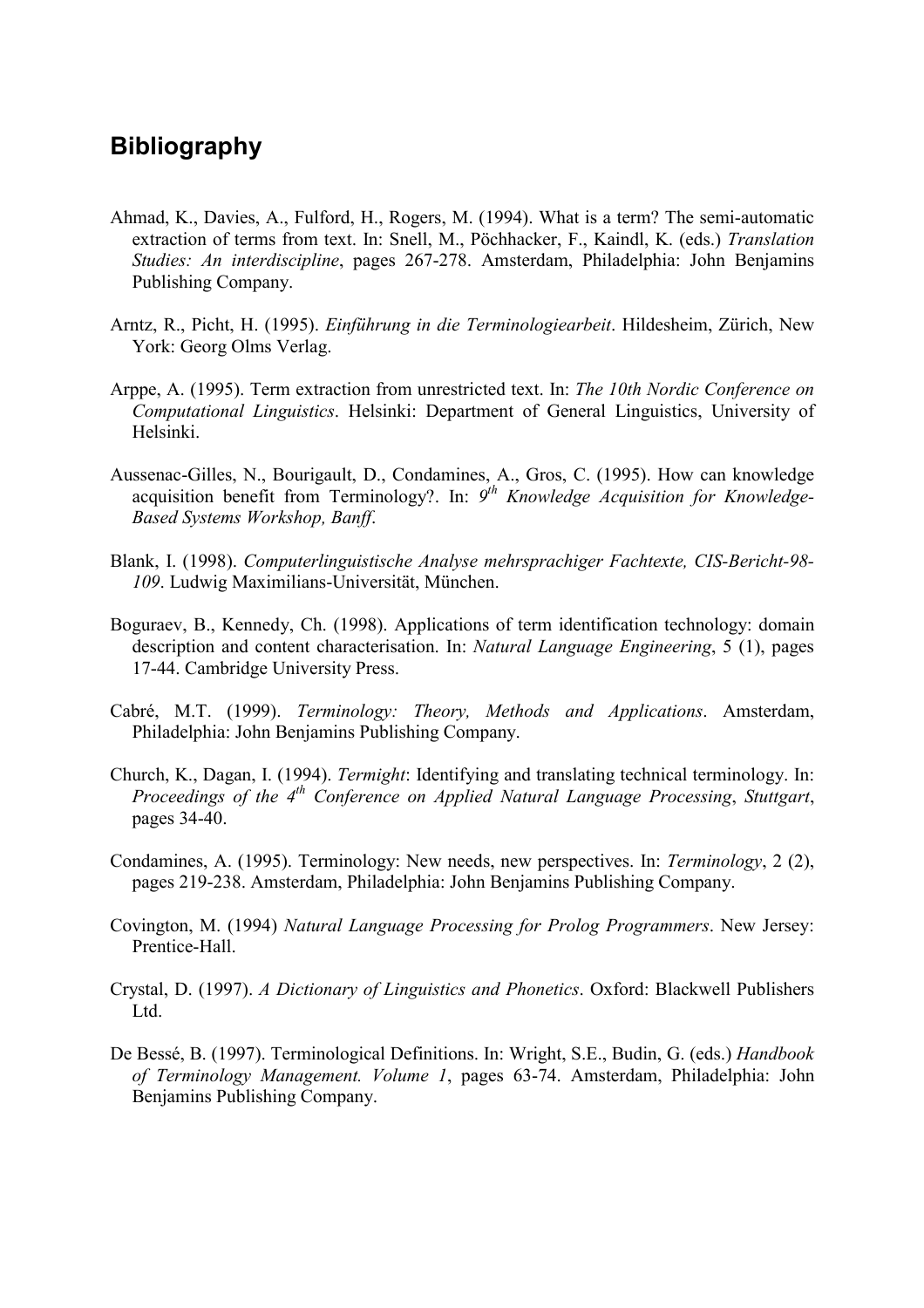- De Bessé, B. (1990). La définition terminologique. In: Chaurand, J., Mazire, F. (eds.): *La Définition. Actes du colloque la définition, Paris, 18-19 novembre 1988*, pages 252-262. Paris: Larousse.
- Desmet, I., Boutayeb, S. (1994). Terms and words: Propositions for terminology. In: *Terminology*, 1 (2), pages 303-325. Amsterdam, Philadelphia: John Benjamins Publishing Company.
- EAGLES Lexicon Interest Group. (1998). EAGLES: Preliminary Recommendations on Semantic Encoding, Interim Report. http://www.ilc.pi.cnr.it/EAGLES96/rep2/rep2.html
- Finegan, E. (1994). *Language, its Structure and Use.* Orlando: Harcourt Brace & Company.
- Fluck, H.-R. (1996). *Fachsprachen: Einführung und Bibliographie*. Tübingen, Basel: A. Franke Verlag.
- Gläser, Rosemarie (1988). Neulogismen im englischen Wortschatz der Ökonomie und Probleme der Übersetzung. In: Bungarten, Theo (eds.): *Sprache und Information*, pages 172-182. Tostedt: Attikon Verlag.
- Heid, U. (1999). Extracting terminologically relevant collocations from German technical texts. In: *Proceedings of the TKE '99 International Congress on Terminology and Knowledge Engineering, Innsbruck, August 1999*, pages 241-255. Frankfurt: Indeks.
- Heid, U., Jauβ, S., Krüger, K., Hohmann, A. (1996). Term extraction with standard tools for corpus exploration - Experience from German. In: *Proceedings of TKE '96 International Conference on terminology and Knowledge Engineering*, pages 1-11. Frankfurt: Indeks.
- Hahn von, W. (1983). *Fachkommunikation*. *Entwicklung, Linguistische Konzepte, Betriebliche Beispiele.* Berlin: Walter de Gruyter.
- Hoffman, L. (1985). *Kommunikationsmittel Fachsprache: Eine Einführung*. Tübingen: Gunter Narr Verlag.
- Hundt, Markus. (1995). *Modellbildung in der Wirtschaftssprache: Zur Geschichte der Institutionen- und Theoriefachsprachen der Wirtschaft*. Tübingen: Max Niemeyer Verlag.
- Justeson, J.S. and Katz, S.M. (1995). Technical terminology: some linguistic properties and an algorithm for identification in text. In: *Natural Language Engineering*, 1 (1), pages 9- 27. Cambridge University Press.
- Kageura, K. (1995). Towards the theoretical study of terms A sketch from the linguistic viewpoint. In: *Terminology* 2 (2), pages 239-257. Amsterdam, Philadelphia: John Benjamins Publishing Company.

Laurén, C., Picht, H. (1993). *Ausgewählte Texte zur Terminologie*. Wien: Termnet.